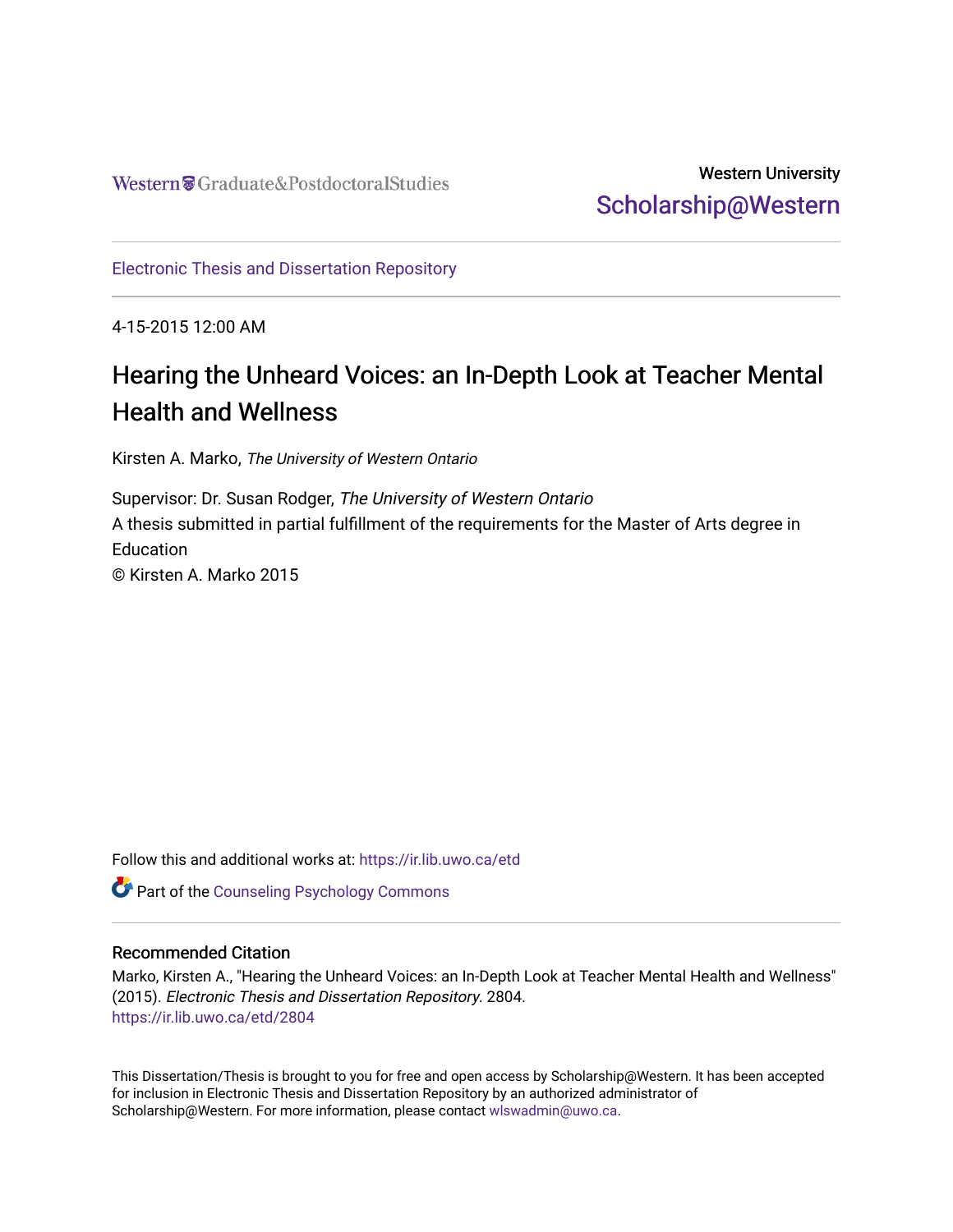Hearing the Unheard Voices: an In-Depth Look at Teacher Mental Health and Wellness

by

Kirsten Marko

Graduate Program in Counselling Psychology

A thesis submitted in partial fulfillment of the requirements for the degree of Masters of Arts

The School of Graduate and Postdoctoral Studies The University of Western Ontario London, Ontario, Canada

© Kirsten Marko 2015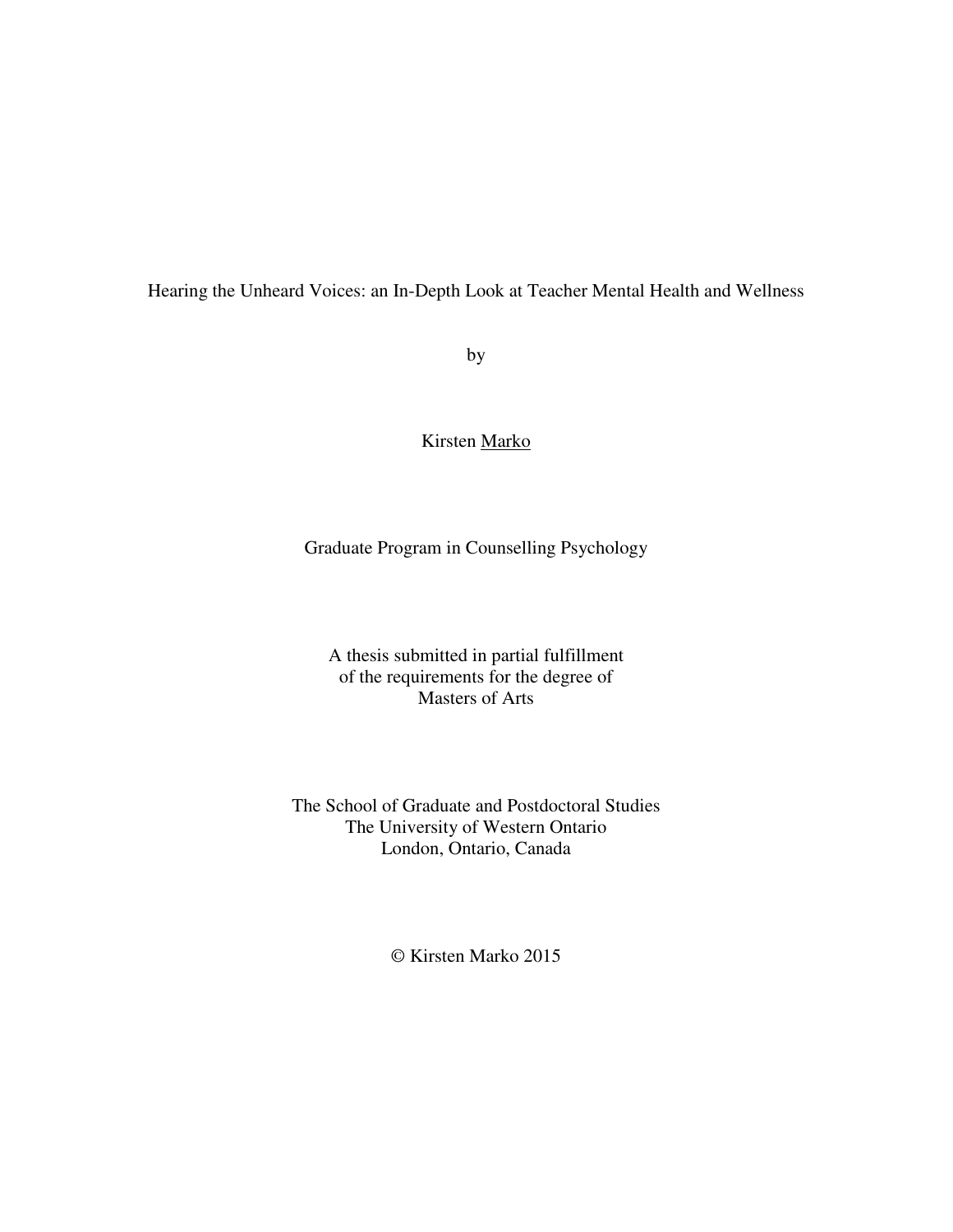#### Abstract

There is very little research available about the mental health of teachers regarding prevalence, coping strategies and impacts on their ability to adequately perform in their position. The current study is an exploration of teacher mental health and wellness to document what teachers are experiencing in terms of their levels of burnout and their beliefs/expectations of seeking help. An online survey was distributed through emails to the members of OSSTF and PHE. Almost 73% of the teachers surveyed reported to have experienced some form of mental health distress since becoming a teacher. Teachers also rated their Quality of Life as high, indicating there is some sort of resiliency factor associated with this relationship. A factor analysis identified three themes related to burnout (Health/Stress, Avoidance, and Disengagement). This preliminary study emphasizes the importance of teacher mental health and wellness and the magnitude it has on their personal and professional lives.

## Keywords

Teachers, teacher mental health, teacher mental wellness, burnout, wellbeing, school mental health, stigma, mental health literacy.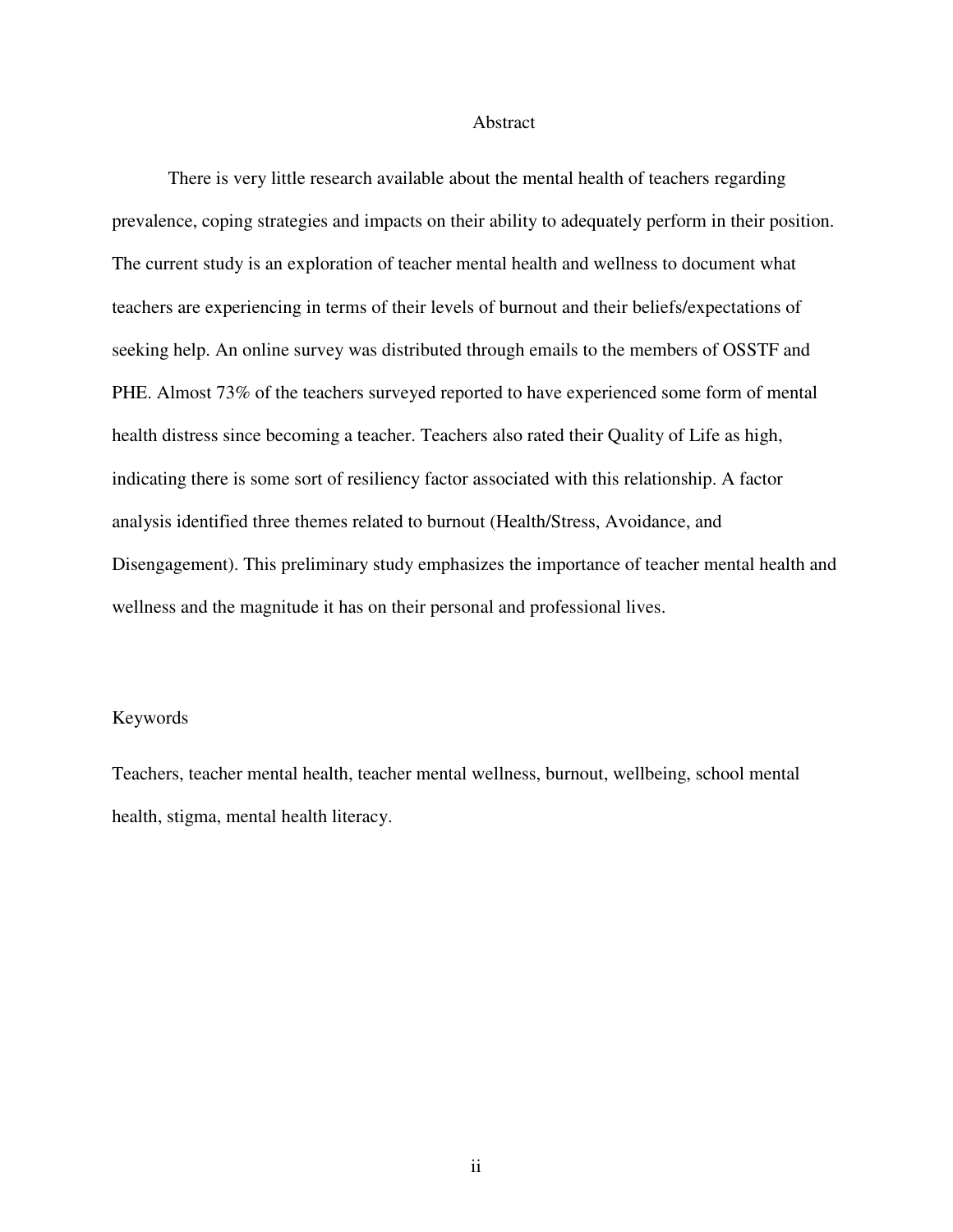#### Acknowledgements

 I would first and foremost like to extend my gratitude towards the Master of Arts Counselling Psychology program directors: Dr. Alan Leschied, Dr. Jason Brown and Dr. Susan Rodger, my thesis supervisor. Dr. Leschied and Dr. Brown, thank you for your edits and thoughtful feedback throughout this process. Dr. Rodger, your support, encouragement, contributions, wisdom and expertise over the past two years have proven themselves invaluable and paramount to my graduate career. For this, I offer my most sincere and heartfelt regards.

 I gratefully acknowledge the Faculty of Education staff, especially those in the eLearning and Technology Centre, for their assistance with this project. I would also like to thank both the Ontario Secondary School Teachers' Federation and Physical & Health Education Canada; this project would not have been possible without your support.

 I dedicate a special thank you to my program colleagues, who offered support and encouragement rivaling those of best friends. You have all made these past two years ones I will be very hard-pressed to forget.

 Finally, I would like to designate a very appreciative thank you to my partner and family. You provided encouragement, support, patience and humour when I needed it most, and it is with all of you that I wish to share in my accomplishments and successes; without you, they would not have been possible.

iii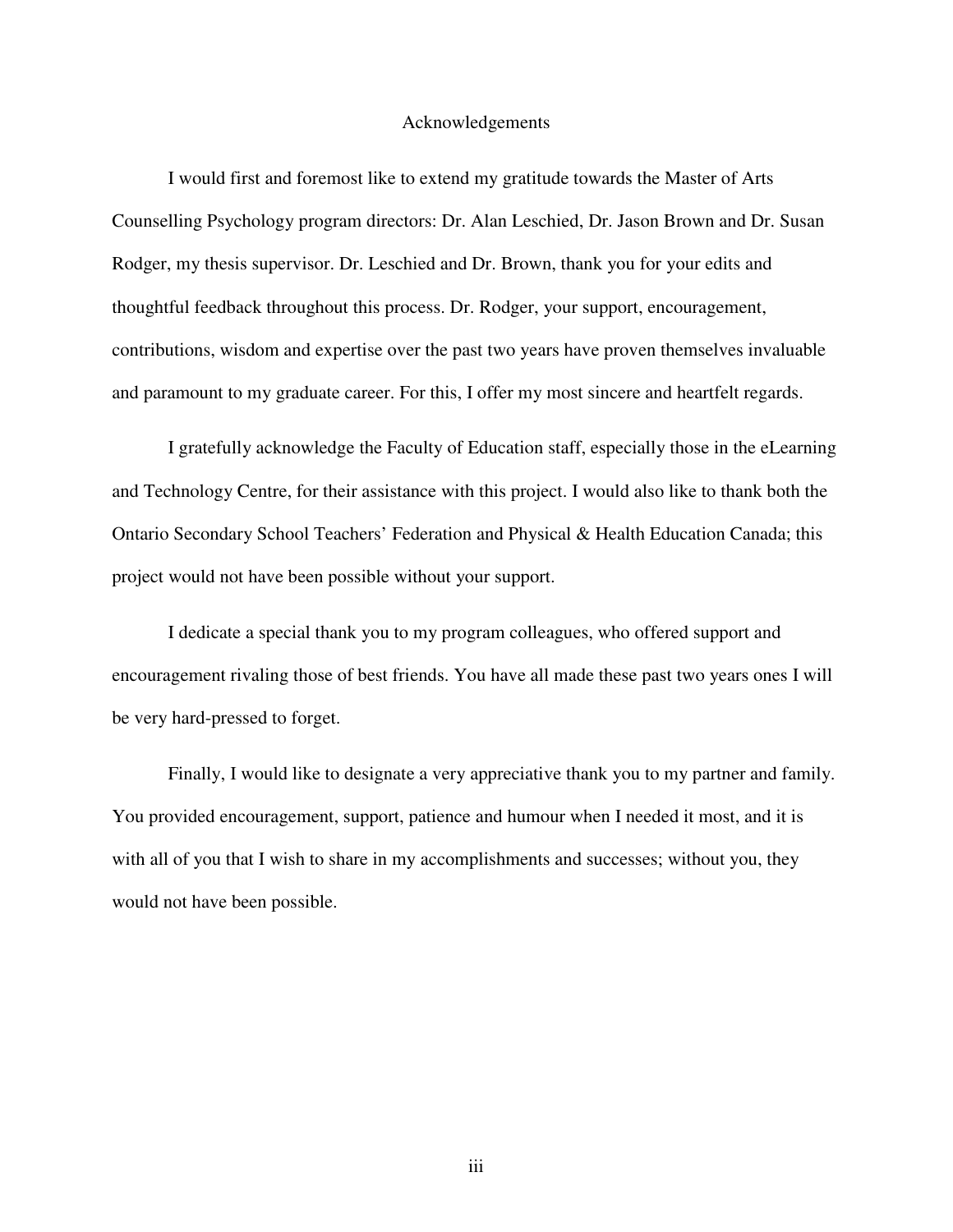| Employed Mothers: Maintaining Mental Wellness and Life/Work Balance 13 |
|------------------------------------------------------------------------|
|                                                                        |
|                                                                        |
|                                                                        |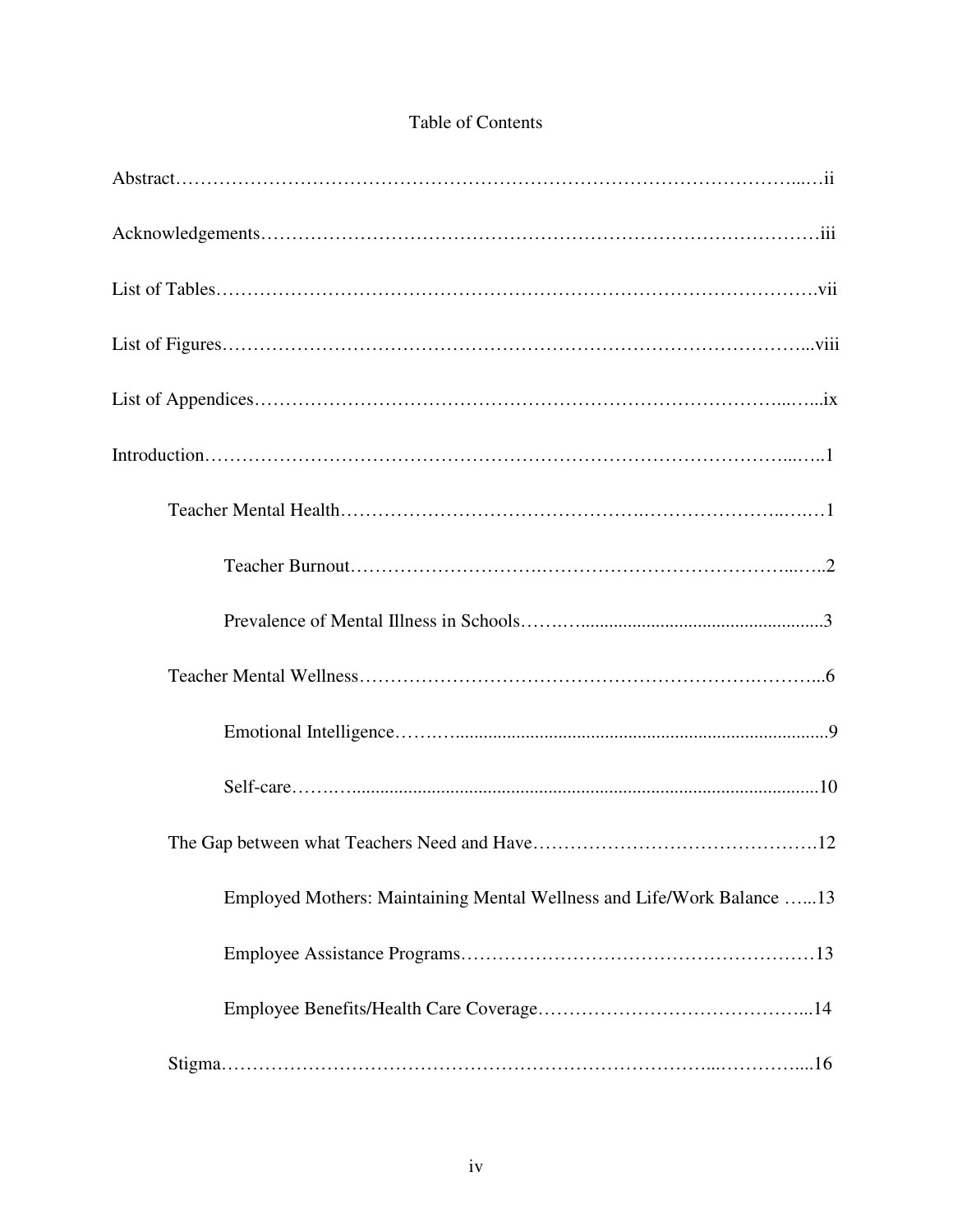| Attitudes Towards Seeking Professional Psychological Help Scale27 |
|-------------------------------------------------------------------|
|                                                                   |
|                                                                   |
|                                                                   |
|                                                                   |
|                                                                   |
|                                                                   |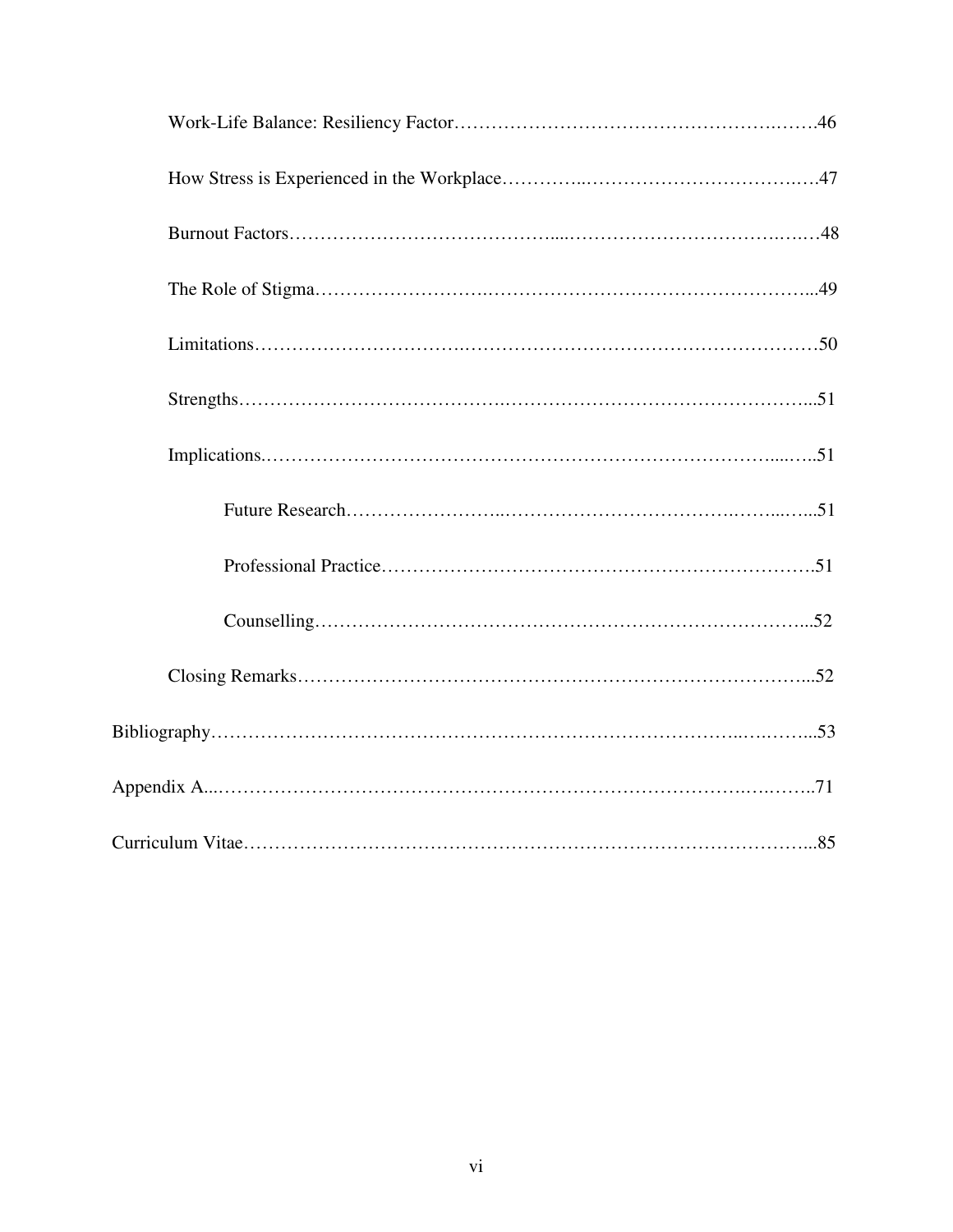# List of Tables

| Table 4: Key Results from Scales used in the Teacher Mental Health and Wellness Online |  |
|----------------------------------------------------------------------------------------|--|
|                                                                                        |  |
| Table 5: Key Results from the Workplace Health Scale and Sources of Stress Scale42     |  |
| Table 6: Key Results from a Factor Analysis of the Teacher Burnout Inventory43         |  |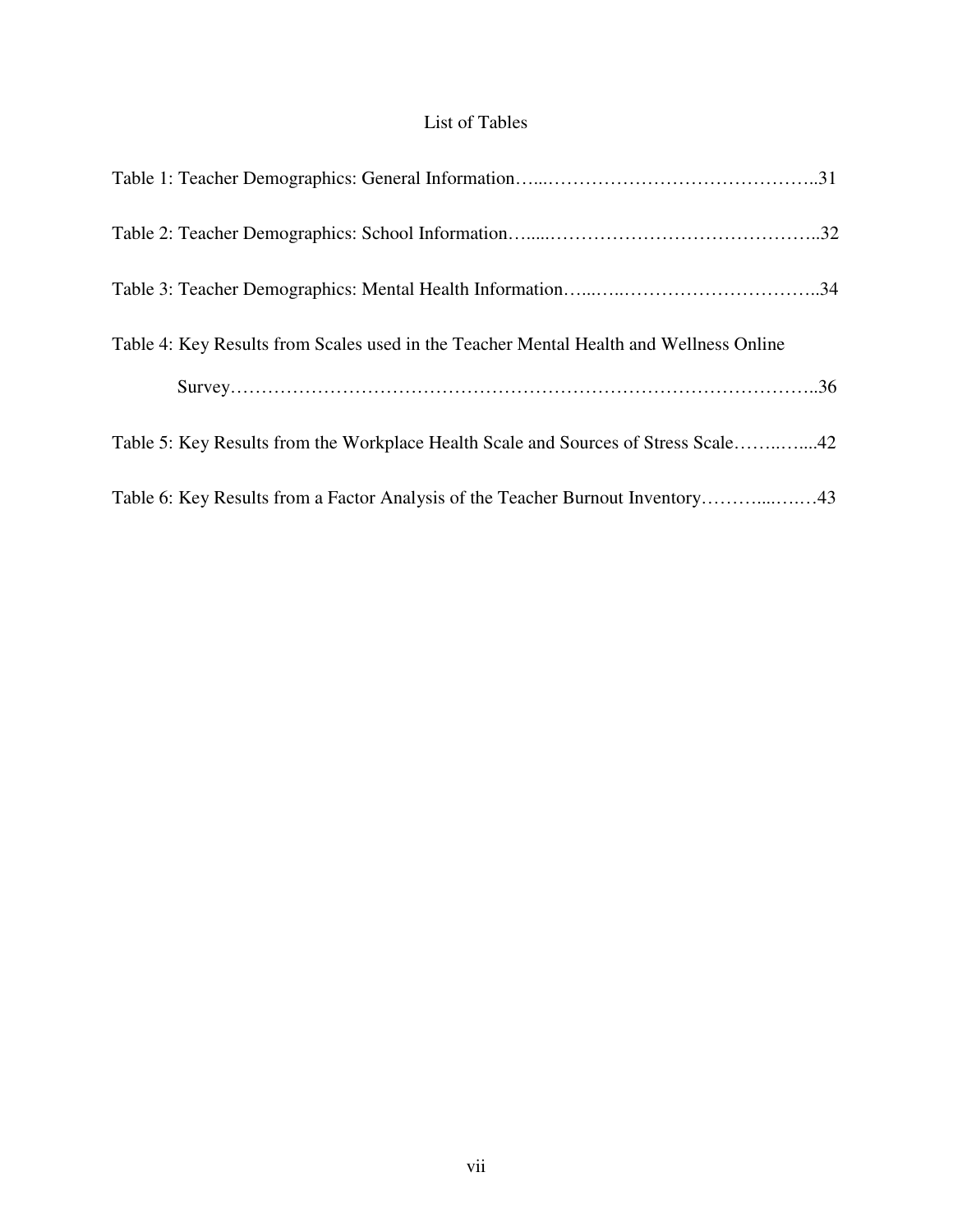# List of Figures

|  |  | Figure 1: A pie chart displaying the sample's occupations within the school system33 |  |
|--|--|--------------------------------------------------------------------------------------|--|
|  |  |                                                                                      |  |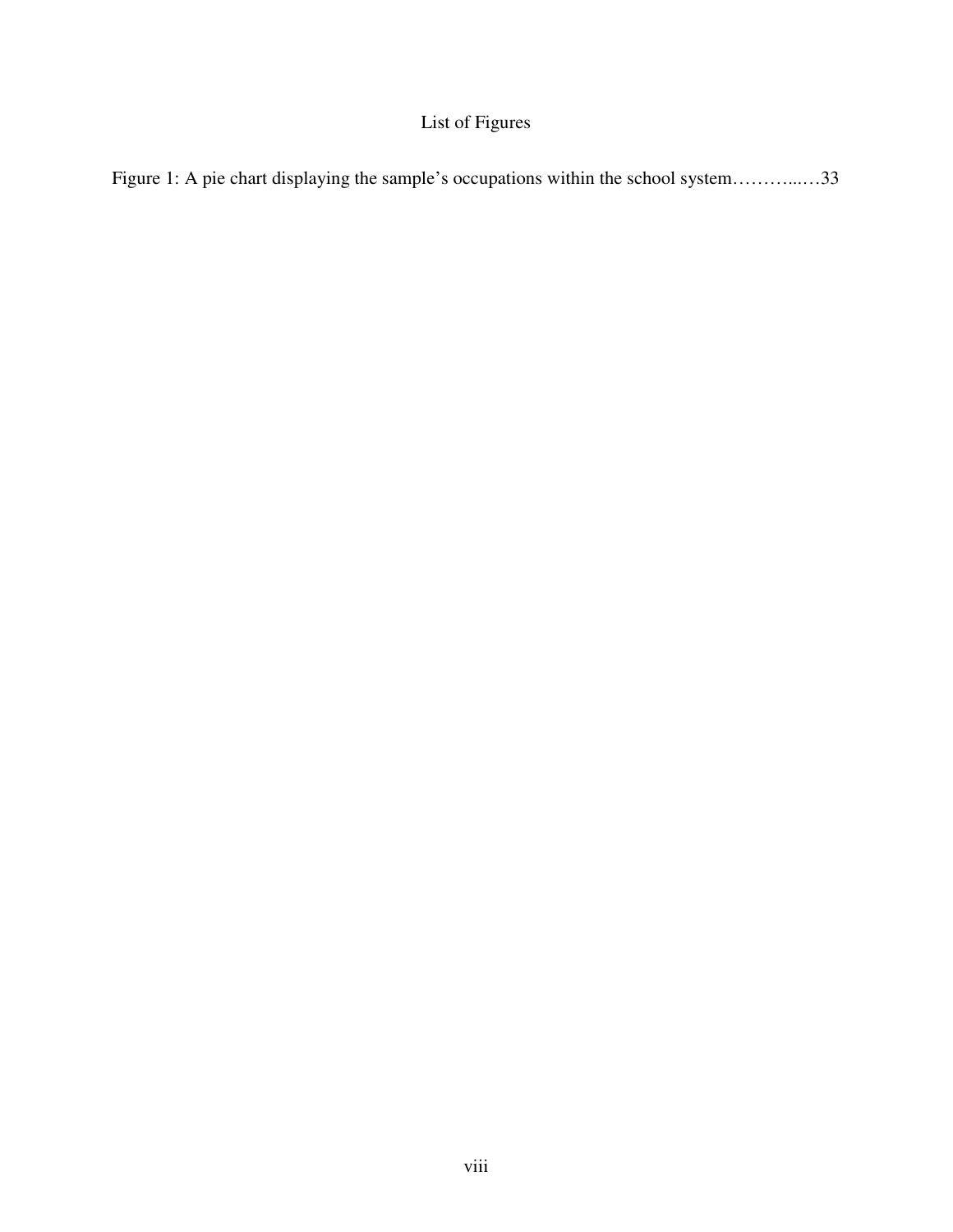# List of Appendices

|--|--|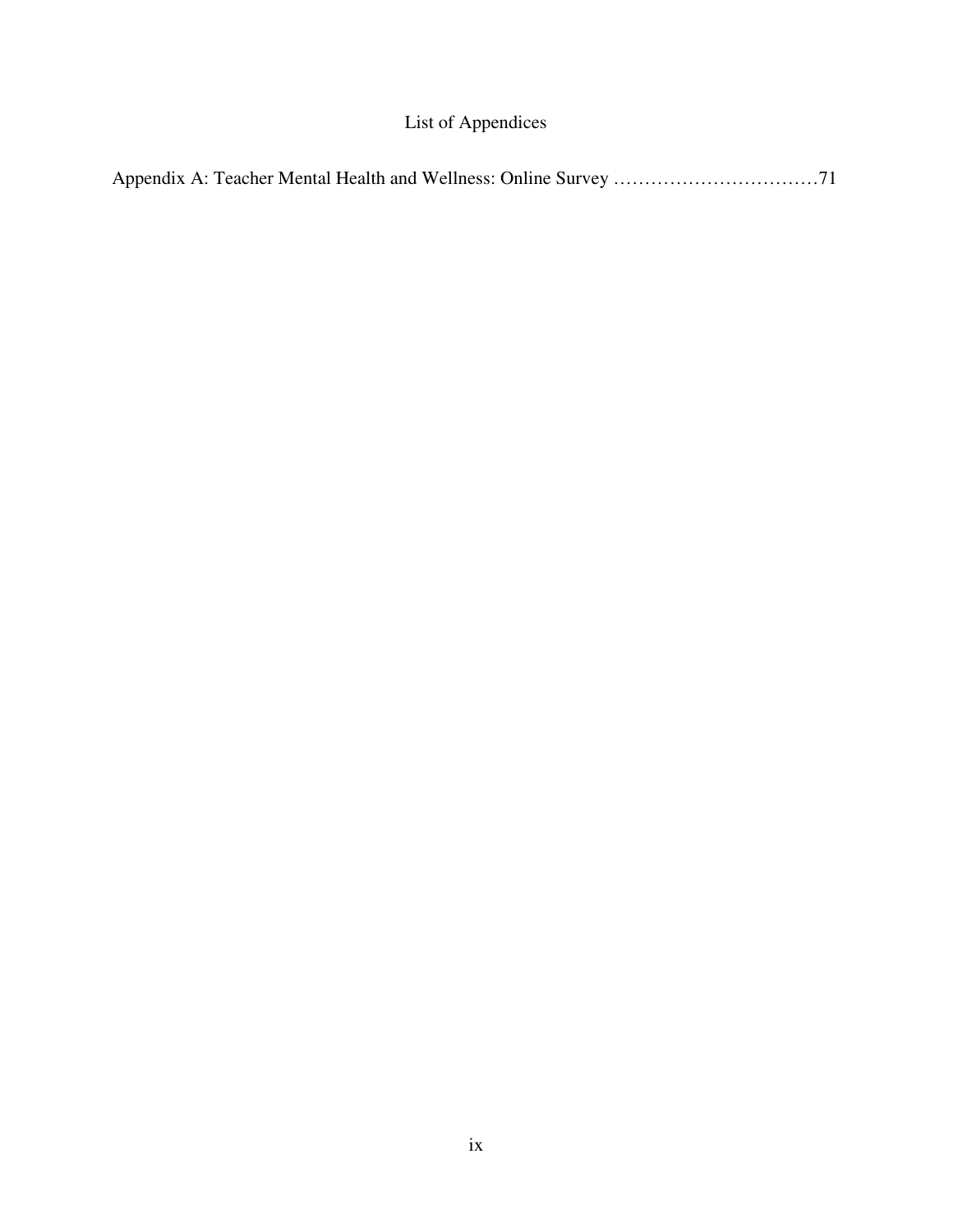It is estimated that roughly 20% of Canadians will experience a mental health issue at some point in their life (Van Stone, 2013). In 2012, over 9.1 million Canadians aged 15-64 reported to have at some point been diagnosed with a mental illness or a substance abuse issue; despite this prevalence, less than a third of these individuals reported to have sought out mental health services within that past year (Statistics Canada, 2012). It is clear Canadian mental health services are being underutilized; in addition, it is important to note the actual number of Canadians with a mental illness and/or a substance abuse issue is likely higher than what is known, as the majority of these statistics are generated from self-report data.

Of particular importance here is the report that indicates there were nearly 1.2 million Canadians employed in education services, with over 440,000 of them residing in Ontario alone (Statistics Canada, 2012). Applying the prevalence rates reported above to this group, we can estimate that approximately 88,000 people working in the education field may be experiencing mental health challenges. Looking carefully at these Canadian mental illness prevalence rates is necessary and especially important when considering how it may affect the individuals who are responsible for the health, safety, well-being, and learning of our children.

## **Teacher Mental Health**

 In the 2011-2012 academic year, the education system in Ontario employed nearly 125,000 full-time elementary and secondary school teachers; however, there was a notable 7% decrease in Ontario teacher positions as this number dropped to approximately 115,000 (Ontario Ministry of Education, 2013; Ontario Ministry of Education, 2014). This information indicates that approximately 10,000 full-time teachers left the education field in one year and while it is difficult to ascertain the numbers due to funding cuts by the province (People for Education,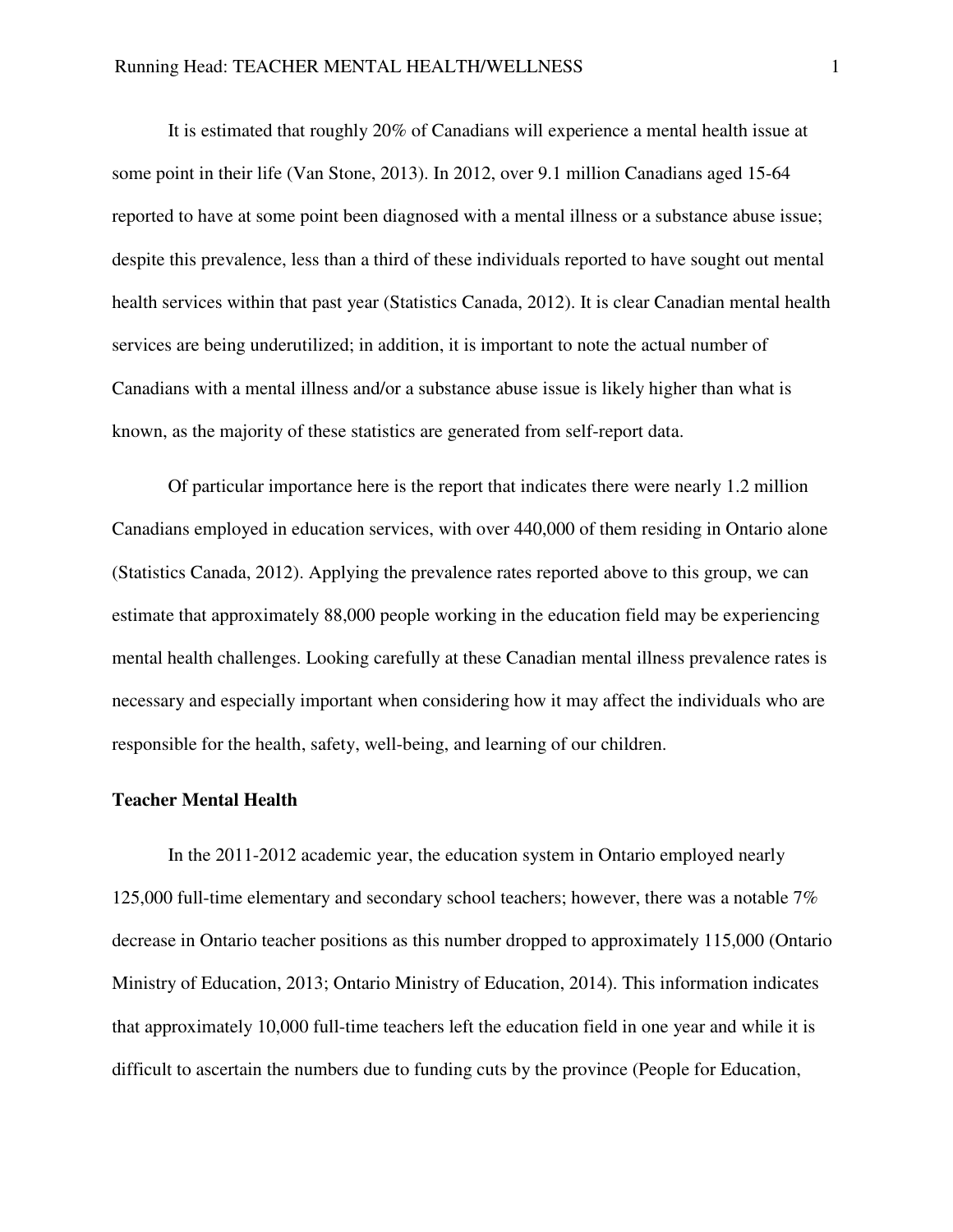2012), or the result of natural attrition through retirement, the literature regarding teachers and potential reasons for leaving focuses on the issue of teacher burnout (Betoret & Artiga, 2010; Fernet, Guay, Senecal & Austin, 2012; Guglielmi, Panari & Simbula, 2012; Jiang, 2011).

## **Teacher burnout.**

 The term burnout refers to a process in which an individual's natural resources (i.e. stress responses, coping abilities, resiliency, etc.) are being used in excess due to their occupational demands (Betoret & Artiga, 2010; Fernet et al., 2012). Although emotional exhaustion is the defining feature of burnout, depersonalization and loss of feelings of personal accomplishment characterize this experience (Fernet et al., 2012). For the purposes of this paper, these three terms will be used interchangeably to refer to burnout. Burnout can include both physical and psychological impairments, contribute to early retirement or removal from the profession and can influence teachers' rates of absenteeism from school (Betoret & Artiga, 2010; Fernet et al., 2012). The burnout literature is rich and provides a thorough exploration into the detrimental effects that an acquired, chronic stress disorder can elicit in one's life and daily functioning. However, there have been few empirical studies that assess its effects on teachers' perceived self-efficacy, available support systems and resources in their workplace, or disclosing their struggles with colleagues.

 Research has estimated that between 30-50% of Canadian teachers are leaving their teaching positions within the first five years due to burnout (Reichel, 2013). A University of Regina study found that upwards of 43% of teachers from Regina and Saskatoon were experiencing emotional exhaustion, and 25% were seeing a general practitioner for depression (Lemstra, 2014). Such findings are now new, however, and an article from the Ottawa Citizen (1991) suggested that upwards of 40% of teacher absences were the direct result of a mental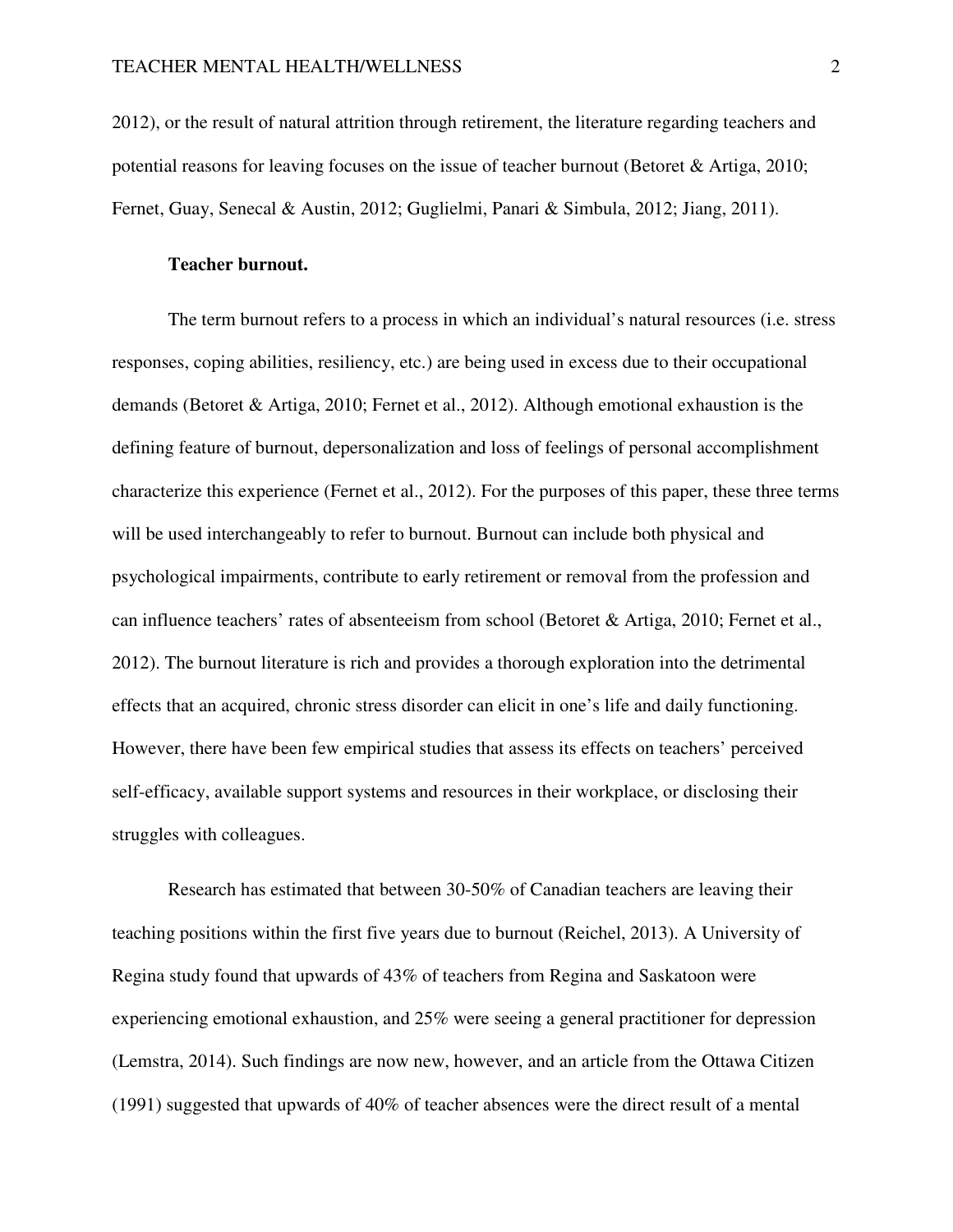illness, and posited that this number may have been under represented due to burnout not being classified as a medical diagnosis, in addition to possible under reporting. In line with these reports, research suggests that as many as 12-20% of Québec teachers report experiencing symptoms of burnout at least once a week (Fernet et al., 2012). A very recent University of Western Ontario study looked at burnout rates and symptoms among elementary and secondary school teachers from the region of Southwestern Ontario (Koenig, 2014). The results were consistent with previous research, reporting that 41% of respondents reported high levels of emotional exhaustion, 16% reporting high levels of depersonalization, and 12% experiencing a lack of personal accomplishment with respect to their role as a teacher (Koenig, 2014).

 Efforts have been made to identify the factors that contribute to the development and maintenance of teacher burnout (Betoret & Artiga, 2010; Fernet et al., 2012). Betoret & Artiga (2010) noted that instructional barriers and obstacles were able to explain up to 20% of the variance associated with teachers' emotional exhaustion rates. These include a perceived lack of autonomy, insufficient financial compensation, large class sizes, and a lack of shared decisionmaking opportunities amongst all faculty members (Betoret & Artiga, 2010; Reichel, 2013). Fernet et al. (2012) found that teachers' perceptions of school resources, including principals' leadership qualities, are associated with teacher burnout. The influence of organizational resources was shown to be salient to teachers' perceptions of self-efficacy and self-determinism during times when their own internal resources were minimal (Fernet et al., 2012).

## **Prevalence of Mental Illness in Schools**

 The area of school mental health has generated an enormous amount of interest over the years and has an expansive accompanying body of literature. The World Health Organization estimates that 20% of students in a classroom are currently facing an issue with their mental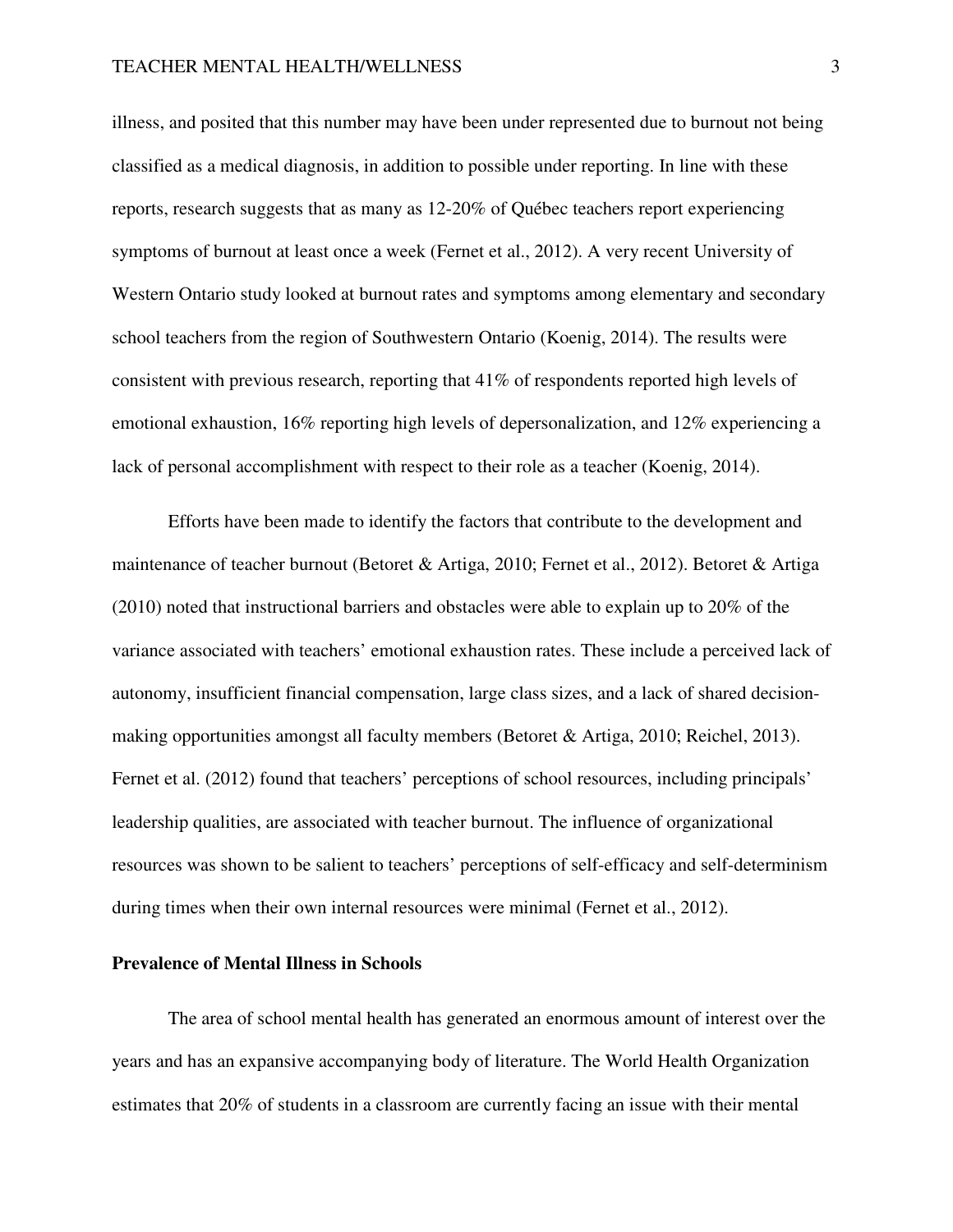health (Kutcher, Venn & Szumilas, 2009), which is consistent with the existing literature that between 15%-20% of Canadian youth currently suffer from some form of mental illness (Meldrum, Venn & Kutcher, 2009). Rates higher than the average have been found, as a study by Roberts et al. (2008) reported a 29% mental illness prevalence rate among a sample of high school adolescents; however, their small sample size limits the generalizability of these results. Flett & Hewitt (2013) noted that less than 25% of a sample of children and adolescents with psychological issues actually received some form of treatment, and Herinkangas et al. (2011) found this number to be less than 20% in students with an anxiety, eating or substance abuse disorder. In addition, 50% of children and adolescents with some form of psychological issue have dual-diagnoses, in that they suffer from multiple mental health issues simultaneously (Waddell et al., 2005).

 Although the body of literature regarding school mental health is rich, its primary focus is on the students. When reviewing the literature, it appears as though students are the only individuals in the educational system that are important in terms of their mental health. A simple literature search with the keywords "student", "school" and "mental health" retrieved over 33,000 results, ranging from scholarly journal articles to dissertations, and to articles in the popular media. Titles such as "What do we know about school mental health promotion programs for children and youth?" (O'Mara & Lind, 2013), "Self-stigma of mental illness in high school youth" (Hartman et al., 2013), and "High school mental health survey: assessment of a mental health screen" (Roberts et al., 2008) are just a few of the literally thousands of articles written about student mental health.

 A commonality among these studies is that each specifically notes how social stigma surrounding mental illness is one of the largest obstacles students are faced with when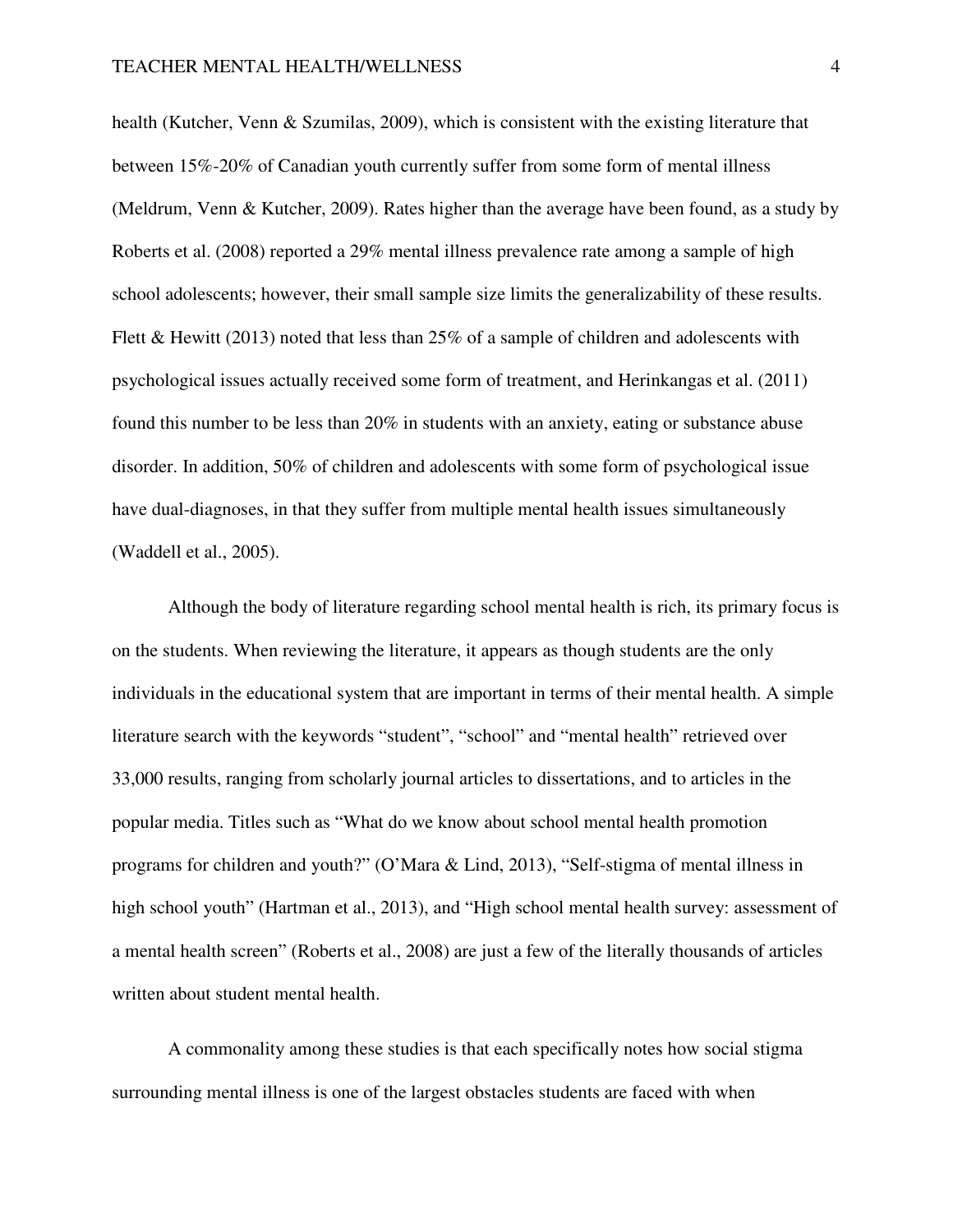considering seeking help for their issues. Israelashvili & Ishiyama (2008) conducted a study that assessed the emotions students associate with when seeking help from a school counsellor. The results indicated that students, especially males of lower socioeconomic status, link counselling with negative emotions and are skeptical of counselling as being beneficial in general. Consequently, students are failing to utilize the mental health services available to them (Israelashvili & Ishiyama, 2008). The researchers' proposed solution was heightened mental health literacy and help-seeking advocacy, which has also been endorsed by numerous other researchers (Rüsch et al., 2012; Toth, 2012).

 It is interesting to note a literature search that uses the exact same keywords ("school" and "mental health") but replaces "student" with "teacher" returns less than 14,000 results. While this number of articles is not small, it is important to note the foci of these articles. With the keywords "school", "teacher" and "mental health", results included titles such as "Teacher perceived mental and learning problems of children referred to a school mental health service" (Little & McLennan, 2010), "The feasibility of a mental health curriculum in elementary school (Kutcher et al., 2004), and "English boards can do better to improve results; but they need the help of governments, universities, teachers and parents" (Horrocks, 2008).

 It is evident the foci of these articles is on the students' mental health, and not that of their teachers. An article from the Canada NewsWire (2012) stated that Canadian teachers would like to be a part of the movement involving the promotion of acceptance and openness of mental health in schools, however, there is currently little evidence that suggests the promotion of acceptance and openness of *teacher* mental health has been, or will be, a part of this movement.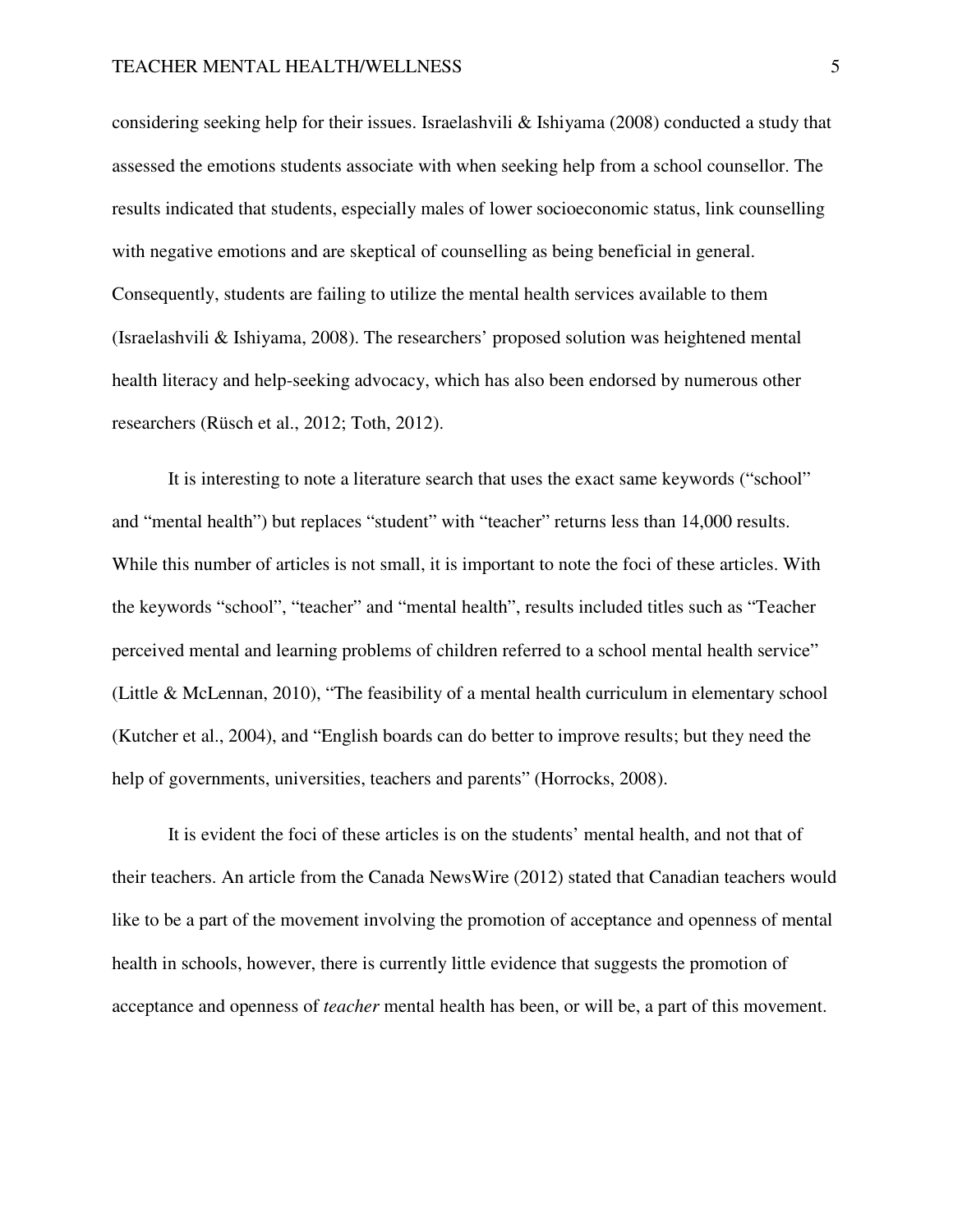## **Teacher Mental Wellness**

 Although there is a limited amount of empirical research regarding teacher mental illness, there is ample information pertaining to which factors contribute to or influence a teacher's ability to promote, maintain, or enhance the components that facilitate living a healthy life (Guglielmi, Panari & Simbula, 2012; Jones, 2006; Vesely, Saklofske & Leschied, 2013; Vesely, Saklofske & Nordstokke, 2014). For example, contrary to its negative connotation, Guglielmi et al. (2012) found mental fatigue to mediate the relationship between work conflict/family conflict/psychological & physical burnout symptoms and work satisfaction. The researchers noted mental fatigue as a potential protective factor, in that it gave warning to the individual that their natural resources were depleted and it was time to step back and allow themselves the opportunity to recuperate (Guglielmi et al., 2012).

Wright, Cropanzano & Meyer (2004) identified that the balance and interplay amongst two factors, stable and unstable characteristics of one's place of employment and colleagues, influences an individual's occupational well-being. It is important to note that working conditions can vary from day to day and, therefore, some studies that only focus on a single time point to assess wellness may only be seeing a small part of a very large picture. Taking this into account, Britt, Castro & Adler (2005) conducted a longitudinal study that assessed occupational well-being, and found that high levels of well-being were predicted by high levels of work engagement, and that those with increased work engagement also displayed significantly less physical distress symptoms than those with lower levels of work engagement. In relation to this, the literature also suggests that a colleague's support not only increases work engagement, but that it also was noted as one of the most important factors in a teacher's professional and personal development (Halbesleben, 2006; Kelchtermans & Strittmatter, 1999). Surprisingly, it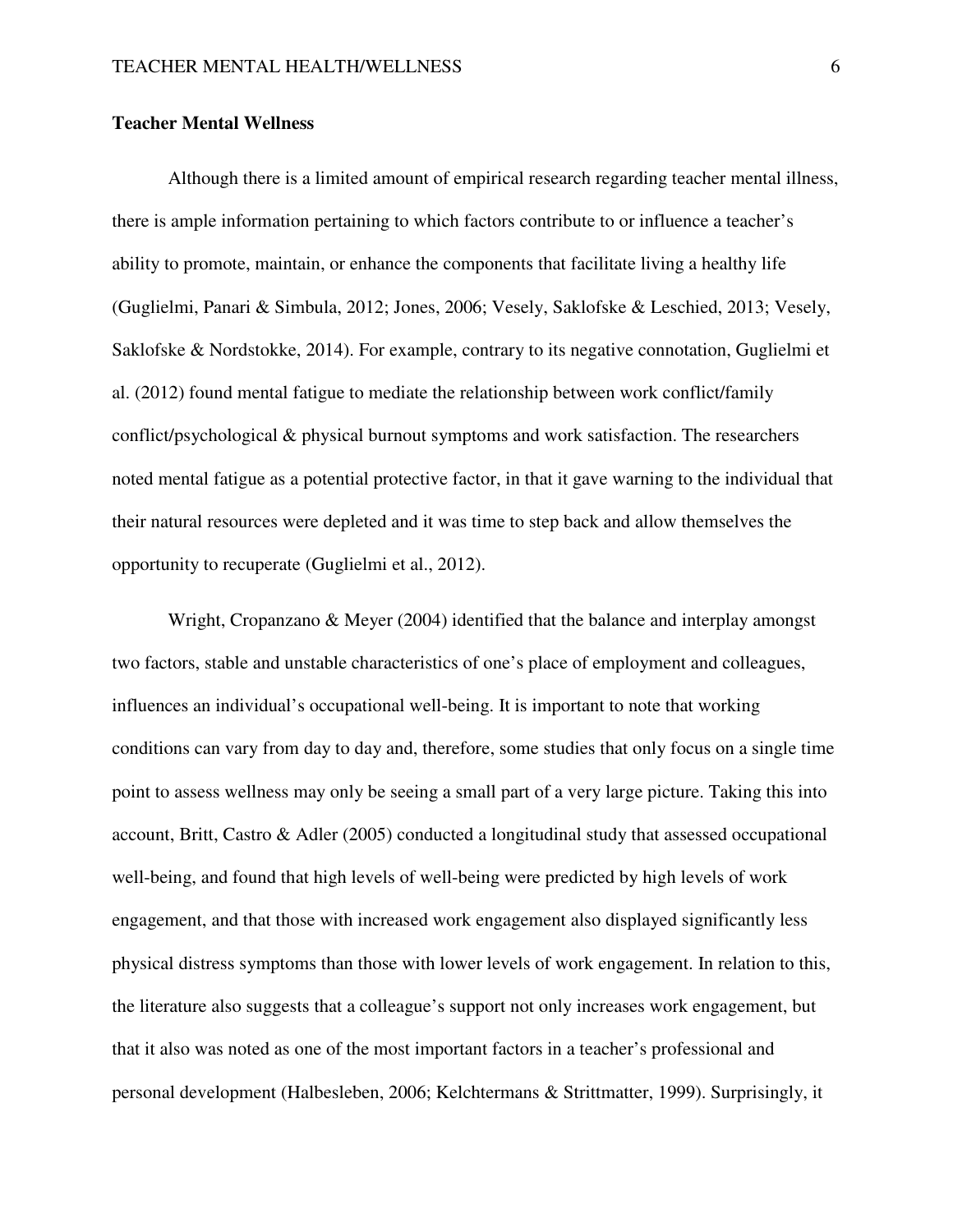has also been demonstrated that emotional exhaustion can be spread amongst colleagues and contribute to facilitating a state of lowered well-being throughout an entire faculty; this phenomenon has been termed as a "crossover" effect and is described as "emotional contagion" (Westman, 2001).

Given the importance and significance of an individual's well-being, especially in relation to their area of employment, researchers have posited that since individuals are encouraged to find their "authentic Self" (through reflection, experience, etc.), it should be a necessity (i.e. "a duty of care") for both the individuals as well as their employers to protect their authentic selves (Kelly & Colquhoun, 2005). With dangerous influences and environments constantly compromising the authentic Self (i.e. the media), it is seen as an ethical responsibility for employees and employers to work together to ensure the protection, preservation and continued growth of their authentic Selves (Kelly & Colquhoun, 2005).

Whether or not an individual views wellness as a state or an omnipresent entity, it is something that has been shown to significantly impact one's personal, social and work lives. Therefore, wellness and well-being should be given the opportunity to expand and grow if necessary, especially in work environments where the presence of stress can significantly and negatively impact one's life (i.e. teachers). Poulin (2009) organized an eight-week program that taught teachers mindfulness techniques with the hope that it would increase personal awareness about their social, physical, cognitive, psychological and emotional health or ill-health. Upon completion of the course, participating teachers noted an increase in physical and emotional health, as well as teaching self-efficacy - some even experienced decreased levels of psychological distress (Poulin, 2009). The teachers stated how although some struggled with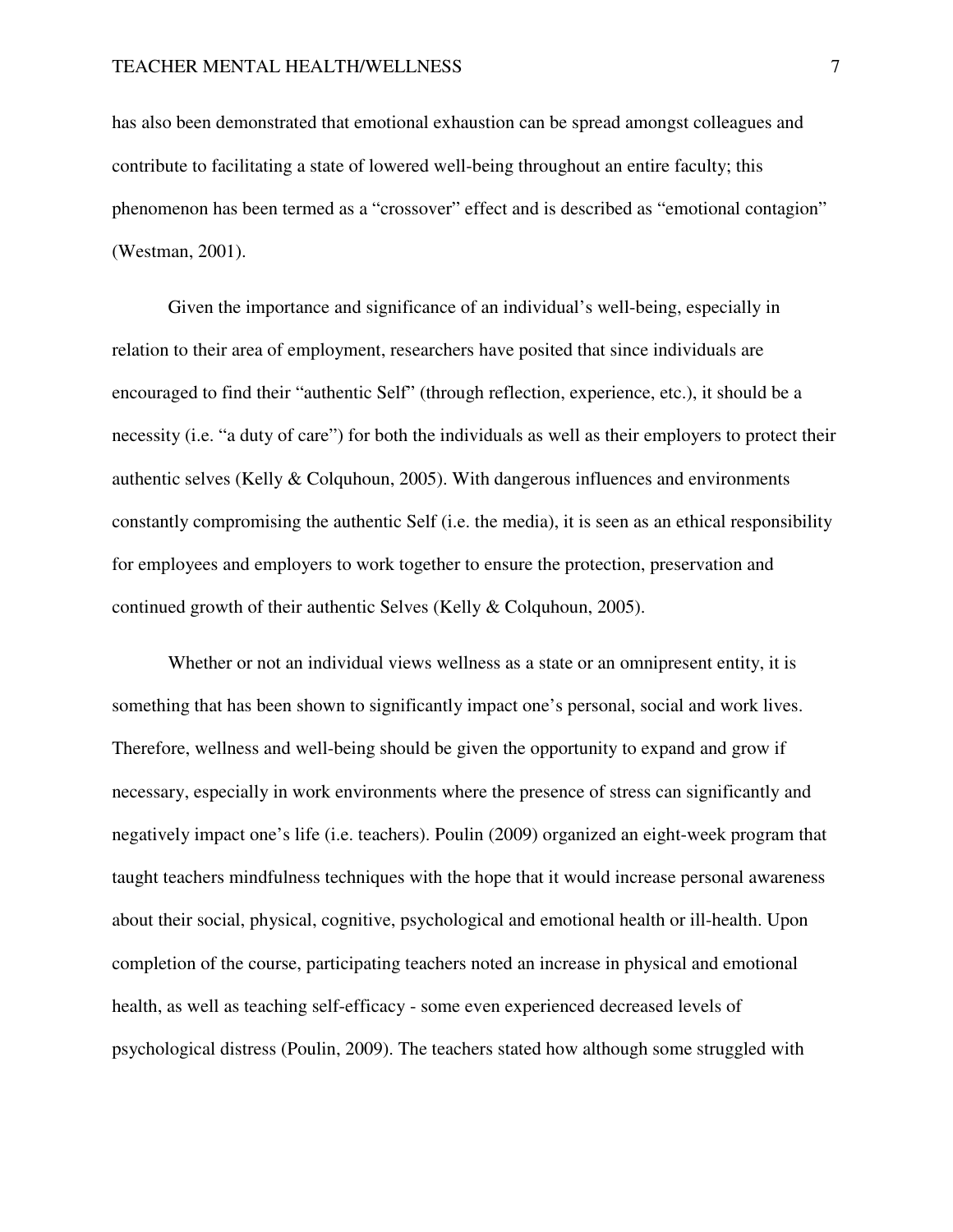engaging fully in the individual mindfulness exercises, nearly all benefited from the group participation activities, most notably those involving physical activity (Poulin, 2009).

A more recent program meant to enhance wellness and well-being focused on Acceptance and Commitment Therapy (ACT) with kindergarten through to grade 12 teachers, where the 236 teachers were assigned to read an ACT workbook and complete six online quizzes within an eight week time frame (Jeffcoat  $&$  Hayes, 2012). The program demonstrated its success, as it was shown to positively influence depression, anxiety, stress, and all over psychological and physical health (Jeffcoat & Hayes, 2012).

Although efforts to increase wellness and well-being have been shown to be successful the implementation of these programs within the workplace is not common. From what is known in terms of the physical and psychological benefits well-being can provide, it is discouraging these programs have not been more readily embraced, especially when taking into account their positive influence on self-efficacy and self-esteem (Jeffcoat & Hayes, 2012; Poulin, 2009; Westman, 2001). Goetz, Ehret, Jullien & Hall (2006) found that individuals with low levels of subjective well-being tended to rate themselves as below average in comparison to others, which speaks towards the noted relationship between self-esteem and well-being. Furthermore, the opposite effect was found amongst to those with high levels of subjective well-being, as they tended to rate themselves as above average when compared to others (Goetz et al., 2006). Perhaps it is the case that self-esteem and self-efficacy are directly linked to corresponding perceptions of well-being; however, there are other factors speculated to mediate this relationship, most notably, those involving emotional intelligence.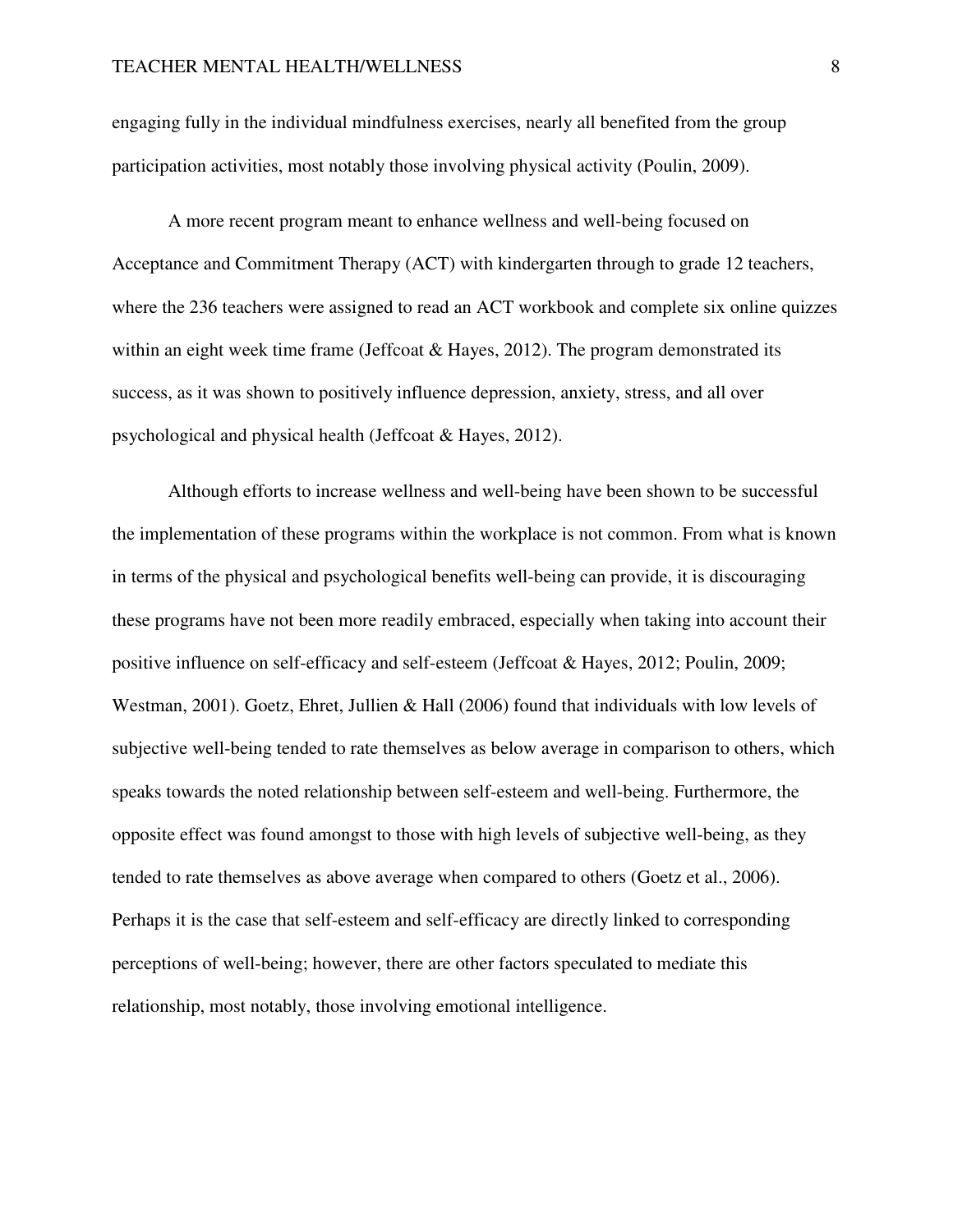## **Emotional intelligence.**

 An area that has been identified as a protective factor against teacher burnout as well as a facilitator of mental wellness is that of Emotional Intelligence. Emotional Intelligence describes an individual's competencies in being able to regulate, identify and process emotions, and has been associated with facilitating one's psychological well-being (Vesely et al., 2014). Heightened Emotional Intelligence has been linked to improved stress management and decreased occupational anxiety, which contributes to improved self-efficacy amongst teachers (Stough, Saklofske & Parker, 2009; Vesely, 2013). In addition, Emotional Intelligence has also been associated with factors directly related to the education field, such as motivation, leadership skills, conflict de-escalation and workload management (Gardner & Stough, 2002).

 For example, teachers who hold high levels of self-efficacy in conjunction with high levels of Emotional Intelligence appear to interpret job-related demands more so as a challenge as opposed to a threat, which facilitates teacher engagement and occupational involvement (Schwarzer & Hallum, 2008). In addition, teachers who were more adept at regulating their positive and negative emotions were shown to be both more effective and productive while present in a classroom (Sutton, Mudrey-Camino & Knight, 2009).

 As a result of the noted benefits with teachers from interventions that target Emotional Intelligence, "Emotional Intelligence in the Classroom", an Australian program developed by Hansen, Gardner & Stough (2007), was created with the intention of developing the skills that are related to and involved in Emotional Intelligence, such as emotional awareness, regulation, and control. A recent Canadian pilot of the program was conducted in Canada, from which results yielded an increase in Emotional Intelligence scores amongst teachers upon its completion (Poole & Saklofske, 2009).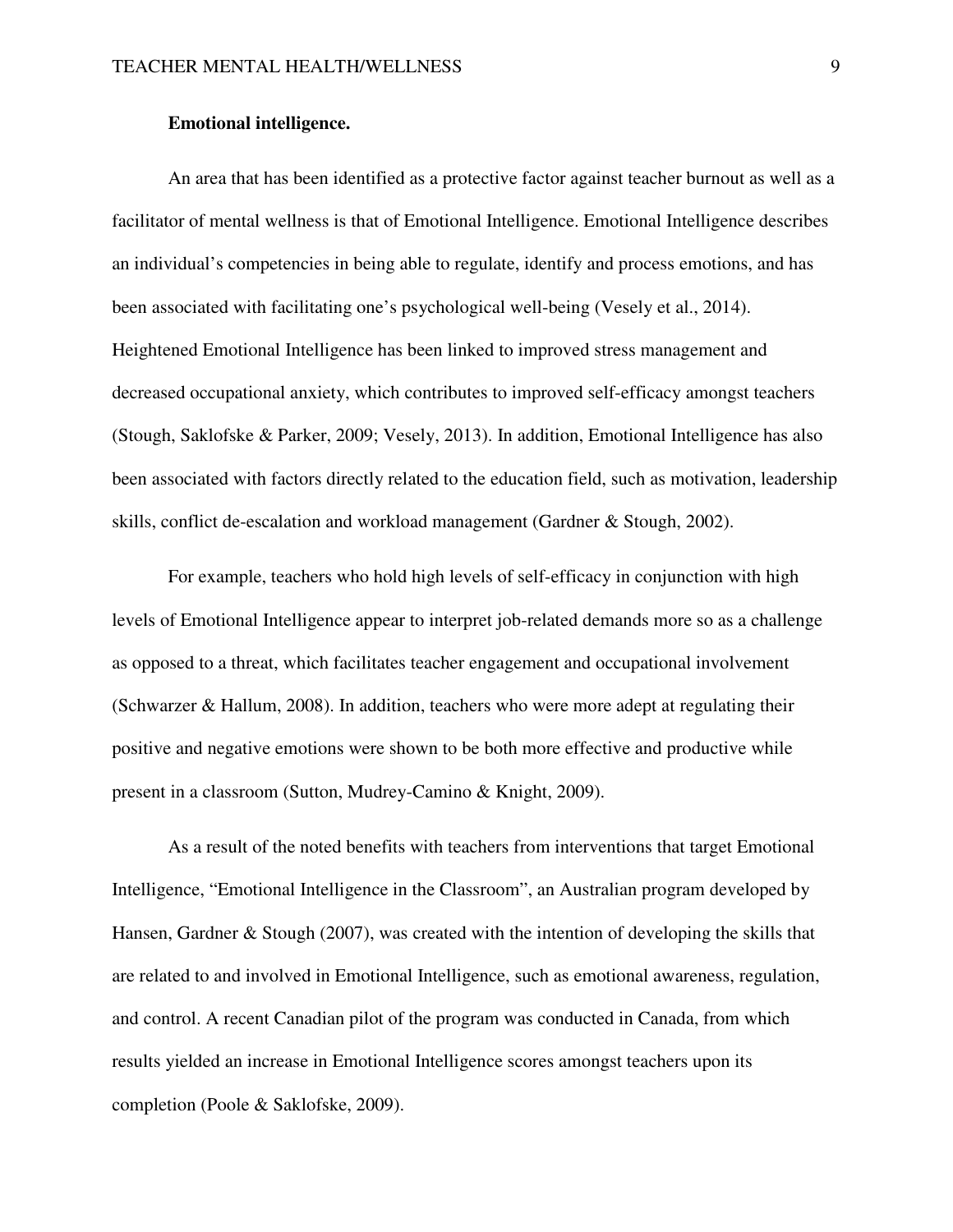As the psychological health of teachers is of such importance for both Canadian children and society as a whole, it is encouraging that interventions such as Emotional Intelligence for teachers are both available and effective in promoting and protecting teacher wellness.

### **Self-care.**

 The self-care body of literature is substantial, and includes a diverse range of careers that address the needs of professionals such as nurses, doctors, therapists, counsellors, firefighters, police, and paramedics; essentially, any occupation in which the individual provides some form of care. Teachers, principals, superintendents, and coaches fall into this category and are recommended to engage in self-care strategies in order to facilitate the prevention and reduction of burnout, as well as promote mental wellness (Gentry, 2002; Hansson, Hillerås & Forsell, 2005; Jones, 2006; Williams, Richardson, Moore, Gambrel & Keeling, 2010).

 Jones (2006) provides a comprehensive self-care plan that works within a biopsychosocial and spiritual framework, which allows for multiple life dimensions to be assessed and cared for simultaneously. In tending to an individual's psychological well-being, it was found that keeping a log or journal of one's inner dialogue (specifically in terms of their profession) allowed for the identification of negative self-talk and cognitive schemas that could potentially contribute to a maladaptive coping style (Jones, 2006). When assessing one's physical well-being, it was suggested that in addition to ensuring the treatment of any current illness, the individual identifies the ways in which further illness can be prevented and treated (Jones, 2006).

 Hansson et al. (2005) assessed which strategies individuals utilized the most in order to improve, maintain and strengthen their psychological and emotional well-being. 871 Swedish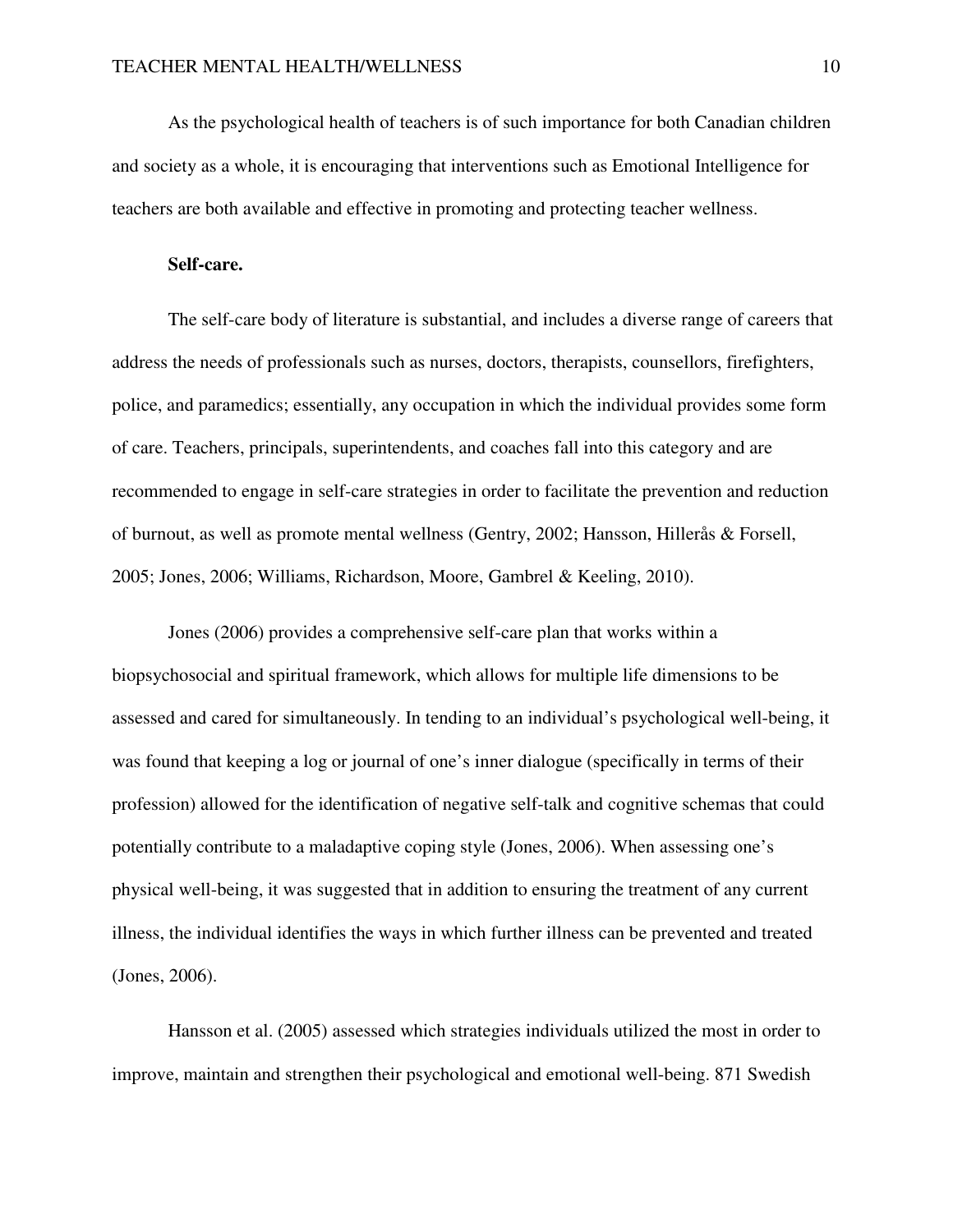participants aged 20-64 commented that physical exercise was the most commonly used self-care strategy, followed by social supports, making time for enjoyable activities, and finally, relaxation techniques (Hansson et al., 2005). The researchers noted it as interesting that seeking assistance from available social supports was the self-care strategy that was most strongly associated with an individual's well-being, and speculated that social supports may contribute to developing resistance towards an individual acquiring a mental health issue (Hansson et al., 2005).

Williams et al. (2010) took their assessment of self-care strategies one step further as they shifted their focus away from that of the general population and onto individuals who work specifically in a caregiving profession – therapists. Over the span of one to two weeks, four therapists attempted and commented on five different self-care strategies: mindfulness, selfhypnosis, spirituality, music and balance (i.e. between life, work, home, etc.) (Williams et al., 2010). The personalized accounts speak towards mindfulness as allowing them to feel more connected, openhearted, present and calm when with their clients; however, each stated these were small (yet meaningful) changes. Self-hypnosis led to perceptions of ongoing relaxation throughout the day, considerably less stress in respect to deadlines, and reports of feeling less upset when met with client resistance; however, the therapists were the most skeptical of this method, and found it the most difficult to master. Music was also noted as an extremely easy technique that yielded a powerful influence on the therapists' mood states, and balance (or a lack thereof) was seen as one of the most important factors that either negatively or positively influenced their time spent with clients in session (Williams et al., 2010).

 In general, self-care can be defined as "the ability to refill and refuel oneself in healthy ways" (Gentry, 2002, pg. 48), and the supportive literature suggests it is of the utmost importance to provide individuals with these strategies in order to promote, maintain and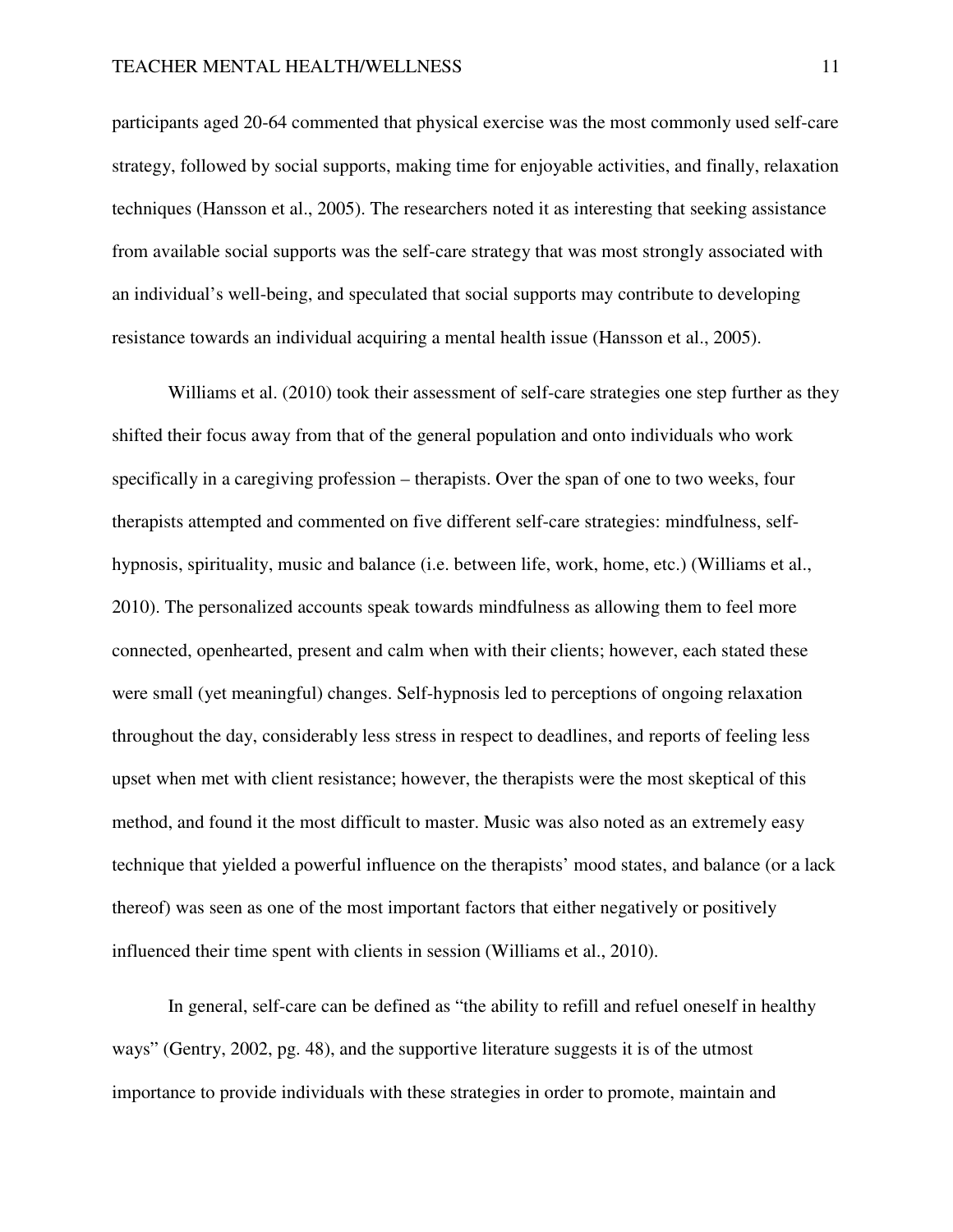strengthen both physical and psychological well-being, as well as prevent the emergence of distress in these areas.

## **The Gap between What Teachers Need and Have**

### **Employed mothers: maintaining mental wellness and life/work balance.**

The number of women in Canada who balance the roles of being both a mother and employed worker is staggering: in 2009, nearly 65% of working women had a child who was less than three years old, and this number increased to over 78% when including children aged six through fifteen (Statistics Canada, 2010). Women are a large and active component of the educational workforce, with roughly 66% of elementary and secondary school teaching positions being held by females (Statistics Canada, 2010). Research has demonstrated that an employed mother will experience considerably more stress and work/home conflict than employed women without children (Bower, 1997). Academic mothers in particular find it especially challenging to balance their professional and family lives, and often experience great personal stress as a result (Guendouzi, 2006; Jacobs & Madden, 2004). The Ontario education system employed over 115,000 full time elementary and secondary teachers in the 2012-2013 academic year (Ontario Ministry of Education, 2014). Given that 66% of teachers are female and over 65% of working women have a child and there were at least 76,000 female teachers employed in Ontario last year, this means that in Ontario 49, 400 teachers were also mothers of children ages 0-15 (Statistics Canada, 2010).

 It may be the case that women in particular feel varying levels of guilt over balancing their professional and domestic lives because of the traditional models of motherhood that continue to prevail in this current day and age, and Guendouzi (2006) has offered a solution to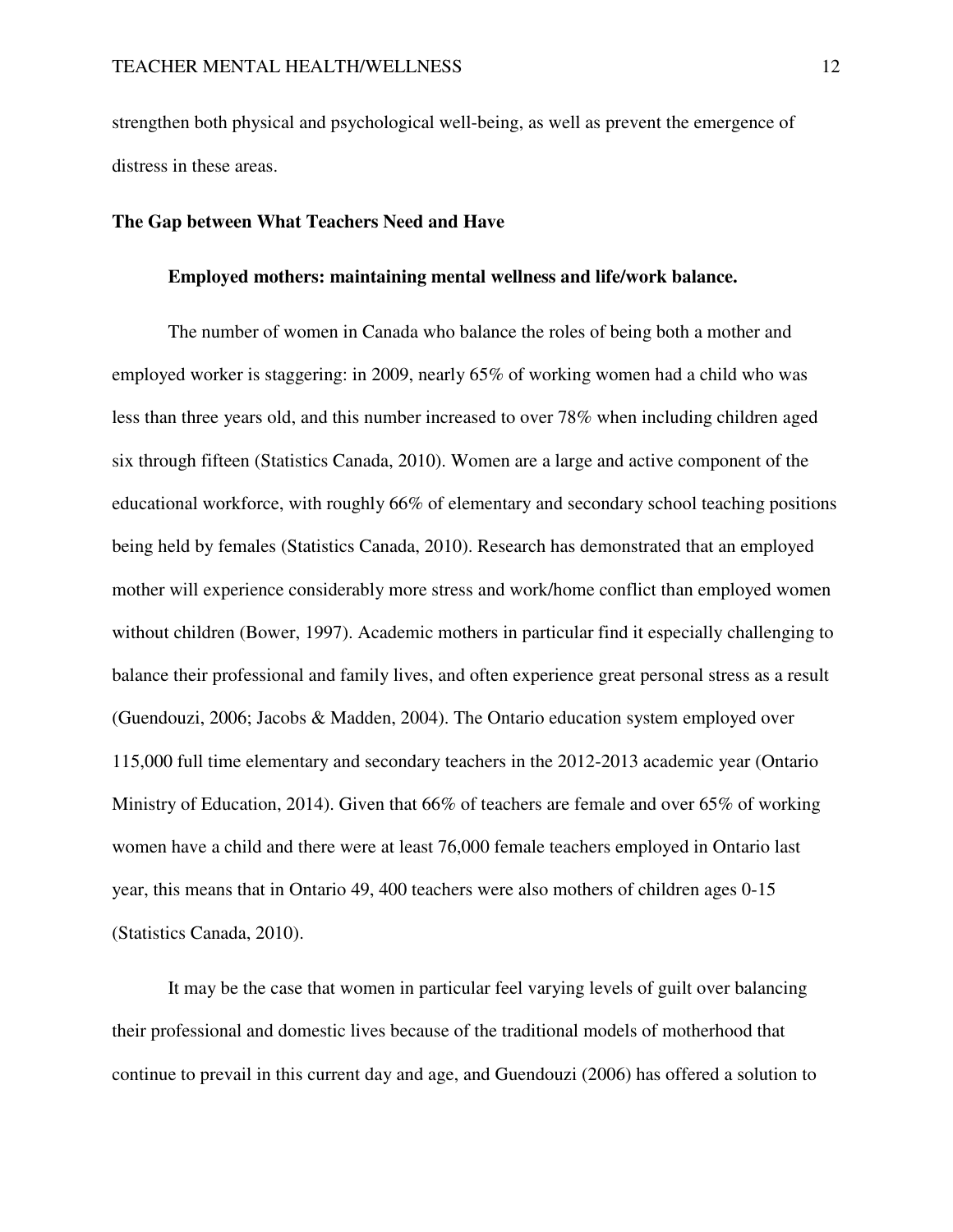facilitate the eradication of an employed, academic mother feeling guilt related to their work/life balance: the creation of an alternative conceptualization of motherhood, and what it means to be a "mother".

 Until then, however, an employed, professional mother is likely to experience high levels of stress, work overload, anxiety, physical illness, insufficient sleep, and a depletion of their natural resources (Bower, 1997; Guendouzi, 2006; Jacobs & Madden, 2004; Vancour, 2005). Vancour (2005) sought to identify positive health behaviours employed mothers could adopt to assist in counteracting these negative outcomes, and found physical exercise, sleep and stress management were the factors most associated with a healthy professional/domestic life balance.

 As women are more likely to experience (or at the very least, report) mental health issues than men (Geoghegan, 2006; Maciejewski, Prigerson & Mazure, 2001; Webb & Allen, 1979) and also compose a significant portion of the education workforce (Statistics Canada, 2010), special attention needs to be given to this group of individuals. The factors of being a woman and a teacher place these individuals at particular risk for developing depression, anxiety or burnout.

## **Employee assistance programs.**

 Employee Assistance Programs (EAPs) were developed from industrial alcoholism programs created in the 1940s (Canadian Centre for Occupational Health and Safety, 2009). EAPs offer confidential, short-term counselling opportunities to employees experiencing difficulties in their personal lives that are interfering with their quality of life and work (CCOHS, 2009). ComPsych is the largest provider of EAP programs in the world, with services provided to over 53 million employees in 120 countries (ComPsych, 2014). ComPsych's counselling services, titled Guided Resources, provide short-term counselling with online, telephone, and in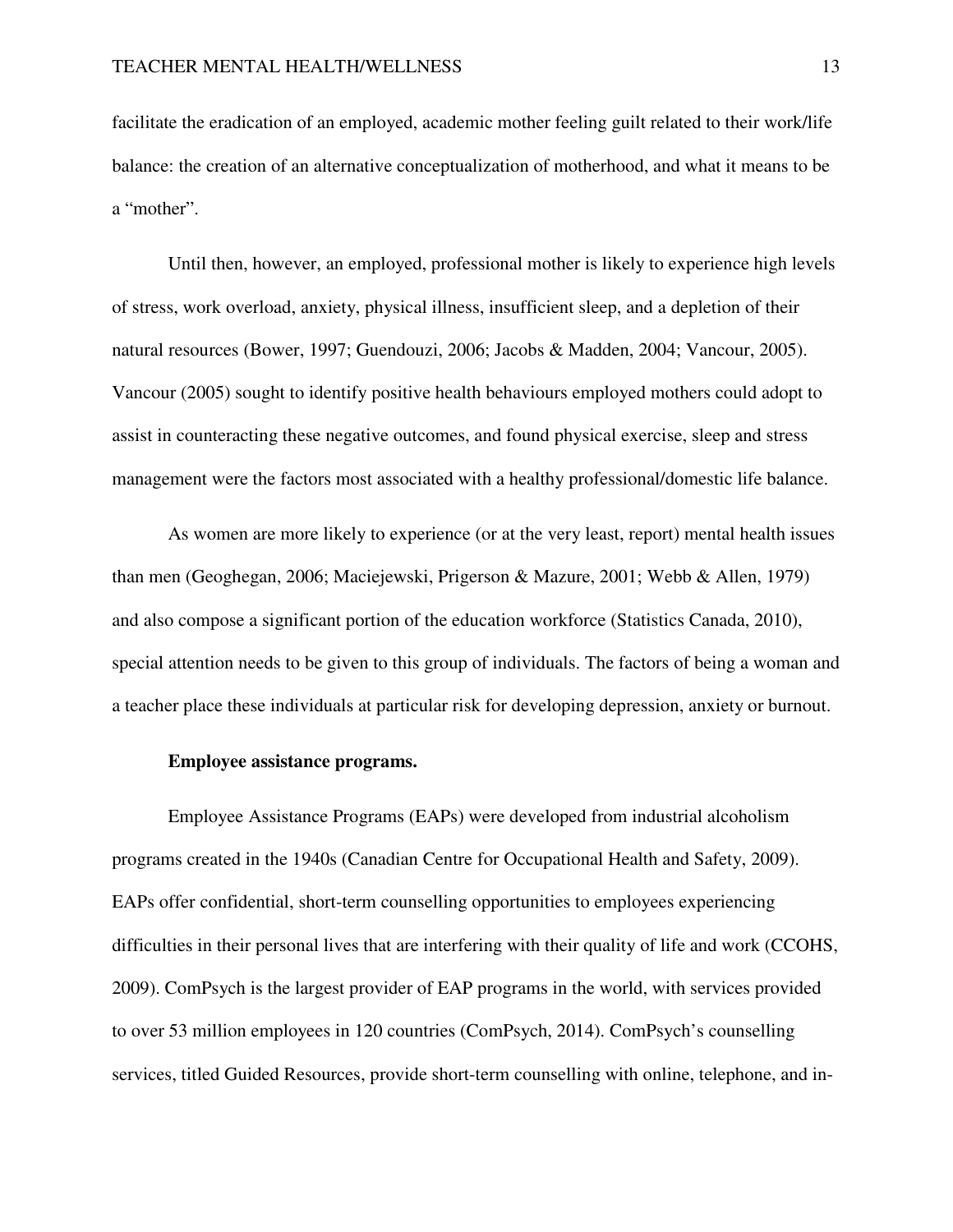person treatment options (ComPsych, 2014). It is evident that EAPs are attempting to serve most of their clients online or via the telephone, as their web-based and telephone counselling services are not only displayed but highly encouraged (ComPsych, 2014). With advertised online services such as "Wellness Coaching" and pages entitled "10 tips for dealing with stress", EAPs are progressing towards a fully digitalized counselling system (ComPsych, 2014).

 Although these counselling avenues are cost, time and resource efficient, there are certain issues and circumstances that reach beyond the scope of these services, as well as the general inperson counselling opportunities that EAPs offer. In these circumstances (i.e. the presentation of a mental illness that meets DSM diagnostic criteria), EAPs can refer an employee to an external service or professional agency that specializes in the area they require additional assistance with (CCOHS, 2009). However, whether or not an employee is eligible for a referral to an external counselling service is contingent on the conditions of the benefits plan associated with their place of employment.

## **Employee benefits/health care coverage.**

 The Ontario Psychological Association decided at its November 2012 board meeting that rates for a session with a psychologist would be maintained at \$220 per hour (Ontario Psychological Association, 2014). However, extended health care coverage through an employee benefits plan is subject to huge discrepancies dependent on coverage provided by the employer, and the Ontario Psychological Association noted these to range from \$300-\$1000 per year (OPA, 2014). This is without a doubt hugely problematic, as there is the very real potential of an employee in desperate need of specialized psychological assistance to only be eligible for one or two sessions of therapy. Although there is evidence to suggest that brief psychotherapy to this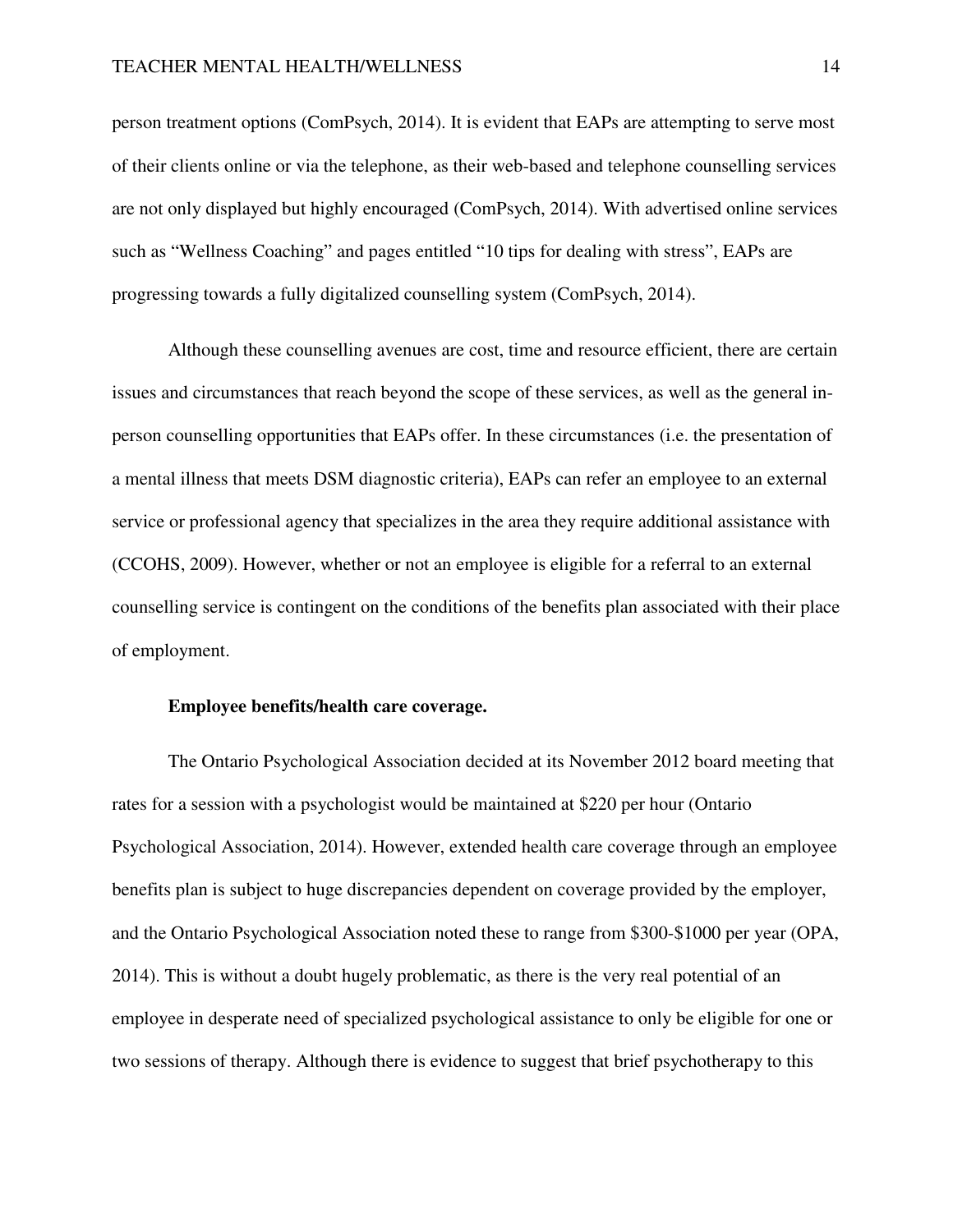degree can be efficacious (Nieuwsma et al., 2012), this is not the case for all individuals and remains as an issue with which potentially thousands of employees are being faced.

 For example, Green Shield Canada, one of the nation's leading healthcare benefit providers, allows certain employees \$300 worth of coverage for therapy with a clinical psychologist per each calendar year (Ventra Group Inc., 2000). The Ontario Public Service Employees Union (OPSEU) provides coverage for \$500 worth of sessions in one year (The Ottawa Hospital, 2012). Additionally, the Civic Institute of Professional Personnel (CIPP) allows for an employee to utilize a maximum of \$1,250 worth of services; however, this amount is split among nine additional disciplines that comprise what CIPP deems as paramedical services, which includes chiropractors and massage therapists (CIPP, 2013).

 It is interesting to note that both Green Shield Canada and OPSEU can revoke an employee's health care benefits if "employee services or supplies are received as a result of disease, illness or injury due to…intentionally self-inflicted injury while sane or insane." (The Ottawa Hospital, 2012; Ventra Group Inc., 2000). Consider the following scenario: a newly employed a teacher has been finding it difficult to adjust to her workload. The principal has put her in charge of two committees, one of which runs late every Monday night, and she also was appointed to lunch duty every other day. She has two special needs children in her class and often stays late to provide feedback to the parents about their progress. She is newly married but her teaching position keeps her at school for longer periods than she anticipated. She does not sleep well, barely finds time to eat, and experiences constant conflict with her husband. She knows she is becoming ill, but chooses to ignore it in order to fulfill her teaching duties and maintain employment. Eventually, she sees a General Practitioner for her constant stomach pains and learns she has an ulcer due to chronic anxiety.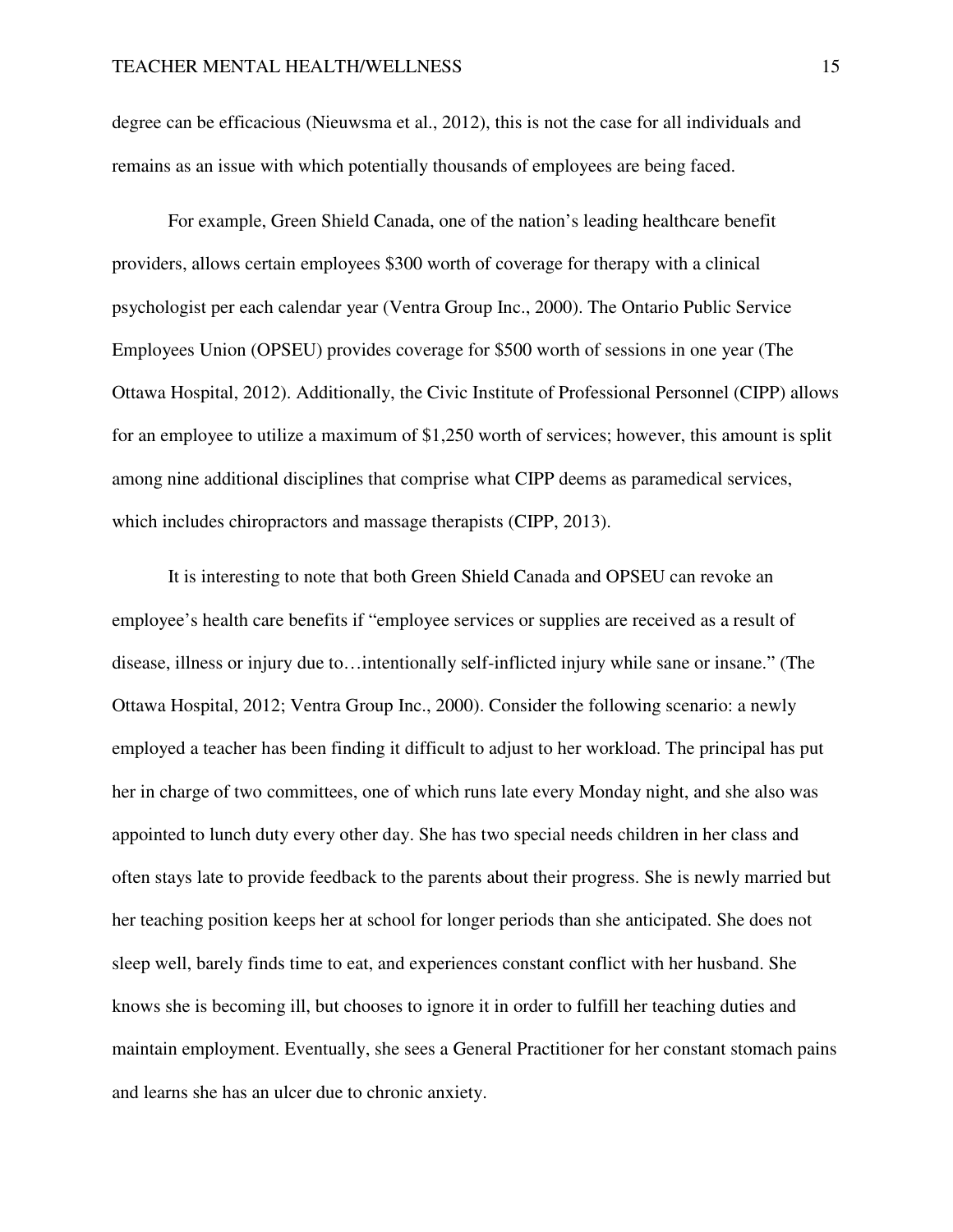Reflecting upon the statement Green Shield Canada and the OPSEU made, she technically should not have her treatment covered, as she *intentionally* ignored her symptoms until they became debilitating. It appears as though this could potentially be a very gray area, and one that deserves further investigation as to how revocation of health care coverage decisions are made.

Perhaps the most salient to the current topic is that of teacher's health care coverage and benefits. An agreement between the Ontario Secondary School Teacher Federation and an Ontario school board provided teachers with \$500 of coverage towards counselling sessions with a psychologist (OSSTF, 2012). As new teachers start with an annual salary approximately between \$44,000-\$52,000, they most likely will not have had the opportunity to build a reserve of funds from which some may be portioned to additional specialized counselling if their needs went beyond that of the \$500 allotment (OSSTF, 2012).

As EAPs provide confidential services, it is difficult to assess the extent and severity of mental illnesses that teachers can possess and silently cope with on a day-to-day basis. However, with the continued utilization of these programs, it cannot be argued that mental illness is an issue that teachers need assistance with yet are not willing to disclose of. Individuals may choose to not disclose of their mental health issue for a variety of reasons, most of which are centered on mental illness and its associated stigma.

## **Stigma**

## **Stigmatization model.**

 The vast majority of the stigma literature has concepts whose origins stem from those introduced by Erving Goffman in "Stigma: Notes on the Management of Spoiled Identity"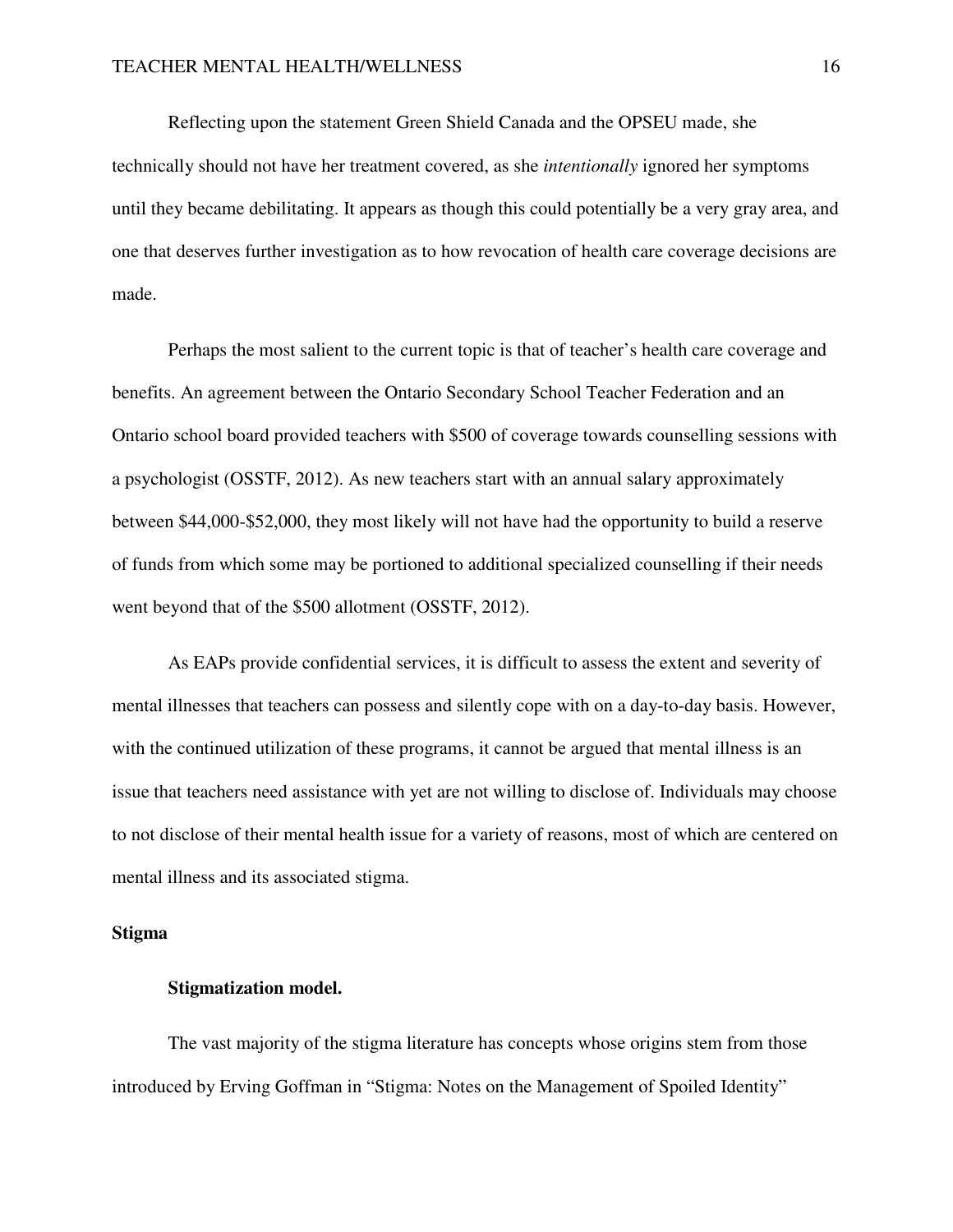(1963) (Link & Phelan, 2001). Goffman's definition of stigma, "an attribute that is deeply discrediting that reduces the bearer from a whole and usual person to a tainted, discouraged one" (Goffman, 1963, pg. 3), has since been adopted and modified by researchers and has contributed to the large variations in its modern conceptualizations (Stafford & Scott, 1986). These variations are in large part due to the concept of stigma being applied to an immense array of unique situations and subgroups, which in turn creates a large amount of equally unique stigma definitions (Link & Phelan, 2001).

 Link & Phelan's conceptual model of stigma (2001) builds off of the work of Goffman and is comprised of five individual, yet linked, processes: labeling, stereotyping, separation, status loss and discrimination, and a power environment that allows for these processes to occur. The first component, labeling, arises from societal selections of certain human differences that are determined to be of societal concern (Link & Phelan, 2001). A historical example of this process is the stigmatization of African American slaves, from which labeling based off of one's skin colour was the basis of the differentiation.

 The second component of Link & Phelan's conceptual model of stigma (2001), stereotyping, occurs when the labeled, differentiated group(s) are linked to a particular stereotype. This is a key component of Goffman's work, and has been a central concept in stigma research since its inclusion (Link & Phelan, 2001; Stafford & Scott, 1986). The third component, separation, is defined by a distinctive "us" versus "them" mentality (Link & Phelan, 2001). This component highly facilitates the process of a stigmatized individual becoming fully enmeshed with their socially-imposed label; this is particularly present in the mental health community (i.e. an individual is schizophrenic rather than they have schizophrenia) (Link & Phelan, 2001).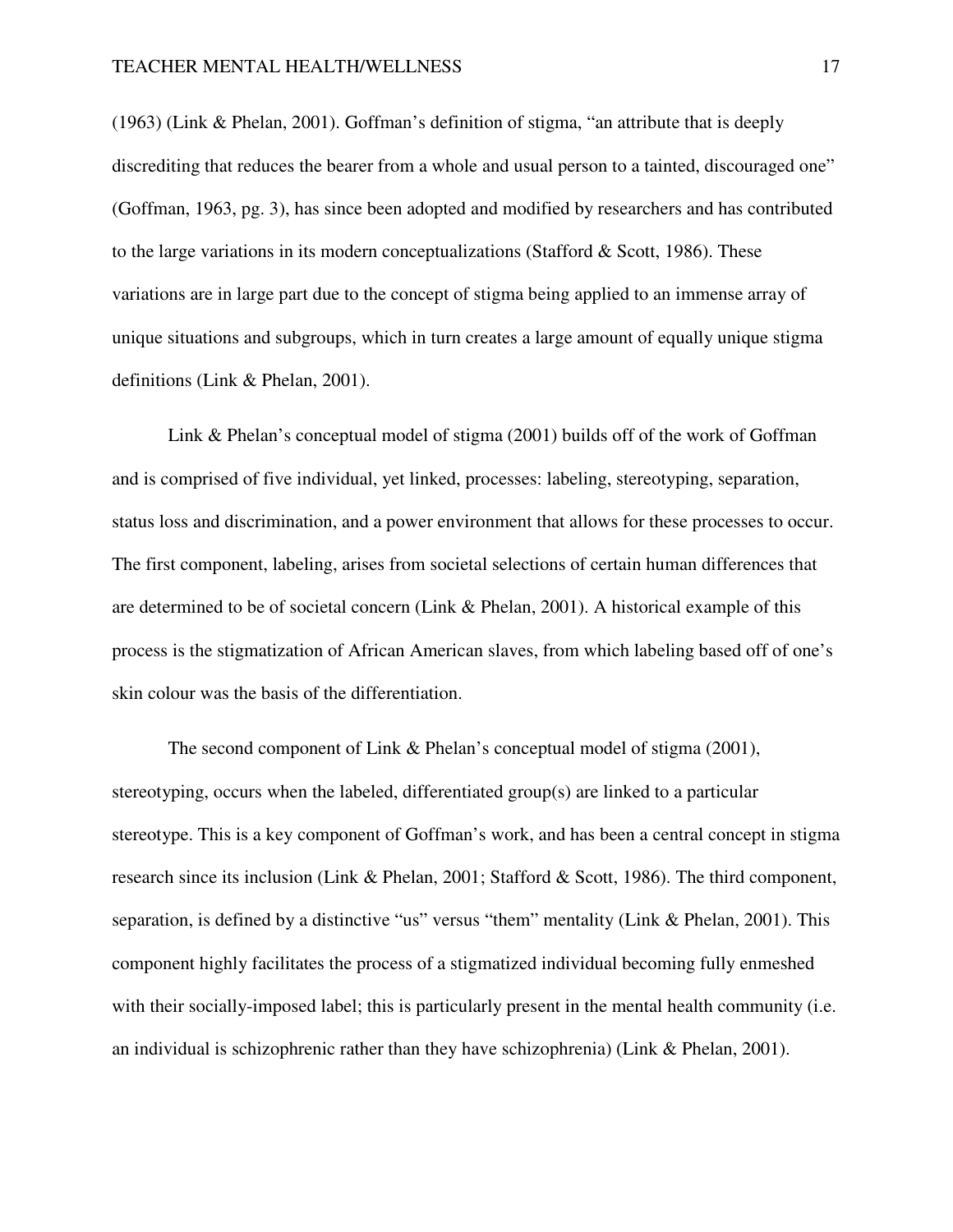The fourth component, a loss of status, is one that most definitions of stigma do not include, and is a defining element of the stigma process that separates Link & Phelan's conceptual model of stigma (2001) from others. Druss et al. (2000) put forth that stigmatized groups and individuals, as a result of the stigma against them, become disadvantaged in many aspects of their lives, including education, health care and income. Link and Phelan (2001) built upon this, and noted how status loss, specifically within a hierarchal environment, was an immediate consequence and confirmation of successful discrimination. Hamilton & Carmichael (1967) posited the concept of institutional discrimination, "accumulated institutional practices that work to the disadvantage of a minority group, even in the absence of individual prejudice or discrimination." This notion can be applied within the education system, as the hierarchal structure of a school or school board could unknowingly and unintentionally discriminate against teachers with mental health issues, as there are not many practices put in place to assist these individuals.

 Finally, the fifth component is potentially the most important of all, as it is a power situation that allows for this type of stigmatizing behaviour to occur. This power, be it an individual or a group, must have enough force and support to create the "us" versus "them" separation, as well as to maintain the separation (Link and Phelan, 2001). Historical examples of power situations that successfully implemented and maintained stigmatizing beliefs and practices include the Nazi revolt against the Jews, as well as the KKK against African Americans. This power situation also has the potential of occurring within a school or a school board, as, for example, a principal or superintendent who lets go of a teacher due to the teacher's mental health status could emit the impression that "those" individuals do not belong here with "us". Subsequently, these beliefs could transfer throughout the faculty and a) increase the endorsement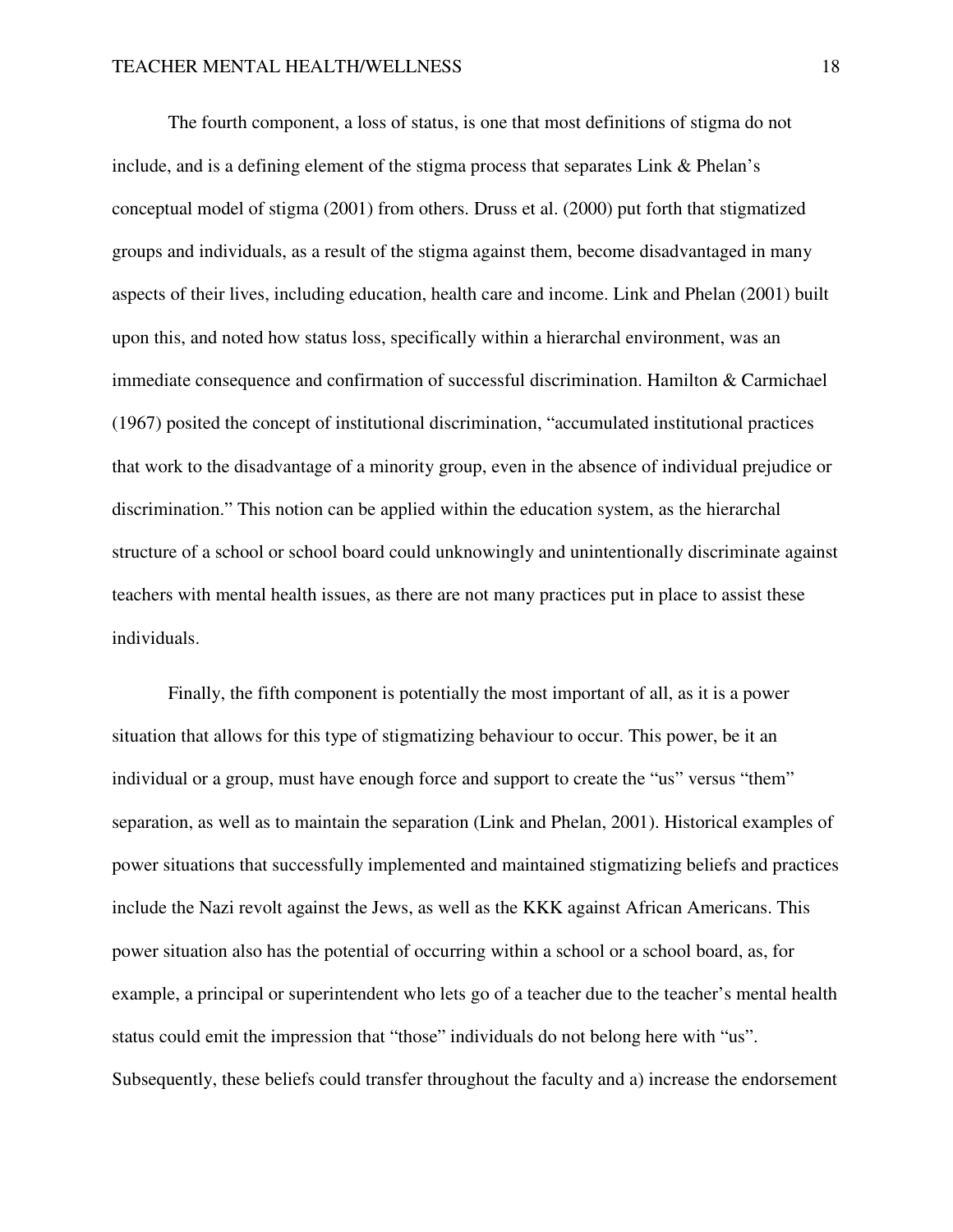and maintenance of these beliefs, and b) deter a teacher with a mental health issue from disclosing of it to colleagues and reduce help-seeking behaviours. In an extremely competitive job market, especially for new teachers, disclosure of a mental illness under the described conditions would not only be unlikely, but also detrimental to their current employment as well as their future teaching career.

### **The role of mental health stigma.**

Societal constructions of stigma play an integral role in how the general populace views and responds to the issue of mental health. Link and Phelan (2001) define stigma as the result of the simultaneous influences of stereotypes, labels, status loss, and discrimination, all of which require an element of exercised power in order to occur. From these factors, stigma shapes not only how society views mental illness, but also how those suffering from mental illness view themselves.

 Traditional and current views of mental illness have remained fairly consistent in terms of its negative connotations. Public perceptions of dangerousness, accountability, blame, incompetence, deficits of character, and contamination continue to influence the ways in which individuals regard those with a mental illness (Bos et al., 2009; Corrigan et al., 2004; Corrigan et al., 2012; Schomerus & Angermeyer, 2008). Rüsch et al. (2012) recently noted conflicting views in terms of what the general populace perceive as being a mental illness. Their study on an English adult population revealed two distinct constructions of the issue: one which saw only major psychiatric disorders (i.e. schizophrenia, bipolar) as being mental illnesses, and the other view which included drug addictions as well as stressors. In terms of gender differences regarding societal perceptions of mental health, it was found that women and men tend to demonstrate the same level of like and dislike towards individuals with a mental illness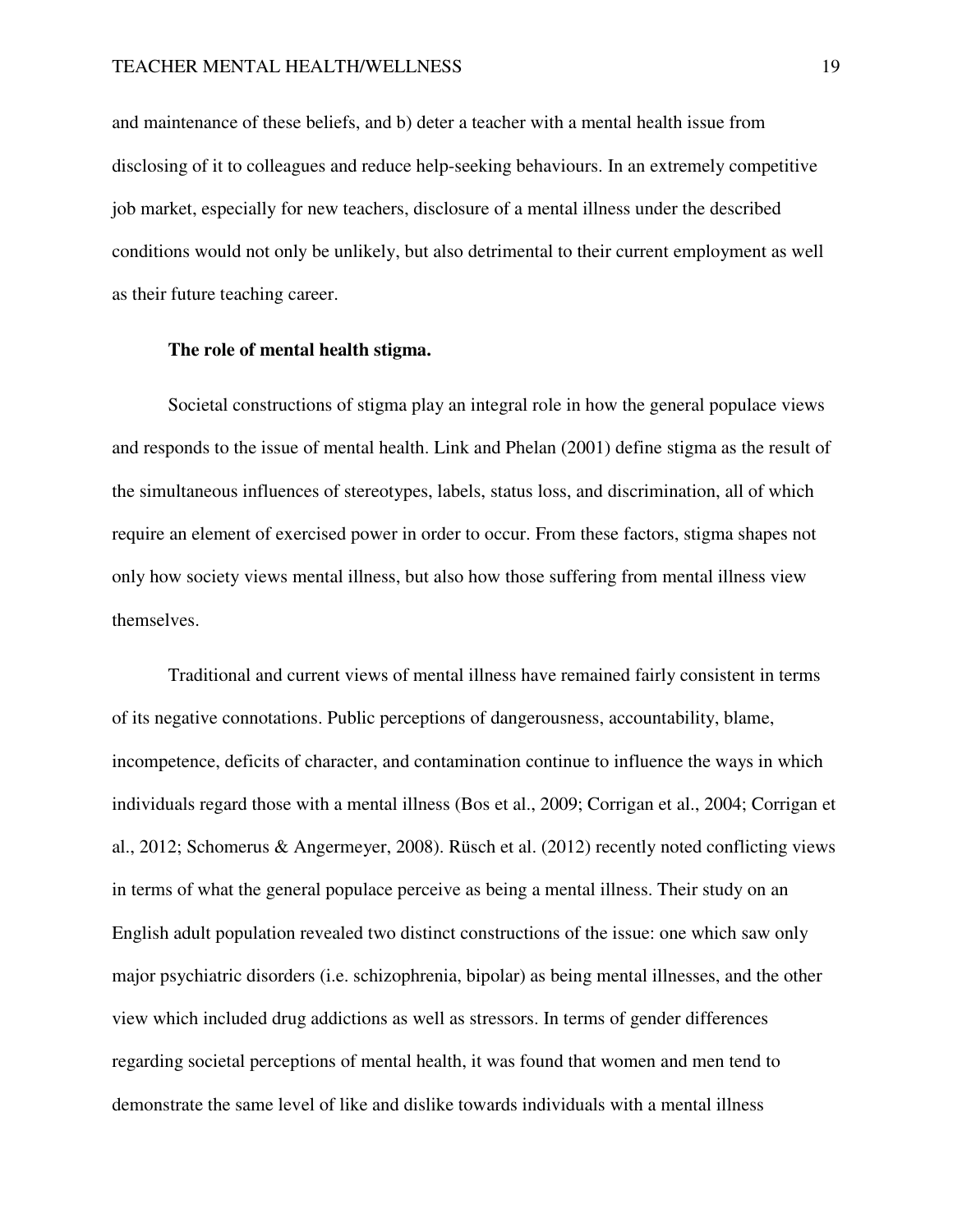(Holzinger et al., 2012). However, the same meta-analysis also demonstrated that men more so than women are rejected on the basis of their mental health, despite an overall improvement in people's attitudes towards themselves or others seeking mental health treatment. Even with the advancements society has made in terms of being more accepting of mental illness, the stigma associated with it is still very much a reality and an omnipresent, driving force behind our present zeitgeist.

 The consequences of stigma towards mental illness are vast and broad, affecting all personal, family, social and spiritual aspects of a being. One of the most prevalent, if not most important, consequences of stigma is its ability to deter an individual with a mental illness from engaging in help-seeking behaviour or in seeking treatment services. Noted as one of the largest obstacles against effective help-seeking, stigma continues to create barriers to treatment that remain unperturbed in the face of both gender and race (Kutcher et al., 2009; Link & Phelan, 2001; Meldrum et al., 2009; Schomerus & Angermeyer, 2008).

# **The Prevalence of Mental Illness in the Workplace/Workforce**

Little information is known about mental illness in terms of the workplace's employees. Dewa, Lesage, Goering & Caveen (2004) noted a portion of payroll was being allotted for employees with a mental illness who were frequently absent from work. Of those employed in the workforce (aged 15-64), at least 12% will suffer from a mental illness or substance abuse issue within a given year, and are most likely to be middle aged women who suffer from depression (Dewa et al., 2004). These statistics, though valuable, are preliminary and do not clearly outline what mental health looks like in the work place environment.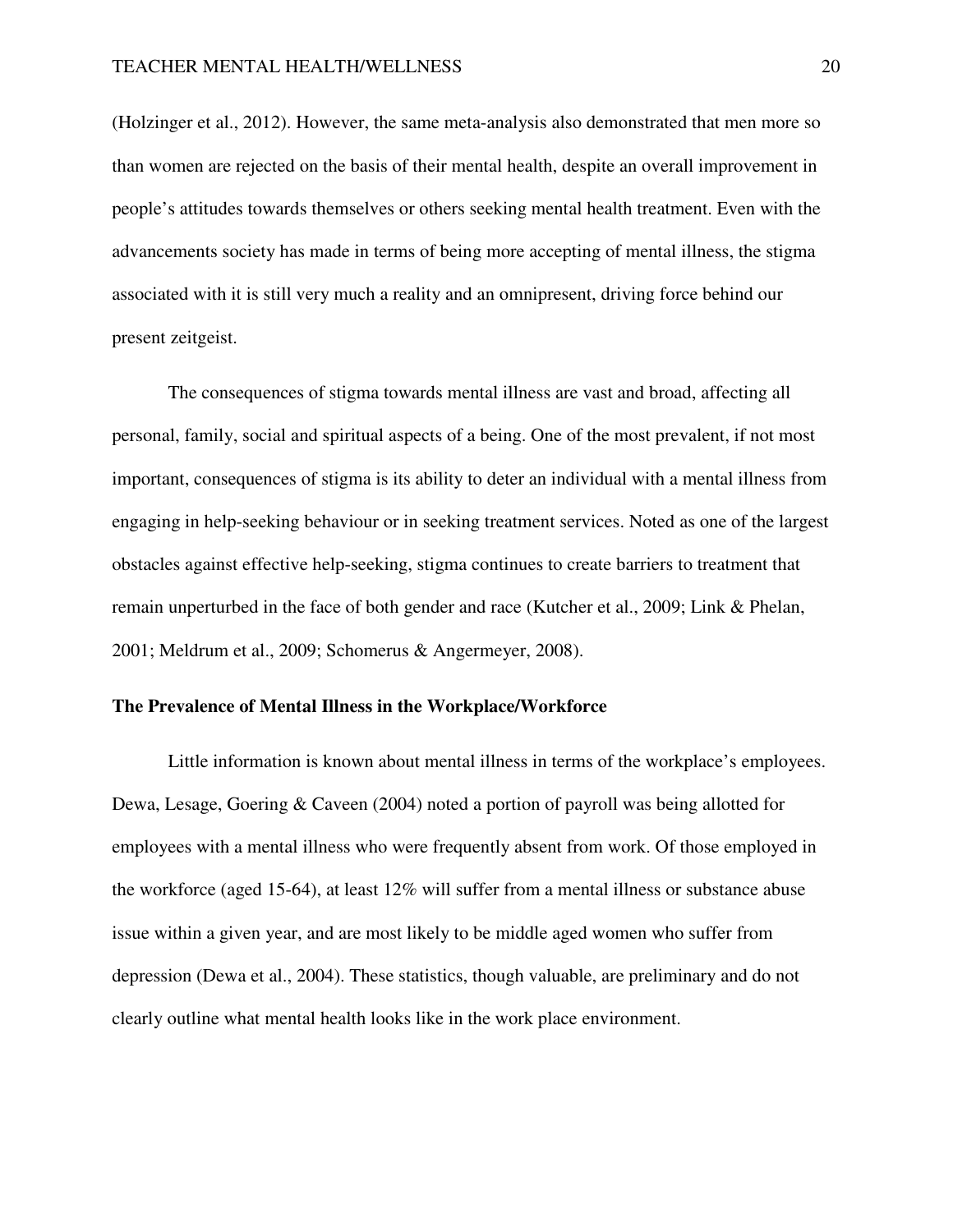Toth (2012) assessed mental health disclosure strategies of current employees of a Canadian university with the intention of building upon the limited body of knowledge, as well as developing a model of decision making that could be applicable to a larger employee population across various organizations. Through semi-structured, one on one interviews, the qualitative study provided insight as to what factors employees consider when contemplating whether they will disclose their mental illness to a co-worker, reasons for and conditions of their disclosure, as well as the perceived consequences of them disclosing. The results provided support to the established literature in regards to the stigma surrounding mental illness, as the employees outlined concerns of stigmatization, power loss, discrimination, labelling, power relationships, stereotyping, incompetency, accountability and responsibility of their mental illness (Toth, 2012). Toth noted that the conditions under which an individual is most likely to disclose is in a supportive, accepting environment to an open, understanding, trustworthy and supportive co-worker.

## **Mental Health and Working Professionals**

 Ledet (2009) surveyed three groups of individuals (college students, mental health professionals and mental health service consumers) to assess the nature and severity of the stigma they endorse in regards to mental illness. Of these three groups, the college students endorsed the most stigmatizing values and behaviours as they desired the greatest amount of social distance from anyone with a mental illness, regardless of the diagnosis, in comparison to the two other groups studied (Ledet, 2009). While the various reasons behind this are not pertinent to the current review of the help-seeking literature, the researcher found that the greatest predictor of help seeking was the level of education a person has attained. Individuals with higher levels of education (i.e. a Masters degree or PhD) were noted to participate in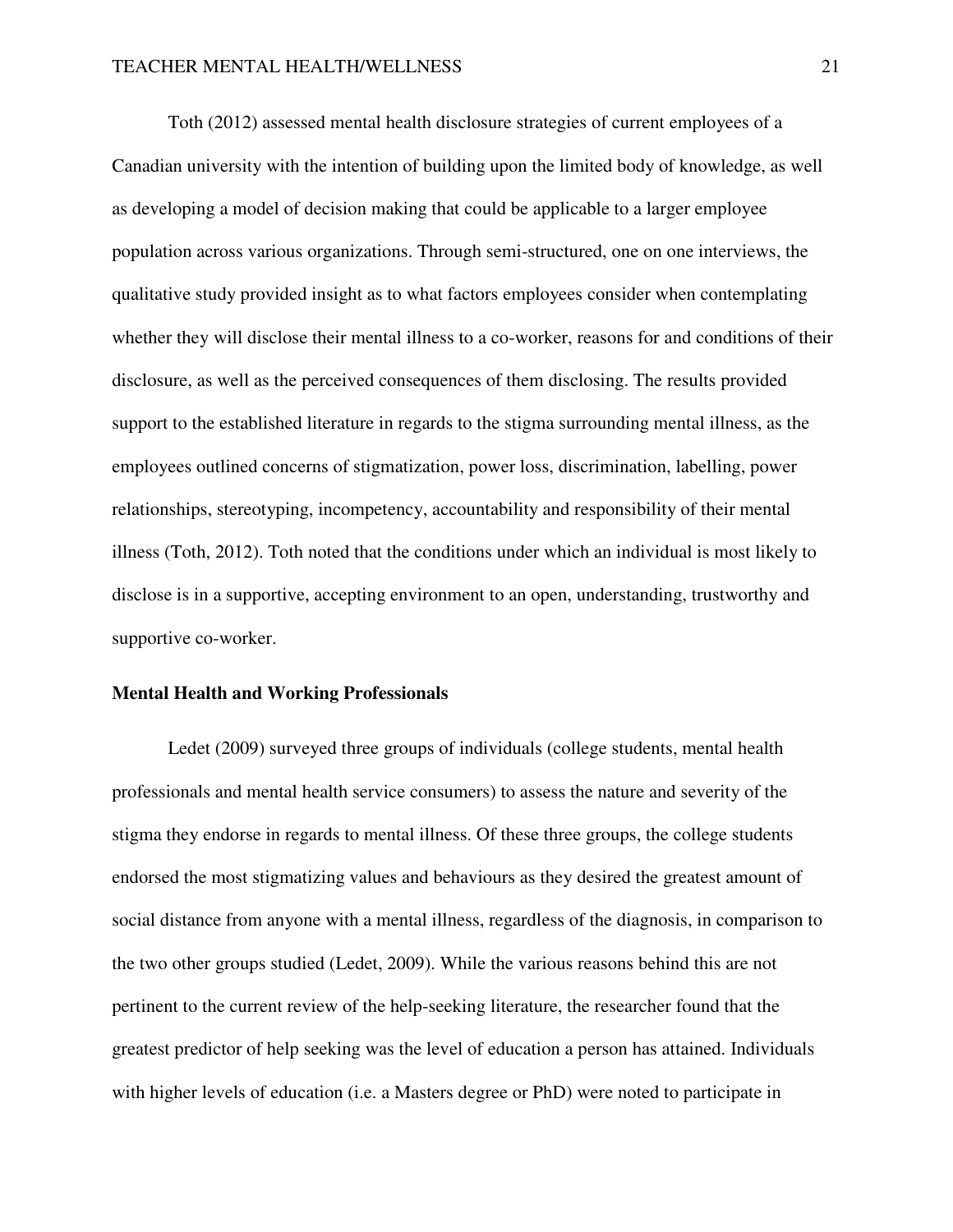significantly fewer help-seeking behaviours than people who attained either a BA or a college diploma (Ledet, 2009).

 For example, college/university level student athletes tend to seek less help with mental illnesses and underutilize the mental health services available to them (Watson, 2005). It has been speculated that due to the competitiveness associated with both entrance to and maintenance in an elite athletics program, student athletes are highly motivated to not seek mental health assistance due to the fear of losing their athletic position from perceptions of inadequacy and questions of competency (Etzel & Watson, 2007; Maniar, Curry, Sommers-Flanagan & Walsh, 2001).

 Relatedly, a study by White, Shiralkar, Hassan, Galbraith & Callaghan (2006) found that at least 87% of a sample of psychiatrists indicated reluctance towards disclosing a personal mental health issue to a colleague or service provider out of fear for being seen as weak, hindering career progression, maintaining professional integrity and experiencing the stigma associated with mental illness, which included discrimination and isolation from their colleagues. When asked why mental illness was so highly stigmatized within psychiatry between colleagues, psychiatrists stated there is an immense pressure to maintain congruency with the group norm of being free and completely devoid of any psychological condition, as well as upholding of the image of a collective, composed and competent healer (Bennett, 2011).

 It appears as though disclosing of a mental health issue carries significant personal, occupational and societal consequences when that individual is also a working professional. The literature suggests that the more education an individual attains, in conjunction with a competitive working environment, the less likely that individual is to engage in help-seeking behaviours (Ledet, 2009; Watson, 2005; White et al., 2006) Ledet (2009) noted that help-seeking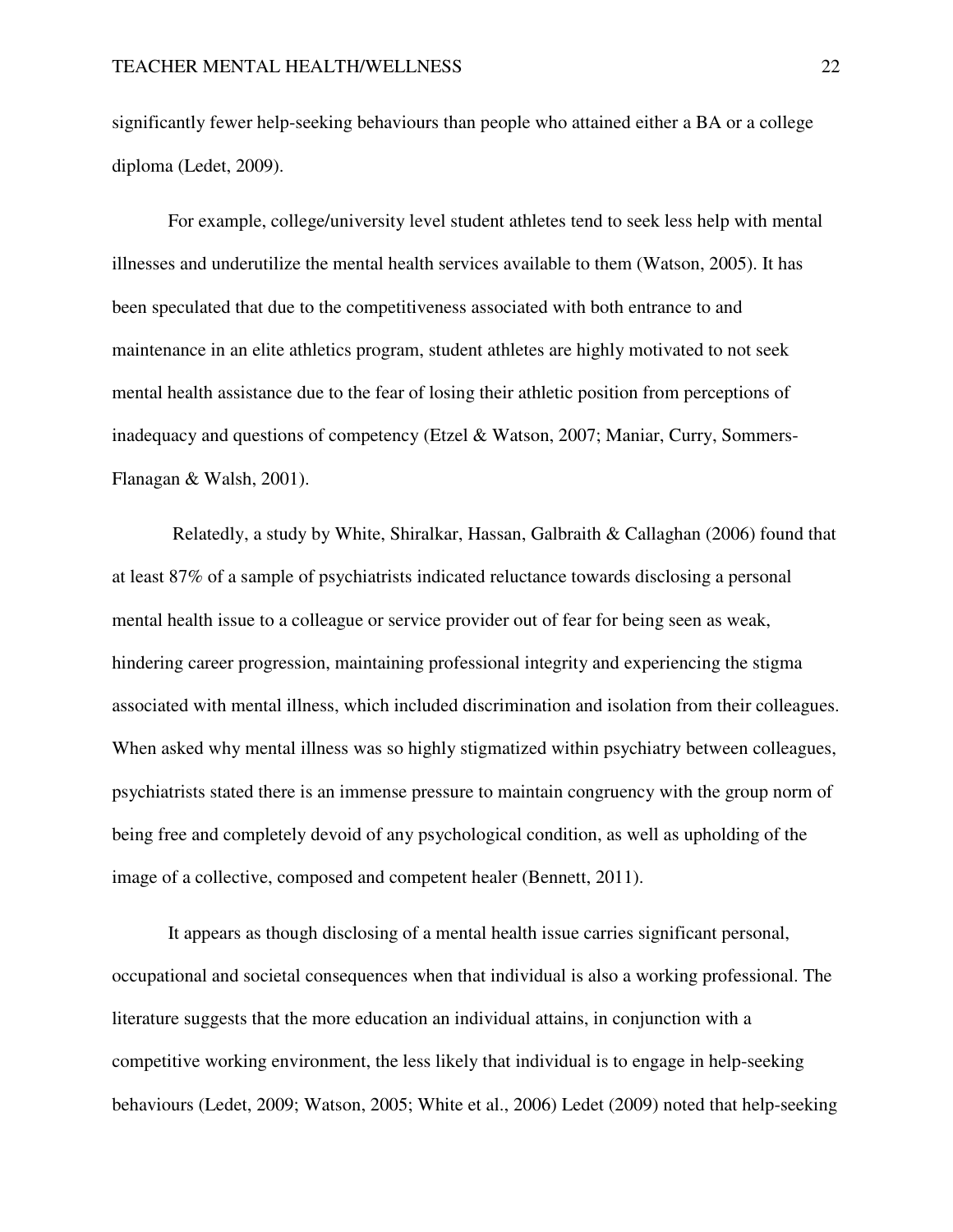behaviours significantly increased when one's concerns over how they physically and psychologically appear to others reached an internally critical level. Whether this increase in help-seeking behaviour is related to reducing anxiety or is attributable to an alternative reason, it also indicates that people are mostly seeking help when their mental illness is becoming unmanageable and the individual's functioning is significantly affected. This trajectory of events is not ideal for anyone in any occupational position; however, this issue is of particular concern when taking into account the internal struggle and significant psychological, physical and cognitive deterioration a teacher can experience while attempting to maintain an acceptable image in an extremely competitive field of employment. As individuals who engage in everyday contact with children and are an integral component of a child's success, learning and wellbeing, it is imperative that the mental health stigma surrounding teachers be assessed to maintain the safety and wellness of all those who are a part of the school.

# **Gaps in the Literature**

Very little research has looked exclusively at teacher mental health and mental illness. Articles returned from the literature search that did address teacher mental health were focused mostly on the psychological impact associated with school-based violence (Wilson, Douglas & Lyon, 2011; Zimmer, 2012). The most predominant noted effects were associated with emotional, physical and job-related dysfunctions as a result of witnessing or experiencing student elicited, school-based violence. One article went so far as to state that school counsellors should also assist teachers, but only in the event that their mental health issues are in connection with a particular student, or the classroom as a whole (Persi, 1997). The article suggests a teacher's mental health needs should only be addressed if it is related directly to the scope of their work,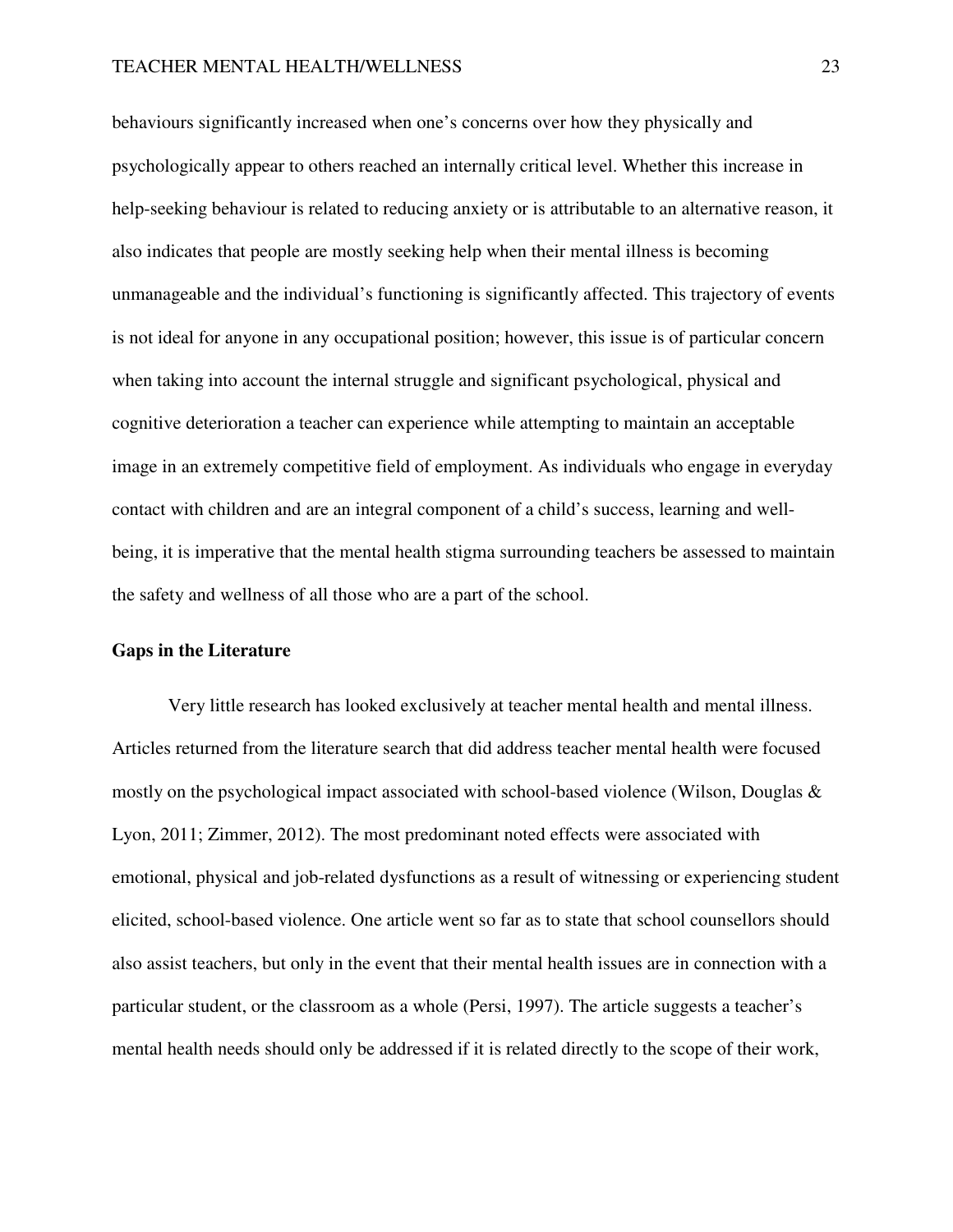which would consequently disregard illnesses such as schizophrenia, bipolar, PTSD or any mental health issue that was external and unrelated to their profession as a teacher.

 It is evident that there is very little research available in terms of the mental health of teachers regarding prevalence, classifications, beliefs, coping strategies and impacts on their ability to adequately perform in their position. Toth (2012) identified the lack of information surrounding employee mental health disclosure in the workforce, and was able to build on this body of literature; however, only one participant from the sample was a university faculty member. Schomerus & Angermeyer (2008) also recognized a gap in the help-seeking literature, as it was noted that depression is the predominant mental illness addressed when assessing the impact of stigma on an individual's help-seeking behaviour. As was noted in the literature review how stress, burnout, anxiety and a multitude of other mental illnesses could be affecting the 6.7 million Canadians aged 25-64 who identified as having been diagnosed with a mental health or substance abuse issue at some point in their lives (Statistics Canada, 2012). A large percentage of these individuals belong to the workforce, and this group certainly contains thousands of individuals who comprise the Canadian high school teacher population. Teachers are vital societal figures, as they are on the front lines in schools and are responsible for many aspects of their students' success. It is important to address teacher mental health, as it is a topic that has been seemingly ignored and needs to be recognized.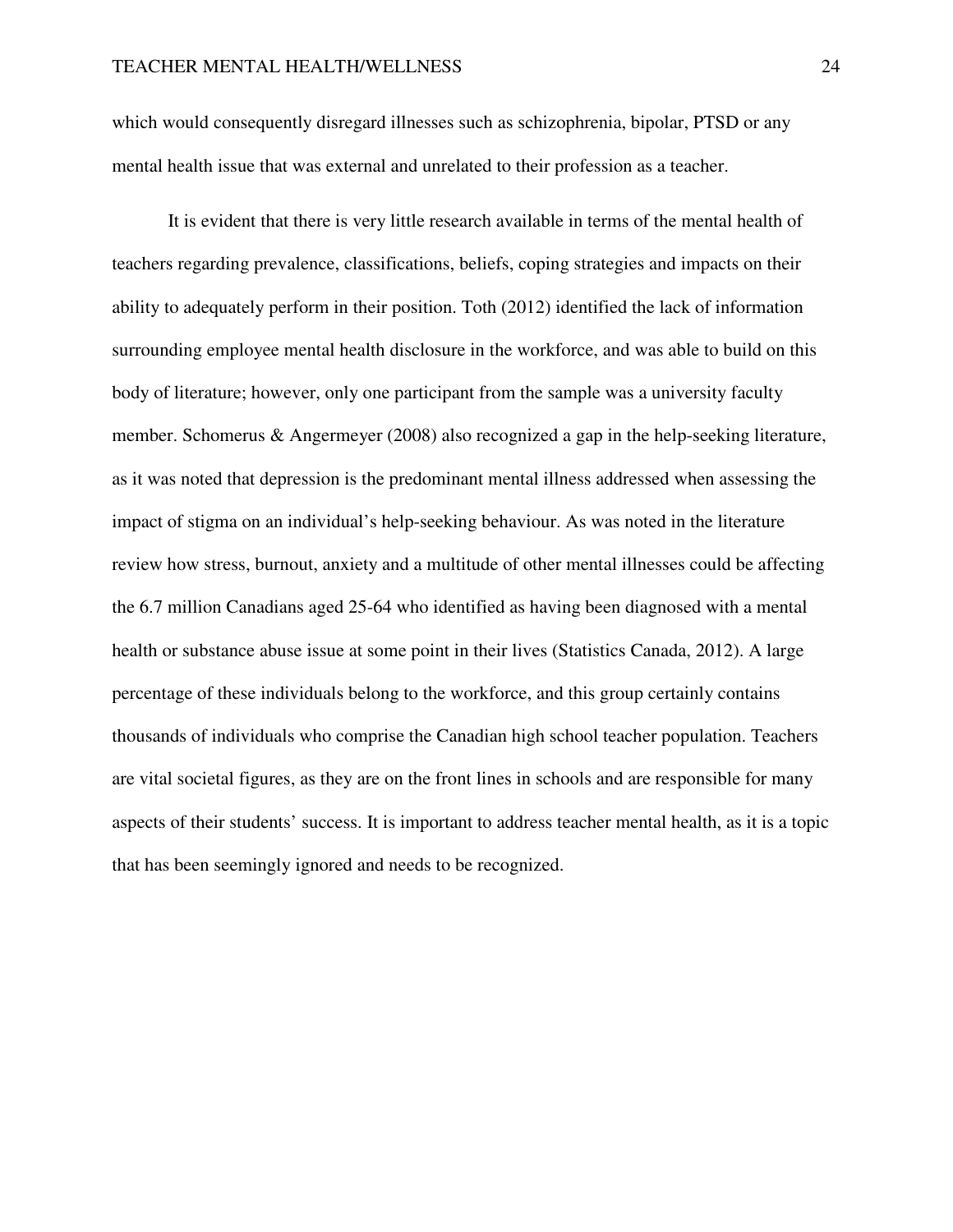#### **Methods**

 The current study is an exploration of teacher mental health and wellness to document what teachers are experiencing in terms of their levels of burnout and their beliefs/expectations of seeking help. Consultations with teachers and teacher unions were held to finalize a questionnaire that was relevant to both the professional community as well as the literature. An online survey was developed with Qualtrics software through the secure domain at a large, comprehensive university. No identifying information of the participants was collected. One teachers union and one professional association (Ontario Secondary School Teachers Federation, Physical and Health Education Canada) assisted in the distribution of the questionnaires to their members through email and hosting a link to the study on their main web page. The following questionnaires were used in the online survey (please see Appendix A for the entire survey).

## **Questionnaire/Survey Information**

## **Demographic information.**

 This information includes: a teacher's age, gender, employment status, position, years employed, number of schools they have taught in, the location of the schools they have taught in (rural or urban areas), marital status, whether or not they have children and if so how many, whether they engage in school related and/or non-school related volunteering, if they care for/support minor children, ageing parents or other family members, and information regarding their past experience(s) with mental health and the mental health system.

## **The K-6 Mental Health Screening Tool.**

The K-6 Mental Health Screening Tool is a 6 item assessment that seeks to distinguish individuals with serious mental illness and those without. Questions are answered on a 5 point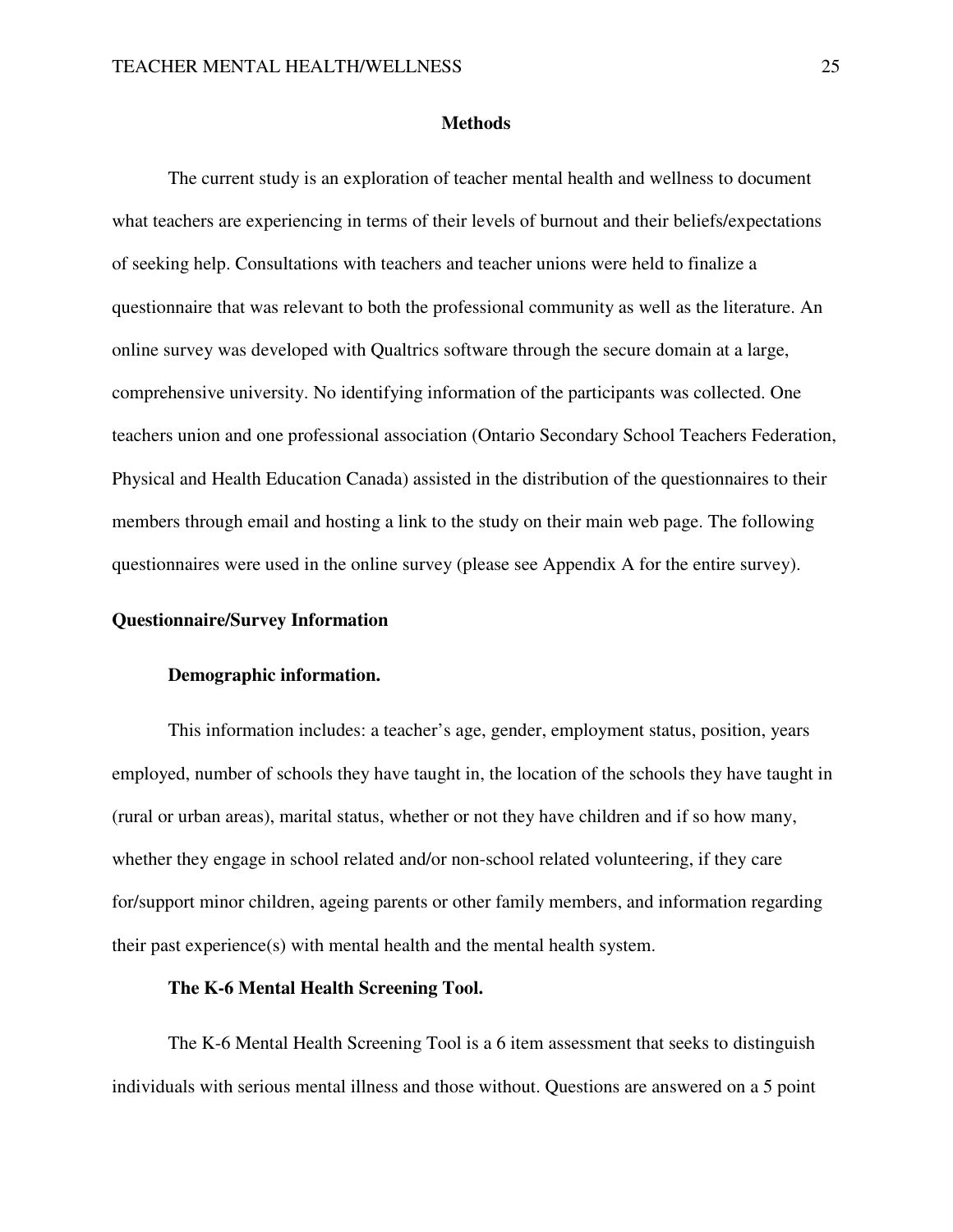Likert scale, with answers ranging from 0 (all of the time) to 4 (none of the time) with a suggested cut-off score of 13+ as indicative of the presence of severe mental illness (Kessler, et al., 2011). The K-6 has demonstrated excellent validity amongst various populations, including individuals with substance abuse issues (Hides, et al., 2007), postnatal women (Baggaley, et al., 2007), and primary caregivers (Haller, Sanci, Sawyer, & Patton, 2009).

## **The Teacher Burnout Inventory.**

The Teacher Burnout Inventory is a widely used measure of teacher burnout that assesses levels of burnout, emotional exhaustion, depersonalization and the health effects of burnout (Richmond, Wrench, & Gorham, 2001). The 20 item questionnaire calculates scored based off of responses from a 5 point Likert scale, ranging from 1 (strongly disagree) to 5 (strongly agree). Scores between 20-35 suggest one is experiencing a few burnout symptoms, 36-55 indicate some strong feelings of burnout, 56-70 implies substantial burnout feelings, and a score between 71-80+ signifies that an individual is experiencing burnout.

## **The World Health Organization Quality of Life Scale – Brief (WHOQOL-BREF).**

15 international field centers associated with the World Health Organization developed the Quality of Life (Brief) questionnaire, which aims to acquire information regarding quality of life that is both internationally and cross culturally comparable. This tool measures quality of life and the areas of general health, physical health, psychological well-being, social relationships and environments. The 26 items are answered on a 5 point Likert scale from 1 (not at all) to 5 (completely). Raw scores are then transformed to a standardized 100 point scale, where higher scores indicate more satisfaction with one's quality of life. It is a widely used measure with excellent content validity and construct validity (Skevington, Lofty, O'Connell, & WHOQOL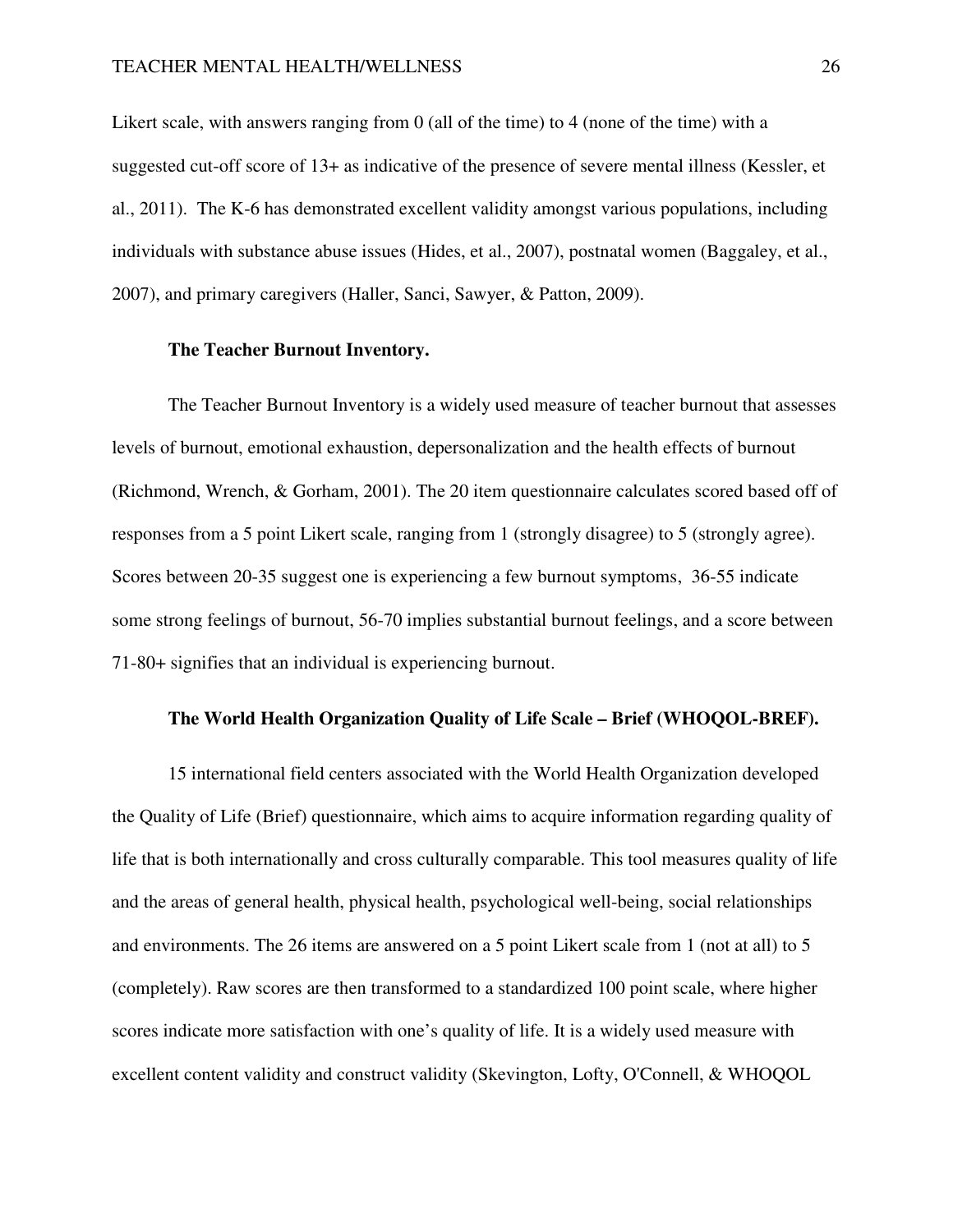Group, 2004; Trompenaars, et al., 2005), as well as intra-rater and inter-rater reliability (Jang, Hsieh, Wang, & Wu, 2004; Lin, Hwang, Chen, & Chiu, 2007).

### **Attitudes Towards Seeking Professional Psychological Help- Short Form.**

The ATSPPH scale is a 10 item questionnaire used to assess treatment attitudes and treatment-related stigma. Questions are answered on a 4 point Likert scale, ranging from 1 (disagree) to 4 (agree). Higher scores indicate more positive attitudes towards seeking professional psychological help, while low scores reflect a presence of stigma and negative attitudes towards seeking help of this kind. This questionnaire is a widely used measure of mental health treatment beliefs and attitudes, and has good reliability and validity, as well as adequate internal consistency (Elhai, Schweinle, & Anderson, 2008; Palmer, 2010).

### **Sources of stress.**

This 18 item scale was developed by the researchers after a comprehensive literature review, and recurring, prominent elements and issues noted in the literature were incorporated into this scale. The scale items seek to address and highlight these key issues. These questions ask about an individual's source(s) of stress: home, work or work-life balance. Questions are answered on a 5 point Likert scale, ranging from 1 (never) to 5 (always). Higher scores indicate a greater amount of stress the individual perceives a certain item is contributing to their lives. This information is important, as it can contribute to the development of future interventions or promotion activities.

### **Workplace health.**

This 7 item scale was developed by the researchers using, as a guide, the Canadian Psychological Health and Safety Standards developed by the Health Commission of Canada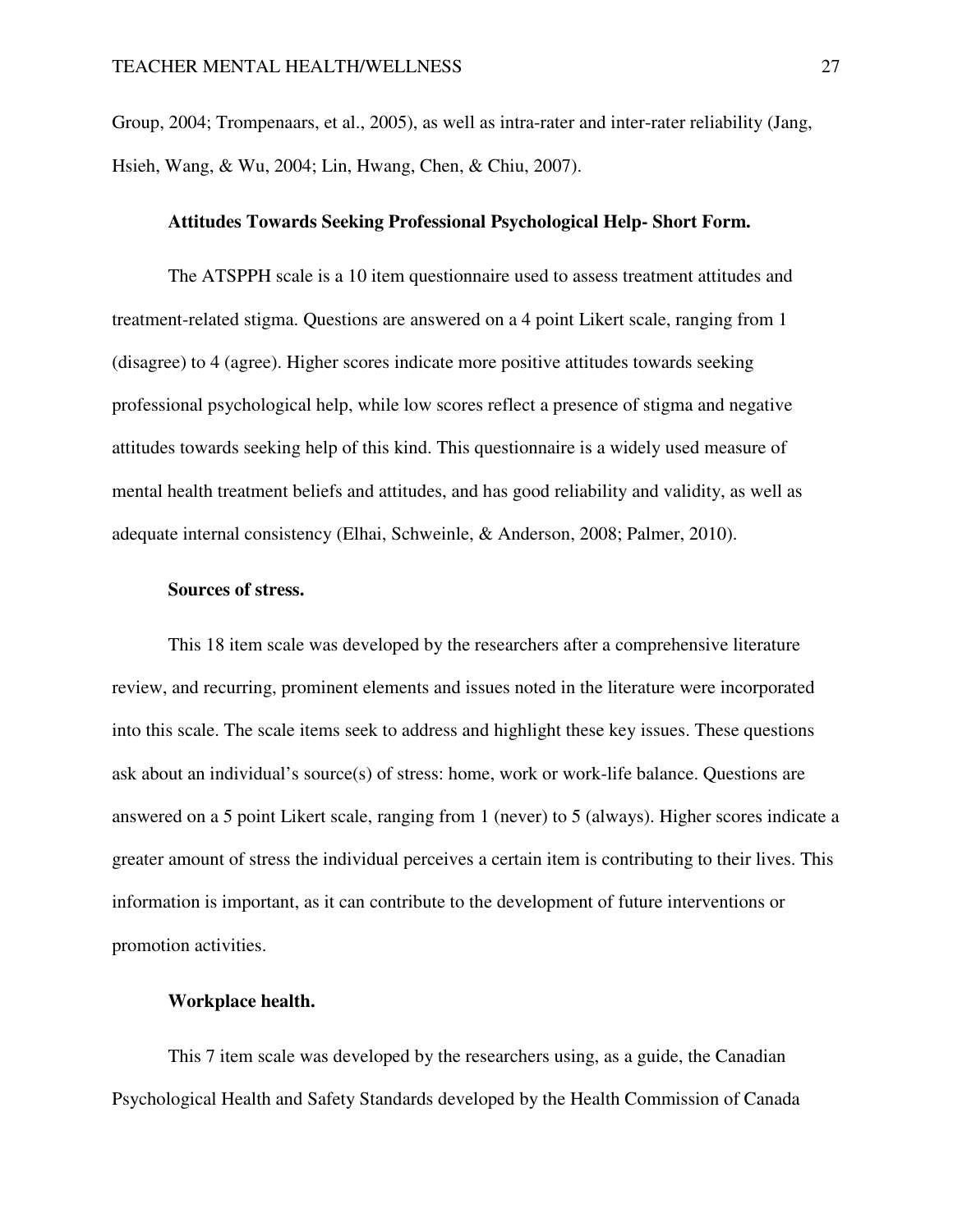(Mental Health Commission of Canada, 2015). The measure seeks to assess an individual's place of work is perceived as a mentally healthy environment (i.e. accepting, supportive) from a legal, personal, occupational and social standpoint. Questions are answered on a 5 point Likert scale, with answer options ranging from 1 (no) to 5 (definitely). Higher scores indicate perceptions of a more positive, supportive, inclusive and non-judgemental work environment.

### **Social Stigma Scale for Receiving Psychological Help.**

The SSRHP is a 5 item scale intended to assess the attitudes and beliefs an individual holds in regards to their perception of the social stigma associated with receiving psychological help. Questions are answered on a 4 point Likert scale, ranging from 1 (disagree) to 4 (agree), where higher scores indicate greater perceptions of social stigma related to receiving psychological help. The SSRPH has been shown to have good reliability, with alphas between .73-.76 (Komiya, Good, & Sherrod, 2000; Vogel, Wade, & Haake, 2006). The current researchers were interested in stigma beliefs within the context of work and the work environment, and an additional question was added to the scale to reflect this area of interest. The addition of the sixth question increased the overall alpha from .82-.84, suggesting an increased reliability of the overall scale with the inclusion of the workplace stigma question.

## **Trait Emotional Intelligence Questionnaire – Short Form.**

The TEIQue-SF is a 30 item scale developed by Petrides and Furnham (2006) that measures emotional intelligence on 4 different factors of: well-being, self-control, emotionality and sociability. Participants respond to each item using a 7 point Likert scale, with answers ranging from 1 (completely disagree) to 7 (completely agree). Higher scores indicate a greater level of global trait emotional intelligence. Research suggests this measure has good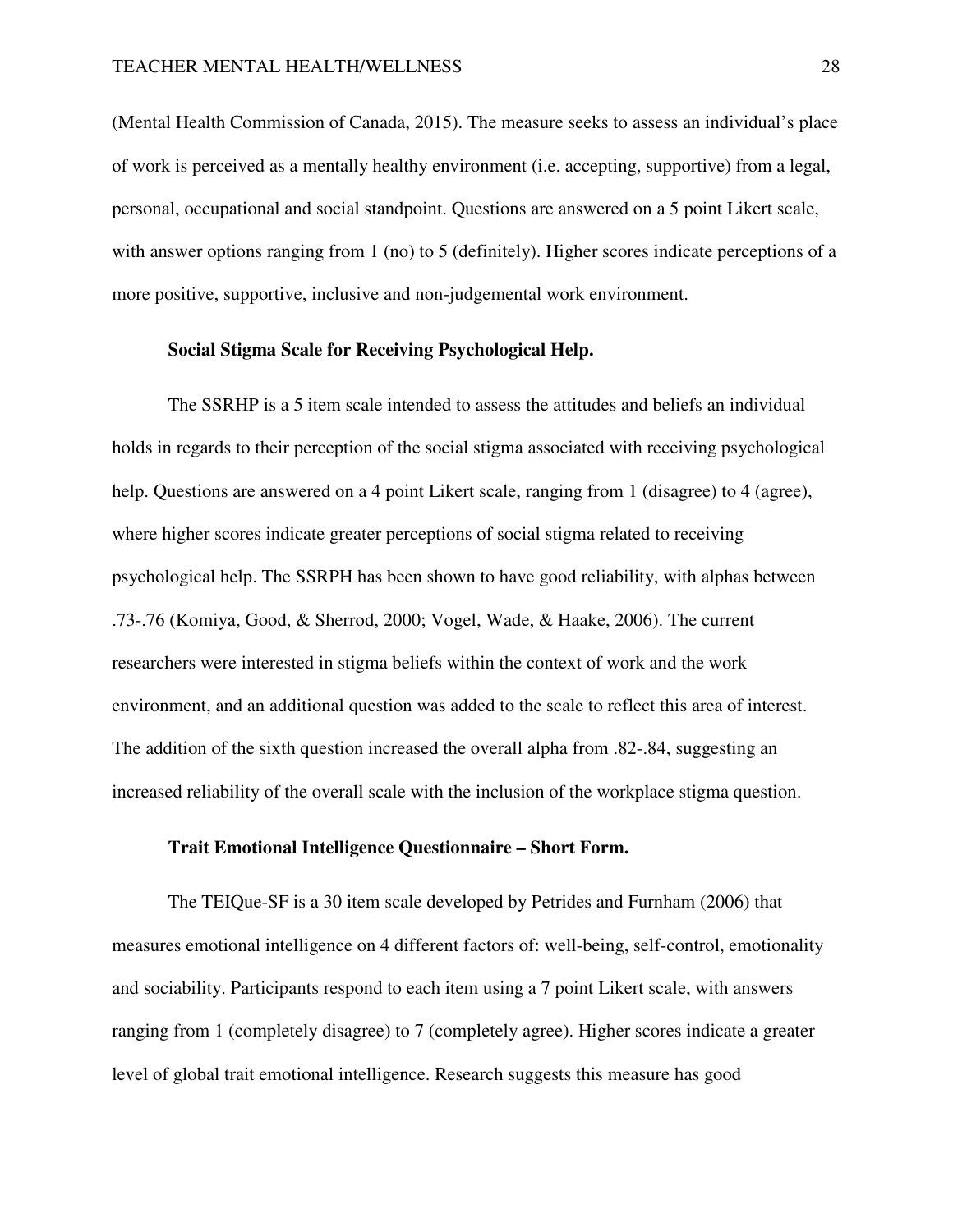psychometric properties, with high criterion validity, internal consistency, test-retest reliability, and a Cronbach's alpha of .88 for males and .87 for females (Cooper & Petrides, 2010; Mikolajczak, Luminet, Leroy, & Roy, 2007; Petrides, Perez-Gonzalez, & Furnham, 2007).

### **Analyses**

 Data from the online survey was collected from December 9, 2014 to January 22, 2015. The data was entered and analyzed using SPSS version 21, where frequencies and descriptive statistics were run for each of the scales and their items. A factor analysis was performed on the Teacher Burnout Inventory to identify factors of burnout by grouping items that held the highest associations amongst one another.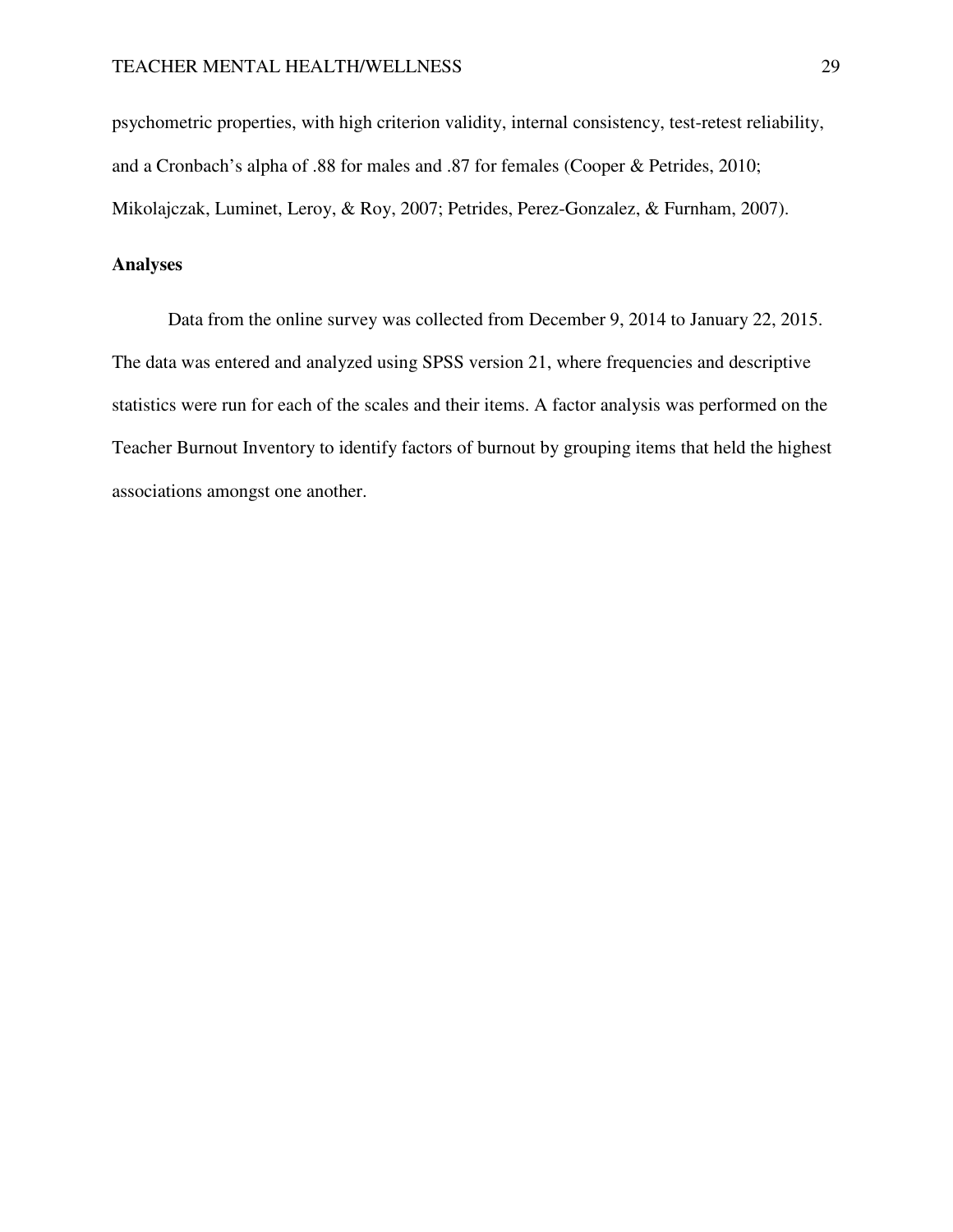#### **Results**

 Table 1 highlights general information of the Ontario teachers and education professionals who completed the online survey. There were a total of 600 teachers/education professionals who filled out the Teacher Mental Health & Wellness online survey that was hosted on the OSSTF main web page. The online survey was active from December 9, 2014 – January 22, 2015.

 There were more female participants (69.5%) than males (26.8%), and 1.2% of the sample identified themselves as transgender. The mean age was 43, with a wide range from 20- 70. Teachers/education professionals are likely to be married (67.2%) and have at least one child (71.5%). 14.3% are single, followed by roughly 10% as common law, 5% divorced and almost 3% separated, with less than 1% of the sample being widowed. For those who have children, they are most likely to fall between the ages of 12-18 (23%) and 19-25 (22%), with an average of one child in their respective age cohorts.

 Most of the survey participants live in an urban community (36.5%), with the majority living in a city with a population between 100, 001 – 200, 000 people (27.2%), followed by those from a city with a population between 50, 001 – 100, 000 (12.3%). The remaining participants reside in rural (26.5%) and remote (3.3%) locations.

 More than 78% of the sample does not currently support any ageing parents. For those who provide support (21.9%), the majority do so by checking in on their parents at their houses on a regular basis (14.5%), followed by advocating for their health and well-being needs with health care providers (8.2%). Lastly, it was noted the majority of the teachers/education professionals do not engage in non-school related volunteering activities (58.4%).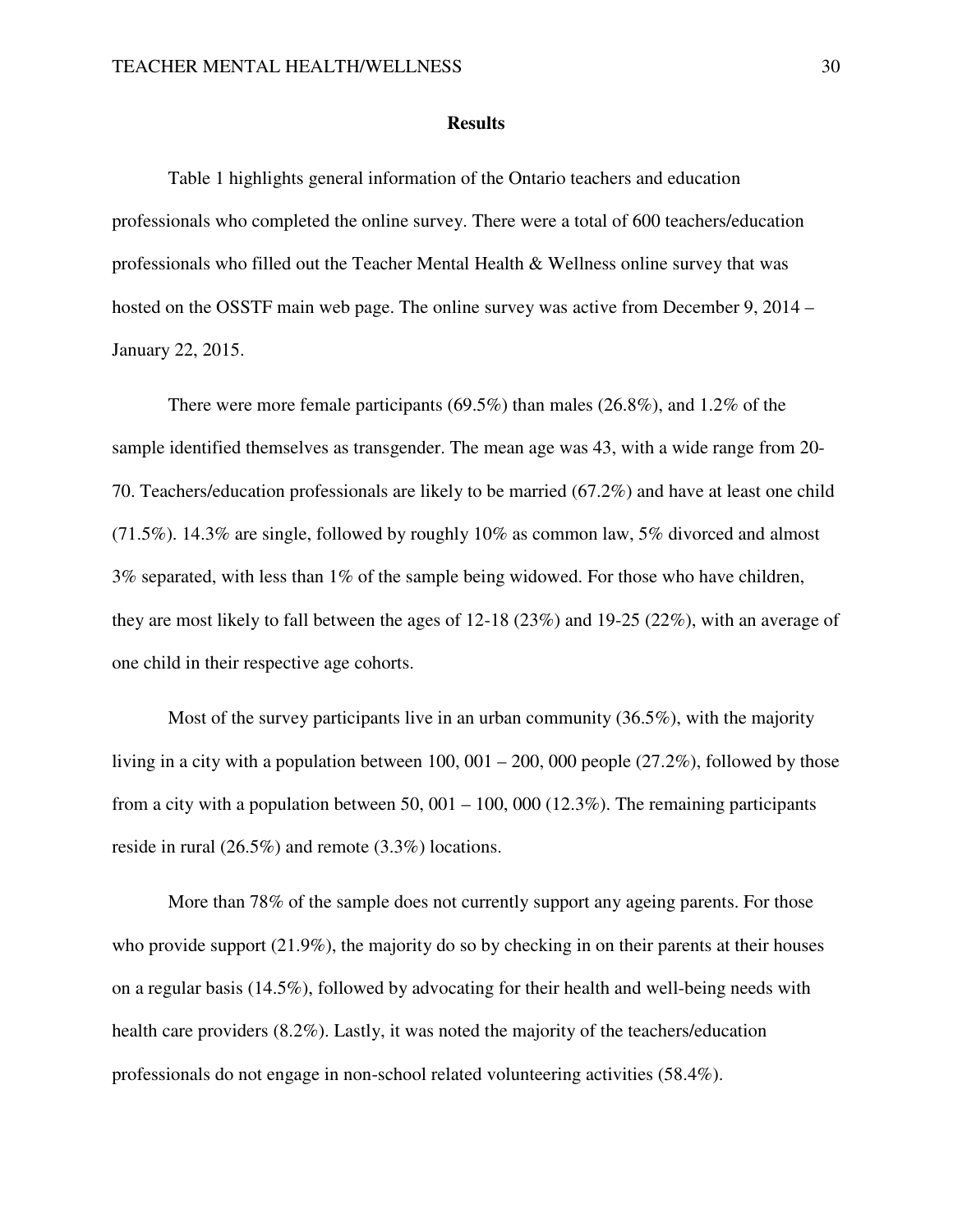# Table 1

| General Information           | $\overline{N}$ | $\%$                     | M                            | <b>SD</b>                | Range |
|-------------------------------|----------------|--------------------------|------------------------------|--------------------------|-------|
| Gender                        | 585            | $\overline{\phantom{a}}$ | $\overline{\phantom{a}}$     | $\overline{\phantom{0}}$ | -     |
| Male                          | 161            | 26.8                     |                              |                          |       |
| Female                        | 417            | 69.5                     |                              |                          |       |
| Transgender                   | $\tau$         | 1.2                      |                              |                          |       |
|                               |                |                          |                              |                          |       |
| Age                           | 580            | $\qquad \qquad -$        | 43.41                        | 9.345                    | 20-70 |
| <b>Marital Status</b>         | 594            | $\overline{\phantom{a}}$ | $\qquad \qquad \blacksquare$ | $\overline{\phantom{0}}$ | -     |
| Married                       | 399            | 67.2                     |                              |                          |       |
| Common-Law                    | 60             | 10.1                     |                              |                          |       |
| Divorced                      | 30             | 5.1                      |                              |                          |       |
| Separated                     | 17             | 2.9                      |                              |                          |       |
| Single                        | 85             | 14.3                     |                              |                          |       |
| Widowed                       | 3              | .5                       |                              |                          |       |
| Children                      | 596            |                          |                              |                          |       |
| N <sub>o</sub>                | 170            | 28.5                     |                              |                          |       |
| Yes                           | 426            | 71.5                     |                              |                          |       |
| Ages 0-2                      | 66             | 11                       | 1/8.8                        |                          |       |
| Ages 3-6                      | 101            | 17                       | 1/13.3                       |                          |       |
| <b>Ages 7-11</b>              | 112            | 19                       | 1/11.8                       |                          |       |
| Ages 12-18                    | 136            | 23                       | 1/12.8                       |                          |       |
| Ages 19-25                    | 129            | 22                       | 1/11.2                       |                          |       |
| Ages $26+$                    | 68             | 11                       | 2/4.2                        |                          |       |
| Features of community         |                |                          |                              |                          |       |
| Remote                        | 20             | 3.3                      |                              |                          |       |
| Rural                         | 159            | 26.5                     |                              |                          |       |
| Urban                         | 219            | 36.5                     |                              |                          |       |
|                               |                |                          |                              |                          |       |
| <b>Support Ageing Parents</b> | 575            | $\overline{\phantom{a}}$ |                              |                          |       |
| No                            | 449            | 78.1                     |                              |                          |       |
| Yes                           | 126            | 21.9                     |                              |                          |       |
| Checking in                   | 513            | 14.5                     |                              |                          |       |
| Advocating                    | 551            | 8.2                      |                              |                          |       |
| Volunteer work outside school | 573            |                          |                              |                          |       |
| N <sub>o</sub>                | 306            | 53.4                     |                              |                          |       |
| Yes                           | 267            | 46.6                     |                              |                          |       |

# *Teacher Demographics: General Information*

*Note*. For ages of children, M column reflects mode and % of participants with same number of children as mode.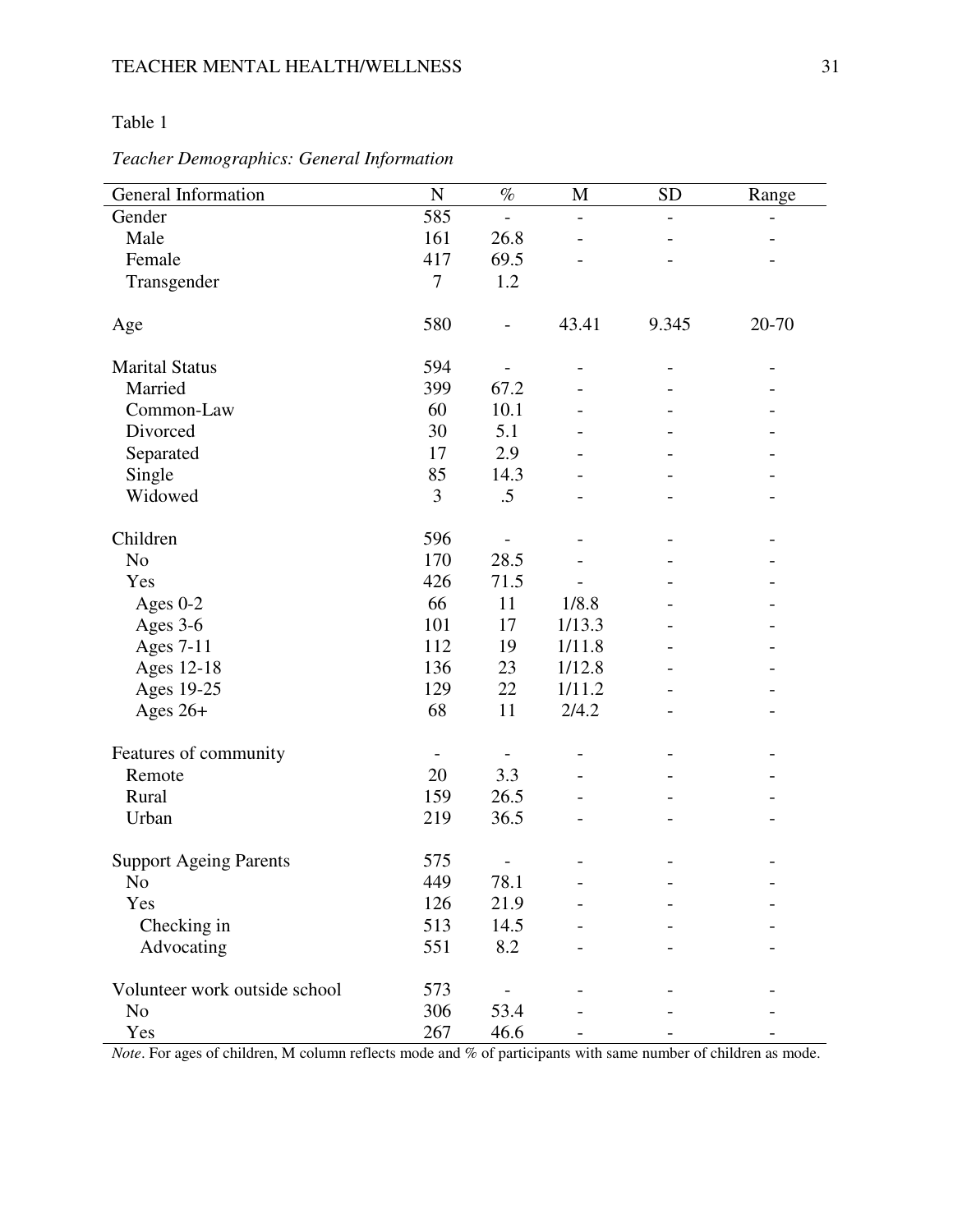#### Table 2

| School Information          | N   | $\%$ | М     | <b>SD</b> | Range    |
|-----------------------------|-----|------|-------|-----------|----------|
| # of years teaching         | 572 | 95   | 15.52 | 8.115     | $0-43$   |
| # of schools taught at      | 569 | 95   | 3.84  | 2.465     | $0 - 10$ |
| Level(s) currently teaching |     |      |       |           |          |
| Primary                     | 59  | 9.8  |       |           |          |
| Junior                      | 38  | 6.3  |       |           |          |
| Intermediate                | 264 | 44   |       |           |          |
| Senior                      | 407 | 67.8 |       |           |          |
| Alternative                 | 54  | 9    |       |           |          |
| Other                       | 80  | 13.3 |       |           |          |
| Volunteer work at school    | 566 |      |       |           |          |
| N <sub>o</sub>              | 141 | 23.5 |       |           |          |
| Yes                         | 425 | 70.8 |       |           |          |

### *Teacher Demographics: School Information*

 Table 2 outlines school information pertaining to the sample of teachers/education professionals. The majority of the sample has been working for an average of 15.52 years, ranging from 0-43 years of teaching or education-related experience. They have also been employed at approximately 4 schools, some of whom have worked up to 10 schools. 67.8% of participants currently teach at the senior levels, followed by 44% at the intermediate level, 13.3% at "other", 9.8% at primary level, and 9% at alternative. Participants who are employed at the junior level were the least represented in this sample (6.3%). Lastly, Table 2 highlights that over 70% of the participants are involved in some sort of school-related volunteering activities, a notable difference from the 46.6% of non-school related volunteering outlined in Table 1.

 Graph 1 illustrates a visual representation of an occupational breakdown of the sample of teachers/education professionals who completed the online survey. The majority of participants are full time (FT) classroom teachers, shaping 52.8% of the total sample. The second largest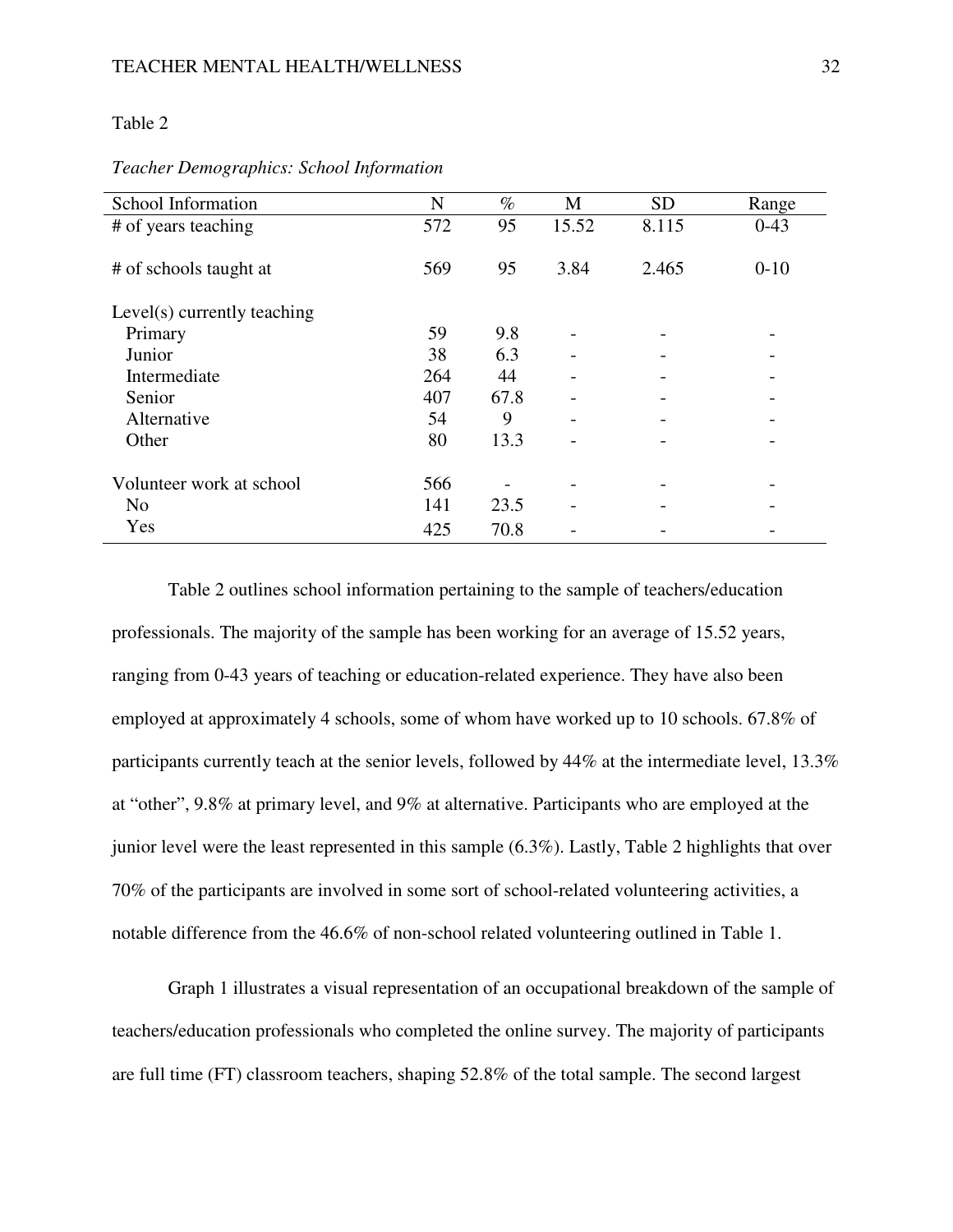occupancy group noted was "other (FT)" (11.9%); as this option online asked for a description, the researchers were able to determine that this group consisted largely of physical education teachers, speech language pathologists, department chairs/heads, early childhood educators and secretaries.



*Figure 1.* A pie chart displaying the sample's occupations within the school system.

 The two occupations with the lowest representation in the study are part time (PT) Psychology Staff members (.15%) and PT Vice Principals (.15%). The remaining occupations are broken down as follows (in descending order from most to least prevalent): FT Educational Assistant (6.8%), PT Classroom Teacher (4.8%), PT Occasional Teacher (3.6%), FT Long-term Occasional Teacher (3.2%), FT Occasional Teacher (2.7%), FT Guidance Counsellor/School Support Teacher (2.6%), FT Social Worker (2.3%), FT Child and Youth Worker (1.8%), FT Psychology Staff (1.7%), PT Other (1.5%), PT Long-term Occasional Teacher (1.2%), FT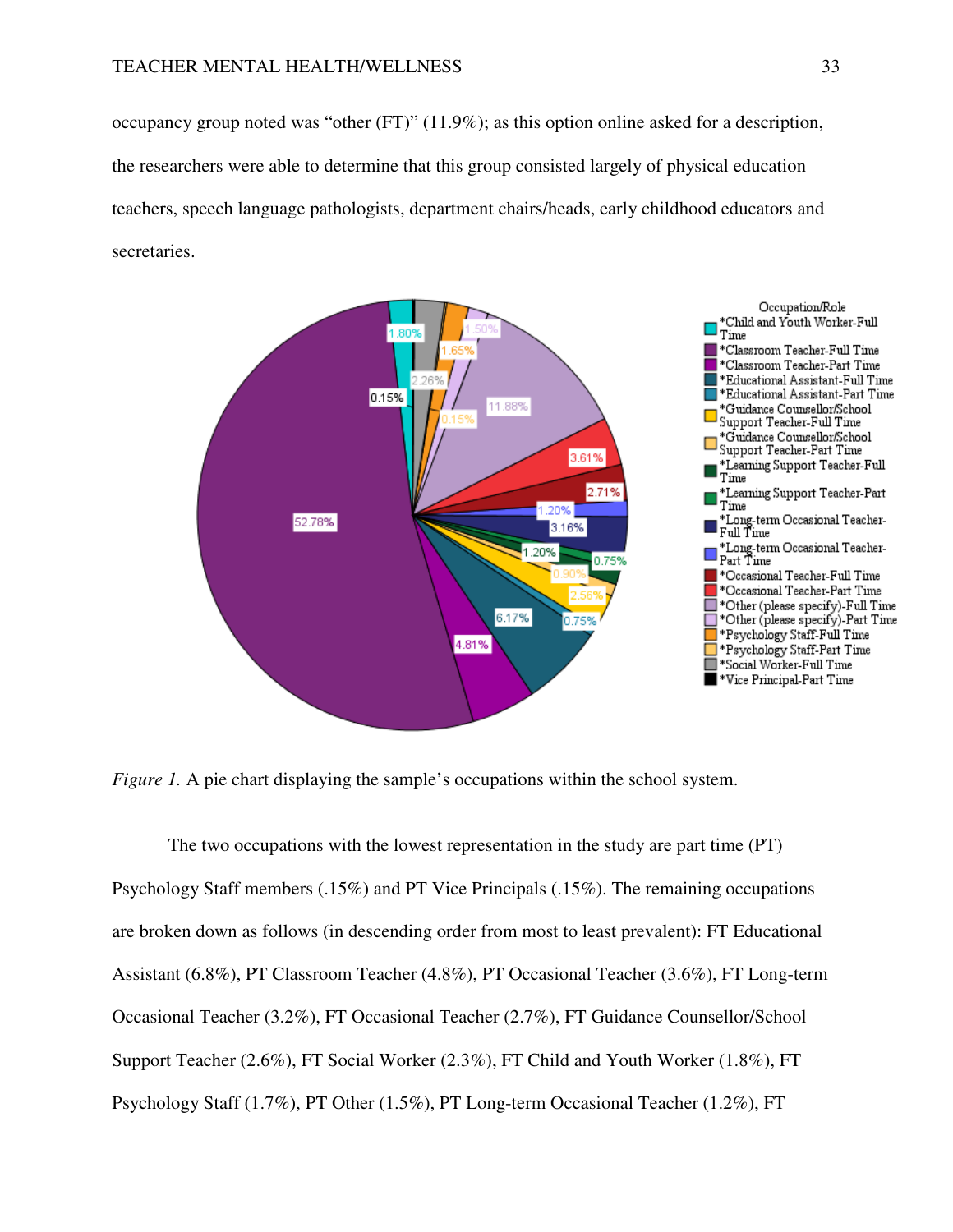# TEACHER MENTAL HEALTH/WELLNESS 34

Learning Support Teacher (1.2%), PT Guidance Counsellor/School Support Teacher (.9%), PT

Learning Support Teacher (.75%), and PT Educational Assistant (.75%).

### Table 3

*Teacher Demographics: Mental Health Information* 

| Mental Health Information                        | ${\bf N}$ | $\%$                     |
|--------------------------------------------------|-----------|--------------------------|
| Mental health distress as a teacher              | 568       |                          |
| N <sub>o</sub>                                   | 155       | 27.3                     |
| Yes                                              | 413       | 72.7                     |
| Received counselling                             | 566       |                          |
| N <sub>o</sub>                                   | 278       | 49.1                     |
| Yes                                              | 288       | 50.9                     |
| Privately paid therapy                           | 165       | 27.5                     |
| Family doctor                                    | 179       | 29.8                     |
| Clergy member                                    | 26        | 4.3                      |
| Psychiatrist                                     | 62        | 10.3                     |
| EAP                                              | 164       | 27.3                     |
| Telephone crisis/help line                       | 14        | 2.3                      |
| Walk-in clinic                                   | 19        | 3.2                      |
| Other                                            | 27        | 4.5                      |
| Was it helpful                                   | 281       | $\overline{\phantom{a}}$ |
| N <sub>o</sub>                                   | 25        | 8.9                      |
| Yes                                              | 204       | 72.6                     |
| I'm not sure                                     | 52        | 18.5                     |
| If never counselled but wanted to be, reason why | 187       |                          |
| <b>Financial restrictions</b>                    | 63        | 10.5                     |
| Not available in community                       | 19        | 3.2                      |
| Privacy issues                                   | 54        | 9                        |
| Other                                            | 51        | 8.5                      |

 Table 3 outlines demographic data pertaining to the participants' mental health information. When asked if, since becoming a teacher, mental health distress has interfered with their work and everyday activities, a staggering 72.7% responded that this was the case.

 50.9% of teachers/education professionals reported to have received some form of counselling to address issues with their mental health and wellness, which was fairly evenly split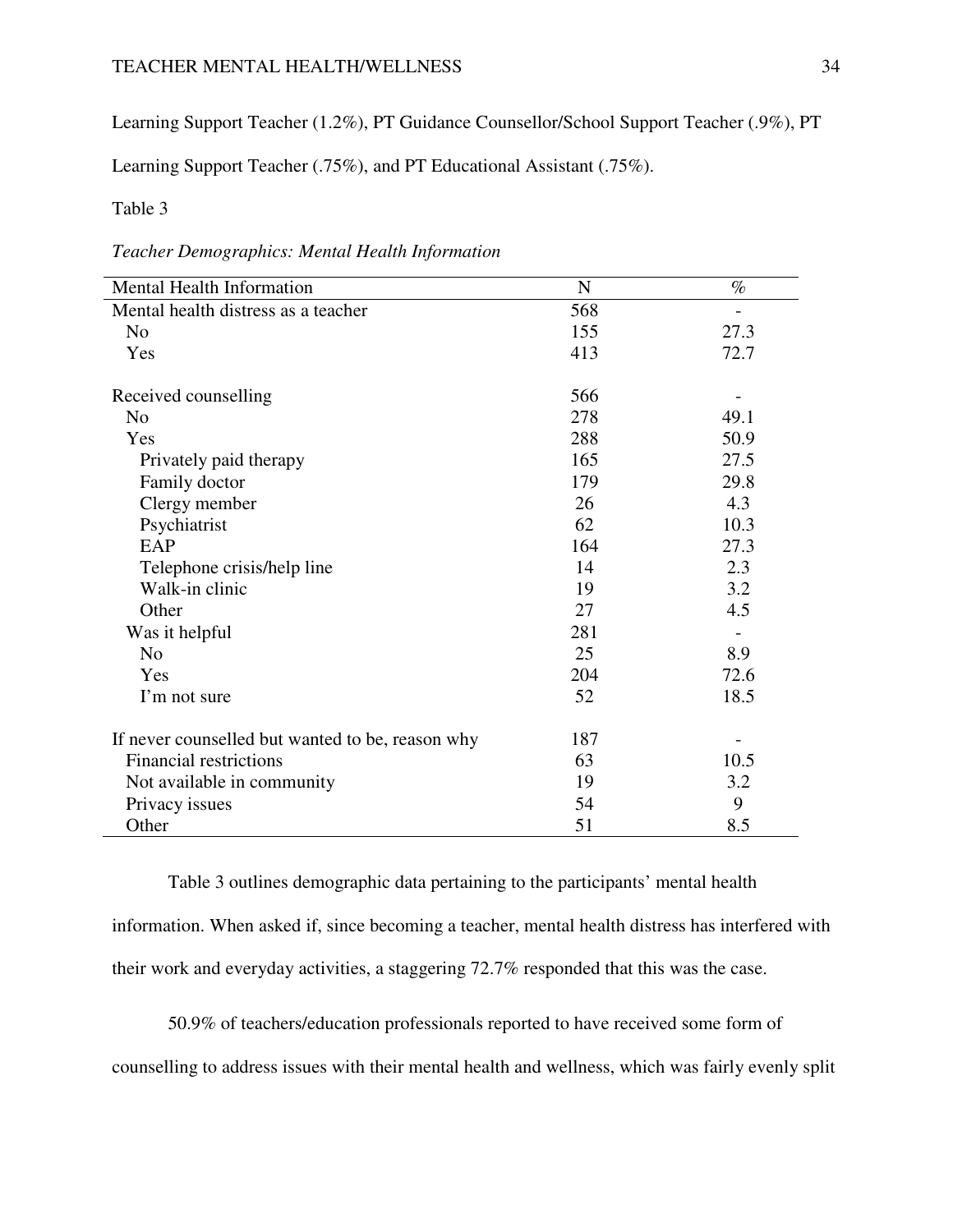between those who have not sought out or received counselling (49.1%). For those who did, the majority saw a family doctor (29.8%), which was followed closely by privately paid therapy (27.5%) and Employee Assistance Programs (27.3%). Among the least utilized resources were clergy members (4.3%), walk-in clinics (3.2%) and telephone crisis/help lines (2.3%). The consensus from the participants who did receive counselling was that they had found it to be helpful (72.6%), although 8.9% reported it was not, and a notable 18.5% were not sure whether their therapy had been beneficial.

 187 participants reported they have never received counselling but wished that they could have. The majority of these individuals outlined their reason for this as being related to financial restrictions (10.5%), followed by privacy issues (9%) and not having therapy available in their community (3%). 8.5% have not received counselling for "other" reasons; the text input option for this question online permitted the researchers to determine the issue of time as the largest contributing factor to not receiving therapy, in addition to stigma from their partners or employers/colleagues and poor past experiences with therapy.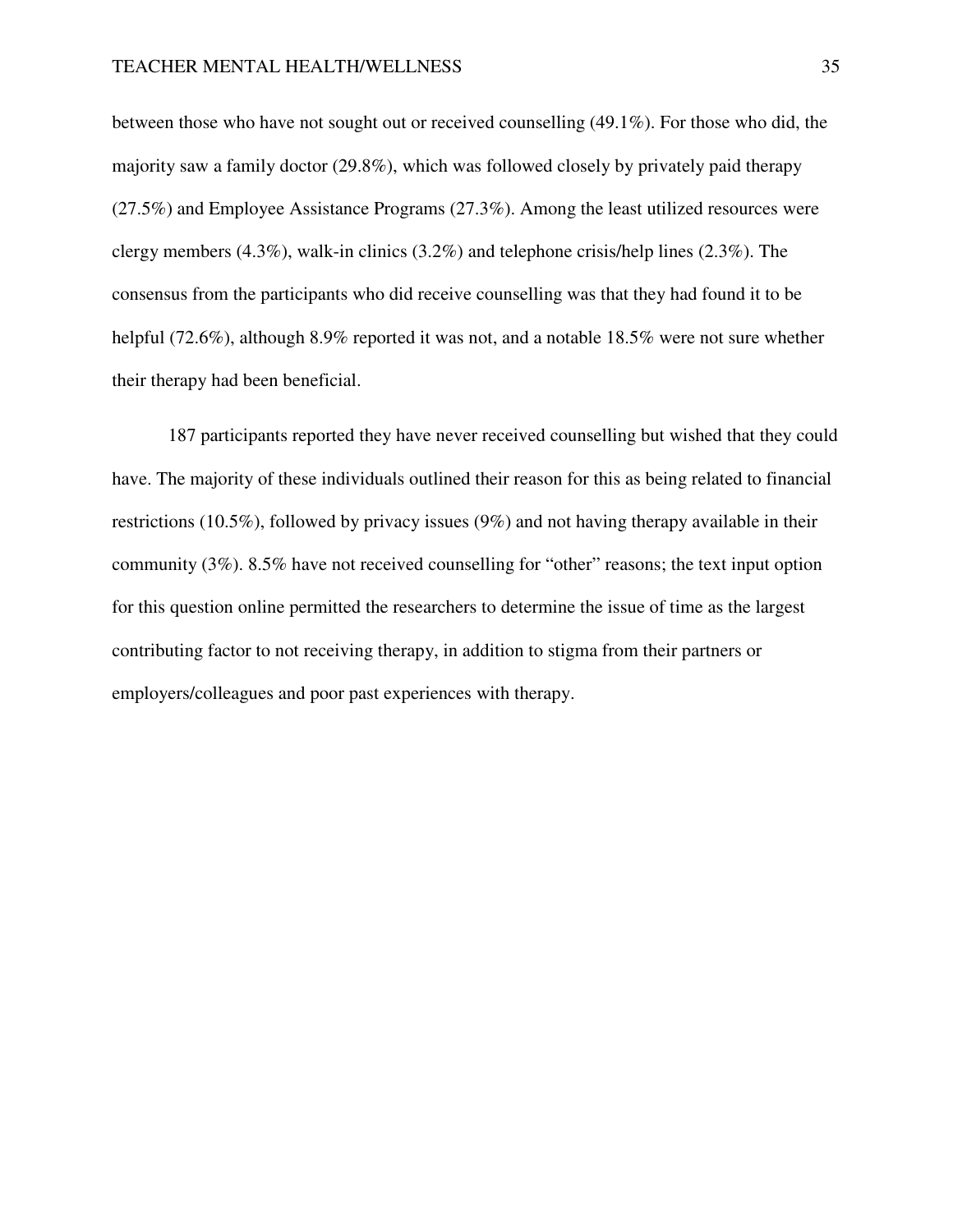# Table 4

*Key Results from Scales used in the Teacher Mental Health & Wellness Online Survey* 

| Scales & Subscales                     | ${\bf N}$                | $\%$                     | M       | <b>SD</b> | Range     | $\pmb{\alpha}$           |
|----------------------------------------|--------------------------|--------------------------|---------|-----------|-----------|--------------------------|
| K-6 Mental Health Screening Tool       | 523                      | 87                       | 17.2/18 | 4.71      | $0 - 24$  | .868                     |
| Depressed                              | $\overline{a}$           | $\overline{a}$           | 3.32/4  | .93       |           |                          |
| Worthless                              |                          |                          | 3.29/4  | .98       |           |                          |
| <b>Teacher Burnout Inventory</b>       | 471                      | 78.5                     | 43.86   | 13.98     | 20-83     | .920                     |
| Stressed at work                       | $\overline{a}$           |                          | 3.47    | 1.29      | $1-5$     |                          |
| Frustrated at work                     | $\overline{\phantom{0}}$ | $\overline{\phantom{a}}$ | 3.45    | 1.22      | $1 - 5$   |                          |
| Weary of job responsibilities          |                          | $\overline{\phantom{a}}$ | 3.28    | 1.26      | $1 - 5$   |                          |
| Hostile communication                  |                          |                          | 1.54    | .827      | $1 - 5$   |                          |
| Avoid looking at students              |                          |                          | 1.37    | .714      | $1 - 5$   |                          |
| Students make me sick                  |                          |                          | 1.35    | .748      | $1 - 5$   |                          |
| WHO Quality of Life Survey             |                          |                          |         |           |           |                          |
| Overall Quality of Life                | 493                      | 82.2                     | 70.36   | 20.44     | $0 - 100$ | .726                     |
| <b>Physical Health</b>                 | 497                      | 82.8                     | 66.54   | 17.66     | 7.14-100  | .804                     |
| Able to get around                     | $\overline{\phantom{0}}$ |                          | 4.50    | .744      | $1 - 5$   |                          |
| Phys. pain prevents daily life $(+)$   | $\overline{\phantom{0}}$ |                          | 4.12    | .994      | $1 - 5$   |                          |
| Capacity for work                      | $\overline{\phantom{a}}$ |                          | 3.48    | 1.06      | $1 - 5$   | $\overline{\phantom{a}}$ |
| Psychological Health                   | 495                      | 82.5                     | 61.93   | 18.65     | 12.50-100 | .860                     |
| Life is meaningful                     | $\overline{\phantom{0}}$ |                          | 3.67    | .949      | $1 - 5$   |                          |
| How much life is enjoyed               |                          |                          | 3.64    | .848      | $1 - 5$   |                          |
| Accept bodily appearance               |                          |                          | 3.35    | 1.188     | $1-5$     |                          |
| Social Relationships                   | 495                      | 82.5                     | 57.96   | 24.35     | $0 - 100$ | .781                     |
| Sex life                               |                          |                          | 2.93    | 1.305     | $1-5$     |                          |
| Environment                            | 491                      | 81.8                     | 68.77   | 15.06     | 15.63-100 | .777                     |
| Transportation                         | $\overline{a}$           | $\overline{a}$           | 4.29    | .768      | $1 - 5$   | $\overline{\phantom{0}}$ |
| Safe in daily life                     |                          |                          | 4.05    | .853      | $1 - 5$   |                          |
| <b>Attitudes Towards Seeking</b>       | 470                      | 78.3                     | 22.25   | 4.573     | $6 - 30$  | .804                     |
| Professional Psychological Help        |                          |                          |         |           |           |                          |
| Scale – Short Form                     |                          |                          |         |           |           |                          |
| Obtain help if having breakdown        |                          |                          | 2.49    | .772      | $0 - 3$   |                          |
| Obtain help if upset for long time     |                          |                          | 2.36    | .723      | $0 - 3$   |                          |
| Therapy no value $(+)$                 |                          |                          | 1.97    | .876      | $0 - 3$   |                          |
| Talking: bad way to solve issues $(+)$ |                          |                          | 1.94    | .979      | $0 - 3$   |                          |
| Social Stigma Scale for Receiving      |                          |                          |         |           |           |                          |
| Psychological Help                     |                          |                          |         |           |           |                          |
| 5 Item Scale                           | 491                      | 81.8                     | 11.08   | 3.487     | $5 - 20$  | .822                     |
| Seeing psychologist carries stigma     |                          |                          | 2.78    | .993      | $1-4$     |                          |
| If seeing psych., less favourable      |                          |                          | 2.49    | .929      | $1 - 4$   |                          |
| If seeing psych., inadequate/weak      |                          |                          | 1.54    | .775      | $1-4$     |                          |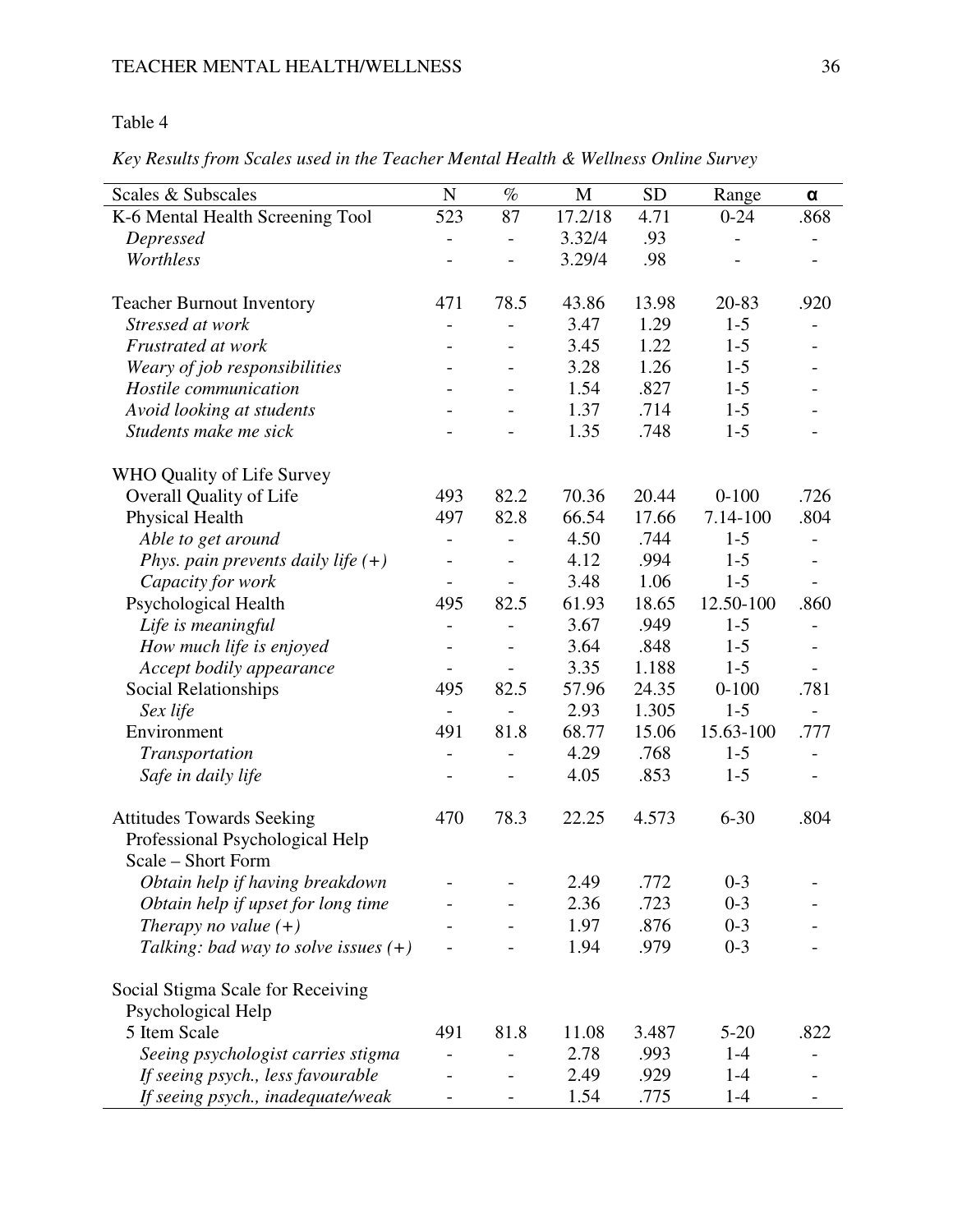| Scales & Subscales                     | N               | $\%$                     | M     | <b>SD</b> | Range     | α    |
|----------------------------------------|-----------------|--------------------------|-------|-----------|-----------|------|
| 6 Item Scale                           | 489             | 81.5                     | 13.37 | 4.214     | $6 - 24$  | .841 |
| Worried about job security             |                 |                          | 2.3   | 1.101     | $1 - 4$   |      |
| TEIQue-SF                              |                 |                          |       |           |           |      |
| Global Trait                           | 451             | 75.2                     | 20.51 | 4.186     | $10 - 28$ | .666 |
| Highly motivated person                |                 |                          | 5.34  | 1.410     | $1 - 7$   |      |
| Difficulty staying motivated $(+)$     |                 |                          | 4.88  | 1.640     | $1 - 7$   |      |
| Well-being                             | 448             | 74.7                     | 32.32 | 6.628     | $9 - 35$  | .849 |
| Possess number of good qualities       | $\qquad \qquad$ | $\overline{\phantom{a}}$ | 5.83  | 1.208     | $1 - 7$   |      |
| Things in life will work out fine      |                 |                          | 5.06  | 1.495     | $1 - 7$   |      |
| Self-Control                           | 444             | 74                       | 27.30 | 6.139     | 11-42     | .697 |
| Able to control emotions               |                 | $\overline{\phantom{0}}$ | 4.96  | 1.459     | $1 - 7$   |      |
| Others admire me as relaxed            |                 |                          | 4.01  | 1.820     | $1 - 7$   |      |
| Emotionality                           | 446             | 74.3                     | 41.14 | 7.083     | 19-56     | .652 |
| People treated right $(+)$             |                 | $\overline{\phantom{0}}$ | 5.84  | 1.453     | $1 - 7$   |      |
| Pause and think of feelings            |                 |                          | 4.24  | 1.624     | $1 - 7$   |      |
| Sociability                            | 439             | 73.2                     | 27.95 | 5.967     | 11-42     | .711 |
| Deal effectively with people           |                 |                          | 5.36  | 1.352     | $1 - 7$   |      |
| Difficult to stand up for rights $(+)$ |                 |                          | 4.28  | 1.900     | $1 - 7$   |      |

*Note*. For the K6 Mental Health Screening Tool, M column reflects mean and median scores. TEIQue-SF = Trait Emotional Intelligence Questionnaire: Short Form. Items in italics indicate individual scale questions. (+) indicates an item that has been reverse scored.

 Table 4 highlights key information from six of the eight scales used in the Teacher Mental Health & Wellness online survey. The K-6 Mental Health Screening Tool has a suggested cut-off score of 13, where a score of equal or higher value indicates the individual is experiencing significant disturbances in their mental well-being. Results from the 523 participants who responded to this portion of the survey indicate a mean score of 17.1 – 4 points above the suggested cut-off score. The questions that yielded the highest means were "During the past 30 days, about how often did you feel…so depressed that nothing could cheer you up?" (m=3.32), and "…worthless?" (m=3.29).

 The Teacher Burnout Inventory (TBI) has predetermined categories in which an individual's scores can fall under: a score between 20-35 indicates a few burnout symptoms, between 36-55 points some strong feelings of burnout are presents, between 56-70 points there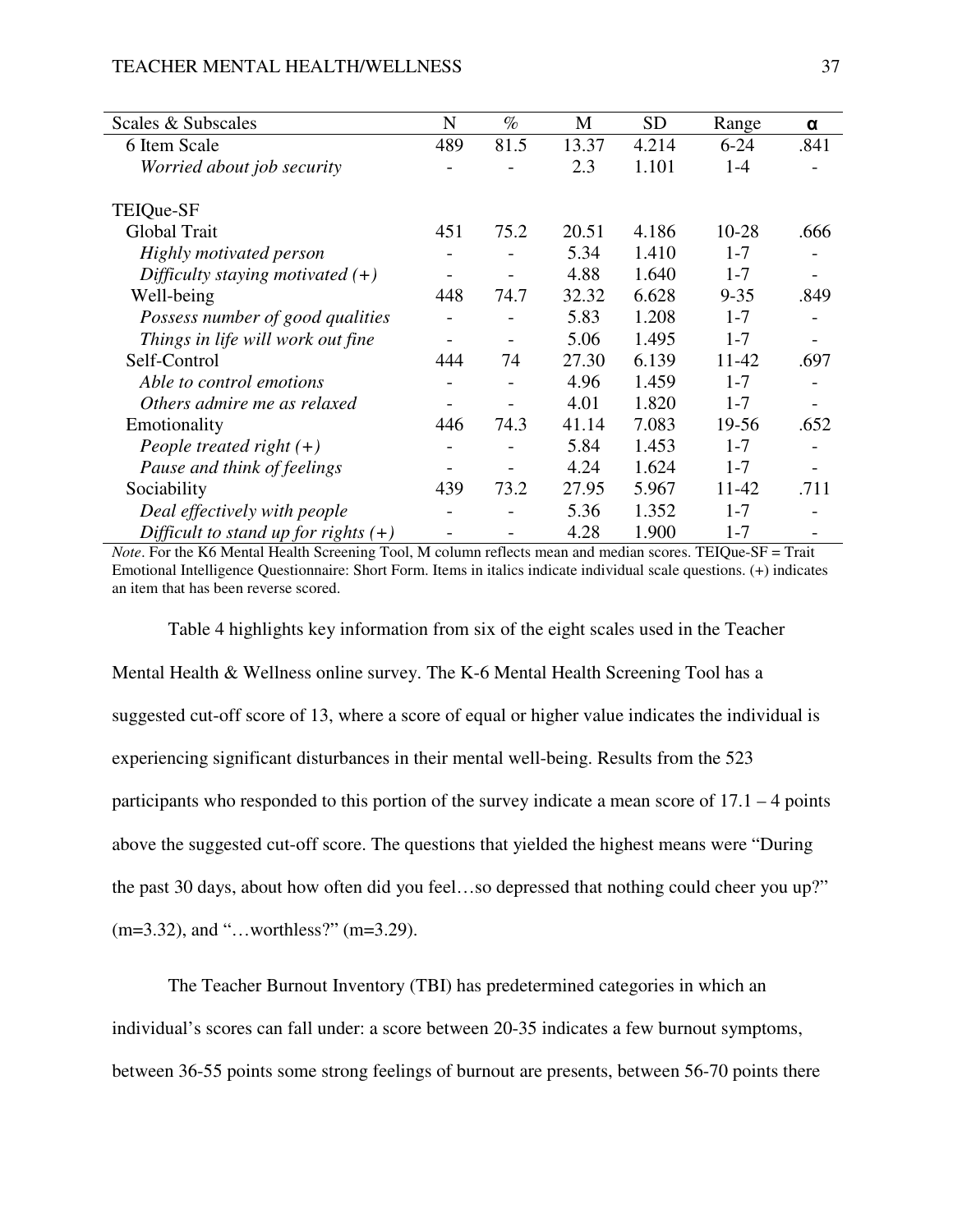are substantial burnout symptoms, and between 71- 80+ points an individual is experiencing burnout. On average, the teachers/education professionals involved with this study experience some strong feelings of burnout, as indicated by a mean score of 43.86. The questions with the highest scoring means were "I feel stressed at work" (m=3.47), "I feel frustrated at work"  $(m=3.45)$ , and "I'm weary of my job responsibilities"  $(m=3.28)$ . The questions with the lowest scoring means were "My students make me sick" (m=1.35), "I avoid looking at students"  $(m=1.37)$ , and "I communicate in a hostile manner"  $(m=1.54)$ .

 The World Health Organization's (WHO) Quality of Life Survey is composed of four subscales pertaining to specific areas of life, and one overarching scale regarding an individual's quality of life in general. The teachers/education professionals who completed this portion of the online survey rated their overall quality of life at 70.36 on a 100 point scale. Participants were most satisfied with their environment/environmental conditions (68.77), particularly with their satisfaction associated with their means of transportation (m=4.29), and how safe they feel in their daily lives (m=4.05). This was followed closely by satisfaction with their physical health  $(66.54)$ , especially with regards to how well they are physically able to get around  $(m=4.5)$ , and how satisfied they are with their capacity to work (m=3.48). It was noted that the extent to which they felt physical pain prevented them from doing what they needed to do yielded a mean item score of 4.12.

 Participants were less satisfied with their psychological health (61.93); the extent to which they feel their lives are meaningful (m=3.67) and how much they enjoy life (m=3.64) yielded the highest means, with the lowest being in their ability to accept their bodily appearance (m=3.35). Lastly, teachers/education professionals reported that they were the least satisfied with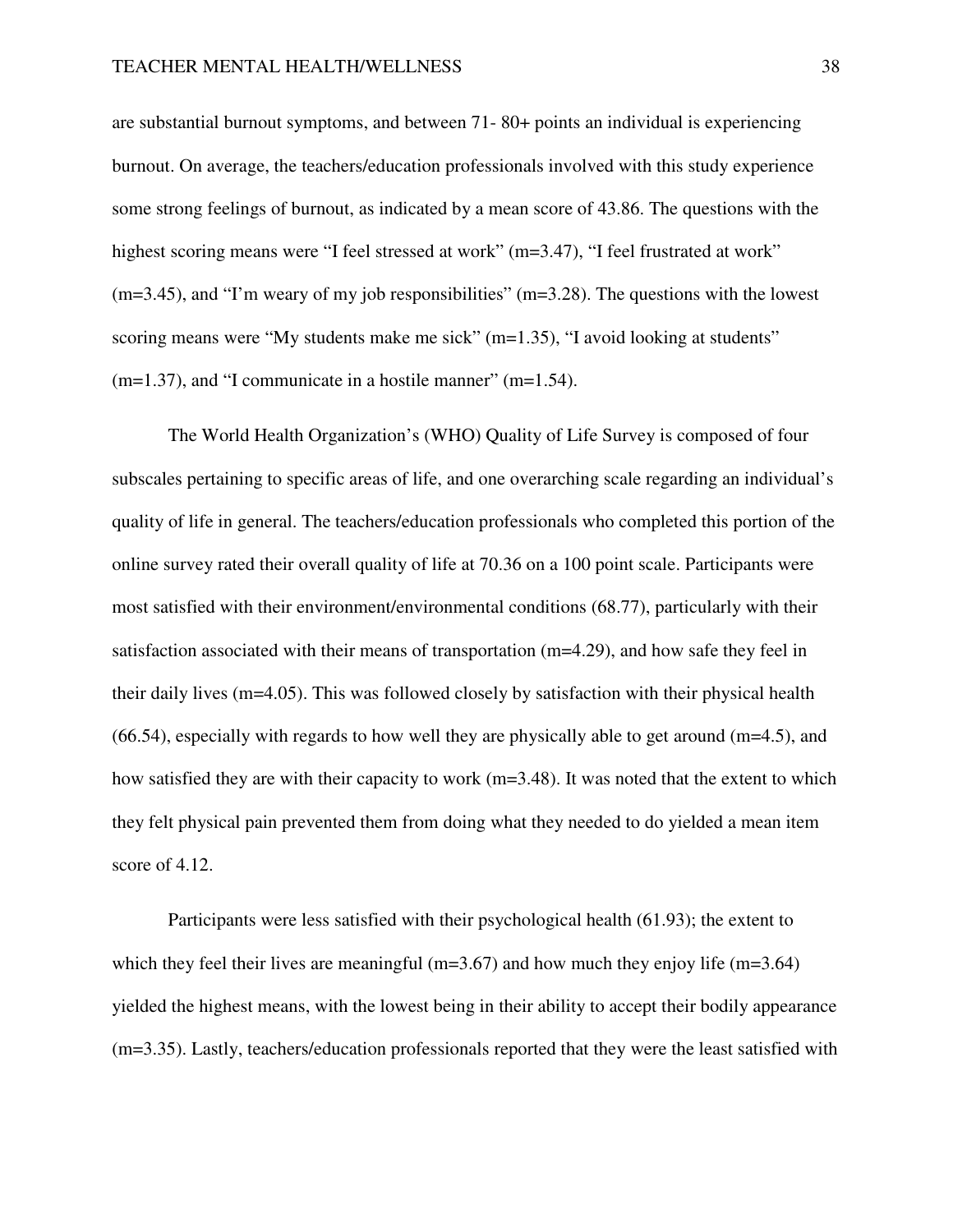the quality of their social relationships (57.96), in particular, their satisfaction with their sex lives  $(m=2.93)$ .

 The Attitudes Towards Seeking Professional Help (ATSPH) scale has a possible score range of 30, with 0 being the minimum score (negative attitudes towards seeking help) and 30 as the maximum score (positive attitudes towards seeking help). On average, the teachers/education professionals have a fairly positive view towards seeking professional help (m=22.25). Items identified as encompassing the most favourability were "I would obtain professional help if I was having a breakdown" (m=2.5), and "I would obtain psychological help if I was upset for a long time" (m=2.36). Items that the teachers/education professionals identified as unfavourable towards positive help seeking attitudes were "Psychotherapy would not have value for me" (m=1.97) and "Talking about psychological problems is a poor way to solve emotional problems" (m=1.94).

 The Stigma Scale for Receiving Professional Help consists of 5 items with scores that range from 5-20. And the teachers/education professionals reported a mean of 11, displaying that they hold a moderate amount of stigmatizing beliefs. From this 5-item scale, "Seeing a psychologist for emotional/interpersonal problems carries social stigma" (m=2.78), and "People will see a person in a less favourable way if they know he/she was seeing a psychologist" (m=2.49)" yielded the highest means, which suggest higher levels of agreement with these stigmatizing statements. The question that revealed the lowest mean, and the least agreement with amongst the group, was "It is a sign of personal weakness or inadequacy to see a psychologist for emotional or interpersonal problems" (m=1.54).

 The researchers were interested in stigma beliefs within the context of work and the work environment, and an additional question was added to the scale to reflect this area of interest.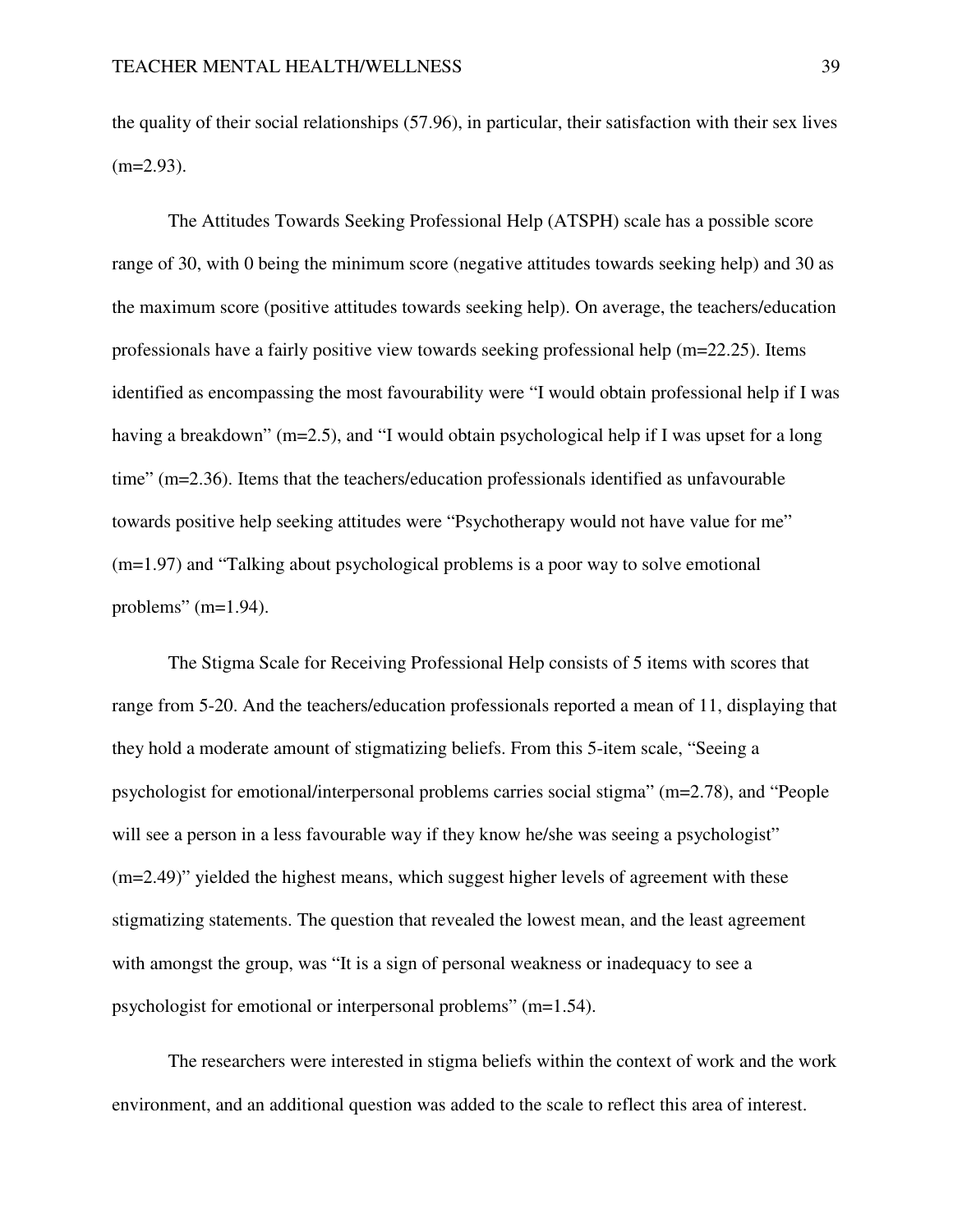#### TEACHER MENTAL HEALTH/WELLNESS 40

The new item, "I would be worried about keeping my job, or getting another job with my employer, if an administrator knew I was receiving psychological help" yielded an average score of 2.3, with 25.1% of individuals in probable disagreement,  $25.3\%$  in probable agreement,  $31.5\%$ in disagreement, and a startling 18.1% in agreement with this statement. With the new 6 item scale, the scores ranged from 6-24 with a mean of 13.37, suggesting the additional question holds particular significance amongst this specific sample of teachers/education professionals. Lastly, with the addition of the sixth question the overall scale's alpha increased from .822 to .841, suggesting an increased reliability with the inclusion of the workplace stigma question.

 The Trait Emotional Intelligence Questionnaire (TEIQue-SF) is a 30 item scale comprised of 4 subscales (Wellbeing, Self-Control, Emotionality and Sociability) as well as a measure of Global Trait Emotional Intelligence. The subscale that indicated the highest level of Emotional Intelligence (EI) was Emotionality, with a mean scale score of 41.14. Of the 8 items within this subscale, the question that yielded the highest mean was "Those close to me often complain I don't treat them right" (m=5.84). This question was reverse scored, which indicates favourability towards the inverse of this question (i.e. those close to them do not complain of being treated properly). The question from Emotionality with the lowest EI mean was "I often pause and think about my feelings" (m=4.24).

 Wellbeing was reported to have the second highest level of EI, as the mean score from its 6 items was 32.32, the highest being "I feel I have a number of good qualities" (m=5.83), and the lowest from "I generally believe that things will work out fine in my life" (m=5.06). The 6 items associated with Sociability provided a mean scale score of 27.95, with the highest mean item score being derived from "I can deal effectively with people" (m=5.36), and the lowest from "I often find it difficult to stand up for my rights" (m=4.28).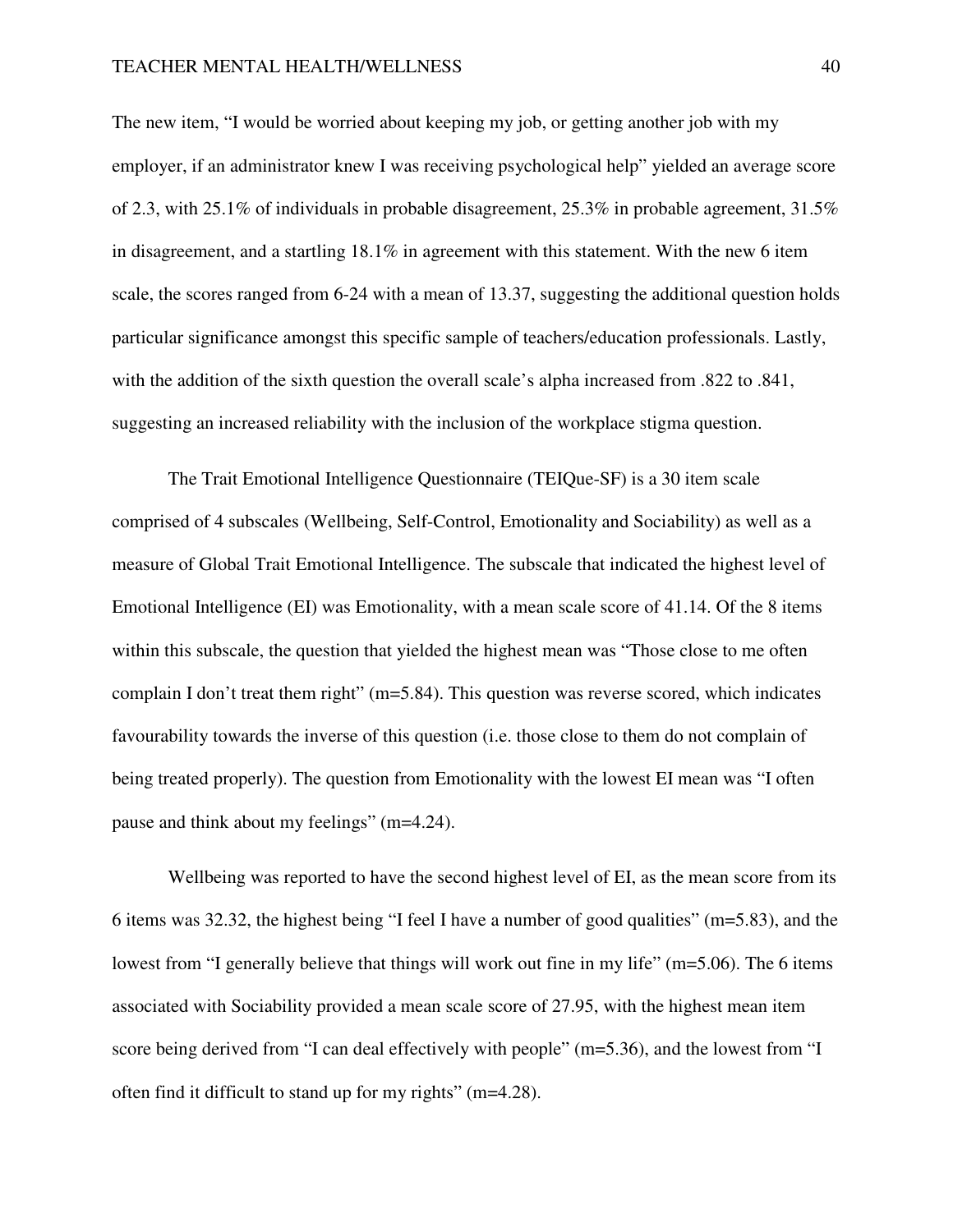Lastly, the Self-Control 6 item subscale had the lowest level of EI (m=27.3), the highest mean item score being from "I am usually able to control my emotions when I want to" (m=4.96). The lowest item mean score from this subscale was "Others admire me for being relaxed" (m=4.01). The Global Trait subscale contains 4 items that assess EI from an overall perspective, from which it was revealed this sample has a mean Global Trait scale score of 20.51. The highest item mean score for this subscale was "On the whole, I'm a highly motivated person" (m=5.34), and the lowest being "I normally find it difficult to keep myself motivated"  $(m=4.88)$ .

 Table 5 highlights key results from the Workplace Health scale and the Sources of Stress scale. Both scales were created by the researchers after a comprehensive literature review, and recurring, prominent elements and issues noted in the literature were incorporated into these scales. See Table 5 for full item questions and results.

 It should be noted the online survey had a number of questions that allowed participants to manually enter text when appropriate (i.e. comments/opinions about each section of the survey's content/subject matter). Although this information has been gathered, a review and interpretation of the comments is beyond the scope of this exploratory analysis, and will therefore not be addressed in this particular project.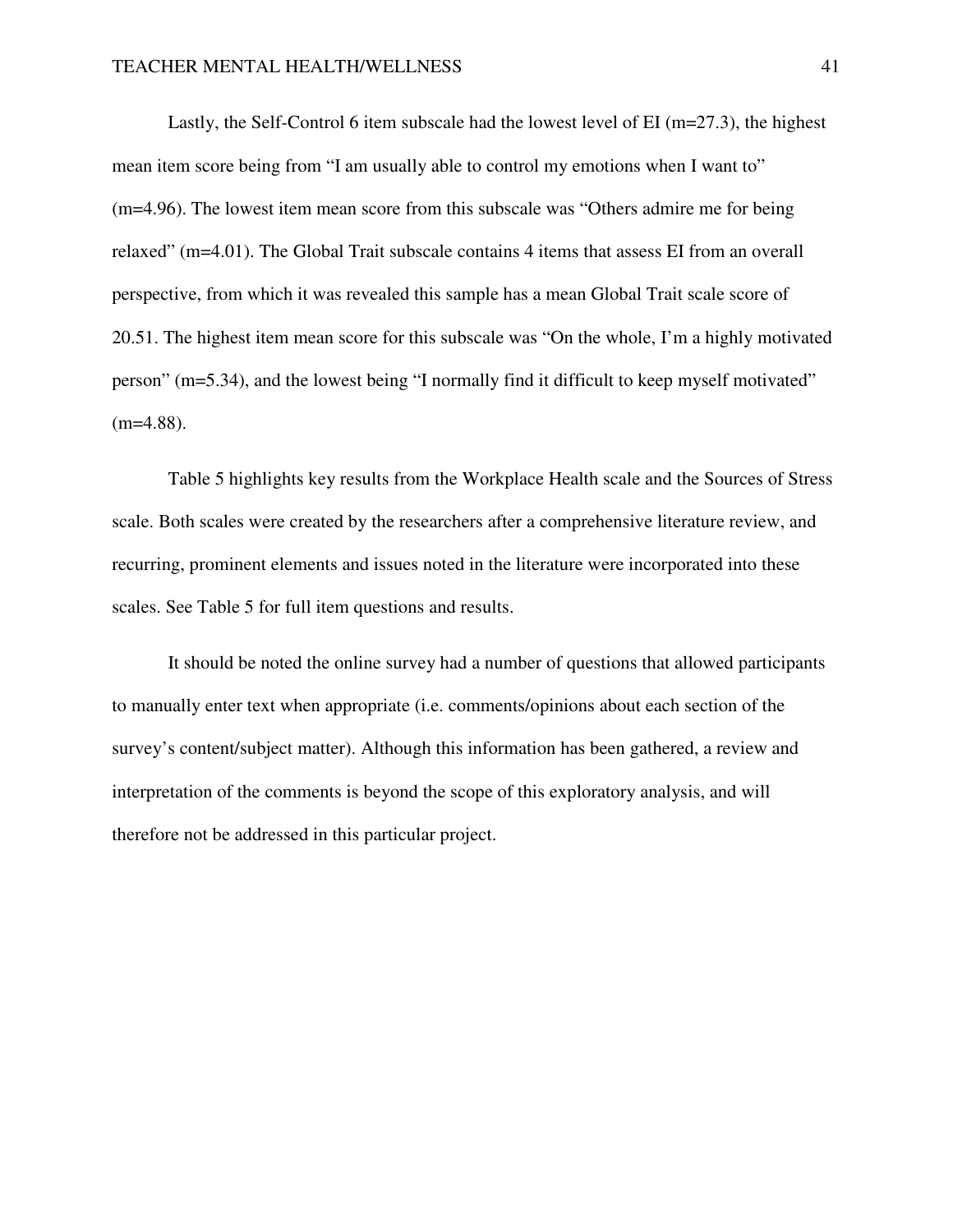# Table 5

*Key Results from the Workplace Health scale & Sources of Stress scale* 

| <b>Scales</b>                                               | M    | <b>SD</b> | Range   | α    |
|-------------------------------------------------------------|------|-----------|---------|------|
| Workplace Health                                            |      |           |         | .938 |
| meets and adheres to legal requirements of a                | 3.22 | 1.225     | $1 - 5$ |      |
| psychologically safe & respectful workplace                 |      |           |         |      |
| promotes/encourages/enforces respectful                     |      |           |         |      |
| language/attitudes/behaviours towards mental                | 3.43 | 1.186     | $1 - 5$ |      |
| health/mental illness                                       |      |           |         |      |
| provides employees with appropriate knowledge &             | 3.08 | 1.231     | $1 - 5$ |      |
| means of protecting/supporting one's mental health          |      |           |         |      |
| provides/facilitates a supportive/safe atmosphere where     |      |           |         |      |
| one could turn to a colleague if experiencing psychological | 3.03 | 1.238     | $1 - 5$ |      |
| distress                                                    |      |           |         |      |
| $\ldots$ is overseen & led by one who is respectful towards |      |           |         |      |
| mental illness & promotes/implements mental health          | 2.94 | 1.366     | $1 - 5$ |      |
| literacy                                                    |      |           |         |      |
| promotes/encourages/provides means for employees to         | 2.70 | 1.253     | $1 - 5$ |      |
| maintain a healthy work-life balance                        |      |           |         |      |
| would provide appropriate/adequate assistance if one        |      |           |         |      |
| came forward with mental health issue/while in              | 3.16 | 1.227     | $1 - 5$ |      |
| psychological distress                                      |      |           |         |      |
| Sources of Stress                                           |      |           |         | .943 |
| Work-life (other)                                           | 3.90 | 1.273     | $1 - 5$ |      |
| My work-life overall                                        | 3.35 | .976      | $1-5$   |      |
| Policies                                                    | 3.35 | 1.132     | $1 - 5$ |      |
| My responsibilities at work                                 | 3.25 | 1.122     | $1 - 5$ |      |
| Lack of resources                                           | 3.18 | 1.167     | $1 - 5$ |      |
| Work-life balance                                           | 3.05 | 1.120     | $1-5$   |      |
| My leadership team                                          | 2.98 | 1.118     | $1 - 5$ |      |
| My students                                                 | 2.89 | .971      | $1 - 5$ |      |
| Work-life balance (other)                                   | 2.84 | 1.500     | $1-5$   |      |
| Personal life (other)                                       | 2.81 | 1.469     | $1 - 5$ |      |
| My responsibilities at home                                 | 2.75 | 1.018     | $1 - 5$ |      |
| <b>Financial difficulties</b>                               | 2.49 | 1.160     | $1 - 5$ |      |
| My personal life overall                                    | 2.48 | .932      | $1 - 5$ |      |
| My co-workers                                               | 2.39 | .903      | $1-5$   |      |
| My relationship with my spouse/partner                      | 2.33 | 1.032     | $1 - 5$ |      |
| Caring for children                                         | 2.08 | 1.028     | $1 - 5$ |      |
| My relationship with my children                            | 2.03 | .909      | $1 - 5$ |      |
| Caring for other family members                             | 2.02 | 1.023     | $1 - 5$ |      |

 $\overline{Note.} \ \alpha =$  Cronbach's alpha.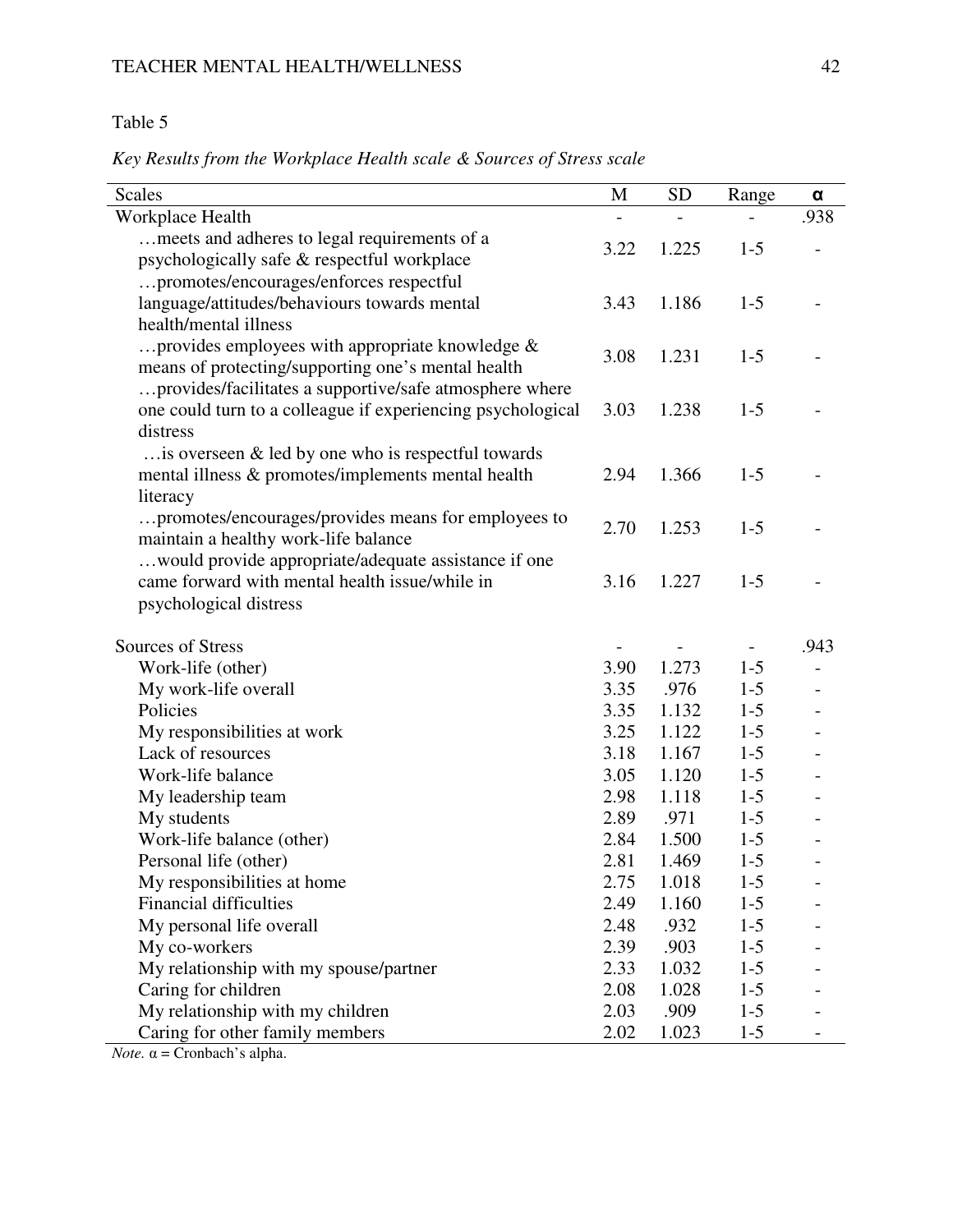# Table 6

# *Key Results from a Factor Analysis of the Teacher Burnout Inventory*

| Factors                                | N                        | F.L                      | <b>KMO</b>               | Cum. %                   | M     | <b>SD</b> | Range    | α                        |
|----------------------------------------|--------------------------|--------------------------|--------------------------|--------------------------|-------|-----------|----------|--------------------------|
|                                        |                          |                          |                          |                          |       |           |          |                          |
| Factors 1, 2, 3                        |                          | $\overline{\phantom{a}}$ | .910                     |                          |       |           |          |                          |
| Factor 1: Health                       | 488                      | $\overline{\phantom{a}}$ | $\overline{a}$           | 40.57                    | 25.49 | 8.853     | 10-49    | .901                     |
| Ill at work                            | $\overline{a}$           | .769                     |                          | $\overline{a}$           | 2.13  | 1.166     | $1 - 5$  |                          |
| Sick to stomach when think<br>of work  | $\overline{a}$           | .764                     |                          | $\overline{a}$           | 1.90  | 1.163     | $1-5$    |                          |
| Stressed at work                       | $\overline{\phantom{a}}$ | .705                     |                          | $\overline{\phantom{a}}$ | 3.47  | 1.296     | $1 - 5$  | $\overline{\phantom{a}}$ |
| Dread going to school                  | $\overline{a}$           | .702                     |                          | $\overline{a}$           | 1.97  | 1.158     | $1 - 5$  |                          |
| Wish to be left alone at work          | $\overline{\phantom{0}}$ | .697                     |                          |                          | 2.09  | 1.198     | $1 - 5$  |                          |
| Problems concentrating                 | $\overline{\phantom{a}}$ | .663                     |                          | $\overline{\phantom{a}}$ | 2.67  | 1.292     | $1 - 5$  |                          |
| Frustration at work                    | $\overline{\phantom{a}}$ | .639                     |                          |                          | 3.44  | 1.228     | $1 - 5$  |                          |
| Avoid communication with<br>colleagues | $\overline{\phantom{0}}$ | .638                     |                          | $\overline{a}$           | 2.17  | 1.139     | $1 - 5$  |                          |
| Feel alienated at work                 | $\overline{\phantom{a}}$ | .618                     | $\overline{\phantom{a}}$ | $\overline{\phantom{a}}$ | 2.36  | 1.269     | $1 - 5$  |                          |
| Weary of job responsibilities          |                          | .507                     |                          |                          | 3.29  | 1.274     | $1 - 5$  |                          |
| Factor 2: Avoidance                    | 508                      | $\overline{\phantom{a}}$ |                          | 50.85                    | 9.85  | 3.851     | $6 - 24$ | .817                     |
| My students make me sick               | $\overline{a}$           | .833                     |                          | $\overline{a}$           | 1.36  | .749      | $1 - 5$  | $\overline{\phantom{a}}$ |
| Think of calling students<br>names     | $\qquad \qquad -$        | .816                     |                          |                          | 1.69  | 1.074     | $1 - 5$  |                          |
| Avoid looking at students              | $\overline{\phantom{a}}$ | .813                     | $\overline{\phantom{a}}$ | $\overline{\phantom{a}}$ | 1.38  | .709      | $1 - 5$  |                          |
| Avoid communication with<br>students   |                          | .592                     |                          |                          | 1.57  | .772      | $1 - 5$  |                          |
| Tired of students                      | $\overline{\phantom{0}}$ | .530                     |                          | $\overline{\phantom{a}}$ | 2.31  | 1.184     | $1 - 5$  |                          |
| Hostile communication                  | $\overline{\phantom{a}}$ | .369                     |                          | $\overline{a}$           | 1.55  | .826      | $1 - 5$  | $\blacksquare$           |
| Factor 3: Disengagement                | 516                      | $\overline{\phantom{a}}$ |                          | 59.01                    | 8.68  | 3.739     | $4 - 20$ | .858                     |
| Bored with my job                      | $\overline{\phantom{0}}$ | .860                     |                          | $\overline{a}$           | 2.05  | 1.076     | $1 - 5$  | $\overline{a}$           |
| Job doesn't excite anymore             | $\overline{\phantom{0}}$ | .845                     |                          | $\overline{\phantom{a}}$ | 2.39  | 1.143     | $1-5$    |                          |
| Dislike going to my job                | $\overline{\phantom{0}}$ | .646                     |                          | $\overline{\phantom{a}}$ | 2.24  | 1.120     | $1 - 5$  |                          |
| Apathetic about my job                 | $\overline{\phantom{a}}$ | .556                     |                          | $\overline{\phantom{0}}$ | 2.00  | 1.125     | $1 - 5$  | $\overline{\phantom{a}}$ |

*Note.* Items in italics indicate individual scale questions. F.L = factor loadings. KMO = Kaiser-Meyer-Olkin measure of sampling adequacy. Cum. % = cumulative percentage of variance explained for by the factors.  $\alpha$  = Cronbach's alpha.

Table 6 demonstrates the key results found by a factor analysis conducted on the Teacher Burnout Inventory (TBI). The TBI is available through public domain, and was necessary for this project due to financial restrictions. The researchers were unable to locate any previously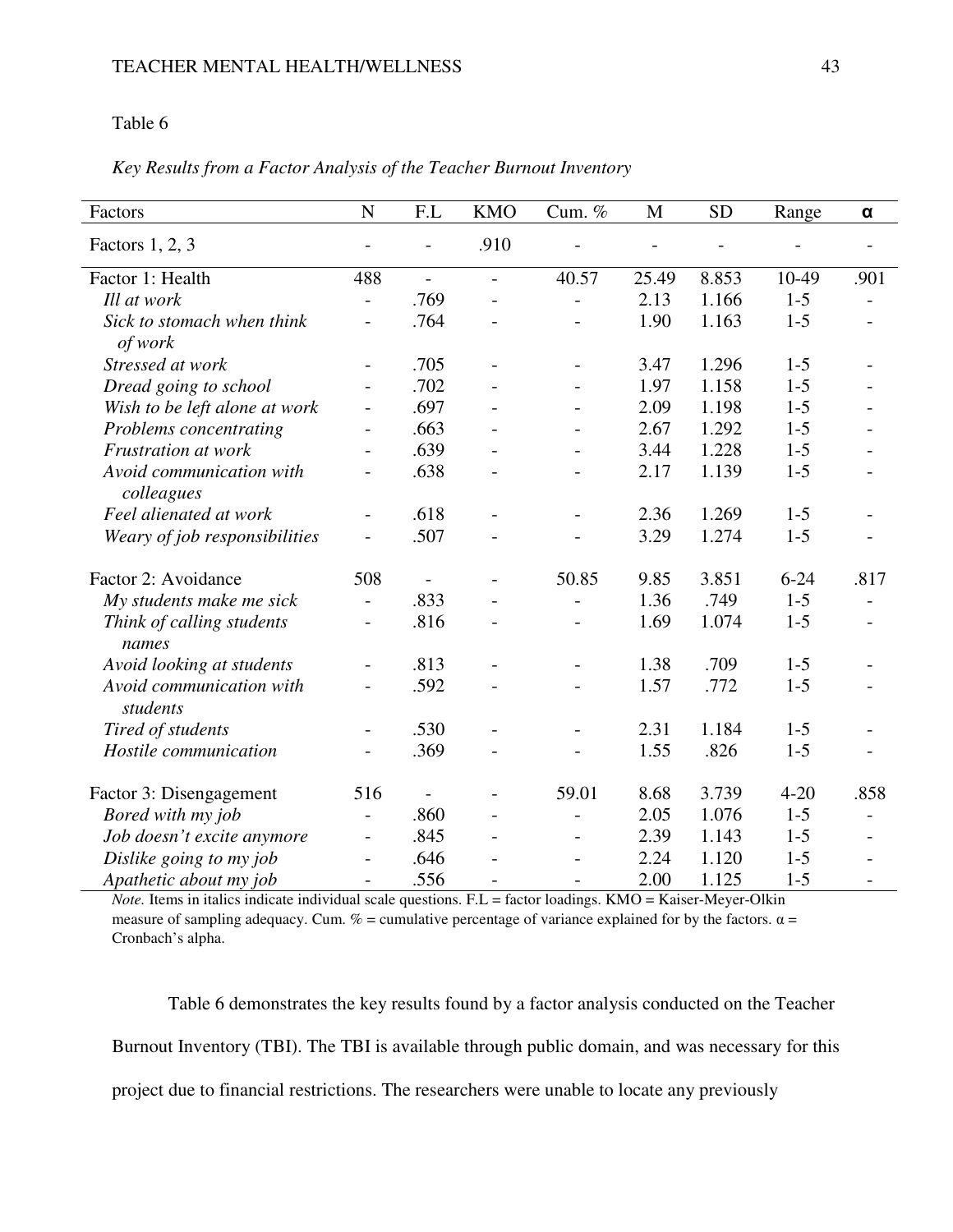existing scale statistics on the TBI, therefore a factor analysis was conducted to establish dimensionality and to develop an understanding as to how it may be similar to the Maslach Burnout Inventory. A Principal Component factor analysis was conducted using Varimax rotation with Kaiser normalization. A visual inspection of the scree plot of data indicated three distinct factors, and subsequent analysis confirmed this.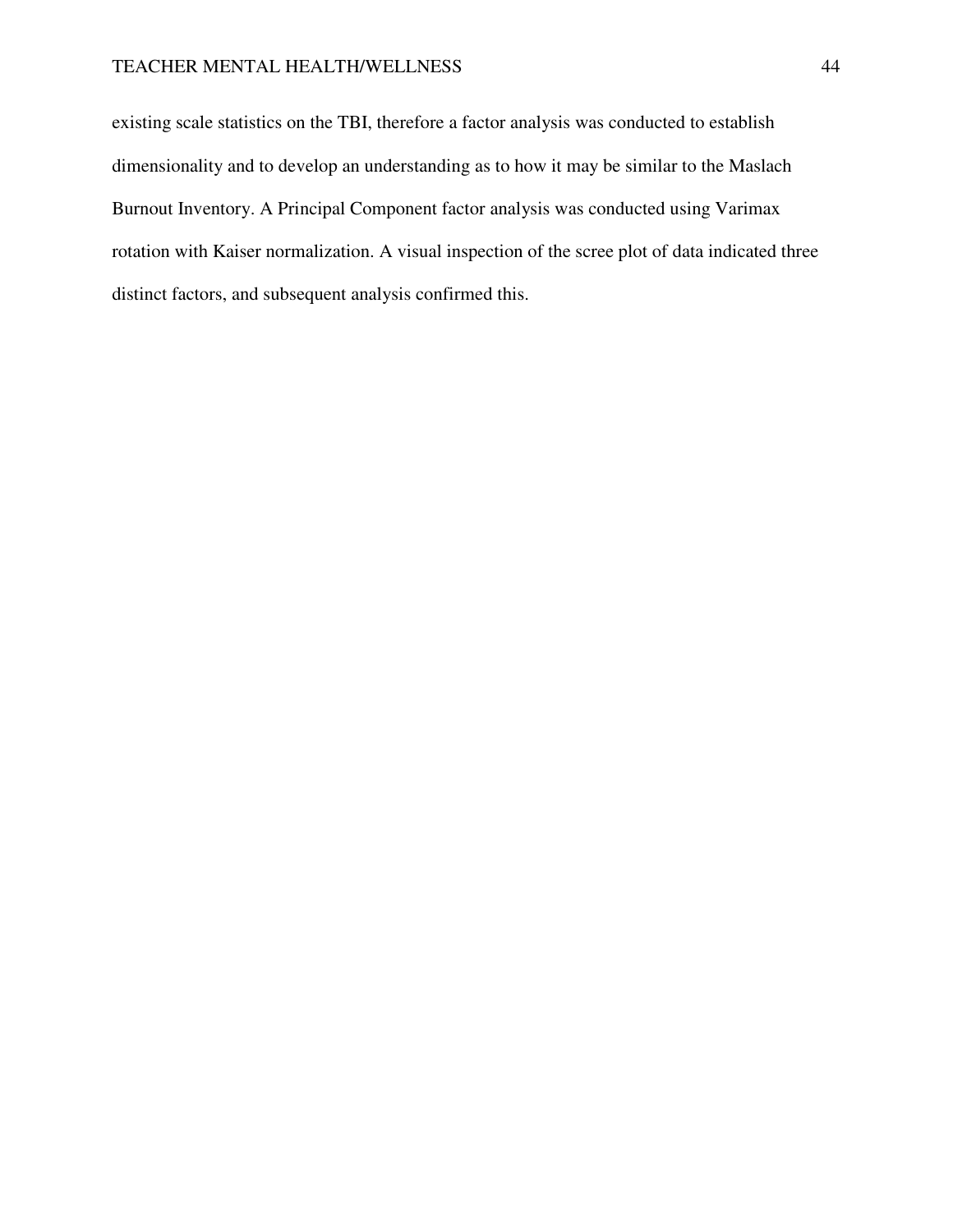#### **Discussion**

 The current project was an exploratory study, with the goal to examine mental health and wellness, and attitudes towards seeking professional help with teachers in Ontario, Canada. Information was collected using an online survey tool, and the survey link was distributed via the Ontario Secondary School Teacher Federation's homepage and emails from Physical and Health Education Canada to its members. In this section, results from the online survey data will be discussed.

 Information from the demographics data collected suggests that the average survey participant was a 43 year old married female, with at least one child between the ages of 12-25. She most likely lives in an urban community, in a city populated with 100,000-200,000 people. She is most likely a full time classroom teacher, teaching intermediate or senior grade levels, has been teaching for roughly 15 years at approximately 4 different schools, and contributes by doing volunteer work at her school. It is very likely she has experienced mental health distress since becoming a teacher, and is most likely to have sought help from either their doctor, or has paid to obtain private therapy.

 Almost 73% of the teachers/education professionals surveyed reported to have experienced some form of mental health distress since becoming a teacher. As the K-6 Mental Health Screening Tool has a suggested cut-off score of 13 to imply serious mental illness, this raises concerns as three quarters of the sample has greatly surpassed this. It appears as though the vast majority of teachers are currently experiencing significant forms of mental health disturbances. However, it was also reported that approximately half of these individuals received some sort of therapy or counselling – from the half that did not, less than one third were able to provide a reason as to why this was the case. This poses an issue, as it makes it difficult to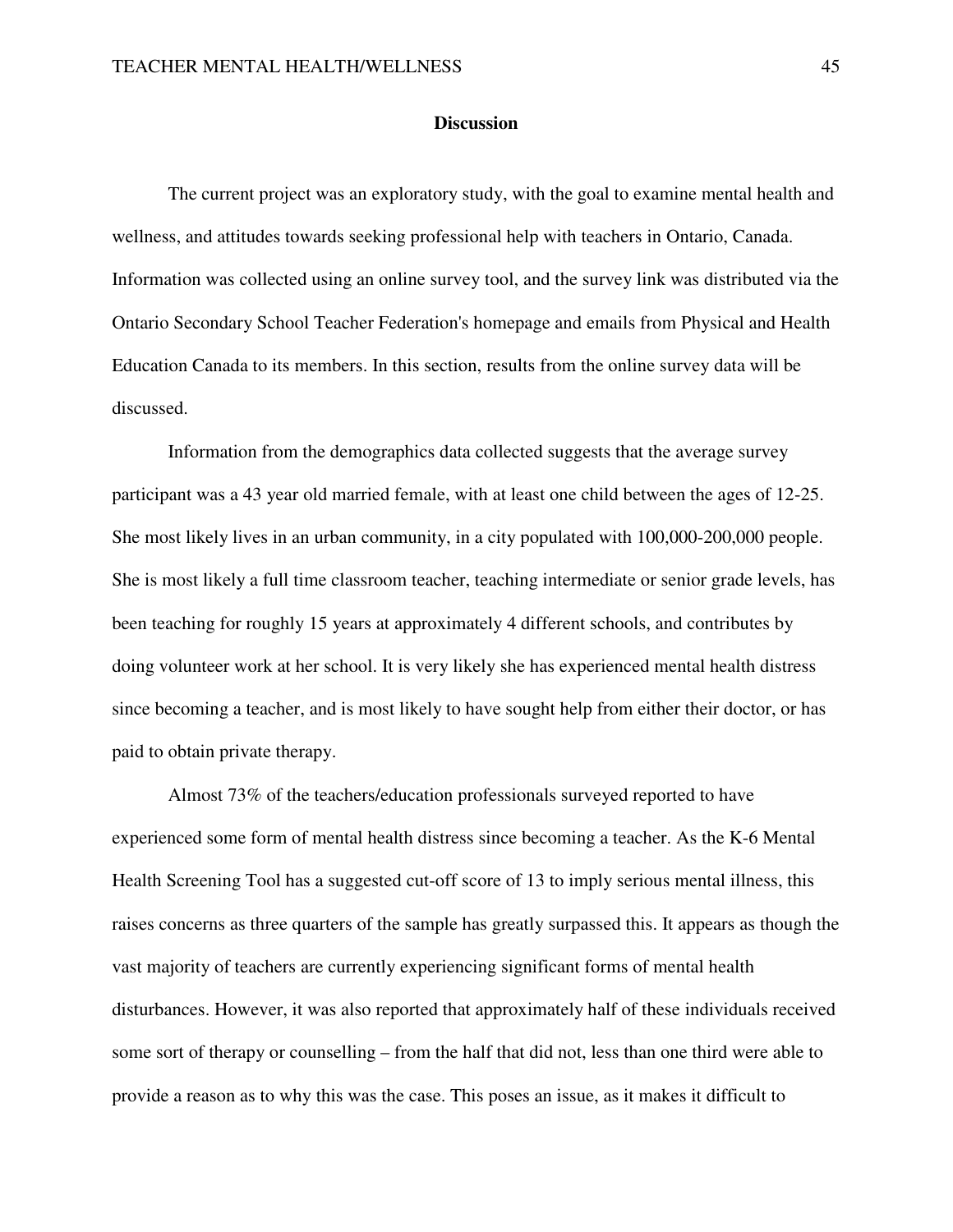develop a service or program when the reasons as to why teachers did not receive counselling were not made well known.

#### **Work-Life Balance: Resiliency Factor**

 Although teachers are experiencing significant mental health distress, they rate their quality of life as fairly high according to the WHO Quality of Life survey. This suggests there must be some factor in the teachers' lives that is creating resiliency amongst this population. The majority of teachers (67%) are married, and almost 72% have children. They reported their personal lives as the factor that contributed the least to their stress, which included caring for other family members, relationships with their children, caring for their children, and relationships with their spouses/partners.

 In stark contrast to this, teachers reported their greatest sources of stress as stemming from their work life, in terms of their work life overall, policies and the internal politics of their individual schools. Although teachers noted their schools met the legal requirements for creating a psychologically safe and respectful workplace and that overall their schools are respectful of mental health, 40% stated their employers are not necessarily respectful towards or understanding of mental health issues. This lack of respect and understanding from an employer (i.e. a principal, superintendent) to an employee (i.e. a teacher) regarding a mental health issue was a recurring theme in the comments submitted from this particular section of the survey.

 In addition, 46% of teachers who responded to the Workplace Health survey hold the belief that their workplace does not promote, encourage or provide the means for its employees to maintain a healthy work-life balance. It appears as though schools are giving the impression of providing an inclusive and non-judgemental work environment, but that when mental health issues from staff are brought forward they are not being addressed appropriately.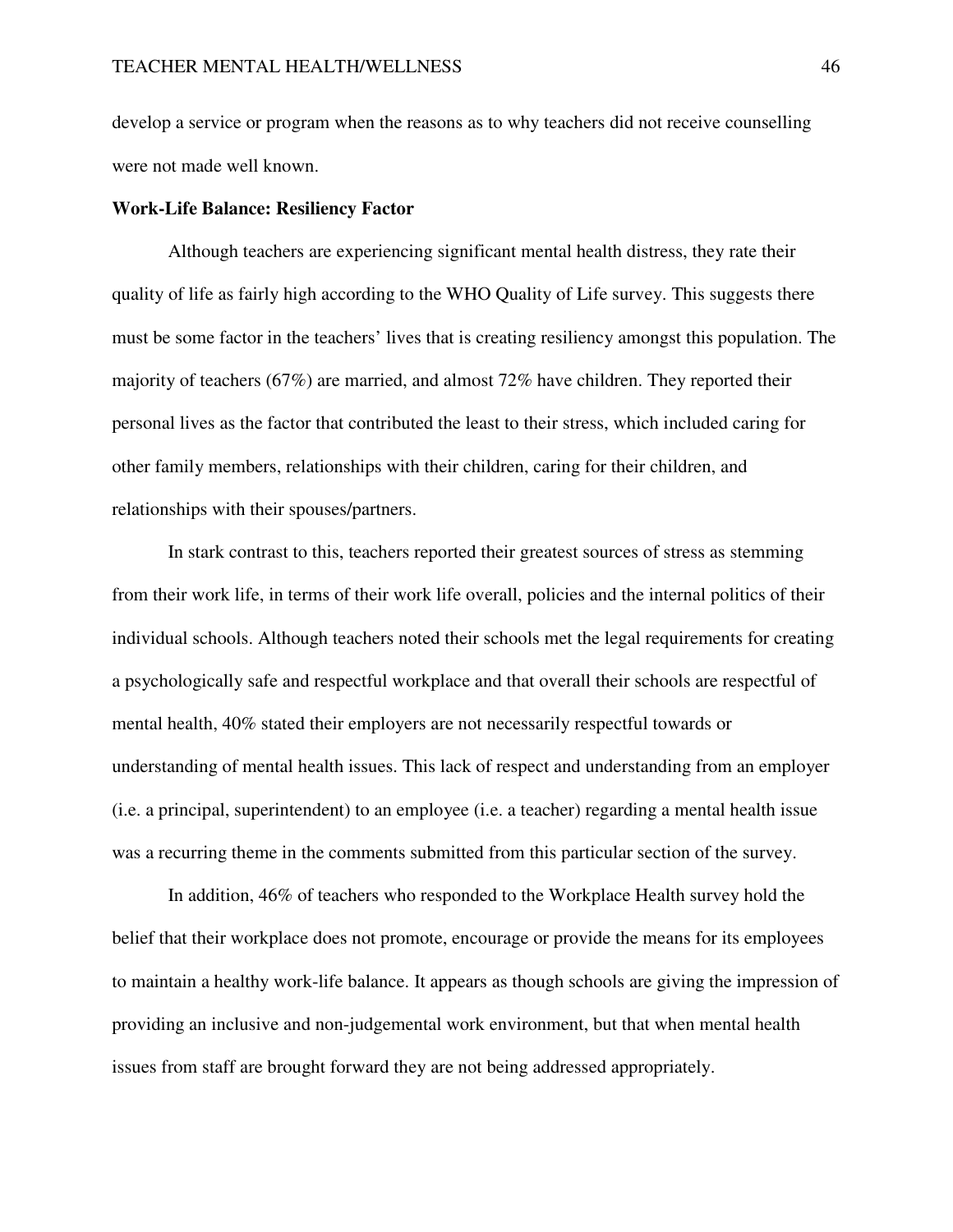A stressful job but a good home life with a high Quality of Life rating suggests that teachers/education professionals are equipped with fairly effective coping skills. There are issues with the workplace placing onus on its employees to ensure they create their own work-life balance, as it appears that many workplaces from which our sample are employed at do not provide them with the means to do so. With personal life being rated as the lowest source of stress, it may be the case that this factor plays an important role as to the resiliency noted in this sample of teachers who are experiencing mental health distress yet still enjoying their lives.

### **How Stress is Experienced in the Workplace**

 The job market for teachers is extremely competitive in terms of both finding and maintaining employment. There is a perspective within the teaching community that associates how busy one is with how hard working or successful they are. The more projects they are able to juggle and the more hours they can put in, all while maintaining a smile and no complaints, is seen as a positive and a direct reflection of their competency as a teacher. It is a difficult position to be in, as there is also the mentality that if a teacher cannot meet these expectations then there are ten others who are waiting to replace them. It is almost as though teachers who are not able to keep up with an extremely heavy workload are perceived as disposable. This creates a multitude of issues, as not only are teachers experiencing stress from physically and mentally exerting themselves within their work capacities, but they are also constantly having to monitor their job security.

 This could also help explain the reason as to why teachers reported they do not often pause and reflect upon their feelings, as the anxiety around meeting increasingly busier schedules and workloads takes precedence over examining whether they are in a mentally healthy state. The results of the teachers' global trait emotional intelligence revealed that they see themselves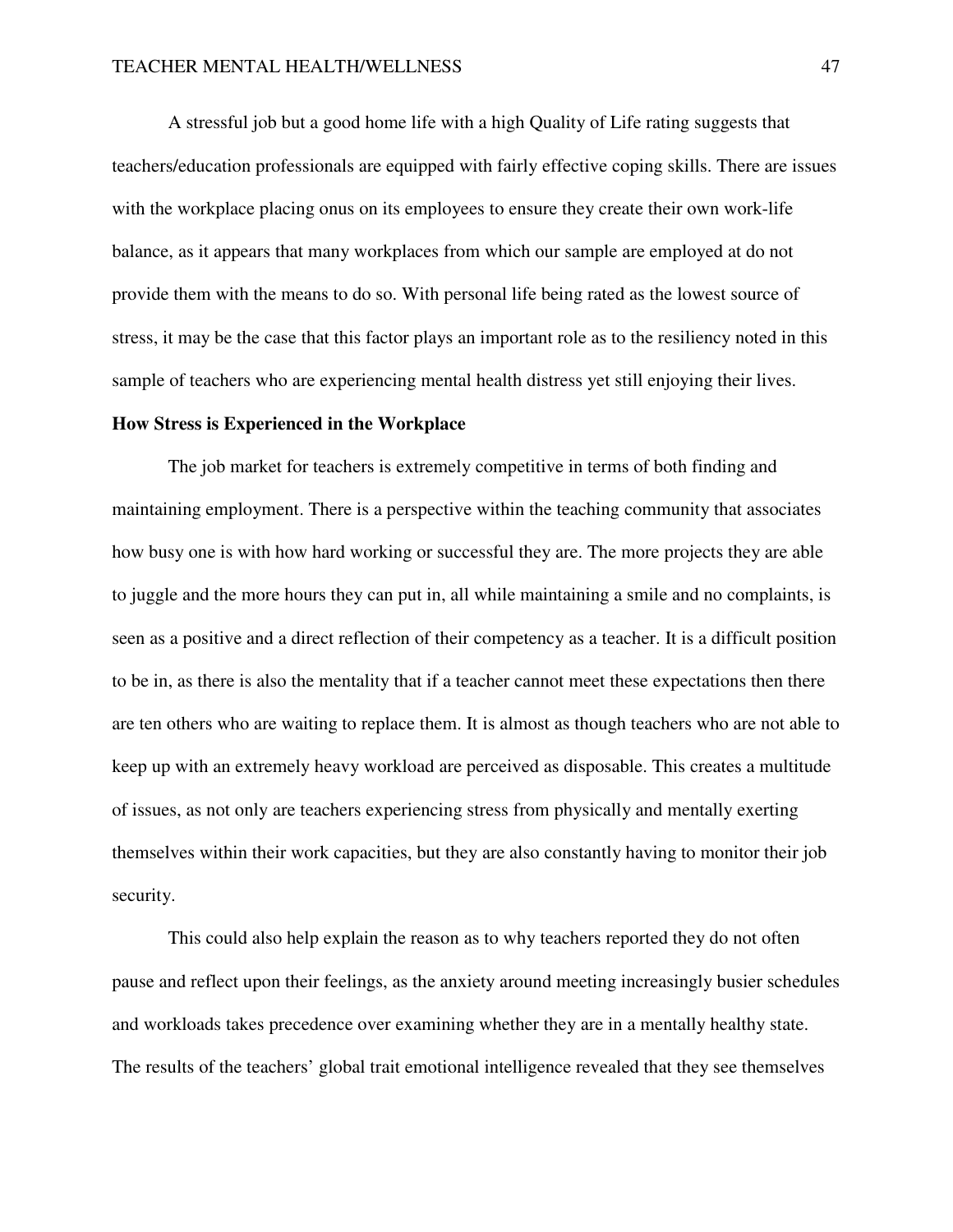as highly motivated individuals, but that they find it difficult to keep themselves motivated. This could be speaking towards their intrinsic motivation of wanting to teach because they enjoy it, as well as the fear associated with job security, which may be being met with low extrinsic motivation from the lack of acknowledgement or appreciation for their efforts. With these factors influencing one another, it may be causing great psychological distress which is manifesting itself as burnout.

### **Burnout Factors**

 Results from the Teacher Burnout Inventory indicate that the average teacher/education professional is experiencing some strong feelings of burnout. Further analysis on the TBI provided a greater understanding of where this was stemming from, as three main factors, health/stress, avoidance and disengagement were identified after the Kaiser-Meyer-Olkin measure verified the sample was adequate and appropriate for this type of analysis. The health/stress component of burnout was best characterized by feeling ill at work and becoming sick to ones stomach when thinking of work, which is interesting as these are physical as opposed to psychological disturbances. It may be the case that these physiological responses are linked to the anxiety related to their job expectations and security, while also being the result of cumulative effects of not enough sleep, inadequate nutrition or eating habits, and a general lack of exercise.

 The job avoidance factor of burnout was most highly associated with claiming that their students make them sick, and how they think of calling their students ugly names. It is important to remember that teachers are seeing the same students every day for months at a time, and that students, naturally, become an integral part of their jobs. As being frustrated at work and being weary of job responsibilities scored 3.44 and 3.29 out of a possible 5 (strongly agree), it could be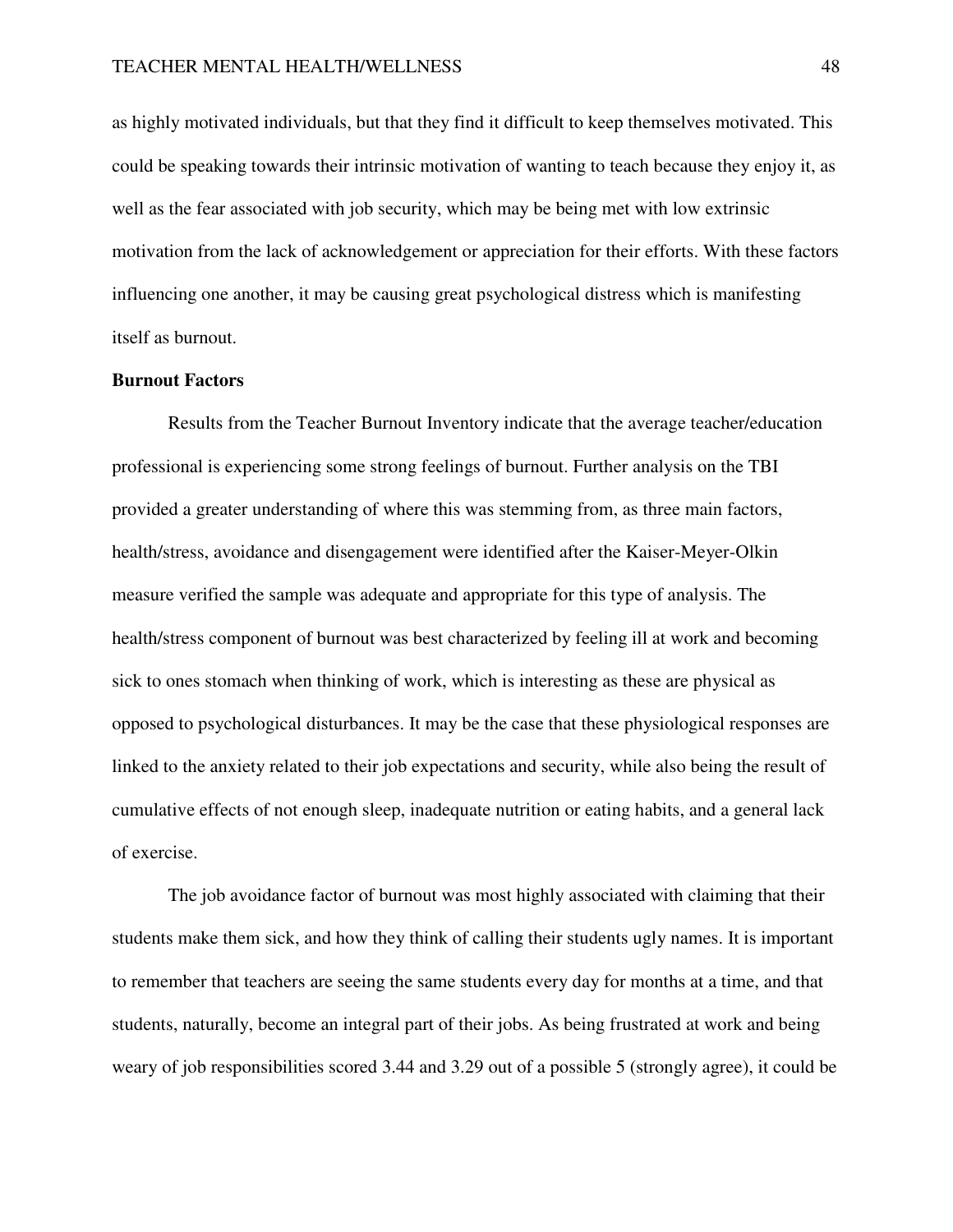that teachers have begun associating their students as a source of their job dissatisfaction. This type of scapegoating may place unmerited blame on the students, which in turn could incline teachers to not enjoy their students as much as they potentially could.

 The final burnout factor identified, job disengagement, was characterized most by teachers reporting being bored with their jobs and that their jobs do not excite them anymore. These responses could be related back to the emphasis on maintaining a large workload, as teachers are being pressured to get tasks done rather than being challenged in a way that mentally fulfills them. With the lack of opportunities to satisfy this intrinsic need being met with endless tasks and accompanied by high expectations from others, it is not surprising teachers are not excited about their jobs as they are being undervalued and not adequately compensated for their efforts.

 It appears as though burnout is more so being experienced internally (i.e. through stress, frustration) and is less likely to be outwardly expressed (i.e. hostile communication while at work). The combination of not expelling these feelings while also failing to take the time to acknowledge and address them could be contributing to their noted dissatisfaction with their capacity for work, as well as to the high level of mental health distress they are experiencing. The lack of emotional recognition and reflection could be a key factor in teachers' mental health and well-being, as there seems to be some sort of relationship between this, levels of mental health distress, physical health, burnout symptoms and job satisfaction.

### **The Role of Stigma**

 43% of teachers/education professionals stated that they would be worried about keeping their job or getting a new job with their employer, if an administrator knew they were receiving professional psychological help. Nearly half of the teachers from the sample felt that a mental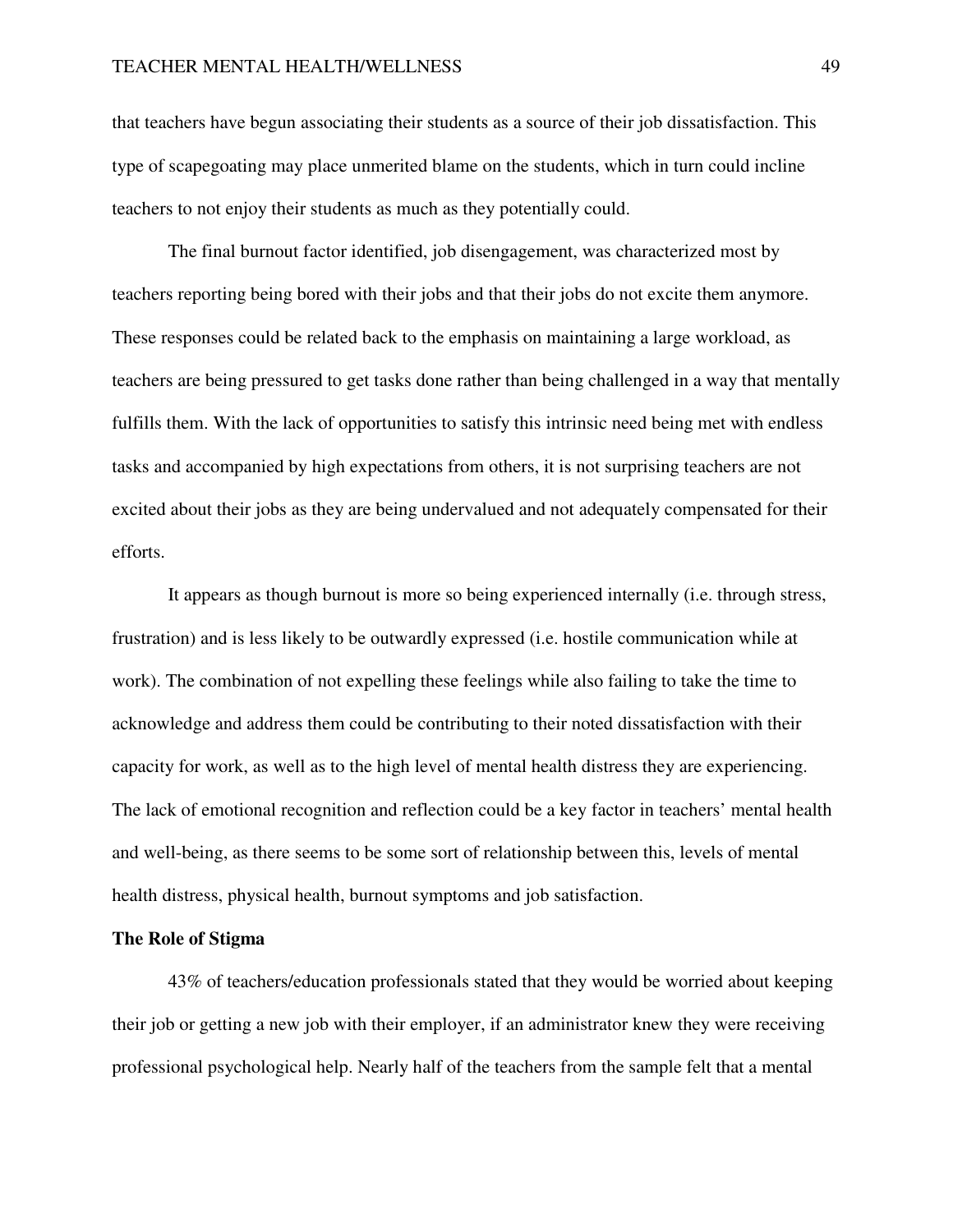health issue was a detriment to their already threatened job security. However, the highest ratings of mental health stigma implied societal stigma as opposed to an individual's own internal/personal stigma beliefs. This suggests most individuals hold the mentality that there is a significant element of social stigma associated with mental health. However, as ratings of individual stigma were lower than those of perceived societal stigma, it seems as though there is a discrepancy between the nature of and the amount of stigma there is surrounding mental health. As is heavily noted in the mental health literature (Israelashvili & Ishiyama, 2008; Rüsch et al., 2012; Toth, 2012), this speaks towards the importance of mental health literacy in decreasing stigma and increasing education surrounding the misconceptions, assumptions and realities of mental health and wellness.

### **Limitations**

 The current study was an exploratory analysis of teacher mental health and wellness, as there is a significant gap in literature regarding this subject. As the online survey was hosted through the Ontario Secondary School Teacher Federation's main web page, as well as through emails to Health Education Canada's members, the sample over represents certain populations of teachers/education professionals, which in turn creates a response bias.

 The online survey was also only available in English, which potentially limits responses from teachers whose first language is not English. The survey was designed to be completed in one consecutive sitting, in that it would not allow users to return back to previous pages as well as would time out after a certain period of non-activity, and the survey was subject to some participant attrition. Lastly, as this survey sought to explore issues that have little to no prior empirical research, it remains undetermined as to whether the scales were used in the present study were the most appropriate and viable options. While the Maslach Burnout Inventory would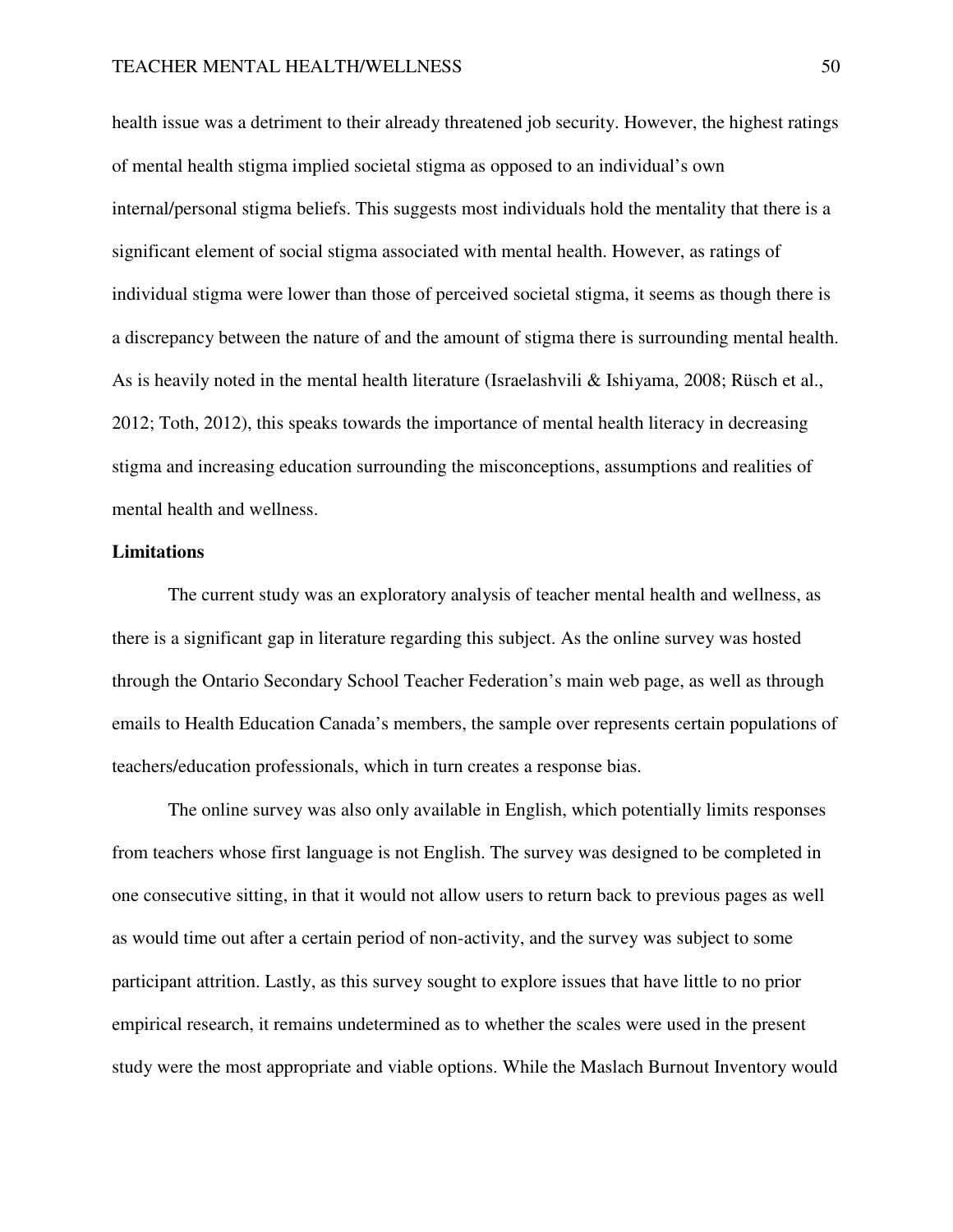have been more fitting as a measure of burnout than the Teacher Burnout Inventory, the limited budget of the study permitted only the use of publicly available assessment scales and tools.

### **Strengths**

 The present study is the first of its kind that has assessed teacher mental health and wellness via an online survey in Canada. The study was able to be completed by a very large amount of individuals, as it was administered through The Ontario Secondary School Teachers Federation as well as Physical and Health Education Canada. In addition, the current project assesses both stress and well-being, which is unique as it is often the case that a study will focus on either one issue or the other.

### **Implications**

### **Future research.**

 As this is an exploratory study, a brand new data set was constructed for the purposes of this project. Being composed of eight measures as well as a demographics section, the data set is rich with both quantitative and qualitative data, and can serve as a source of numerous additional research projects.

### **Professional practice.**

 The present study's results are beneficial not only to the academic world, but also the facilities of which the teachers/education professionals who completed the survey are employed. School administration can utilize the information provided with the hopes of better serving their employees (i.e. creating a different kind of work day – teachers with small children could be assigned first period prep so they are able to arrive at work at a later time. This solution is of no monetary cost and could alleviate some of the stress associated with balancing a busy schedule.).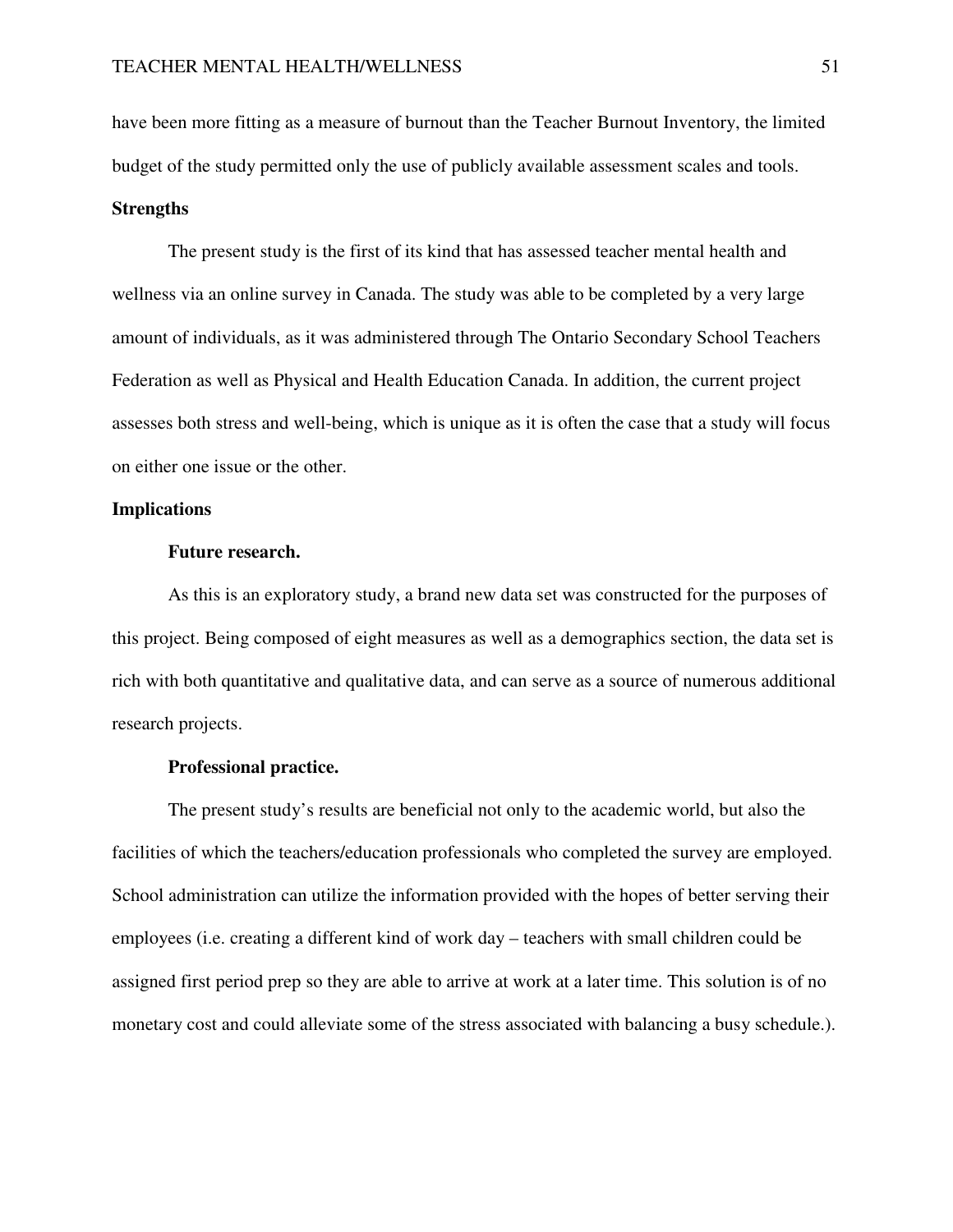# **Counselling.**

 The results from the current study could be utilized by a multitude of individuals, however, Employee Assistance Program counsellors in particular could benefit from these results. With an increased awareness as to the issues affecting teachers/education professionals as well as areas that perhaps deserve more attention than others, EAP counsellors will be better able to serve and support their clients.

# **Closing Remarks**

 Overall, the research study revealed important preliminary information of teachers' mental health and well-being, as well as their beliefs and expectations towards seeking psychological help. This preliminary study emphasizes the importance of these issues and the magnitude they have on teachers' lives. Additional research needs to be conducted in order to gain a deeper and greater understanding as to how to best assist and treat this specific population.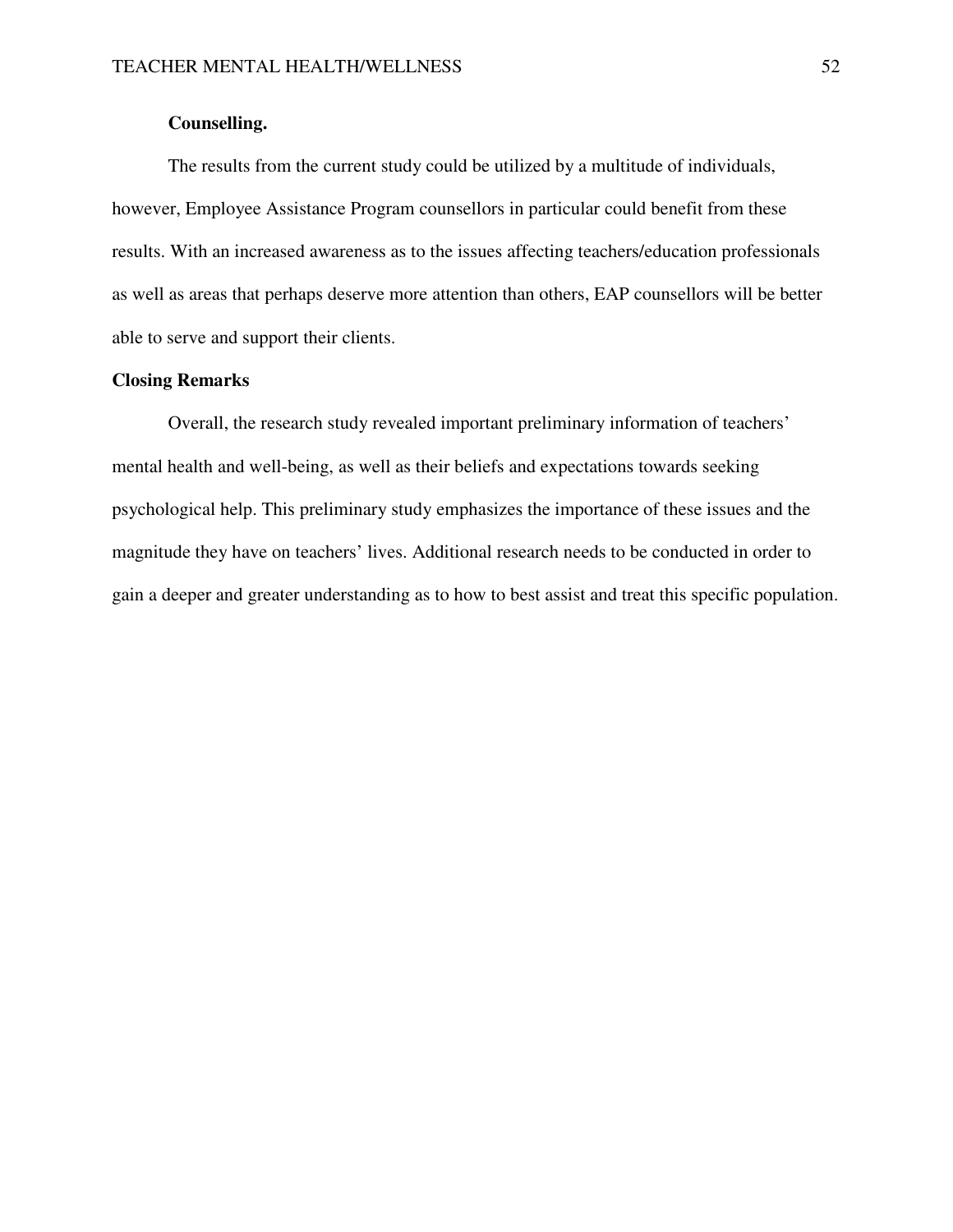### **Bibliography**

- Adams, E. F. M., Lee, A. J., Pritchard, C. W., & White, R. J. E. (2010). What stops us from healing the healers: A survey of help-seeking behaviour, stigmatisation and depression within the medical profession? *International Journal of Social Psychiatry, 56*(4), 359- 370.
- Baggaley, R. F., Ganaba, R., Filippi, V., Kere, M., Marshall, T., Sombie, I., . . . Patel, V. (2007). Detecting depression after pregnancy: the validity of the K10 and K6 in Burkina Faso. *Tropical Medicine and International Health, 12*, 1225-1229.
- Bennett, C. A. (2011). *The stigma of mental illness as experienced by mental health professionals as patients: A phenomenological study.* (Order No. AAI3534531, *Dissertation Abstracts International: Section B: The Sciences and Engineering.*
- Betoret, F. D., & Artiga, A. G. (2010). Barriers perceived by teachers at work, coping strategies, self-efficacy and burnout. *The Spanish Journal of Psychology, 13*(2), 637-54.
- Beutler, R. L. (2012). *The relationship between clinician burnout and self-care activities offered on-site at outpatient community mental health agencies.* (Order No. 3530625, Argosy University/Seattle). *ProQuest Dissertations and Theses*, 120.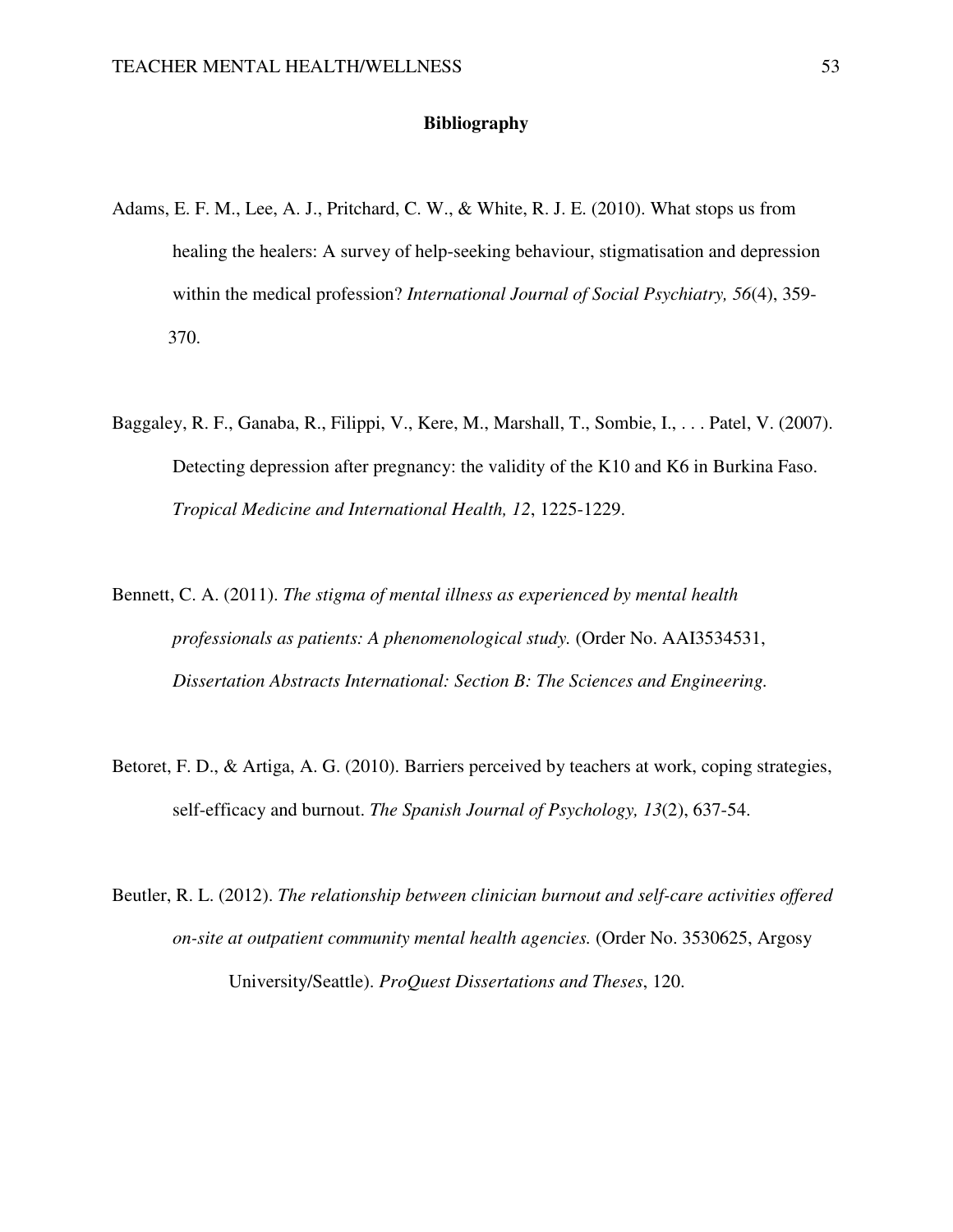Bos, A., Kanner, D., Muris, P., Janssen, B., & Mayer, B. (2009). Mental Illness Stigma and Disclosure: Consequences of Coming out of the Closet. *Issues in Mental Health Nursing, 30,* 509-513.

Bower, B. (1997, Aug 23). Working moms: Stressed to excess. *Science News, 152*, 122.

- Britt, T. W., Castro, C. A., & Adler, A. B. (2005). Self-engagement, stressors, and health: A longitudinal study. *Personality and Social Psychology Bulletin, 31*(11), 1475-1486.
- Bula, F. (1991, Oct 19). HEALTH; teachers have worst burnout rate, Quebec union says. *The Ottawa Citizen*.
- Canadian Centre for Occupational Health and Safety. (2009, June 11). Employee Assistance Programs (EAP). ON, Canada.
- Carver, C. S., Scheier, M. F., & Weintraub, J. K. (1989). Assessing coping strategies: A theoretically based approach. *Journal of Personality and Social Psychology, 56*(2), 267- 283.
- Chaplain, R. P. (2008). Stress and psychological distress among trainee secondary teachers in England. *Educational Psychology, 28*(2), 195-209.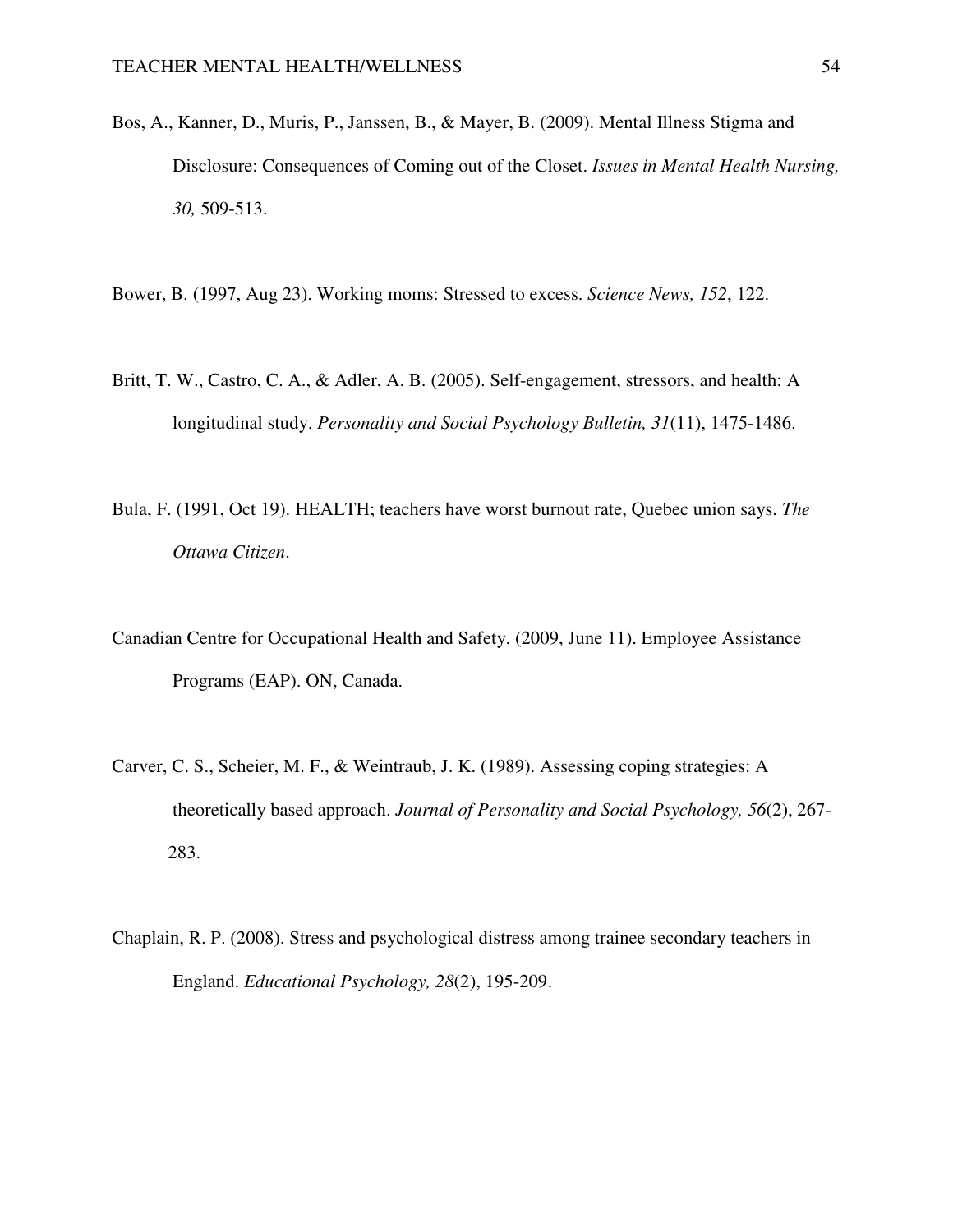- ComPsych. (2014). *ComPsych: Guidance Resources Worldwide*. (ComPysch Corporation). Retrieved from http://www.compsych.ca/
- Cooper, A., & Petrides, K. V. (2010). A psychometric analysis of the Trait Emotional Intelligence Questionnaire-Short Form (TEIQue-SF) using item response theory. *Journal of Personality Assessment, 92*(5), 449-457.
- Corrigan, P. W., & Miller, F. E. (2004). Shame, blame, and contamination: A review of the impact of mental illness stigma on family members. *Journal of Mental Health, 13*(6), 537-548.
- Corrigan, P. W., & Rao, Deepa, (2012). On the self-stigma of mental illness: Stages, disclosure, and strategies for change. *Canadian Journal of Psychiatry, 57*(8), 464-9.
- Dewa, C., Lesage, A., Goering, P., & Caveen, M. (2004). Nature and Prevalence of Mental Illness in the Workplace. *Healthcare Papers, 5*(2), 12-25.
- Druss, B. G., Bradford, D. W., Rosenheck, R. A., Radford, M. J., Krumholz, H. M. (2000). Mental disorders and the use of cardiovascular procedures after myocardial infarction. *Journal of American Medical Association*, *283*, 506-511.
- Elhai, J. D., Schweinle, W., & Anderson, S. M. (2008, June 30). Reliability and validity of the Attitudes Toward Seeking Professional Psychological Help Scale-Short Form. *Psychiatry Research, 159*(3), 320-329.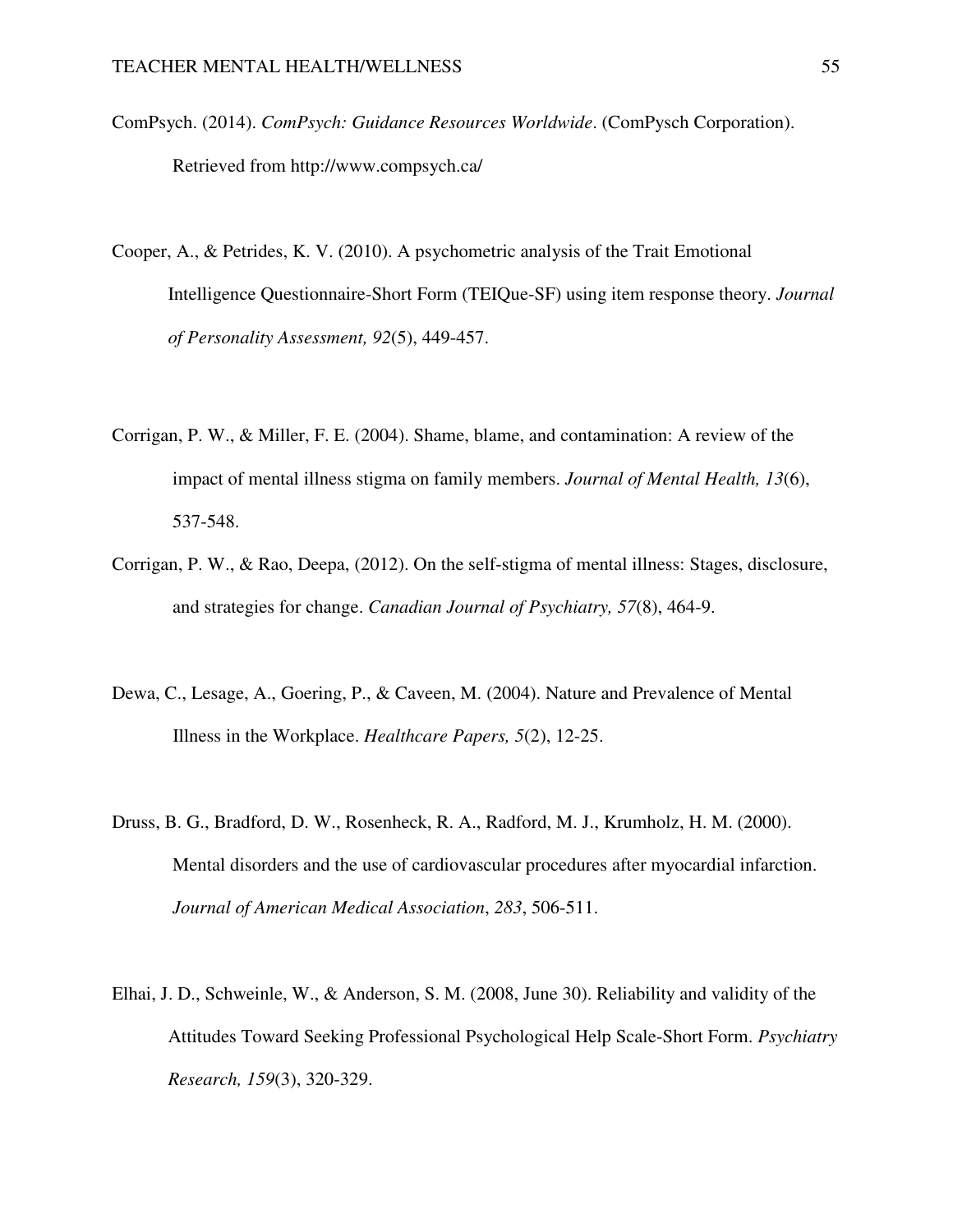- Etzel, E. F., & Watson, J. F. (2007). Ethical challenges for psychological consultations in intercollegiate athletics. *Journal of Clinical Sports Psychology, 1,* 304-317.
- Fernet, C., Guay, F., Senecal, C., & Austin, S. (2012). Predicting intraindividual changes in teacher burnout: The role of perceived school environment and motivational factors. *Teaching and Teacher Education: An International Journal of Research and Studies, 28*(4), 514-525.
- Flett, G. L., & Hewitt, P. L. (2013). Disguised distress in children and adolescents "flying under the radar": Why psychological problems are underestimated and how schools must respond. *Canadian Journal of School Psychology, 28*(1), 12-27.
- Folkman, S., Lazarus, R. S., Dunkel-Schetter, C., DeLongis, A., & Gruen, R. J. (1986). *Ways of coping—revised.*
- Gardner, L., & Stough, C. (2002). Examining the relationship between leadership and emotional intelligence in senior level managers. *Leadership & Organization Development Journal, 23*(2), 68-78.
- Gentry, J. E. (2002). Compassion fatigue: A crucible of transformation. *Journal of Trauma Practice, 1(3/4)*, 8-11.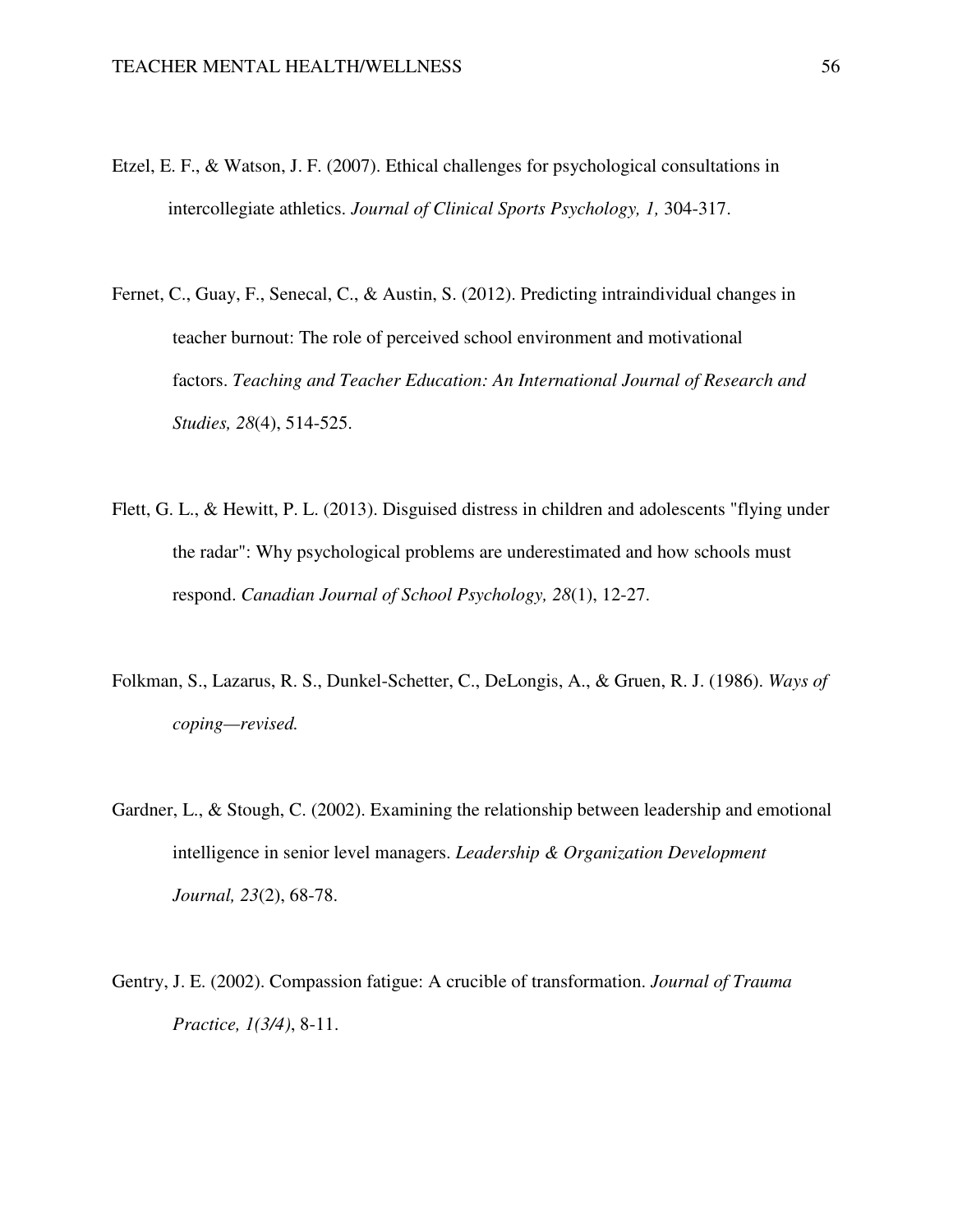- Geoghegan, L. (2006). *A psychological profile of patients with mental health difficulties.* (Order No. U216563, University College Dublin (Ireland).
- Goetz, T., Ehret, C., Jullien, S., & Hall, N. C. (2006). Is the grass always greener on the other side? Social comparisons of subjective well-being. *The Journal of Positive Psychology, 1*(4), 173-186.
- Goffman, E. (1963). *Stigma: Notes on the Management of Spoiled Identity*. Englewood Cliffs, NJ. Prentice Hall.
- Guendouzi, J. (2006). "The guilt thing": Balancing domestic and professional roles. *Journal of Marriage and Family, 68*(4), 901-909.
- Guglielmi, D., Panari, C., & Simbula, S. (2012). The determinants of teachers' well-being: The mediating role of mental fatigue. *European Journal of Mental Health, 7*(2), 204-220.
- Halbesleben, J. R. B. (2006). Sources of social support and burnout: A meta-analytic test of the conservation of resources model. *Journal of Applied Psychology, 91*(5), 1134.
- Haller, D. M., Sanci, L. A., Sawyer, S. M., & Patton, G. C. (2009). The identification of young people's emotional distress: a study in primary care. *British Journal of General Practice, 59*, 61-70.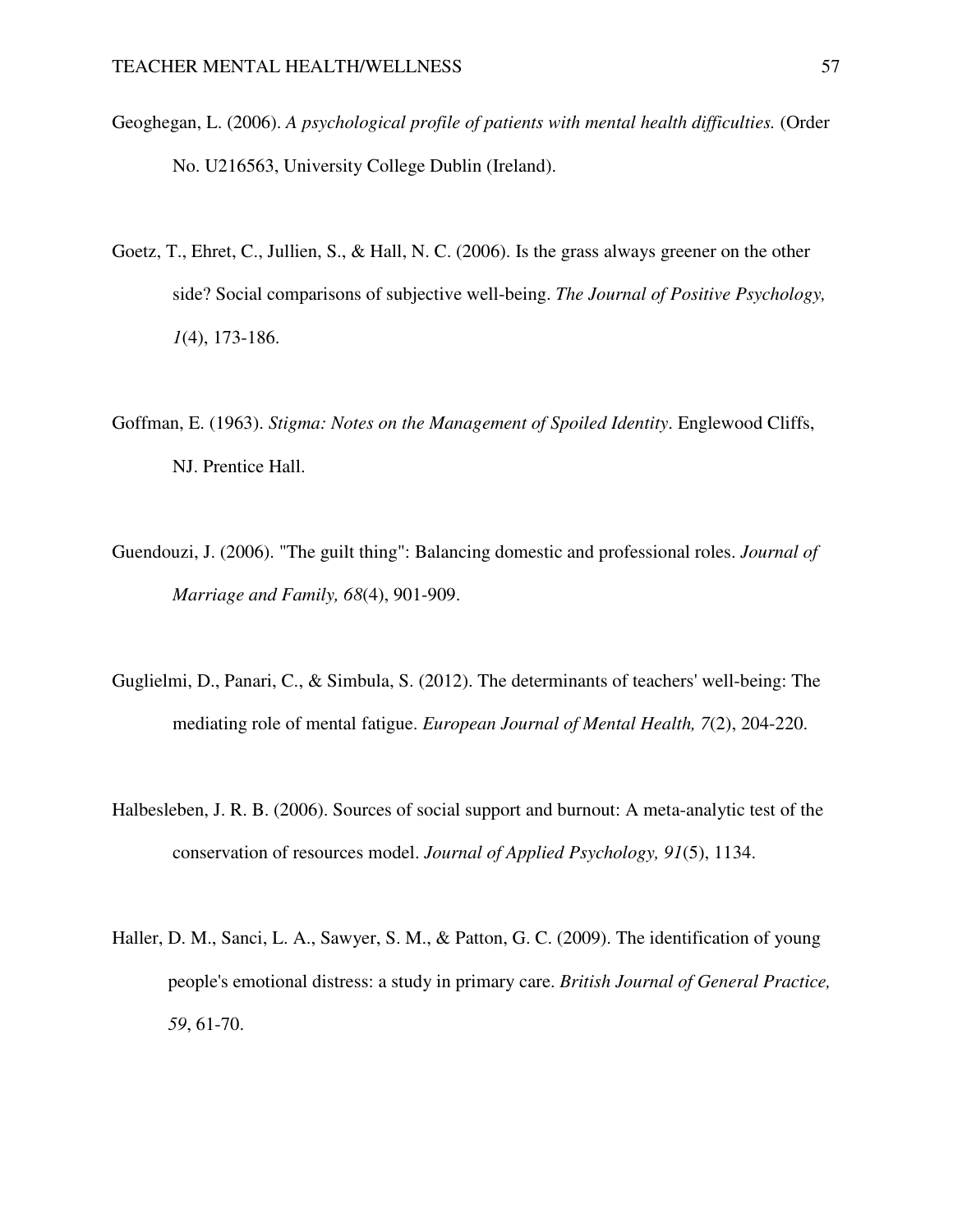Hamilton, C., & Carmichael, S. (1967). *Black Power*. New York. Random House.

- Hansen, K., Gardner, L., & Stough, C. (2007). Improving occupational stress through emotional intelligence development. *Organizations and People*, *14*, 70-75.
- Hansson, A., Hillerås, P. & Forsell, Y. (2005). What kind of self-care strategies do people report using and is there an association with well-being? *Social Indicators Research, 73*(1), 133.
- Hartman, L. I., Michel, N. M., Winter, A., Young, R. E., Flett, G. L., & Goldberg, J. O. (2013). Self-stigma of mental illness in high school youth. *Canadian Journal of School Psychology, 28*(1), 28-42.
- Hides, L., Lubman, D. I., Devlin, H., Cotton, S., Aitken, C., Gibbie, T., & Hellard, M. (2007). Reliability and validity of the Kessler 10 and Patient Health Questionnaire among injecting drug users. *Australian and New Zealand Journal of Psychiatry, 41*, 166-168.
- Holzinger, A., Floris, F., Schomerus, G., Carta, M. G., & Angermeyer, M. C. (2012). Gender differences in public beliefs and attitudes about mental disorder in western countries: A systematic review of population studies. *Epidemiology and Psychiatric Sciences, 21*(1), 73-85.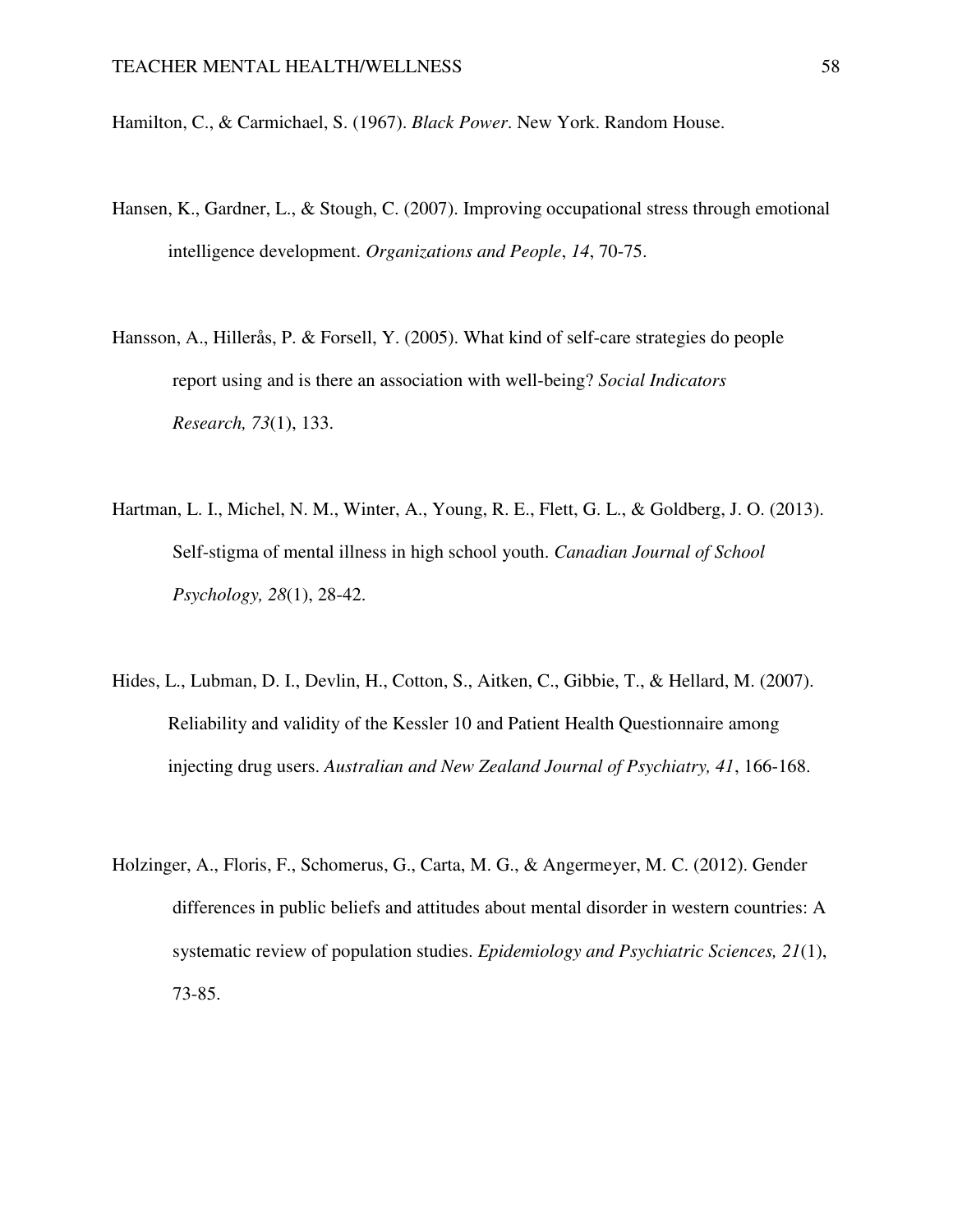- Horrocks, D. (2008, Jul 18). English boards can do better to improve results; but they need the help of governments, universities, teachers, the media and parents. *The Gazette*.
- Israelashvili, M., & Ishiyama, F. I. (2008). Positive and negative emotions related to seeking help from a school counselor. *Advances in School Mental Health Promotion, 1*(4), 5-13.
- Jacobs, J. A., & Madden, J. F. (2004). Mommies and daddies on the fast track: Success of parents in demanding professions. *Annals of the American Academy of Political and Social Science, 596*, 6-264.
- Jang, Y., Hsieh, C. L., Wang, Y. H., & Wu, Y. H. (2004). A validity study of the WHOQOL-BREF assessment in persons with traumatic spinal cord injury. *Archives of Physical Medicine and Rehabilitation, 85*, 1890-1895.
- Jeffcoat, T., & Hayes, S. C. (2012). A randomized trial of ACT bibliotherapy on the mental health of K-12 teachers and staff. *Behaviour Research and Therapy, 50*(9), 571.
- Jiang, W. (2011). Problems and strategy on teachers' mental health. *Psychology Research,* (2), 32-35.
- Jones, D. A. (May 1995) *Depression in a sample of Canadian dentists.* (Order No. AAMNN92220, *Dissertation Abstracts International: Section B: The Sciences and Engineering,* 5073.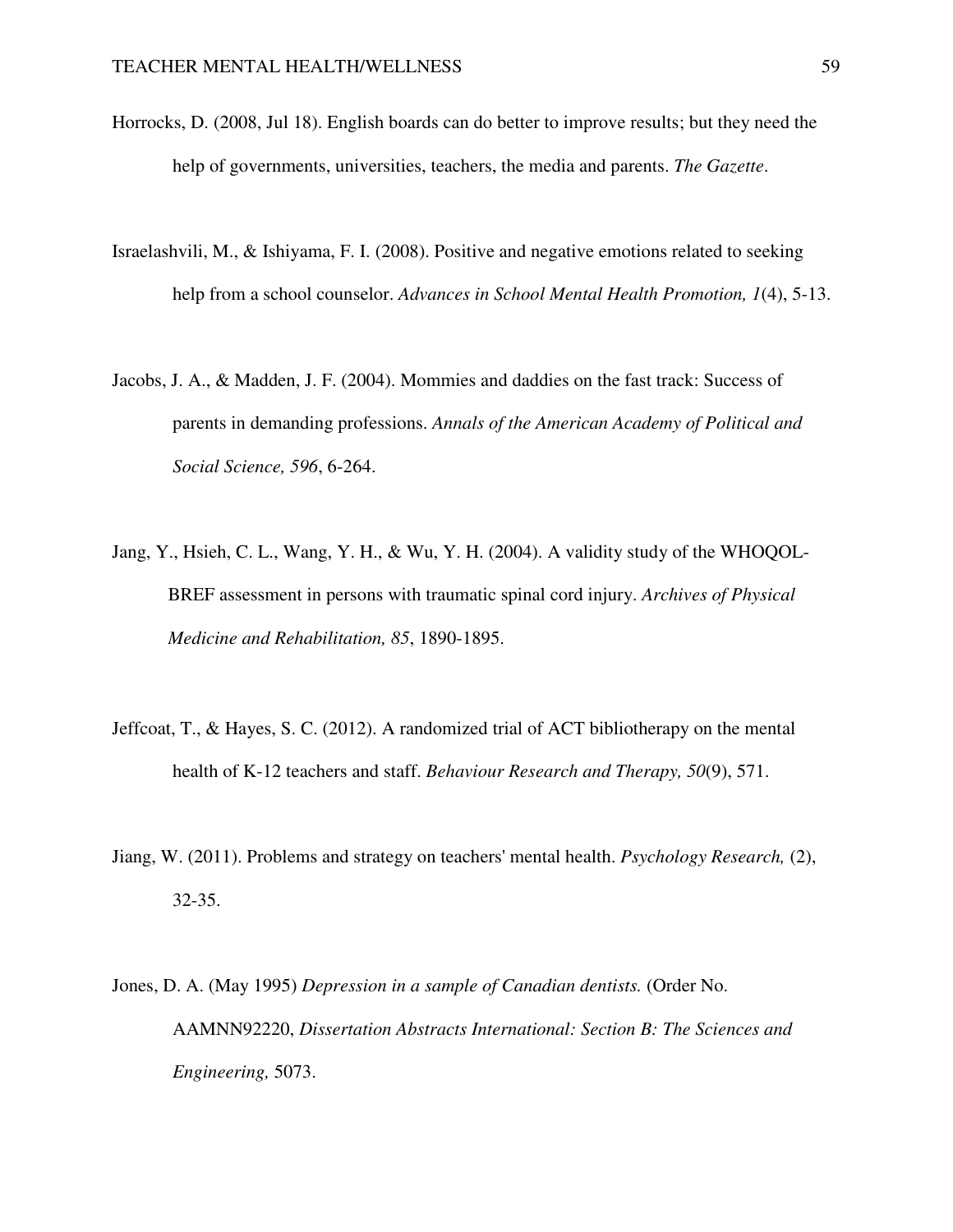- Jones, S. H. (2006). Chapter 5: Self-care in caregiving. *Journal of Human Behavior in the Social Environment, 14*(1-2), 95-115.
- Kelchtermans, G., & Strittmatter, A. (1999). Beyond individual burnout: A perspective for improved schools. Guidelines for the prevention of burnout. (pp. 304-314) Cambridge University Press, New York, NY.
- Kelly, P., & Colquhoun, D. (2005). The professionalization of stress management: Health and well-being as a professional duty of care? *Critical Public Health, 15*(2), 135-145.
- Kessler, R. C., Green, J. G., Gruber, M. J., Sampson, N. A., Bromet, E., Cuitan, M., . . . Zaslavsky, A. M. (2011). Screening for serious mental illness in the general population with the K6 screening scale: Results from the WHO world mental health (WMH) survey initiative. *International Journal of Methods in Psychiatric Research, 20*(1), 62.
- Koenig, A. (2014). *Learning to Prevent Burning and Fatigue: Teacher Burnout and Compassion Fatigue*.
- Komiya, N., Good, G. E., & Sherrod, N. B. (2000). Emotional openness as a predictor of college students' attitudes toward seeking psychological help. *Journal of Counselling Psychology, 47*, 138-143.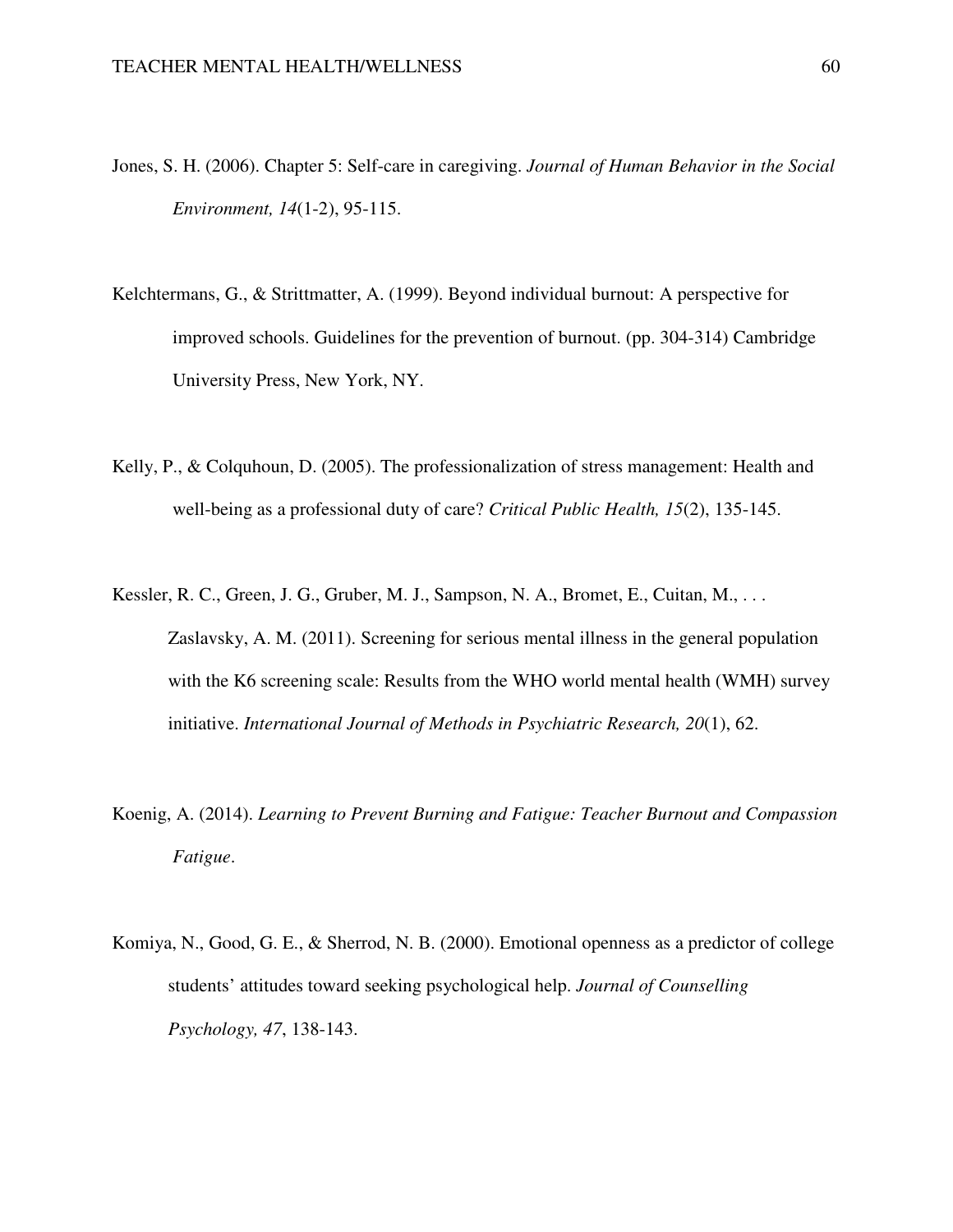- Kutcher, S., Lauria-Horner, B., & Brooks, S. J. (2004). The feasibility of a mental health curriculum in elementary school. *Canadian Journal of Psychiatry, 49*(3), 208-11.
- Kutcher, S., Venn, D., & Szumilas, M. (2009). Mental health: The next frontier of health education. *Education Canada, 49*(2), 44-45.
- Ledet, S. N. (2009). *Differential perceptions of mental illness: An investigation of stigma, attitudes, and help-seeking among professionals, consumers, and college students.* (Order No. AAI3375186, *Dissertation Abstracts International, B: Sciences and Engineering*, 5829).
- Lemstra, M. (2014, February 20). Teachers Deserve Public Gratitude. *The StarPhoenix*. Saskatoon, Saskatchewan, Canada.
- Lin, M. R., Hwang, H. F., Chen, C. Y., & Chiu, W. T. (2007). Comparisons of the Brief Form of the World Health Organization Quality of Life and Short Form-36 for Persons with Spinal Cord Injuries. *American Journal of Physical Medicine and Rehabilitation, 86*, 104-113.
- Link, B. G., & Phelan, J. C. (2001). Conceptualizing stigma. *Annual Review of Sociology, 27*, 363-385.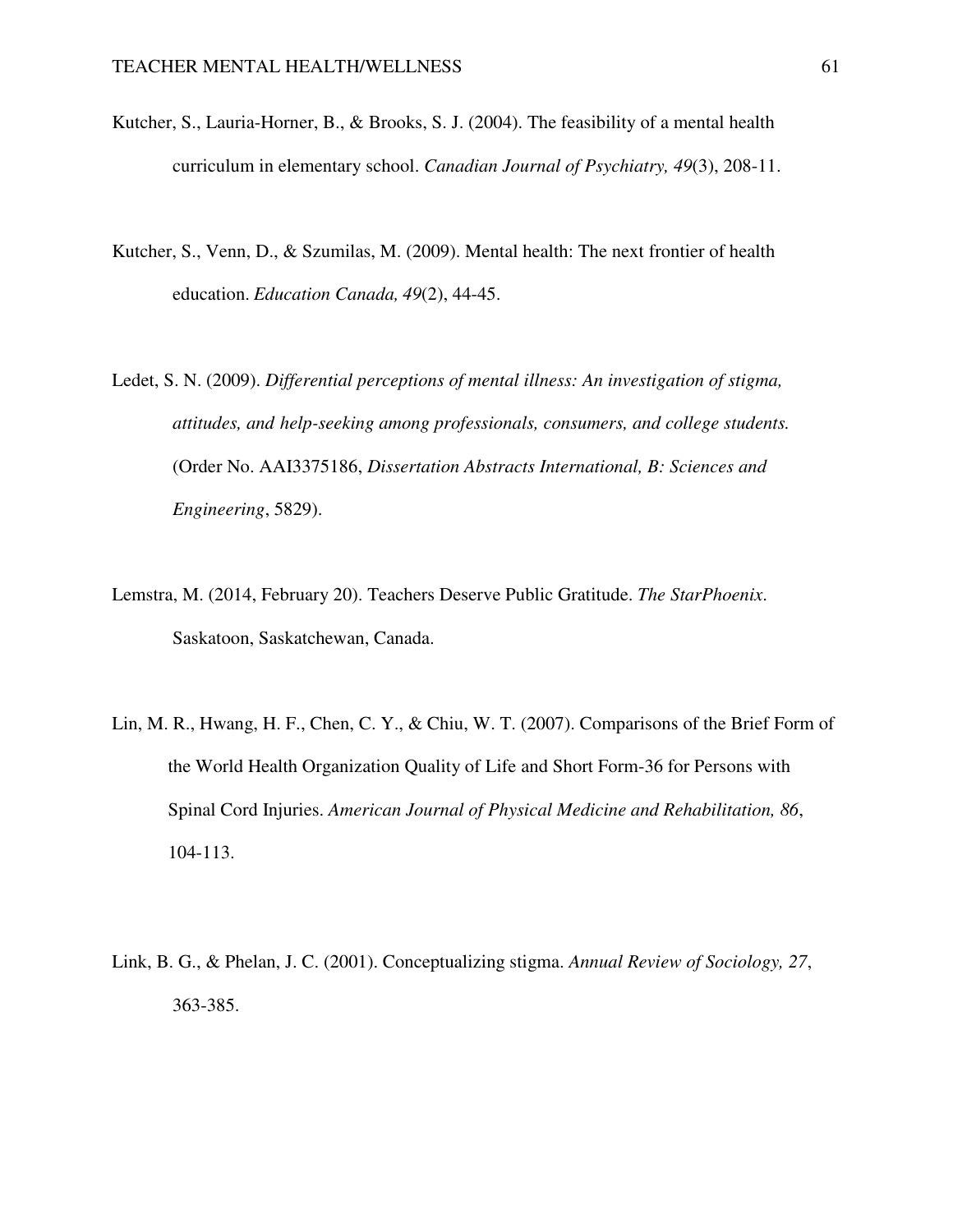- Little, M., & McLennan, J. D. (2010). Teacher perceived mental and learning problems of children referred to a school mental health service. *Journal of the Canadian Academy of Child and Adolescent Psychiatry / Journal De l'Académie Canadienne De Psychiatrie De l'Enfant Et De l'Adolescent, 19*(2), 94-99.
- Maciejewski, P. K., Prigerson, H. G., & Mazure, C. M. (2001). Sex differences in event-related risk for major depression. *Psychological Medicine, 31*(4), 593-604.
- Mackenzie, C. S., Scott, T., Mather, A., & Sareen, J. (2008). Older adults' help-seeking attitudes and treatment beliefs concerning mental health problems. *The American Journal of Geriatric Psychiatry, 16*(12), 1010-1019.
- Maniar, S. D., Curry, L. A., Sommers-Flanagan, J., & Walsh, J. A. (2001). Student athlete preference in seeking help when confronted with sports performance problems. *The Sport Psychologist, 15,* 205-223.

Maslach, C., & Jackson, S. E. (1981). *Maslach burnout inventory--ES form* Mind Garden, Inc.

Maslach, C., Jackson, S. E., & Schwab, R. L. (1996). *Maslach Burnout Inventory – Educators Survey* (MBI-ES). In C. Maslach, S. E. Jackson, & M. P. Leiter, *MBI Manual* (3<sup>rd</sup> ed.). Mountain View, CA: CPP, Inc.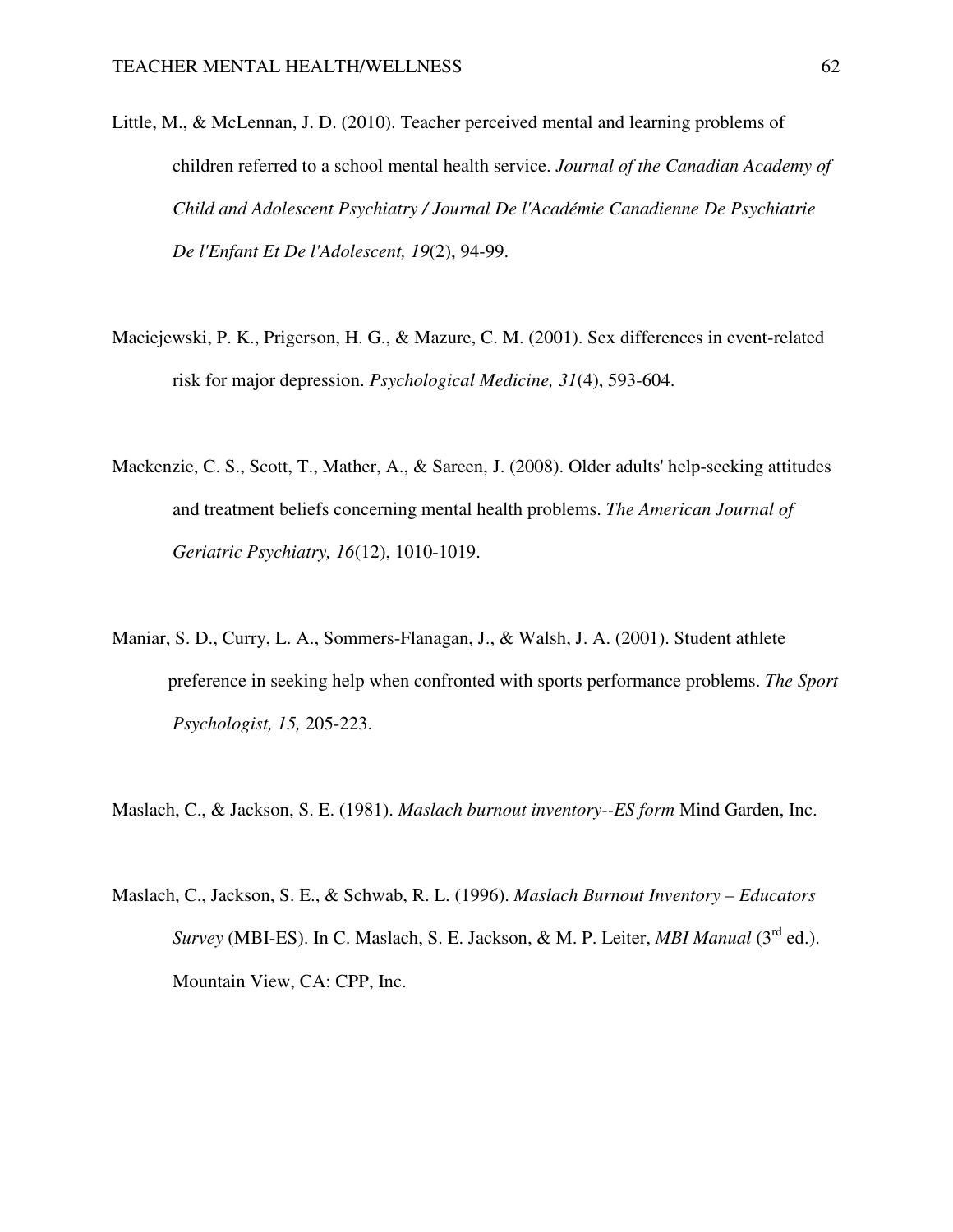- Meldrum, L., Venn, D., & Kutcher, S. (2009). Mental health in schools. *ATA Magazine, 90*(1), 18-20.
- Mental Health Commission of Canada. (2015). *Workplace: National Standard*. Retrieved from http://www.mentalhealthcommission.ca/English/issues/workplace/national-standard
- Mikolajczak, M., Luminet, O., Leroy, C., & Roy, E. (2007). Psychometric properties of the Trait Emotional Intelligence Questionnaire. *Journal of Personality Assessment, 88*, 338-353.
- Nieuwsma, J. A., Trivedi, R. B., Mcduffie, J., Kronish, I., Benjamin, D., & Williams, J. W. (2012). Brief psychotherapy for depression: A systematic review and meta analysis. *International Journal of Psychiatry in Medicine, 43*(2), 129-51.
- O'Mara, L., & Lind, C. (2013). What do we know about school mental health promotion programmes for children and youth? *Advances in School Mental Health Promotion, 6*(3), 203-224.
- Ontario Ministry of Education. (2013). *Quick Facts: Ontario Schools, 2011-2012.* Queen's Printer for Ontario.
- Ontario Ministry of Education. (2014). *Quick Facts: Ontario Schools, 2012-2013.* Queen's Printer for Ontario.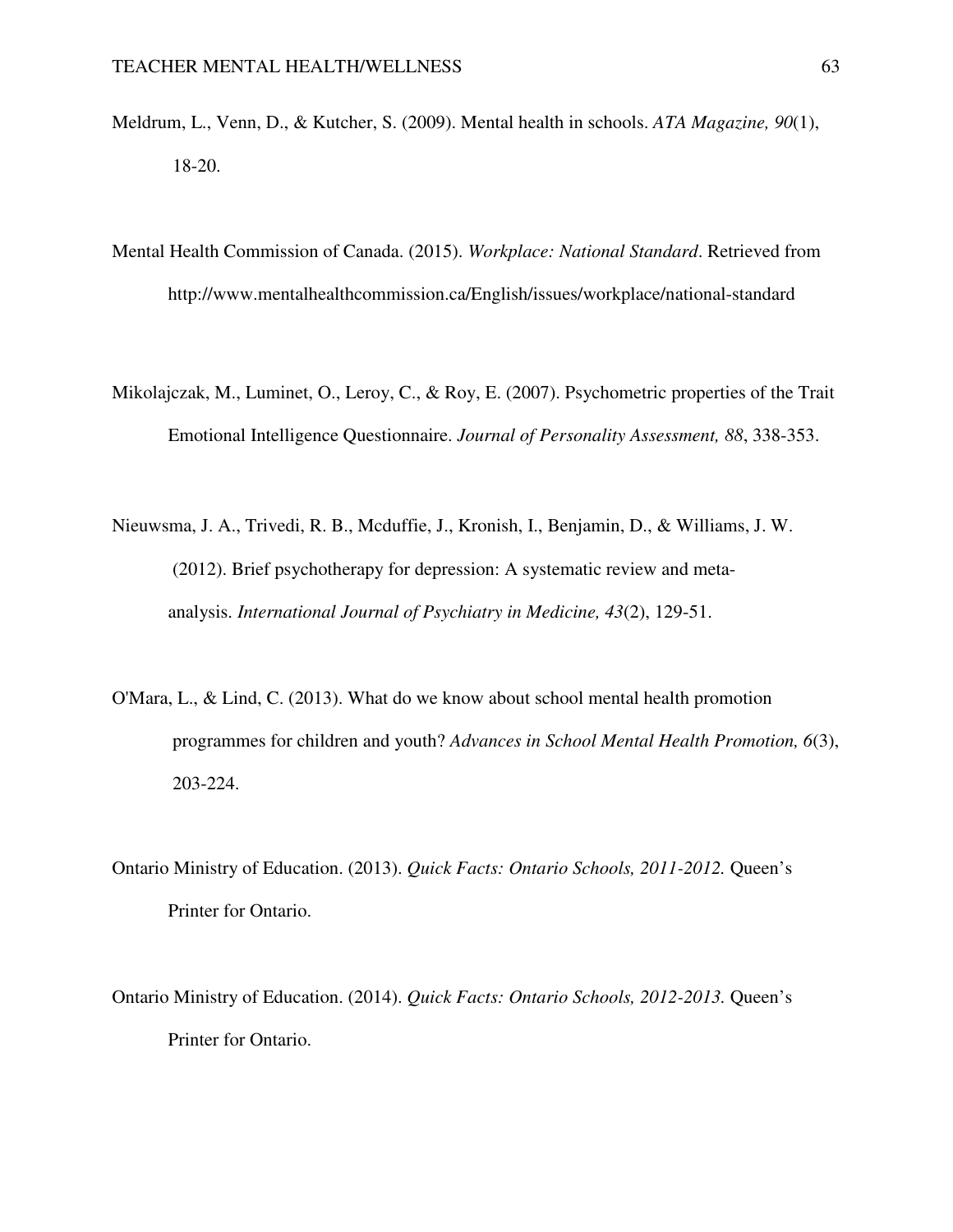Ontario Psychological Association. (2014). *Frequently Asked Questions: Who pays for Psychological Treatment?* Retrieved from

http://opajoomla.knowledge4you.ca/index.php/getting-help-faq/who-pays

Palmer, G. J. (2010). Examination of the Reliability and Validity of the Attitudes Toward Seeking Professional Psychological Help Scale (ATSPPHS) among Jamaican Americans. *ProQuest Information & Learning*.

- People for Education. (2012, March 27). Education Funding Cut in 2012 Budget. Toronto, ON, Canada.
- Persi, J. (1997). When emotionally troubled teachers refer emotionally troubled students. *School Counselor, 44*(5), 344-352.
- Petrides, K. V., & Furnham, A. (2006). The role of trait emotional intelligence in a genderspecific model of organizational variables. *Journal of Applied Social Psychology, 36*, 552-569.
- Petrides, K. V., Perez-Gonzalez, J. C., & Furnham, A. (2007). On the criterion and incremental validity of trait emotional intelligence. *Cognition and Emotion, 21*, 26-55.
- Poole, J., & Saklofske, D. H. (2009, June). *Increasing teacher efficacy and coping: An emotionally intelligent approach*. Paper presented at the Canadian Psychological Association Conference, Montreal, Canada.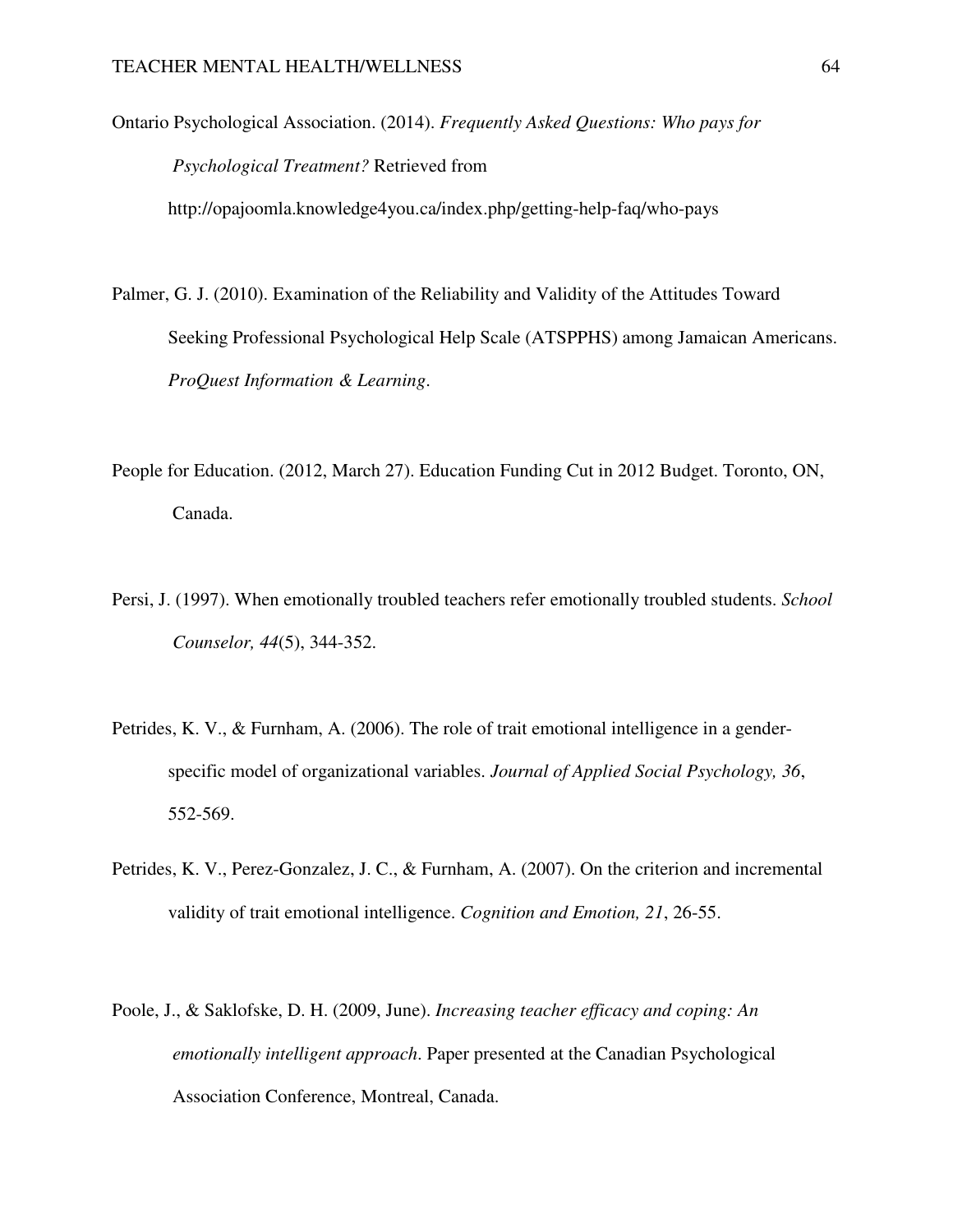- Poulin, P. A. (2009). *Mindfulness-based wellness education: A longitudinal evaluation with students in initial teacher education.* (Order No. AAINR79362, *Dissertation Abstracts International: Section B: The Sciences and Engineering.*
- Reichel, J. (2013, February 20). Overwhelmed Canadian Teachers Quitting in Droves. *The Epoch Times.* ON, Canada.
- Richmond, V. P., Wrench, J. S., & Gorham, J. (2001). *Communication, affect, and learning in the classroom.* Acton, MA: Tapestry Press.
- Roberts, N., Stuart, H., & Lam, M. (2008). High school mental health survey: Assessment of a mental health screen. *The Canadian Journal of Psychiatry / La Revue Canadienne De Psychiatrie, 53*(5), 314-322.
- Rüsch, N., Evans-Lacko, S., & Thornicroft, G. (2012). What is a mental illness? Public views and their effects on attitudes and disclosure. *Australian and New Zealand Journal of Psychiatry, 46*(7), 641-650.
- Schomerus, G., Angermeyer, M. C. (2008). Stigma and its impact on help-seeking for mental disorders – what do we know? Epidemiologia e Psichiatria Sociale 17, 31–37.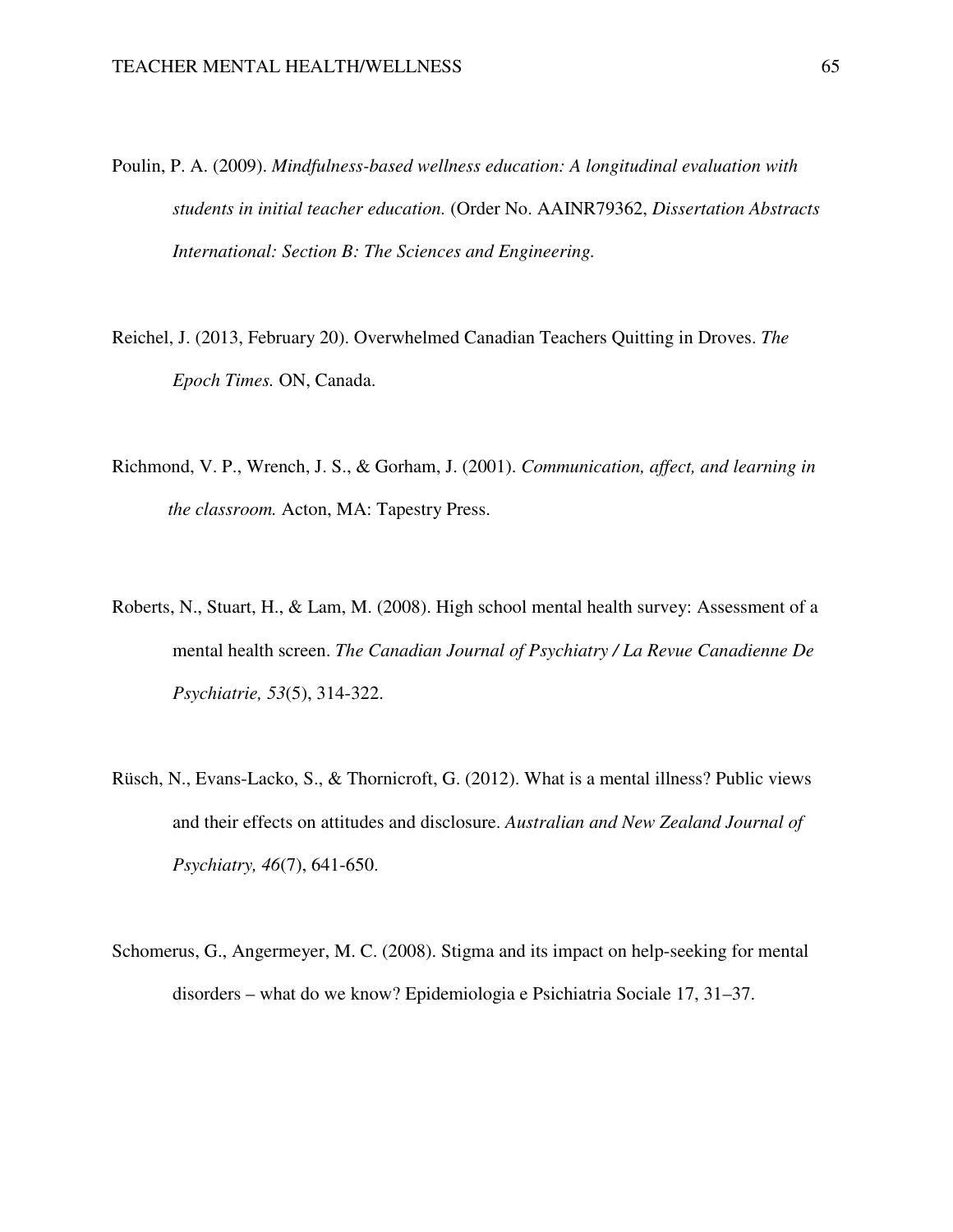- Schwarzer, R., & Hallum, S. (2008). Perceived teacher self-efficacy as a predictor of job stress and burnout. *Applied Psychology: An International Review, 57*, 152-171.
- Schaufeli, W. B., & Enzmann, D. (1998). *The burnout companion to study and practice: A critical analysis.* London: Taylor & Francis.
- Simbula, S. (2010). Daily fluctuations in teachers' well-being: A diary study using the job Demands–Resources model. *Anxiety, Stress & Coping: An International Journal, 23*(5), 563-584.
- Skevington, S., Lofty, M., O'Connell, K., & WHOQOL Group. (2004, March). The World Health Organization's WHOQOL-BREF quality of life assessment: Psychometric properties and results of the international field trial. A Report from the WHOQOL Group. *Quality of Life Research, 13*(2), 299-310.
- Stafford, M. C., & Scott, R. R. (1986). Stigma deviance and social control: some conceptual issues. In *The Dilemma of Difference*, ed. S. C. Ainlay, G. Becker, L. M. Coleman. New York: Plenum.
- Statistics Canada. (2010). *Employment rate of women with children by age of youngest child, 1976-2009.* Labour Force Survey.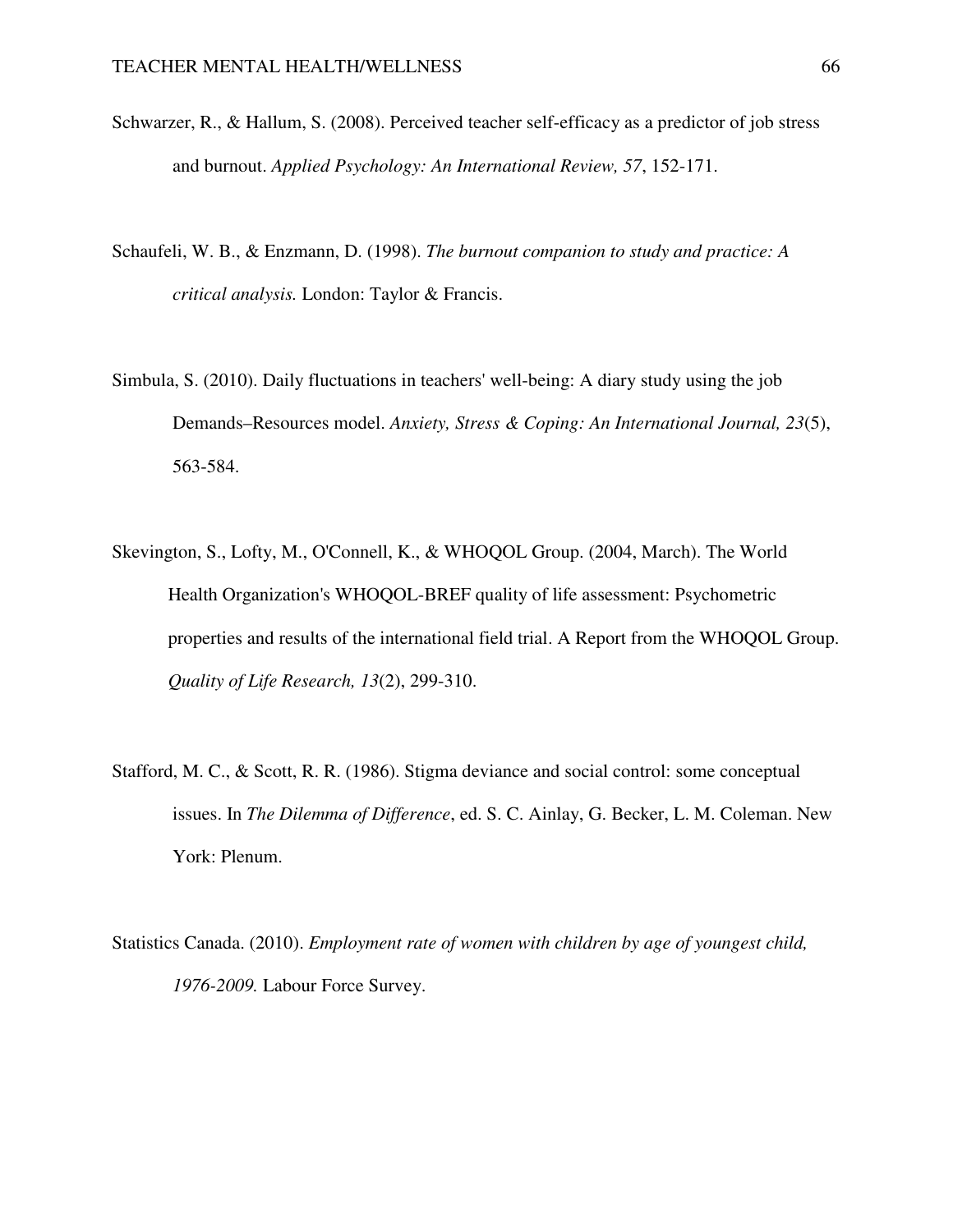- Statistics Canada. (2010). *Women employed as a percentage of all occupations, 1987-2009*. Labour Force Survey.
- Statistics Canada. (2012). *Mental Health Profile, Canadian Community Health Survey Mental Health (CCHS) by age, group and sex, Canada and the provinces.*
- Statistics Canada. (2013). *Health at a Glance: Mental and Substance Use Disorders in Canada*
- Stough, C., Saklofske, D. H., & Parker, J. D. A. (2009). A brief analysis of 20 years of emotional intelligence: An introduction to assessing emotional intelligence: Theory, research, and applications. (pp. 3-8) Springer Science + Business Media, New York, NY.
- Student mental health: Canadian teachers call for more resources and professional development in schools. (2012, Jul 12). *Canada NewsWire*.
- Sutton, R. E., Mudrey-Camino, R., & Knight, C. C. (2009). Teachers' emotion regulation and classroom management. *Theory into Practice, 48*(2), 130-137.

The Civic Institute of Professional Personnel. (2013). *Your Benefits Plan*. Ottawa, Canada.

The Ontario Secondary School Teachers' Federation. (2012). *Collective Agreement between the Rainbow District School Board and the OSSTF*. Sudbury, Canada.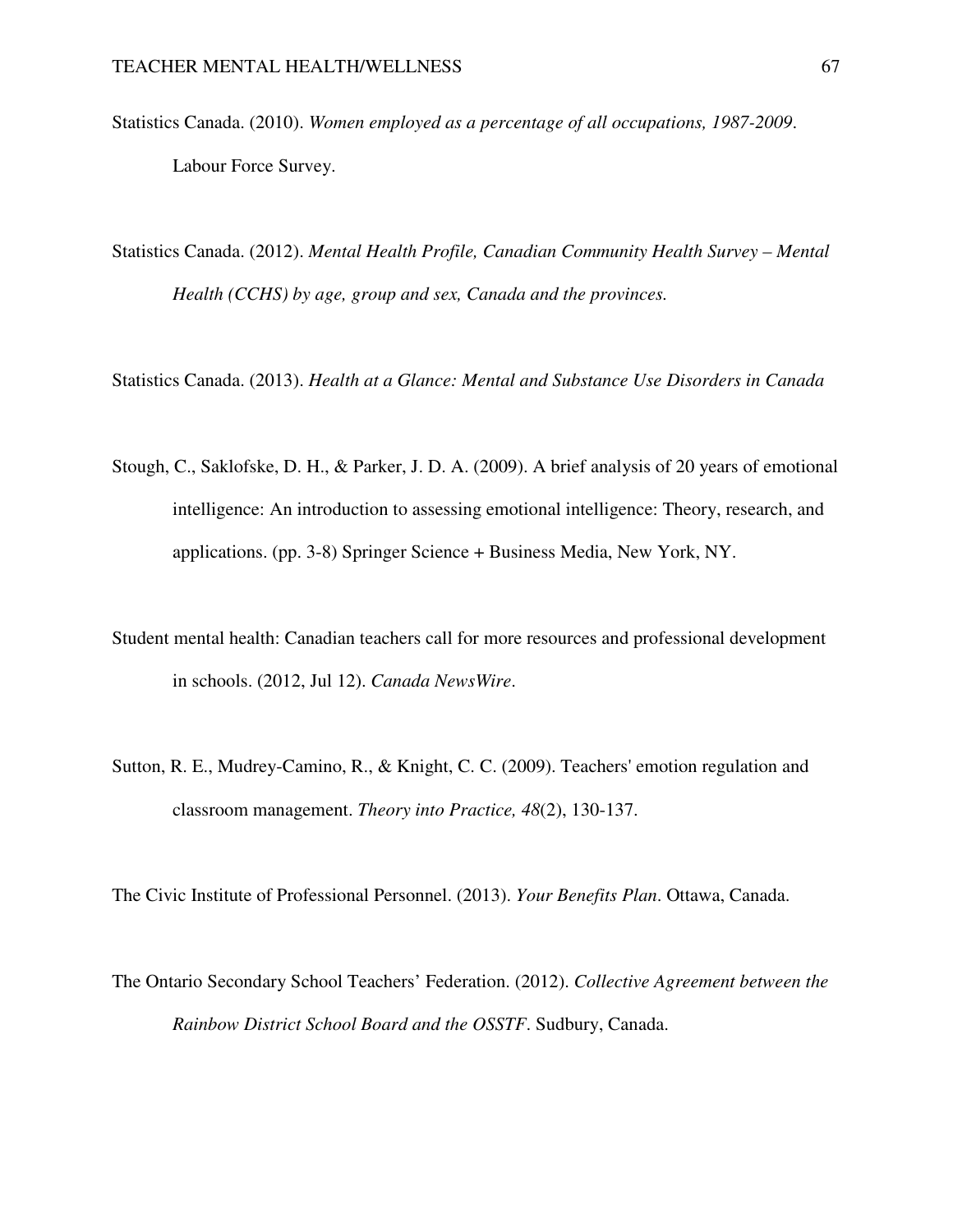- The Ottawa Hospital. (2012). *Your Health & Dental Insurance Plan*. Ontario Public Service Employees Union, Ottawa.
- Toth, K. E. (2012). *Employee decision-making about disclosure of a mental disorder at work.* (Order No. 3509678, Walden University). *ProQuest Dissertations and Theses*, 266.

Trompenaars, F. J., Fons, J., Masthoff, E. D., Erik, D., Van Heck, G. L., Guus, L., . . . De Vries, J. (2005, February). Content validity, construct validity, and reliability of the WHOQOL-Bref in a population of Dutch adult psychiatric outpatients. *Quality of Life Research: An International Journal of Quality of Life Aspects of Treatment, Care & Rehabilitation, 14*(1), 151-160.

Van Stone, B. (2013, May). Addressing mental health disorders in the classroom. *Teach*, 6-7.

Vancour, M. (2005). *Motherhood ideology, role balance, and health-promoting behaviors of academic mothers.* (Order No. 3166550, New York University). *ProQuest Dissertations and Theses*, 141-141.

Ventra Group Inc. (2000). *Outline of Benefits*. GreenShield Canada.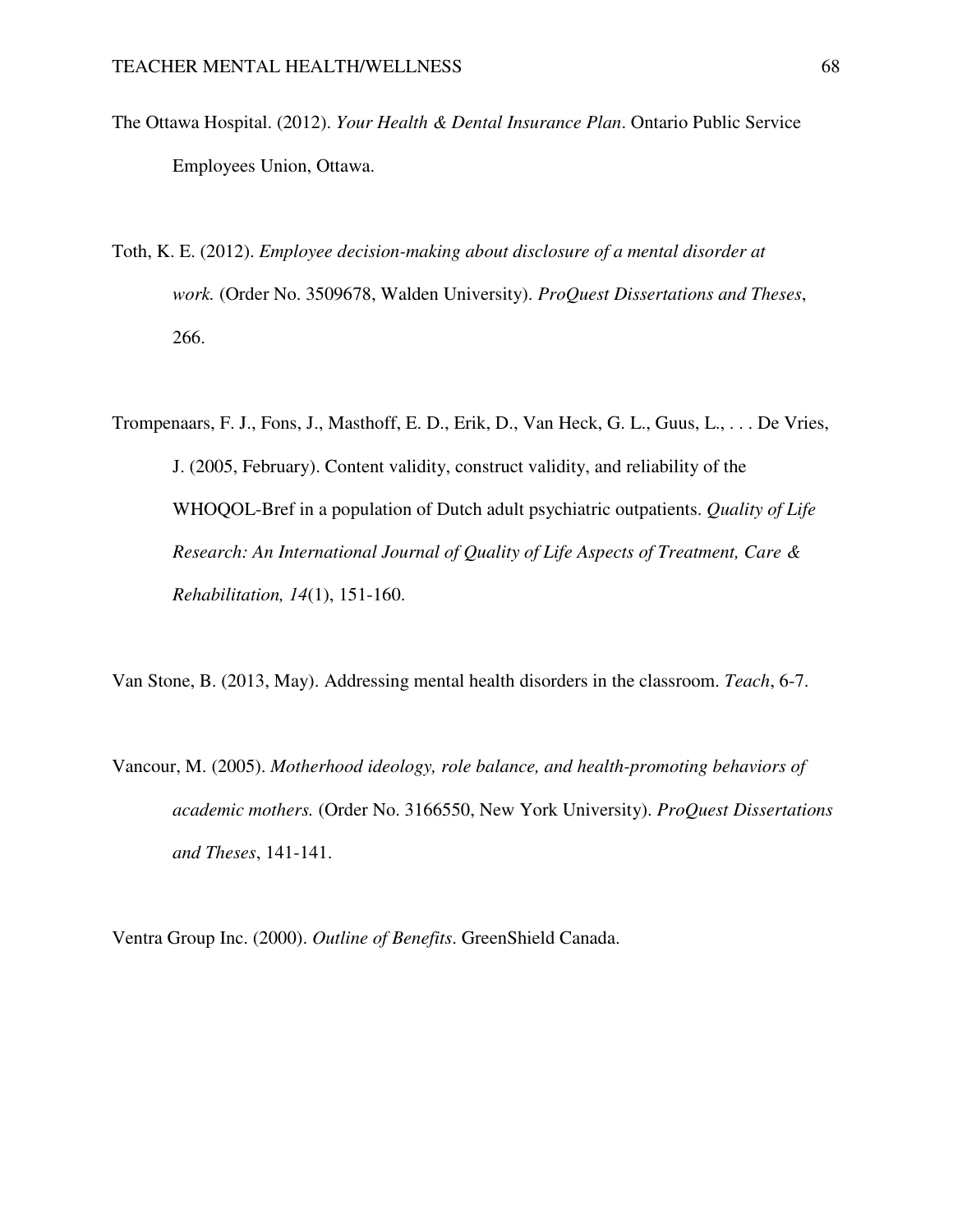- Vesely, A. K., Saklofske, D. H., & Leschied, A. D. (2013). Teachers--the vital resource: The contribution of emotional intelligence to teacher efficacy and well-being. *Canadian Journal of School Psychology, 28*(1), 71-89.
- Vesely, A. K., Saklofske, D. H., & Nordstokke, D. W. (2014). Ei training and pre-service teacher wellbeing. *Personality and Individual Differences.*
- Vogel, D. L., Wade, N. G., & Haake, S. (2006). Measuring the self-stigma associated with seeking psychological help. *Journal of Counselling Psychology, 53*, 325-337.
- Waddell, C., McEwan, K., Shepherd, C. A., Offord, D. R., & Hua, J. M. (2005). A public health strategy to improve the mental health of Canadian children. *Canadian Journal of Psychiatry*, *50*, 226-233.
- Watson, J. C. (2005). College student-athletes' attitudes towards help-seeking behavior and expectations of counseling services. *Journal of College Student Development*, 46, 442-449.
- Webb, L. J., & Allen, R. (1979). Sex differences in mental health. *The Journal of Psychology: Interdisciplinary and Applied, 101*(1), 89-96.

Westman, M. (2001). Stress and strain crossover. *Human Relations, 54*(6), 717-751.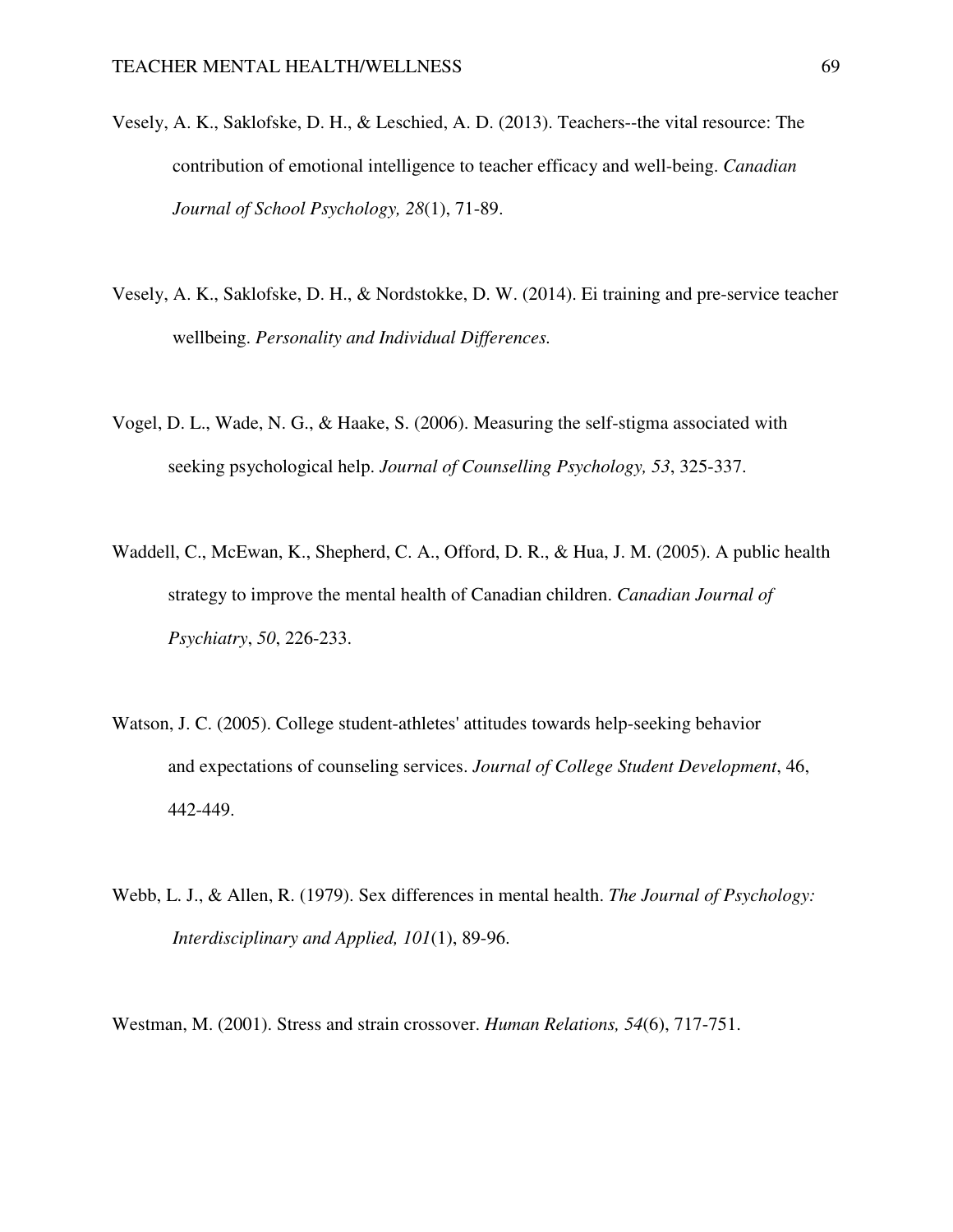- White, A., Shiralkar, P., Hassan, T., Galbraith, N., & Callaghan, R. (2006). Barriers to mental healthcare for psychiatrists. *Psychiatric Bulletin, 30*(10), 382-384.
- Williams, I. D., Richardson, T. A., Moore, D. D., Gambrel, L. E., & Keeling, M. L. (2010). Perspectives on self-care. *Journal of Creativity in Mental Health, 5*(3), 320-338.
- Wilson, C. M., Douglas, K. S., & Lyon, D. R. (2011). Violence against teachers: Prevalence and consequences. *Journal of Interpersonal Violence, 26*(12), 2353-2371.
- Wright, T. A., Cropanzano, R., & Meyer, D. G. (2004). State and trait correlates of job performance: A tale of two perspectives. *Journal of Business and Psychology, 18*(3), 365-383.
- Zimmer, C. (2012). *The experience and psychological impact of school violence on rural Alberta teachers.* (Order No. MR93735, University of Lethbridge (Canada)). *ProQuest Dissertations and Theses*, 230.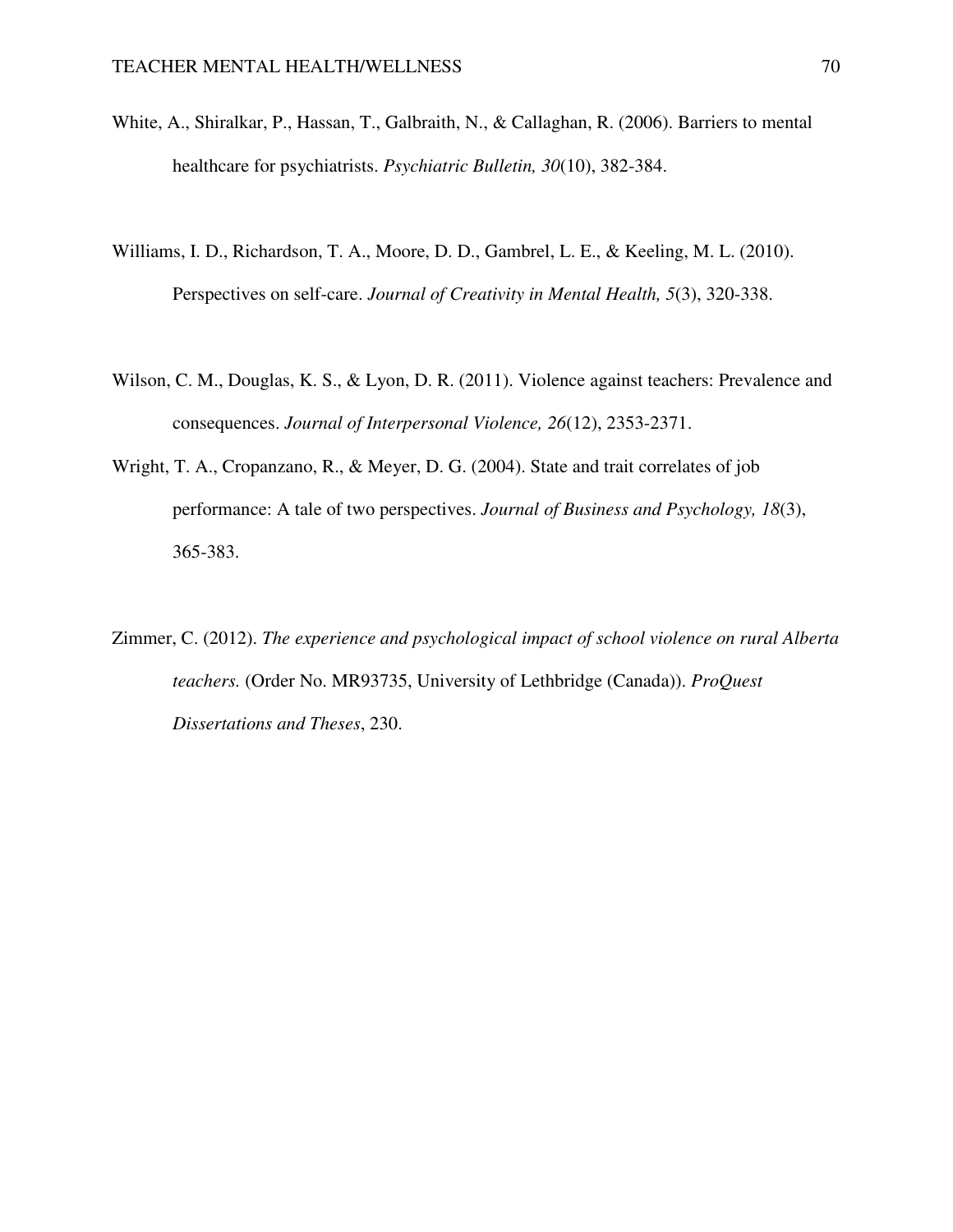### Appendix A

#### **Teacher Mental Health and Wellness: Online Survey**

- 1. Demographic Section (20): PAGE 2 These questions are asked to get a sense of who the responder is, the job and life circumstances, and their experience with seeking help for mental health distress
- 2. K-6 Mental Health Screening Tool (6): PAGE 4 This is a 6-item mental health screening tool developed by the World Health Organization, for use with general adult populations. It is widely used, with excellent psychometric properties and is described in the research literature as an efficient and useful screening tool.
- 3. Teacher Burnout Inventory (29): PAGE 6 This measures the level of burnout, emotional exhaustion, depersonalization and health effects of burnout. It is a widely used measure of teacher burnout.
- 4. Quality of Life Survey (26): PAGE 7 This measure, from the World Health Organization, measures quality of life and general health, physical health, psychological well-being, social relationships, and environments. It is a widely used measure with excellent psychometric properties.
- 5. Attitudes Toward Seeking Professional Psychological Help Short Form (10) and Stigma Scale for Receiving Psychological Help (6): Page 13 It is important to understand what barriers people may experience to seeking help. Results of this measure will help us examine for the presence of the barriers and, if found, we will then have some direction about how to address them.
- 6. Sources of Stress (3): PAGE 14 These questions ask about the source of stress: home, work, or work-life balance. Again, for future interventions or promotion activities, this is important information.

Total: 98 items, taking 15-25 minutes

.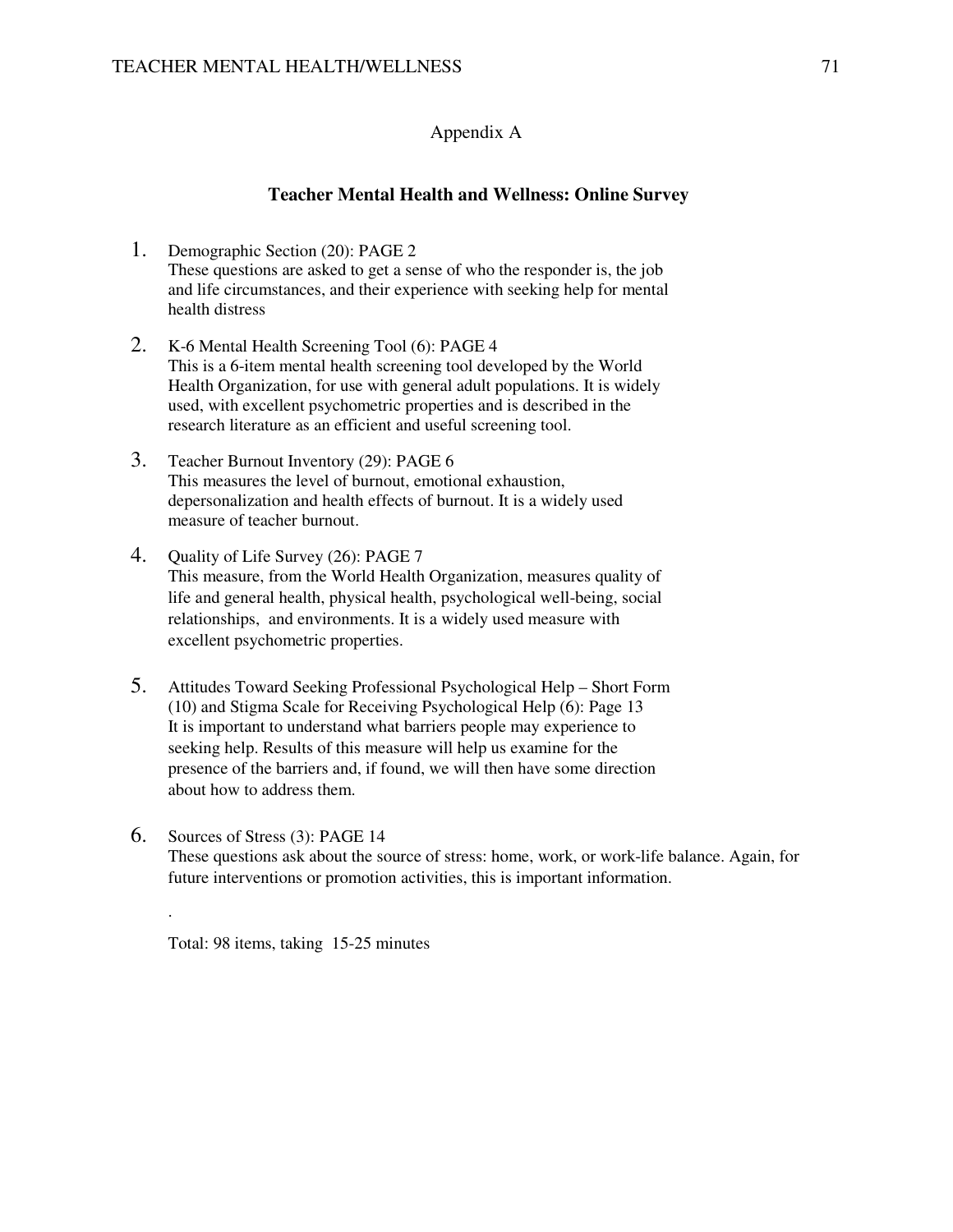Peering Into The Well: An Exploration of the Mental Health of Educators

1. Demographic Section: Please complete the following items. If you would prefer not to answer any item, just skip it.

| 1              | $\mu$ and $\mu$ and $\mu$ and $\mu$ and $\mu$ .<br>M<br>$\mathbf{F}$<br>Transgender<br>Gender |
|----------------|-----------------------------------------------------------------------------------------------|
| $\overline{2}$ | Level(s) currently teaching :                                                                 |
|                | Junior<br>Senior<br>Primary<br>Intermediate<br>Alternative<br>other                           |
| 3              | How long have you been teaching (including this year)?                                        |
| $\overline{4}$ | How many different schools have you taught in?                                                |
| 5              | What is your role in the school? Is this role full time (FT) or Part-time (PT)?               |
|                | Occasional Teacher<br>PT<br><b>FT</b>                                                         |
|                | Long-term Occasional Teacher<br><b>FT</b><br><b>PT</b>                                        |
|                | Classroom Teacher FT<br><b>PT</b>                                                             |
|                | Learning Support Teacher FT<br>PT                                                             |
|                | Guidance Counsellor/School Support Teacher FT<br><b>PT</b>                                    |
|                | Chaplain<br>FT<br>PT                                                                          |
|                | Psychology staff FT<br>PT                                                                     |
|                | Social Worker FT<br>PT                                                                        |
|                | <b>Educational Assistant</b><br><b>FT</b><br><b>PT</b>                                        |
|                | Child and Youth Worker FT<br><b>PT</b>                                                        |
|                | Principal                                                                                     |
|                | Vice-Principal                                                                                |
|                | Other (please explain)                                                                        |
| 6              | Please indicate the features of the community where you work: (please check all that apply)   |
|                |                                                                                               |
|                | Remote<br>Rural                                                                               |
|                | Urban                                                                                         |
|                | $<$ 5,000 people                                                                              |
|                | 5001-15,000 people                                                                            |
|                | $15001 - 50,000$                                                                              |
|                | $50,001 - 100,000$                                                                            |
|                | $100,001 - 200,000$                                                                           |
|                | 20001-500,000                                                                                 |
|                | 500,001-1,000,000                                                                             |
|                | Over 1,000,000                                                                                |
| 7              | Relationships:                                                                                |
|                | Married<br>Common-law<br>Divorced<br>Separated                                                |
| 8              | Do you have children? Yes<br>No                                                               |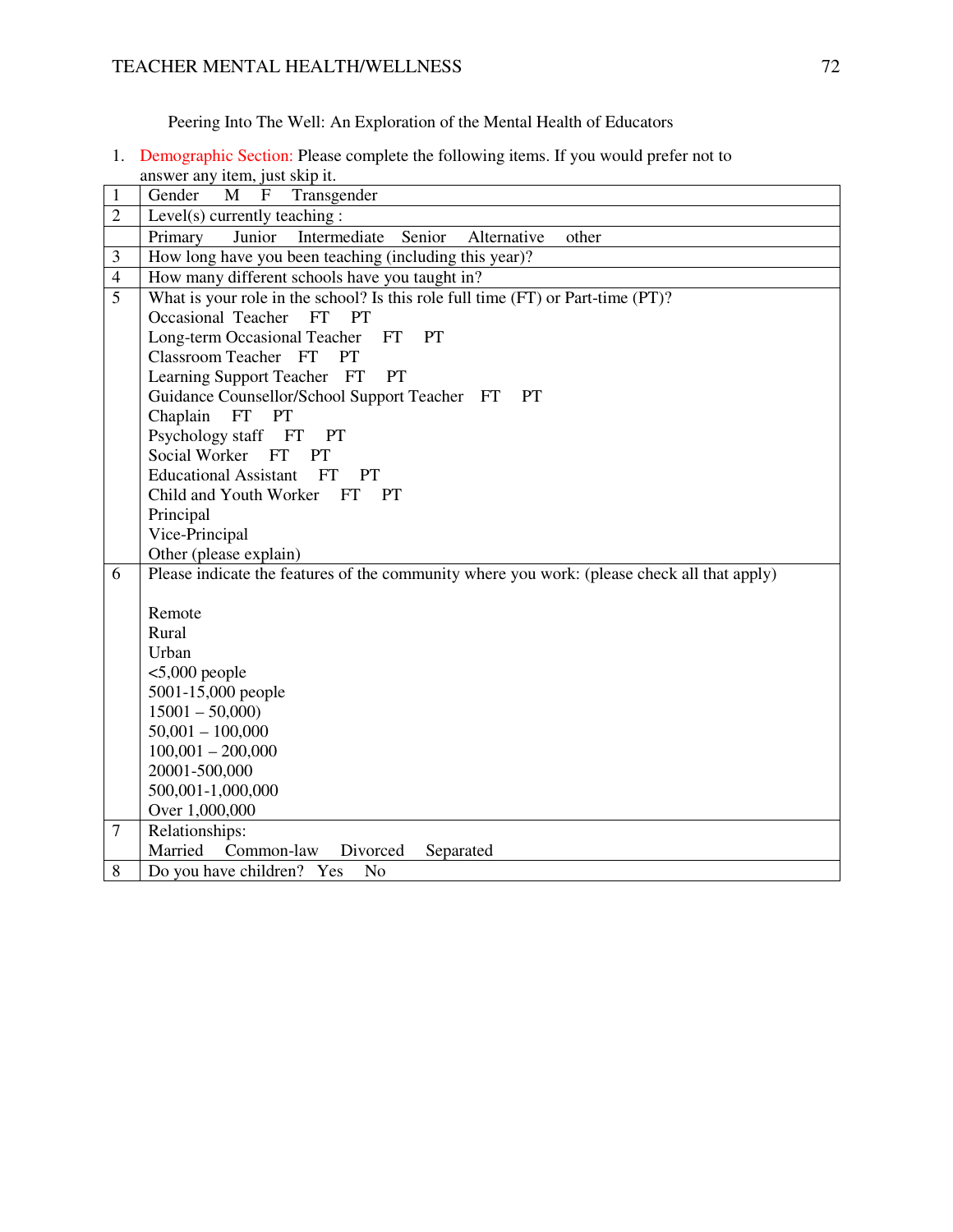| 9   | If yes, how many children do you have in each of these age groups?                                    |
|-----|-------------------------------------------------------------------------------------------------------|
|     | $3-6$<br>$12 - 18$<br>26 and older<br>$7 - 11$<br>19-25<br>$0 - 2$                                    |
| 10  | Do you currently care for aging parents or adult siblings? Yes<br>N <sub>o</sub>                      |
| 11  | If yes, what type of support do you provide? (please check all that apply)                            |
|     | they live with me                                                                                     |
|     | they live on their own and I visit them on a regular basis to check on them                           |
|     | they live in a supported care facility.                                                               |
|     | I advocate for their health and wellbeing needs to with health care providers                         |
|     |                                                                                                       |
|     | Other (please explain)                                                                                |
| 12  | Please estimate the number of hours per month you spend caring for your aging parent or sibling.      |
| 13  | Do you do any volunteer work outside of your school? Y<br>N                                           |
| 14  | If yes, please estimate the number of hours per month you spend doing this work.                      |
| 15  | Do you do any volunteer work at your school? Y<br>N                                                   |
| 16  | If yes, please estimate the number of hours per month you spend doing this work.                      |
|     | Since becoming a teacher or education professional, have you ever experienced mental health           |
|     | distress that interfered with you ability to engage in the activities of everyday life (such as work, |
|     | relationships, health-promoting behaviours)? Y N                                                      |
| 17  | $\mathbf{Y}$<br>Have you ever received psychotherapy or counselling?<br>$\mathbf N$                   |
| 18  | If yes, where did you go for help? (check all that apply)                                             |
|     | Privately paid therapy (psychologist, social worker or counsellor)                                    |
|     | <b>Family Doctor</b>                                                                                  |
|     | Clergy member                                                                                         |
|     | Psychiatrist                                                                                          |
|     | EAP (Employee Assistance Plan)                                                                        |
|     | Mental Health Distress Crisis Line (telephone)                                                        |
|     | Walk in Clinic                                                                                        |
|     |                                                                                                       |
| 19  | If you have received psychotherapy or counselling, please briefly describe the reasons why:           |
|     |                                                                                                       |
|     |                                                                                                       |
| 20  | Was it helpful?                                                                                       |
| 21. | If you have never gone for counselling or psychotherapy, but you wished you could, what               |
|     | prevented you?                                                                                        |
|     | Tick boxes, free response                                                                             |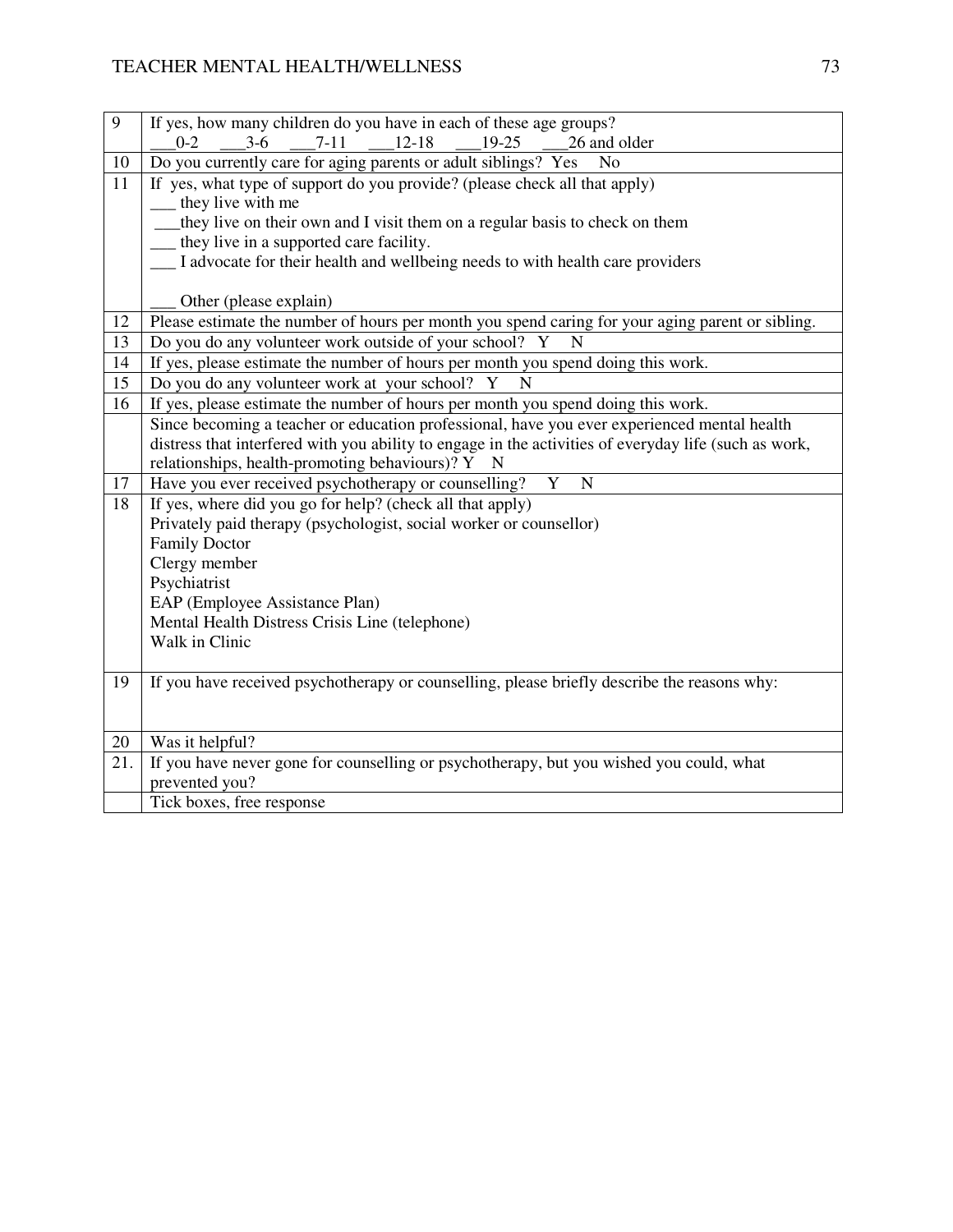#### *The K-6 Mental Health Screening Tool – 6 item*

The following questions ask about how you have been feeling during the **past 30 days**. For each question, please circle the number that best describes how often you had this feeling.

| Q1. During               | All<br>of the<br>time | <b>Most</b><br>of the<br>time | <b>Some</b><br>of the<br>time | A little<br>of the<br>time | <b>None</b><br>of the<br>time |
|--------------------------|-----------------------|-------------------------------|-------------------------------|----------------------------|-------------------------------|
| the past 30              | $\mathbf{1}$          | $\overline{2}$                | 3                             | $\overline{\mathbf{4}}$    | 5                             |
| days, about<br>how often | 1                     | $\overline{2}$                | 3                             | $\overline{\mathbf{4}}$    | 5                             |
| did you feel             | $\mathbf{1}$          | $\overline{2}$                | 3                             | $\overline{\mathbf{4}}$    | 5                             |
|                          | 1                     | $\mathbf{2}$                  | 3                             | 4                          | 5                             |
|                          | $\mathbf{1}$          | $\overline{2}$                | 3                             | $\overline{\mathbf{4}}$    | 5                             |
| $a.$ nervous?            |                       | $\mathbf{2}$                  | 3                             | $\overline{\mathbf{4}}$    | 5                             |
| <b>b.</b> hopeless?      |                       |                               |                               |                            |                               |

**c.** …restless or fidgety?

**d.** …so depressed that nothing could cheer you up?

**e.** …that everything was an effort?

**f.** …worthless?

**Q2.** The last six questions asked about feelings that might have occurred during the past 30 days. Taking them altogether, did these feelings occur More often in the past 30 days than is usual for you, about the same as usual, or less often than usual? (If you never have any of these feelings, circle response option "4.")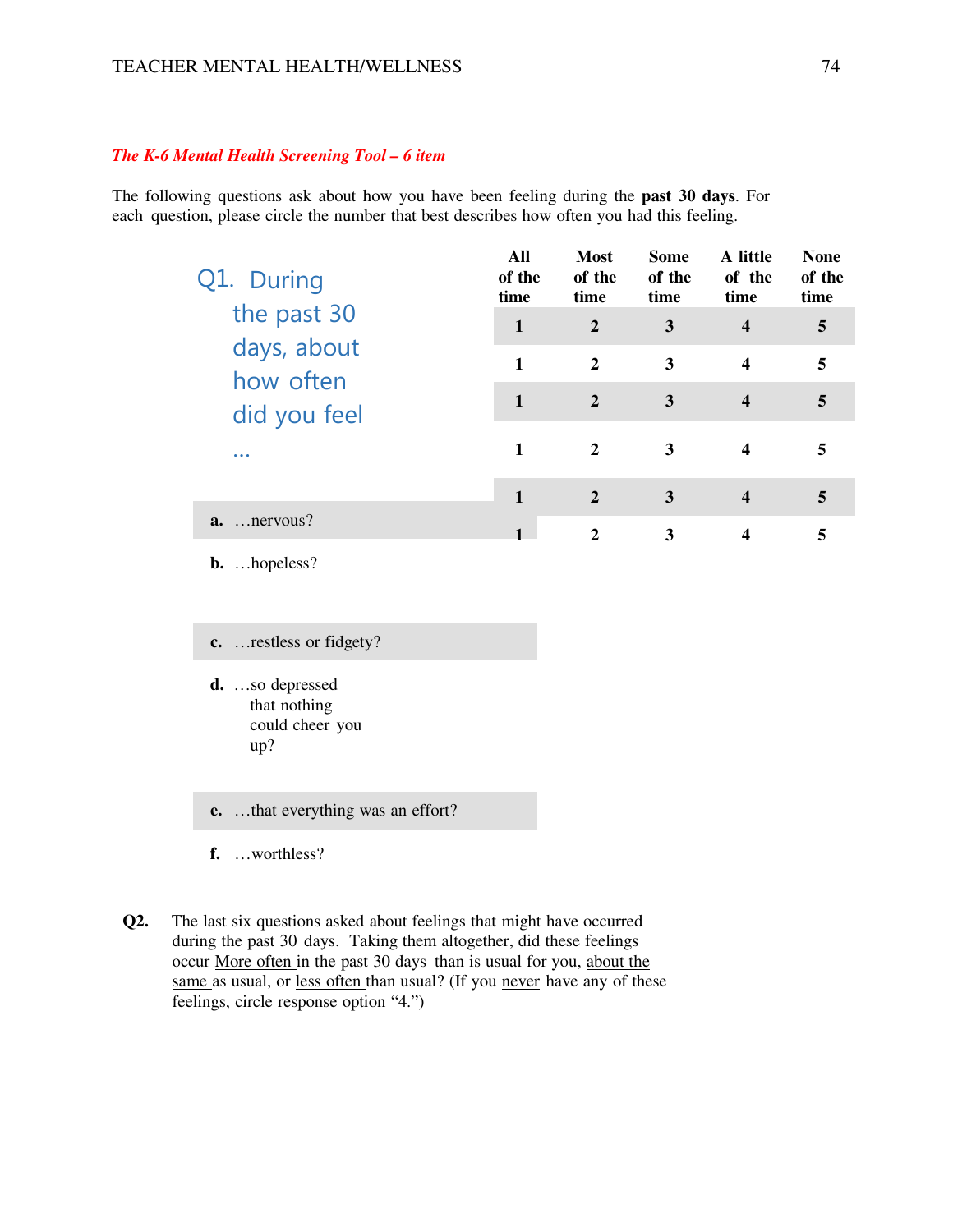

The next few questions are about how these feelings may have affected you in the past 30 days. You need not answer these questions if you answered "None of the time" to **all** of the six questions about your feelings.

**Q3.** During the past 30 days, how many days out of 30 were you totally unable to work or carry out your normal activities because of these feelings?

# (Number of days)

**Q4. Not counting the days you reported in response to Q3**, how many days in the past 30 were you able to do only half or less of what you would normally have been able to do, because of these feelings?

# (Number of days)

**Q5.** During the past 30 days, how many times did you see a doctor or other health professional about these feelings?

# (Number of times)

|        |  | Most Some A little   | <b>None</b> |
|--------|--|----------------------|-------------|
| All of |  | of the of the of the | of the      |
| the    |  |                      |             |
| time   |  | time time time time  |             |

**Q6.** During the past 30 days, how often have physical health problems been the main cause of these feelings?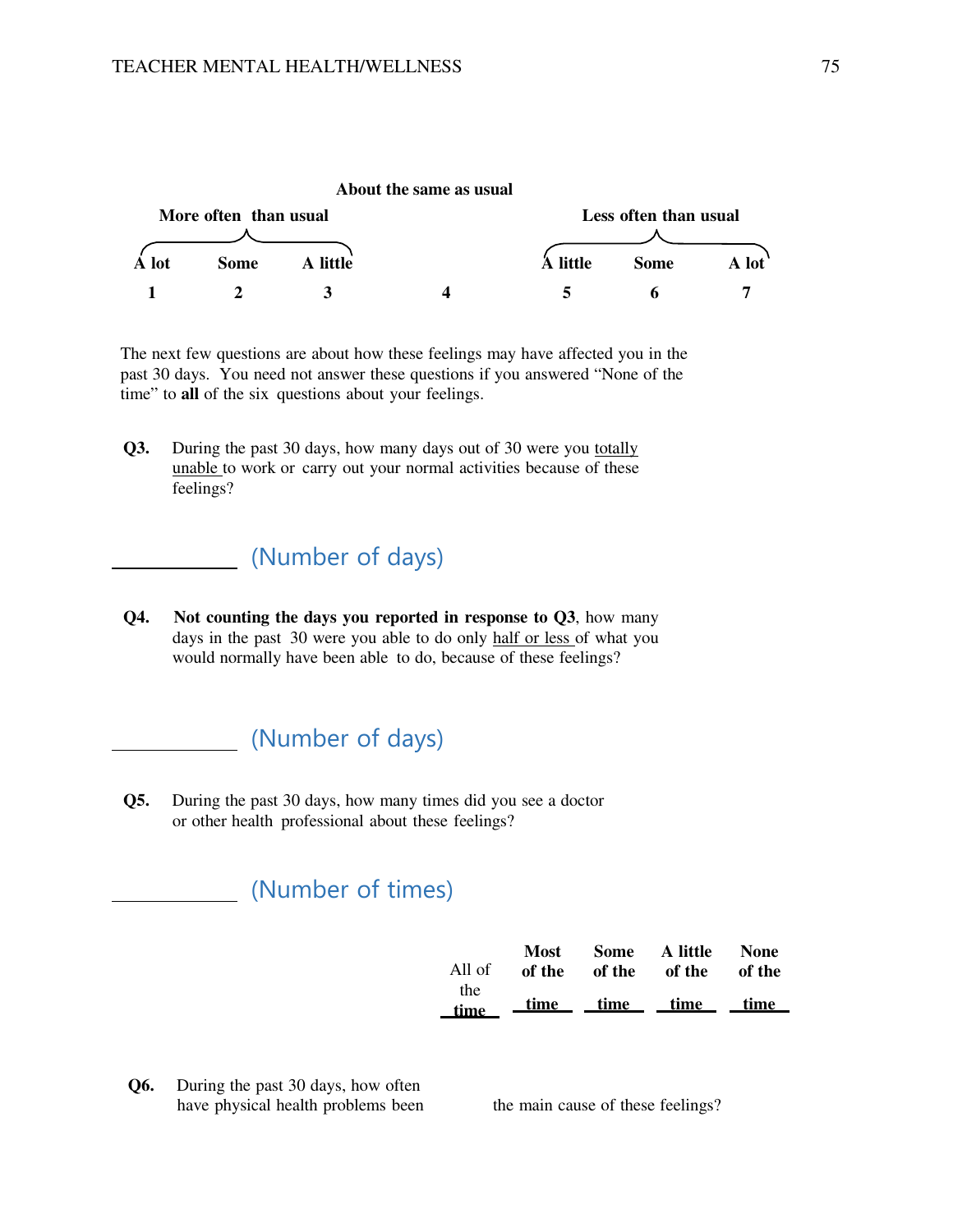#### *Teacher Burnout Inventory*

Directions: This measure is designed to determine how you currently feel about your job and its related aspects. There are no right or wrong answers. Work quickly and circle your first impression. Please indicate the degree to which each statement applies to you by marking whether you:

| <b>Strongly Disagree</b>                                              | Disagree                            | Neutral                                                | Agree | <b>Strongly Agree</b> |  |  |  |  |
|-----------------------------------------------------------------------|-------------------------------------|--------------------------------------------------------|-------|-----------------------|--|--|--|--|
| 1                                                                     | $\overline{2}$                      | 3                                                      | 4     | 5                     |  |  |  |  |
|                                                                       |                                     |                                                        |       |                       |  |  |  |  |
| $\perp$ 1. I am bored with my job.                                    |                                     |                                                        |       |                       |  |  |  |  |
| 2. I am tired of my students.                                         |                                     |                                                        |       |                       |  |  |  |  |
| 3. I am weary with all of my job responsibilities.                    |                                     |                                                        |       |                       |  |  |  |  |
| 4. My job doesn't excite me anymore.<br>5. I dislike going to my job. |                                     |                                                        |       |                       |  |  |  |  |
|                                                                       |                                     |                                                        |       |                       |  |  |  |  |
|                                                                       | 7. I feel frustrated at work.       |                                                        |       |                       |  |  |  |  |
|                                                                       |                                     | 8. I avoid communication with students.                |       |                       |  |  |  |  |
|                                                                       |                                     | 9. I avoid communication with my colleagues.           |       |                       |  |  |  |  |
|                                                                       |                                     | 10. I communicate in a hostile manner at work.         |       |                       |  |  |  |  |
|                                                                       | 11. I feel ill at work.             |                                                        |       |                       |  |  |  |  |
|                                                                       |                                     | 12. I think about calling my students ugly names.      |       |                       |  |  |  |  |
|                                                                       | 13. I avoid looking at my students. |                                                        |       |                       |  |  |  |  |
|                                                                       | 14. My students make me sick.       |                                                        |       |                       |  |  |  |  |
|                                                                       |                                     | 15. I feel sick to my stomach when I think about work. |       |                       |  |  |  |  |
|                                                                       |                                     | 16. I wish people would leave me alone at work.        |       |                       |  |  |  |  |
|                                                                       | 17. I dread going to school.        |                                                        |       |                       |  |  |  |  |
|                                                                       | 18. I am apathetic about my job.    |                                                        |       |                       |  |  |  |  |
|                                                                       | 19. I feel stressed at work.        |                                                        |       |                       |  |  |  |  |
|                                                                       |                                     | 20. I have problems concentrating at work.             |       |                       |  |  |  |  |
|                                                                       |                                     |                                                        |       |                       |  |  |  |  |

Richmond, V. P., Wrench, J. S., & Gorham, J. (2001). *Communication, affect, and learning in the classroom.* Acton, MA: Tapestry Press.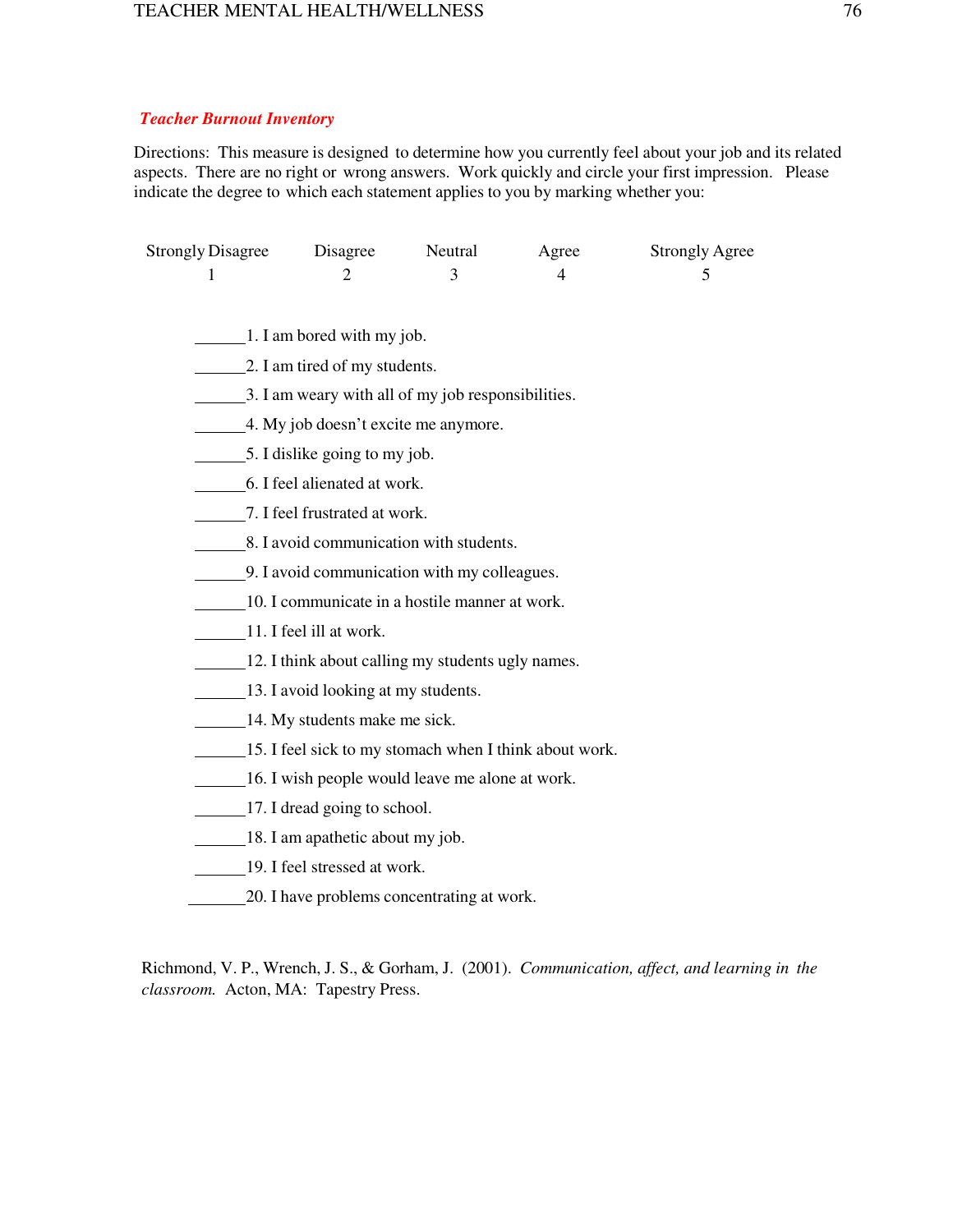#### *The World Health Organization Quality of Life Survey* Instructions

This questionnaire asks how you feel about your quality of life, health, or other areas of your life. Please answer all the questions. If you are unsure about which response to give to a question, please choose the one that appears most appropriate. This can often be your first response.

Please keep in mind your standards, hopes, pleasures and concerns. We ask that you think about your life in the last two weeks. For example, thinking about the last two weeks, a question might ask:

|                                                                 |            | (Please circle the number) |                   |               |            |  |
|-----------------------------------------------------------------|------------|----------------------------|-------------------|---------------|------------|--|
| Do you get the kind of<br>support from others that<br>you need? | Not at all | <b>A</b> little            | <b>Moderately</b> | <b>Mostly</b> | Completely |  |

You should circle the number that best fits how much support you got from others over the last two weeks. So you would circle the number 4 if you got a great deal of support from others.

|                                       |            | (Please circle the number) |            |        |                   |  |
|---------------------------------------|------------|----------------------------|------------|--------|-------------------|--|
| Do you get the kind of                | Not at all | <b>A</b> little            | Moderately | Mostly | <b>Completely</b> |  |
| support from others that<br>you need? |            |                            |            |        |                   |  |

You would circle number 1 if you did not get any of the support that you needed from others in the last two weeks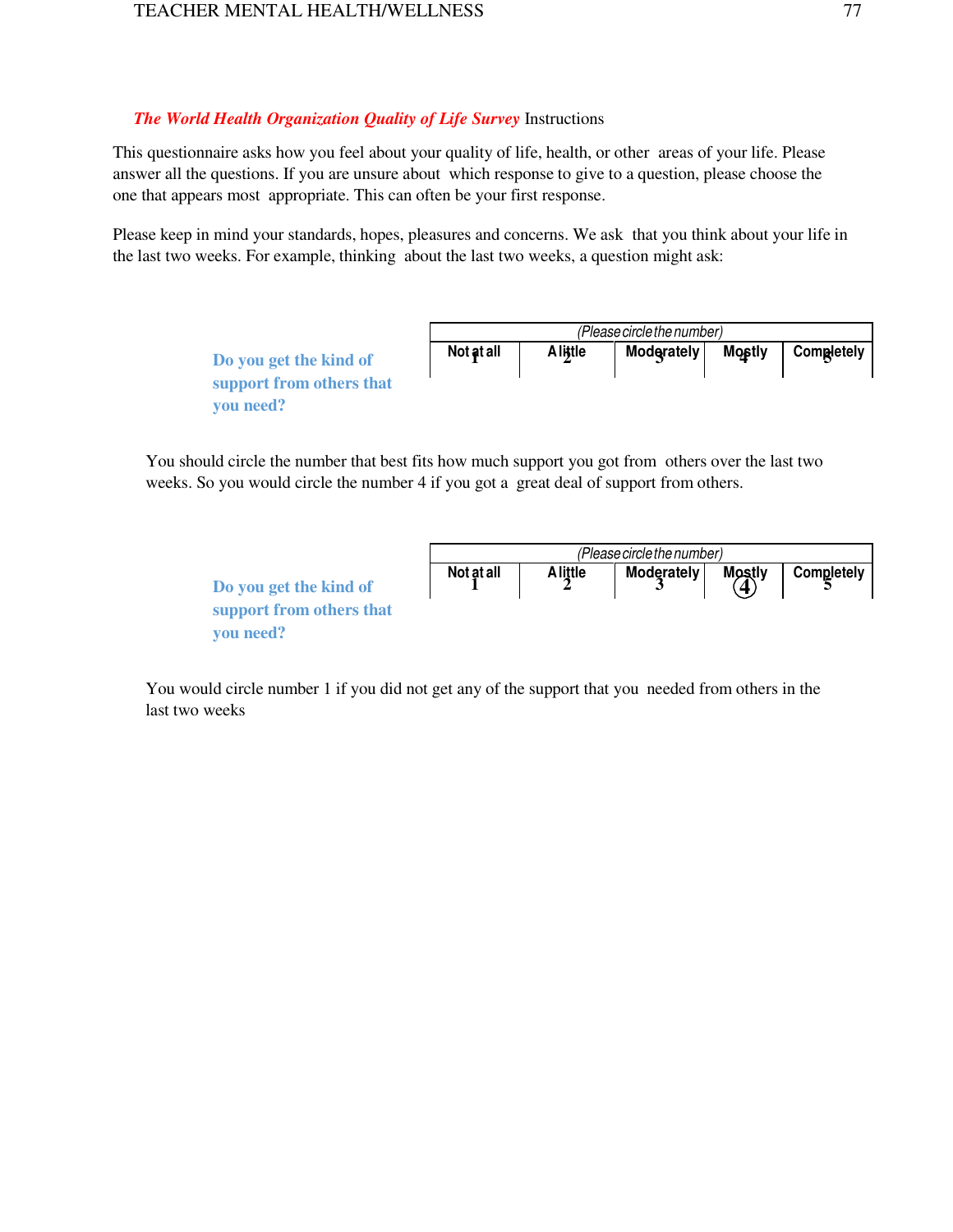Please read each question, assess your feelings, and circle the number on the scale that gives the best answer for you for each question.

|    |                                                        | (Please circle the number) |      |              |      |                  |  |
|----|--------------------------------------------------------|----------------------------|------|--------------|------|------------------|--|
| 1. | How would you rate your                                | Very poor                  | Poor | Neither poor | Good | <b>Very Good</b> |  |
|    | quality of life?                                       |                            |      | nor good     |      |                  |  |
|    | How satisfied are you with<br>your health?             |                            |      | 3            | 4    |                  |  |
|    | The following questions ask<br>about how much you have |                            |      |              |      |                  |  |
|    | experienced certain things in                          |                            |      |              |      |                  |  |
|    | the last two weeks.                                    |                            |      |              |      |                  |  |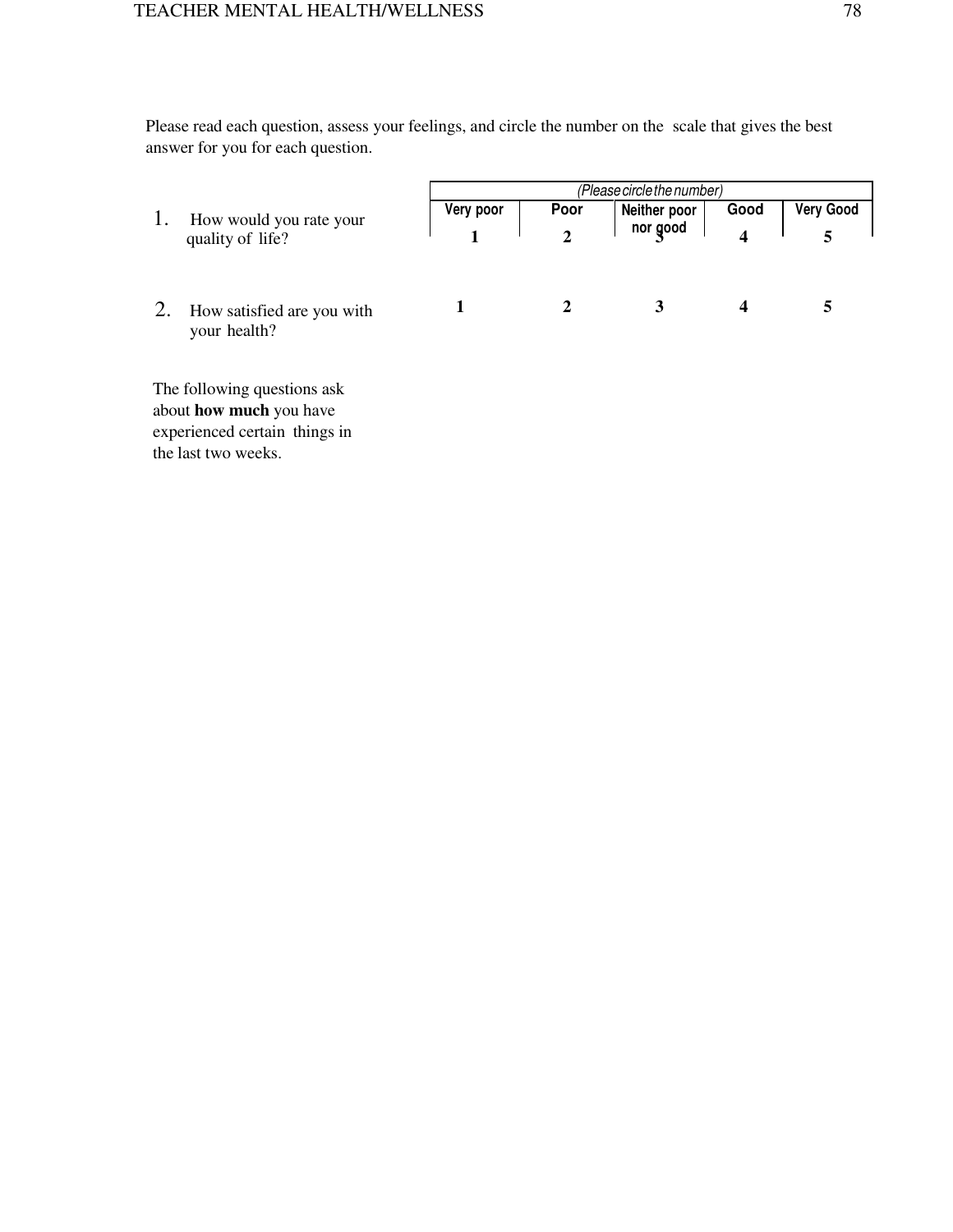|    |                                                                                                        |            | (Please circle the number) |                      |           |                      |  |
|----|--------------------------------------------------------------------------------------------------------|------------|----------------------------|----------------------|-----------|----------------------|--|
|    |                                                                                                        | Not at all | <b>A</b> little            | A moderate<br>amount | Very much | An extreme<br>amount |  |
| 3. | To what extent do you<br>feel that physical pain<br>prevents you from<br>doing what you need<br>to do? | 1          | 2                          | 3                    | 4         | 5                    |  |
| 4. | How much do you<br>need any medical<br>treatment to function in<br>your daily life?                    | 1          | 2                          | 3                    | 4         | 5                    |  |
| 5. | How much do you<br>enjoy life?                                                                         | 1          | 2                          | 3                    | 4         | 5                    |  |

|    |                                                                 |            | (Please circle the number) |                      |           |                      |  |  |
|----|-----------------------------------------------------------------|------------|----------------------------|----------------------|-----------|----------------------|--|--|
|    |                                                                 | Not at all | <b>A</b> little            | A moderate<br>amount | Very much | An extreme<br>amount |  |  |
| 6. | To what extent<br>do you feel your<br>life to<br>be meaningful? |            |                            |                      |           |                      |  |  |

|    |                                             | (Please circle the number) |          |               |           |                  |  |
|----|---------------------------------------------|----------------------------|----------|---------------|-----------|------------------|--|
|    |                                             | <b>Not at all</b>          | Slightly | A<br>Moderate | Very much | <b>Extremely</b> |  |
| 7. | How well are you able<br>to concentrate?    |                            |          |               | 4         |                  |  |
| 8. | How safe do you feel<br>in your daily life? |                            |          | 3             |           | 5                |  |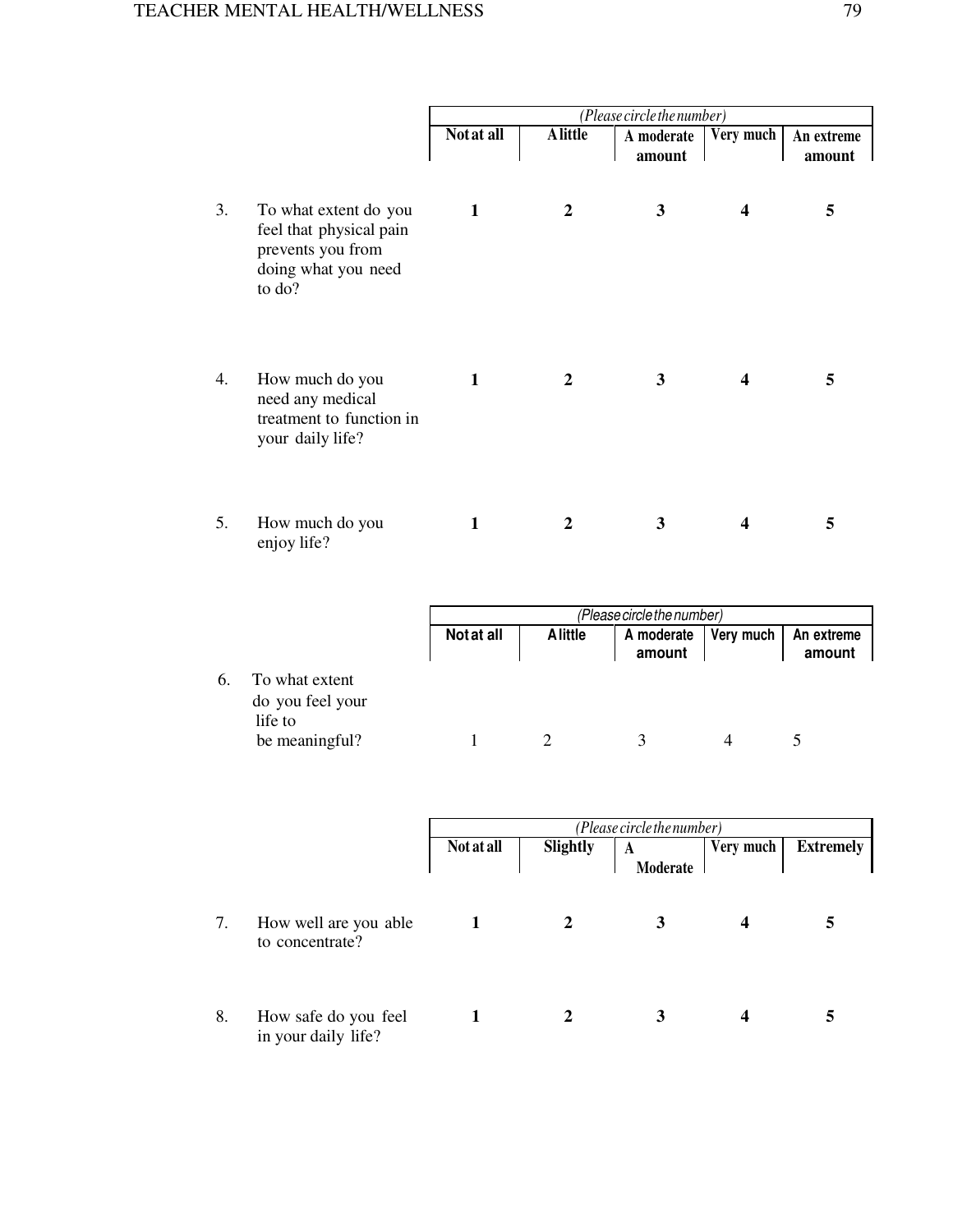| 9. | How healthy is |  |  |  |
|----|----------------|--|--|--|
|    | your physical  |  |  |  |
|    | environment?   |  |  |  |

The following questions ask about **how completely** you experience or were able to do certain things in the last two weeks.

|                      |                                                                                         | (Please circle the number) |                  |                            |                         |                   |
|----------------------|-----------------------------------------------------------------------------------------|----------------------------|------------------|----------------------------|-------------------------|-------------------|
|                      |                                                                                         | <b>Not at all</b>          | <b>A</b> little  | <b>Moderately</b>          | <b>Mostly</b>           | <b>Completely</b> |
| 10.                  | Do you have enough<br>energy for everyday<br>life?                                      | $\mathbf{1}$               | $\overline{2}$   | $\overline{\mathbf{3}}$    | $\overline{\mathbf{4}}$ | 5                 |
| 11.                  | Are you able to accept<br>your bodily<br>appearance?                                    | $\mathbf{1}$               | $\boldsymbol{2}$ | $\overline{\mathbf{3}}$    | $\overline{\mathbf{4}}$ | 5                 |
| 12.                  | Have you enough<br>money to meet your<br>needs?                                         | $\mathbf{1}$               | $\boldsymbol{2}$ | $\mathbf{3}$               | $\overline{\mathbf{4}}$ | 5                 |
|                      |                                                                                         |                            |                  | (Please circle the number) |                         |                   |
|                      |                                                                                         | Not at all                 | <b>A</b> little  | <b>Moderately</b>          | <b>Mostly</b>           | <b>Completely</b> |
| 13.                  | How available to you<br>is the information<br>that you need in your<br>day-to-day life? | $\mathbf{1}$               | $\boldsymbol{2}$ | $\mathbf{3}$               | $\overline{\mathbf{4}}$ | 5                 |
| 14.                  | To what extent do you<br>have the opportunity<br>for leisure activities?                | $\mathbf{1}$               | $\overline{2}$   | 3 <sup>1</sup>             | $\overline{\mathbf{4}}$ | 5                 |
| 15. How well are you |                                                                                         | $\mathbf{1}$               | $\overline{2}$   | $\overline{3}$             | $\overline{4}$          | 5                 |
|                      |                                                                                         |                            |                  |                            |                         |                   |
| Able to get around?  |                                                                                         |                            |                  |                            |                         |                   |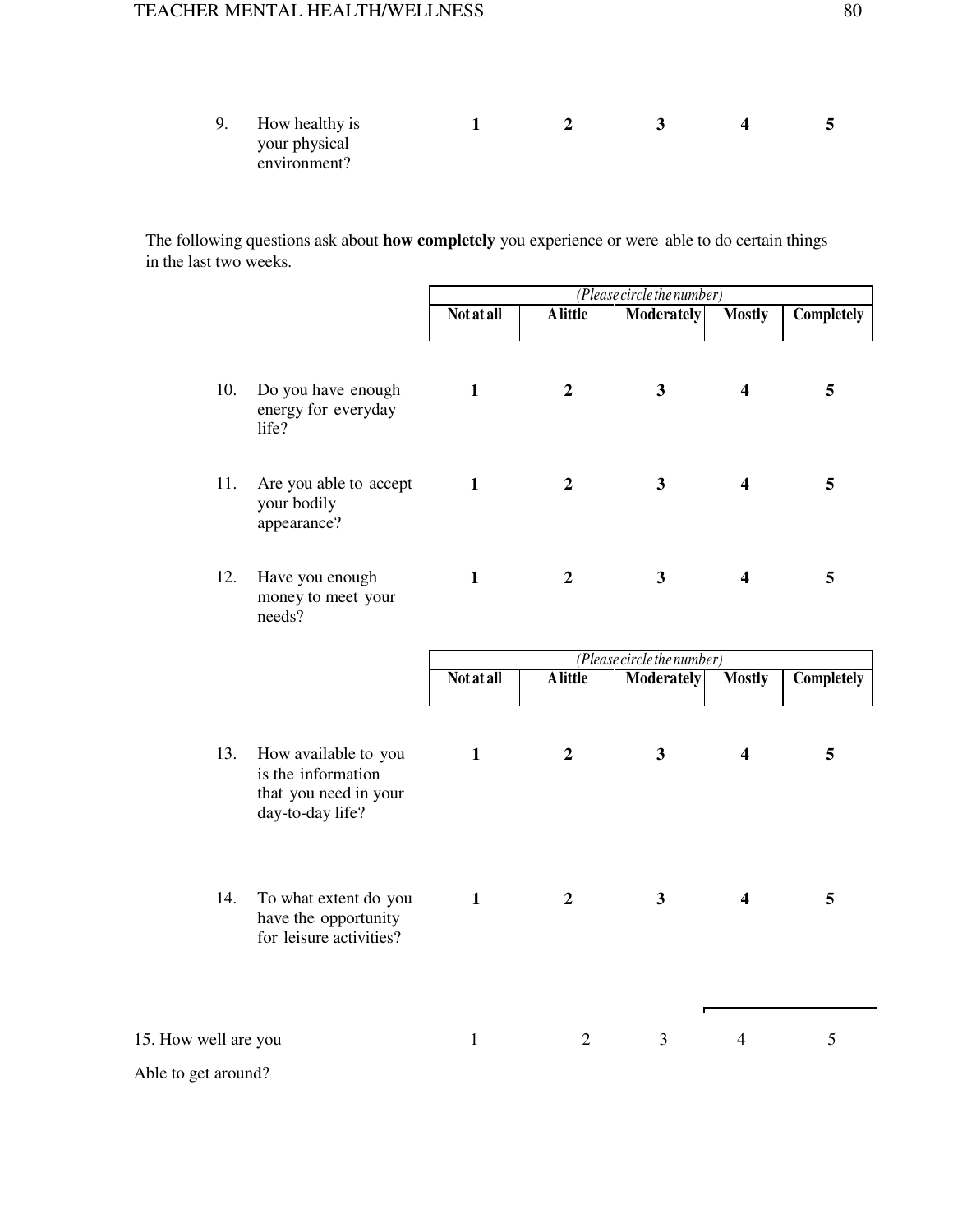The following questions ask you to say how **good** or **satisfied** you have felt about various aspects of your life over the last two weeks.

|     |                                                                                           | (Please circle the number)  |                     |                                                 |                         |                          |
|-----|-------------------------------------------------------------------------------------------|-----------------------------|---------------------|-------------------------------------------------|-------------------------|--------------------------|
|     |                                                                                           | <b>Very</b><br>dissatisfied | <b>Dissatisfied</b> | <b>Neither</b><br>satisfied nor<br>dissatisfied | <b>Satisfied</b>        | <b>Very</b><br>satisfied |
| 16. | How satisfied are you<br>with your sleep?                                                 | $\mathbf{1}$                | $\overline{2}$      | $\mathbf{3}$                                    | $\overline{\mathbf{4}}$ | 5                        |
| 17. | How satisfied are you<br>with your ability to<br>perform your daily<br>living activities? | $\mathbf{1}$                | $\overline{2}$      | $\overline{\mathbf{3}}$                         | $\overline{\mathbf{4}}$ | 5                        |
| 18. | How satisfied are you<br>with your capacity for<br>work?                                  | $\mathbf{1}$                | $\boldsymbol{2}$    | $\mathbf{3}$                                    | $\overline{\mathbf{4}}$ | 5                        |
|     |                                                                                           |                             |                     | (Please circle the number)                      |                         |                          |
|     |                                                                                           | <b>Very</b><br>dissatisfied | <b>Dissatisfied</b> | <b>Neither</b><br>satisfied nor<br>dissatisfied | <b>Satisfied</b>        | <b>Very</b><br>satisfied |
| 19. | How satisfied are you<br>with yourself?                                                   | $\mathbf{1}$                | $\overline{2}$      | $\overline{\mathbf{3}}$                         | 4                       | 5                        |
| 20. | How satisfied are you<br>with your personal<br>relationships?                             | $\mathbf{1}$                | $\boldsymbol{2}$    | $\mathbf{3}$                                    | $\overline{\mathbf{4}}$ | 5                        |
| 21. | How satisfied are you<br>with your sex life?                                              | $\mathbf{1}$                | $\boldsymbol{2}$    | 3                                               | 4                       | 5                        |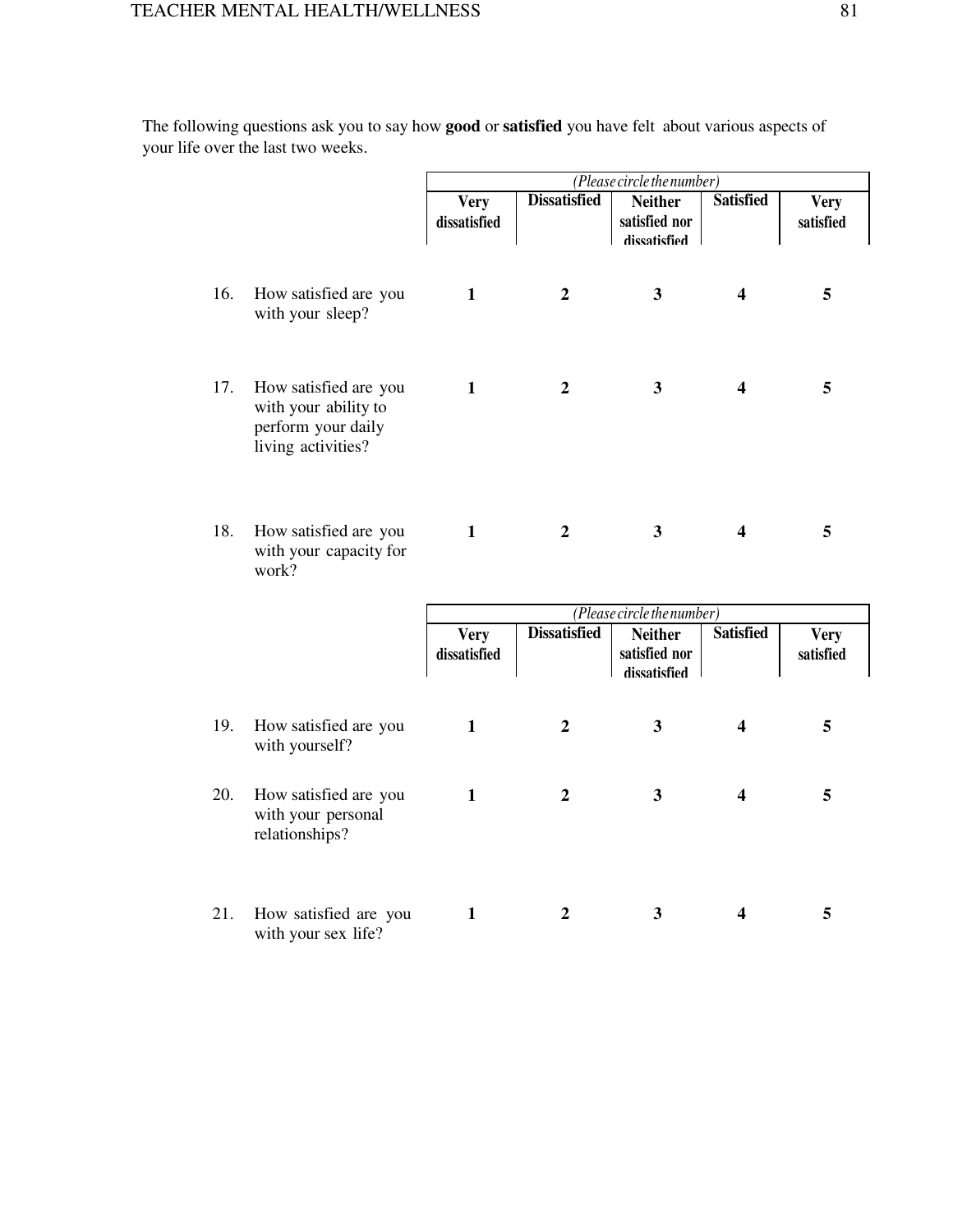| 22. | How satisfied are you<br>with the support you<br>get from your friends? | 1 | $\mathbf{2}$ | 3 | 4 | 5 |
|-----|-------------------------------------------------------------------------|---|--------------|---|---|---|
| 23. | How satisfied are you<br>with the conditions of<br>your living place?   | 1 | 2            | 3 | 4 | 5 |
| 24. | How satisfied are you<br>with your access to<br>health services?        | 1 | 2            | 3 | 4 | 5 |
| 25. | How satisfied are you<br>with your mode of<br>transportation?           | 1 | $\mathbf{2}$ | 3 | 4 | 5 |

**The follow question refers to how often you have felt or experienced certain things in the last two weeks.** 

|                                                                                                        | (Please circle the number) |        |                |               |               |
|--------------------------------------------------------------------------------------------------------|----------------------------|--------|----------------|---------------|---------------|
|                                                                                                        | <b>Never</b>               | Seldom | Quite<br>often | Very<br>often | <b>Always</b> |
| 26. How often do you have<br>negative feelings, such<br>as blue mood, despair,<br>anxiety, depression? |                            |        |                |               |               |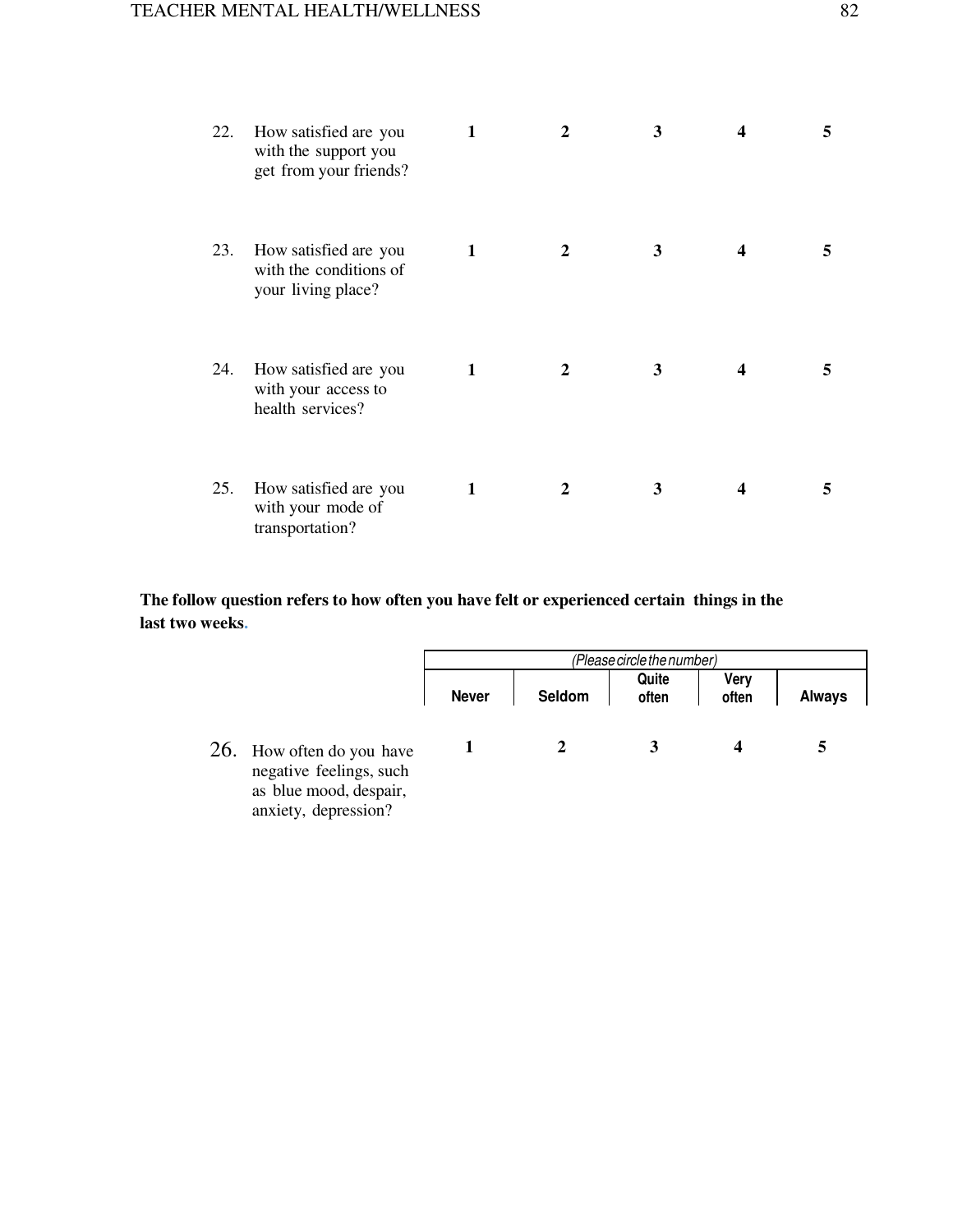## *Attitudes Toward Seeking Professional Psychological Help Scale-Short Form*

**Directions:** Read each statement carefully and indicate your agreement or disagreement, using the scale below. Please express your frank opinion in responding to each statement, answering as you honestly feel or believe.

| $0 = Disagreement$ | 1= Probable disagreement | $2=$ Probable agreement $3=$ |
|--------------------|--------------------------|------------------------------|
| Agreement          |                          |                              |

- \_\_\_\_\_1. I would obtain professional help if I was having a breakdown.
- 2. Talking about psychological problems is a poor way to solve emotional problems..
- \_\_\_\_\_3. I would find relief in psychotherapy if I was in an emotional crisis.
- 4. A person coping without professional help is admirable.
- \_\_\_\_\_5. I would obtain psychological help if I was upset for a long time.
- \_\_\_\_\_6. I might want counselling in the future.
- \_\_\_\_\_7. A person with an emotional problem is likely to solve it with professional help.
- 1. B. Psychotherapy would not have value for me.
- \_\_\_\_\_9. A person should work out his/her problems without counselling.
- **10.** Emotional problems resolve by themselves.

## *Stigma Scale for Receiving Professional Help*

- \_\_\_\_\_1. Seeing a psychologist for emotional or interpersonal problems carries social stigma.
- \_\_\_\_\_2. It is a sign of personal weakness or inadequacy to see a psychologist for emotional or interpersonal problems
- \_\_\_\_\_3. People will see a person in a less favourable way if they knew he/she was seeing a psychologist.
- \_\_\_\_\_4. It is advisable for a person to hide from others that she/she has been seeing a psychologist.
- \_\_\_\_\_5. People tend to like less, those who are receiving professional psychological help.
- \_\_\_\_\_6. I would be worried about keeping my job, or getting another job with my employer, if an administrator knew I was receiving professional psychological help.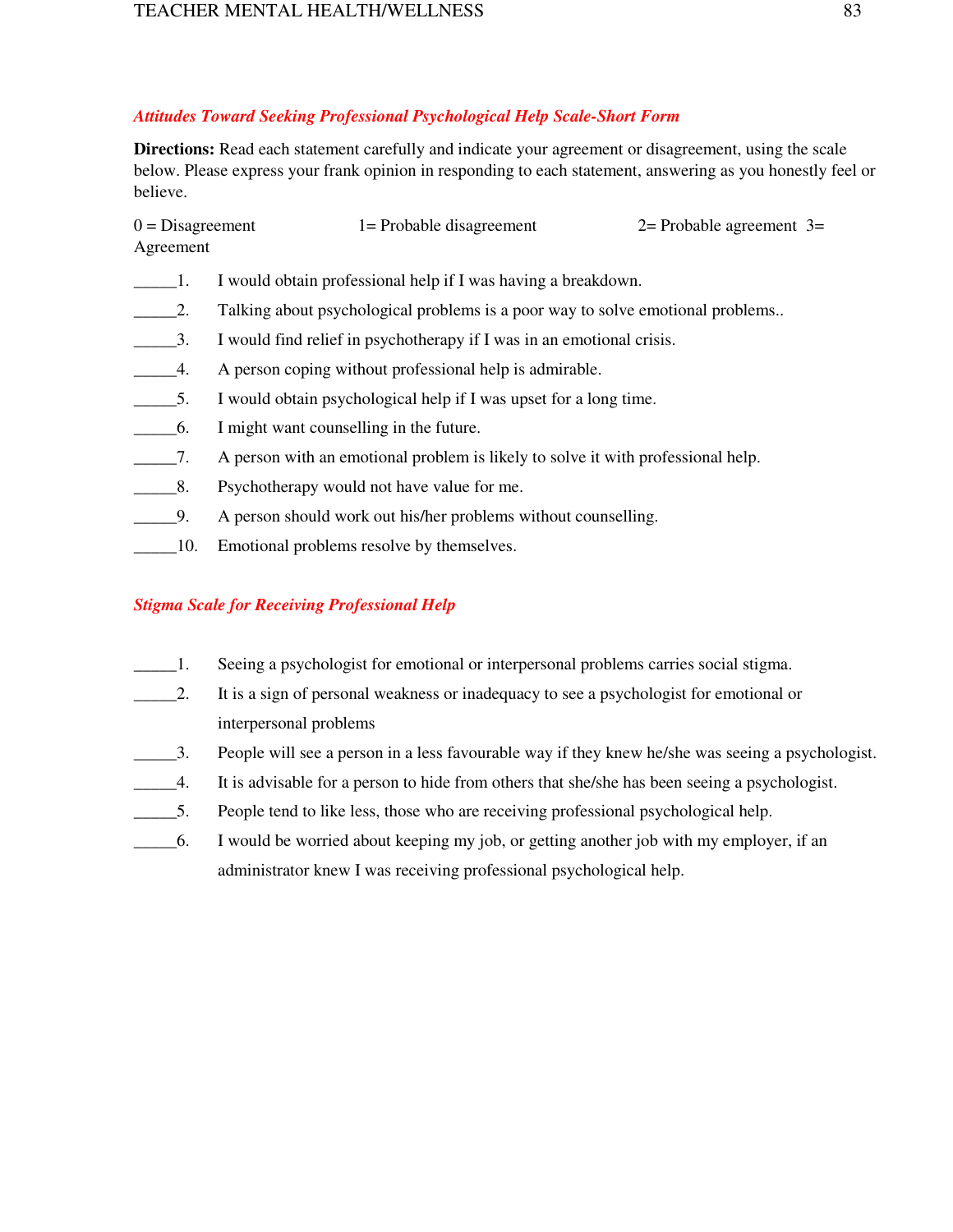#### *Sources of Stress: these items attempt to locate the source of stress:*

To what extent do the following parts of your life contribute to stress that you may be experiencing?

1 (never) 2(seldom) 3(quite often) 4(very often) 5(always)

- 1. My work life overall:\_\_\_
	- My students\_ My leadership team\_\_\_
	- My coworkers\_
	- Policies\_\_\_
	- Lack of resources
	- Other (please specify)\_\_\_\_\_\_\_\_\_\_\_\_\_\_\_\_\_\_\_\_\_\_\_\_\_\_\_\_\_\_\_\_\_\_ \_\_\_
- 2. My personal life overall:\_\_\_
	- My relationship with my spouse or partner\_\_\_
	- My relationship with my children\_\_\_
	- Caring for children\_\_\_
	- Caring for other family members\_\_\_
	- Financial Difficulties\_\_\_
	- Other (please specify)\_\_\_\_\_\_\_\_\_\_\_\_\_\_\_\_\_\_\_\_\_\_\_\_\_\_\_\_\_\_\_ \_\_\_
- 3. Work-Life Balance: